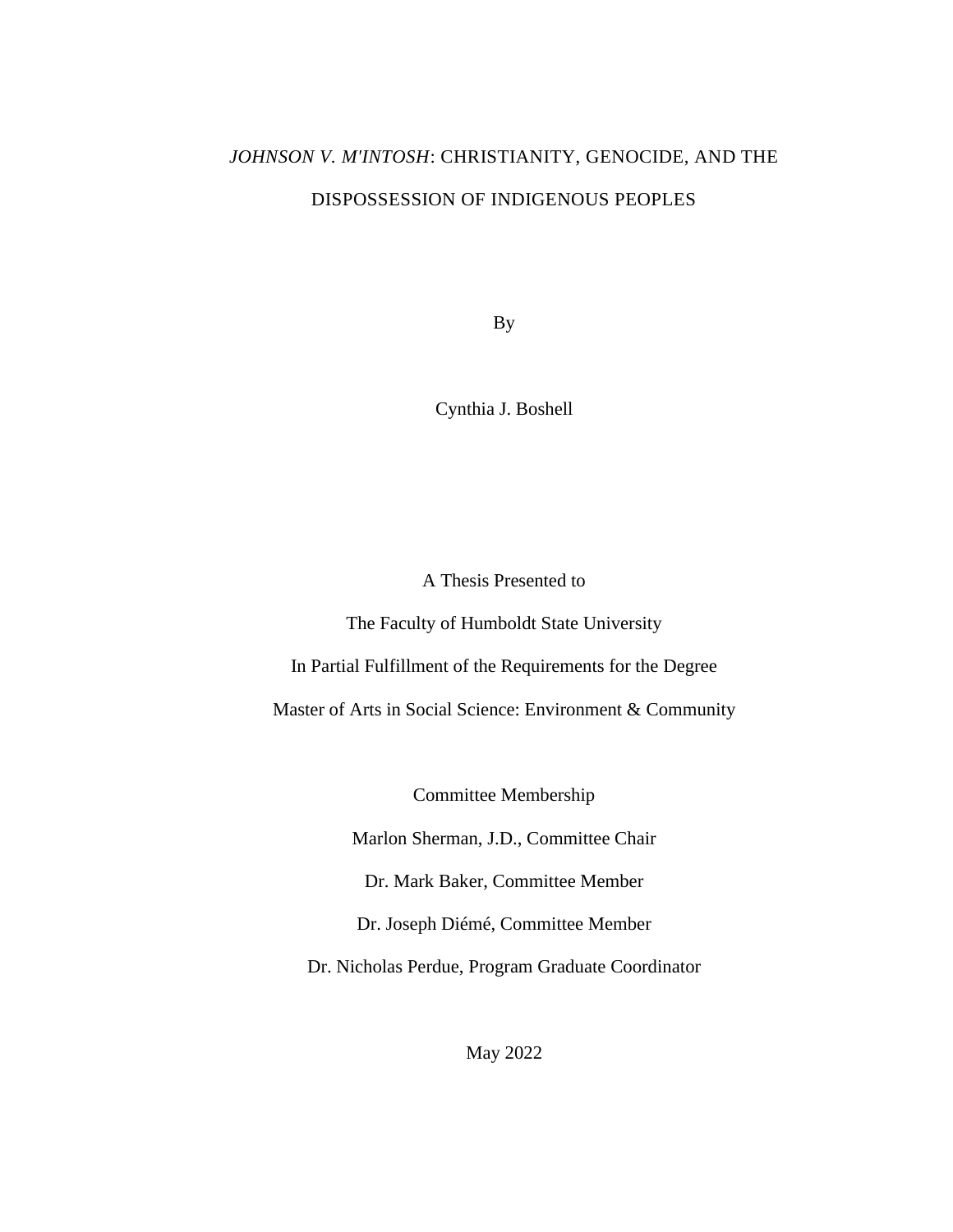## ABSTRACT

# <span id="page-1-0"></span>*JOHNSON V. M'INTOSH*: CHRISTIANITY, GENOCIDE, AND THE DISPOSSESSION OF INDIGENOUS PEOPLES

# Cynthia J. Boshell

Using hermeneutical methodology, this paper examines some of the legal fictions that form the foundation of Federal Indian Law. The text of the U.S. Supreme Court's 1823 *Johnson v. M'Intosh* opinion is evaluated through the lens of the Convention on the Prevention and Punishment of the Crime of Genocide to determine the extent to which the Supreme Court incorporated genocidal principles into United States common law. The genealogy of *M'Intosh* is examined to identify influences that are not fully apparent on the face of the case. International jurisprudential interpretations of the legal definition of genocide are summarized and used as a basis for constructing an analytical framework. The framework is then applied to the reasoning in the *M'Intosh* case to evaluate the extent to which principles of Christian Discovery shaped the *M'Intosh* Court's reasoning and, by extension, are the basis of dispossessing Native peoples of their lands, autonomy, and lives.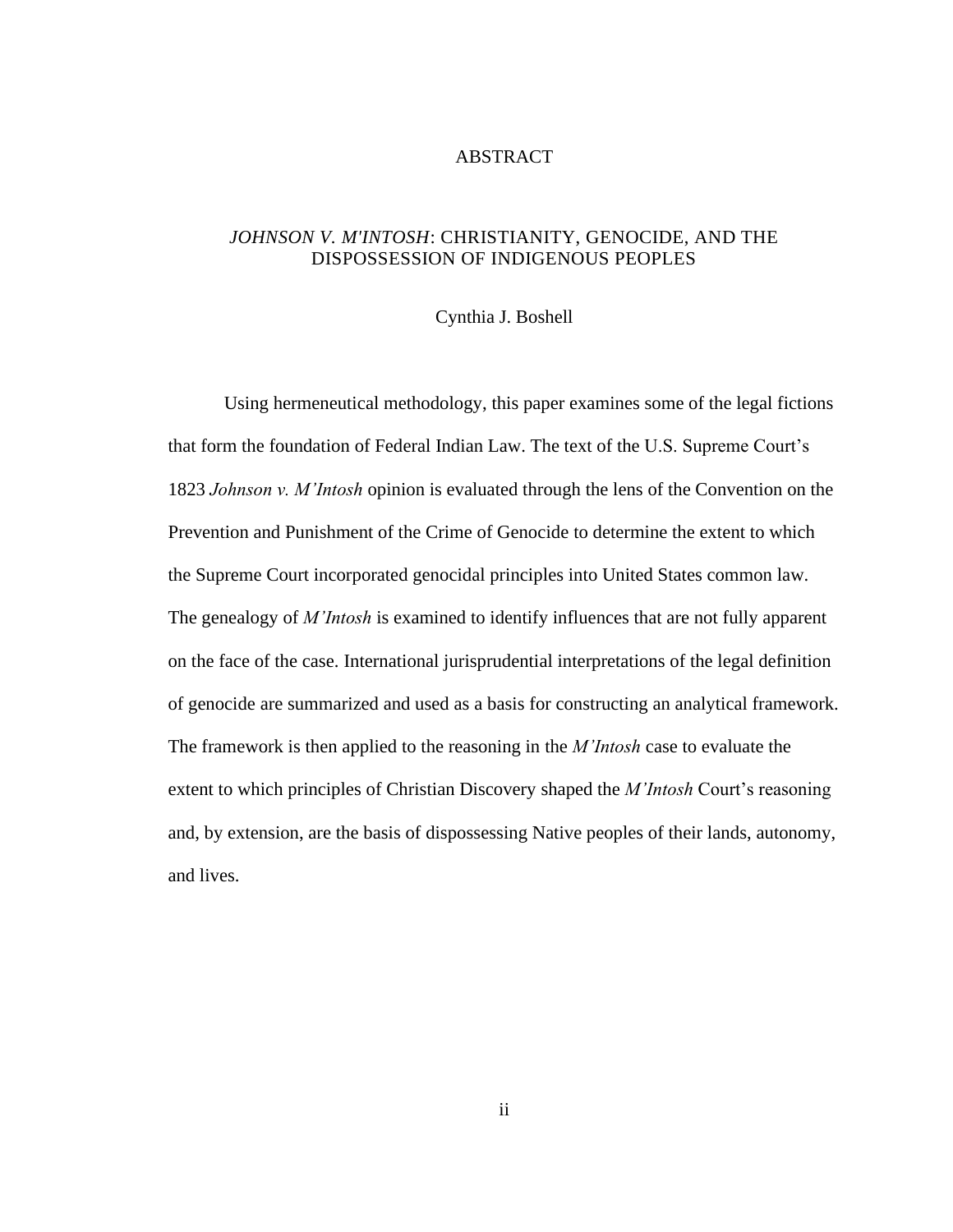#### ACKNOWLEDGEMENTS

<span id="page-2-0"></span>This thesis would not be possible without the support and guidance of mentors, instructors and my family.

My Committee Chair and mentor, Marlon Sherman, has been exceptionally patient and generous with insights, inspirations, and guidance which helped me overcome frustration. I also appreciate Dr. Joseph Diémé and Dr. J. Mark Baker for their enthusiasm for the topic and for their belief that I would finish this thesis. The knowledge that they were so supportive kept me motivated during long hours of rewriting paragraphs. Dale Ann Sherman was generous with her time, listening to my rambling explanations and asking just the right questions to help me work through particularly difficult concepts.

I especially appreciate the Interlibrary Loan (ILL) staff for efficiently locating difficult-to-obtain and obscure research materials. The ILL Department is an invaluable asset to research and I am deeply grateful for the service as well as their reminders to return overdue materials.

Finally, I want to thank my brother, Terry Boshell, for his moral support and belief that I can and should complete the project. I am eternally grateful that our family has survived genocide so that we could have the experience of being siblings.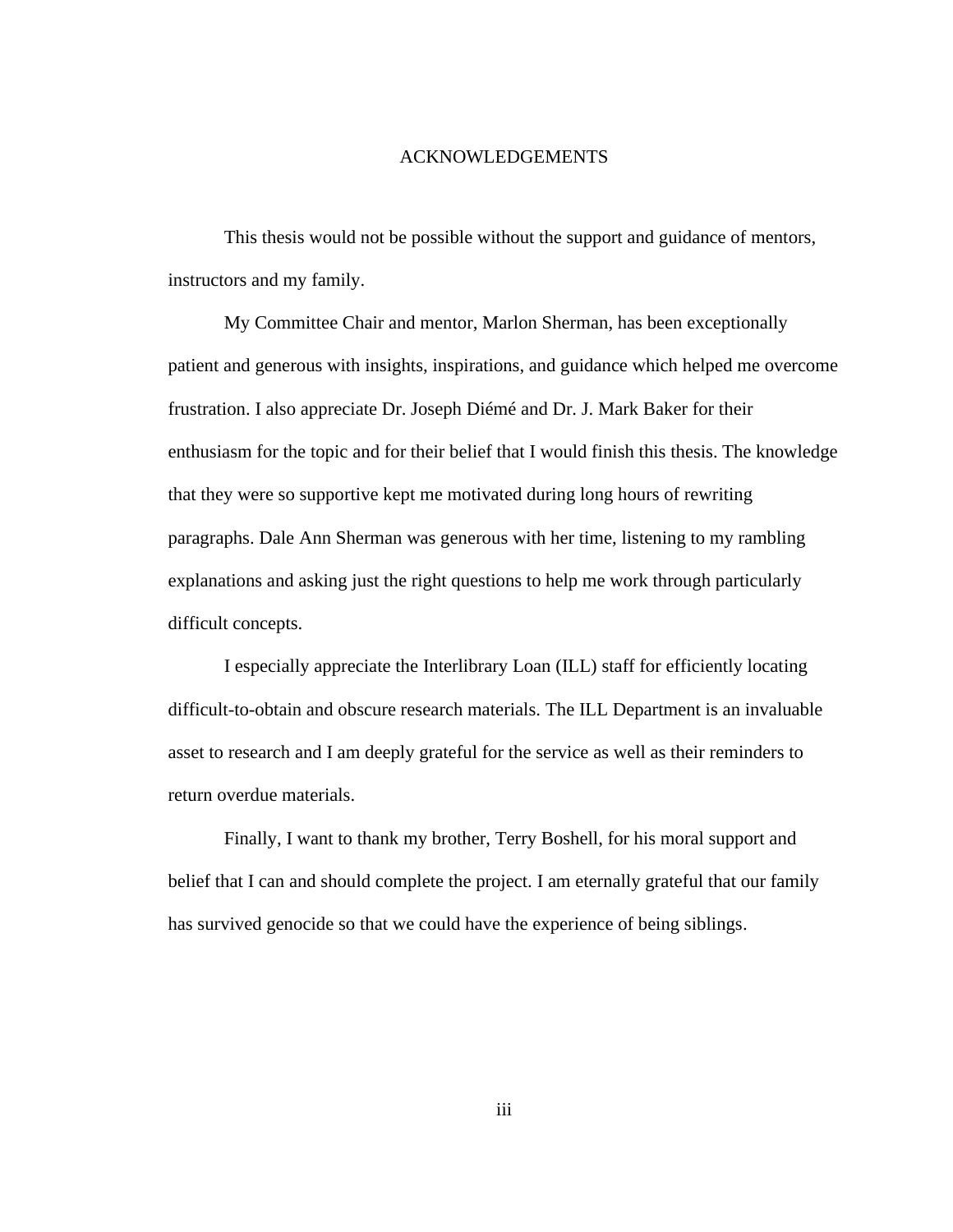# TABLE OF CONTENTS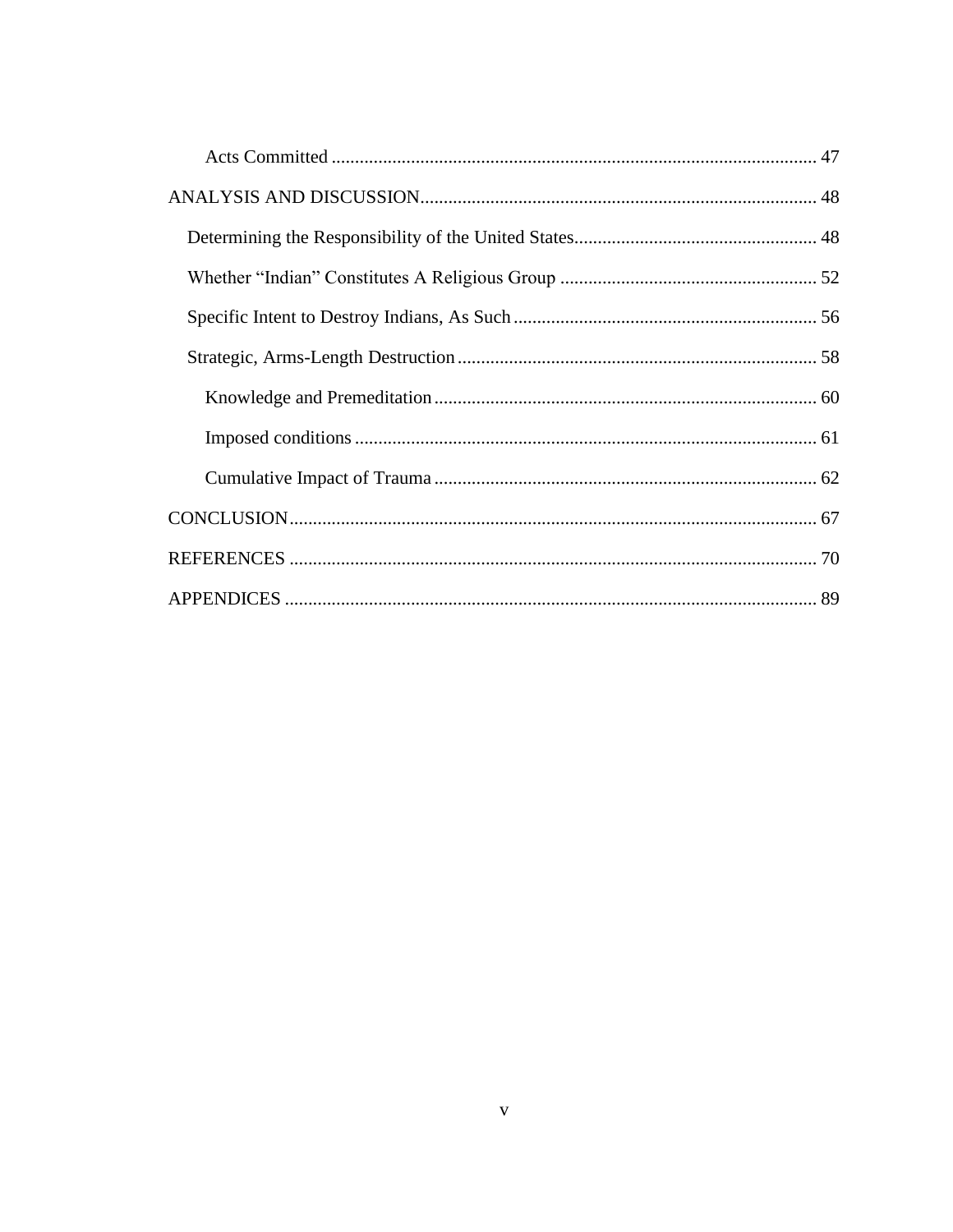# LIST OF APPENDICES

<span id="page-5-0"></span>

| Appendix A: Convention on the Prevention and Punishment of the Crime of Genocide 89 |  |
|-------------------------------------------------------------------------------------|--|
|                                                                                     |  |
|                                                                                     |  |
|                                                                                     |  |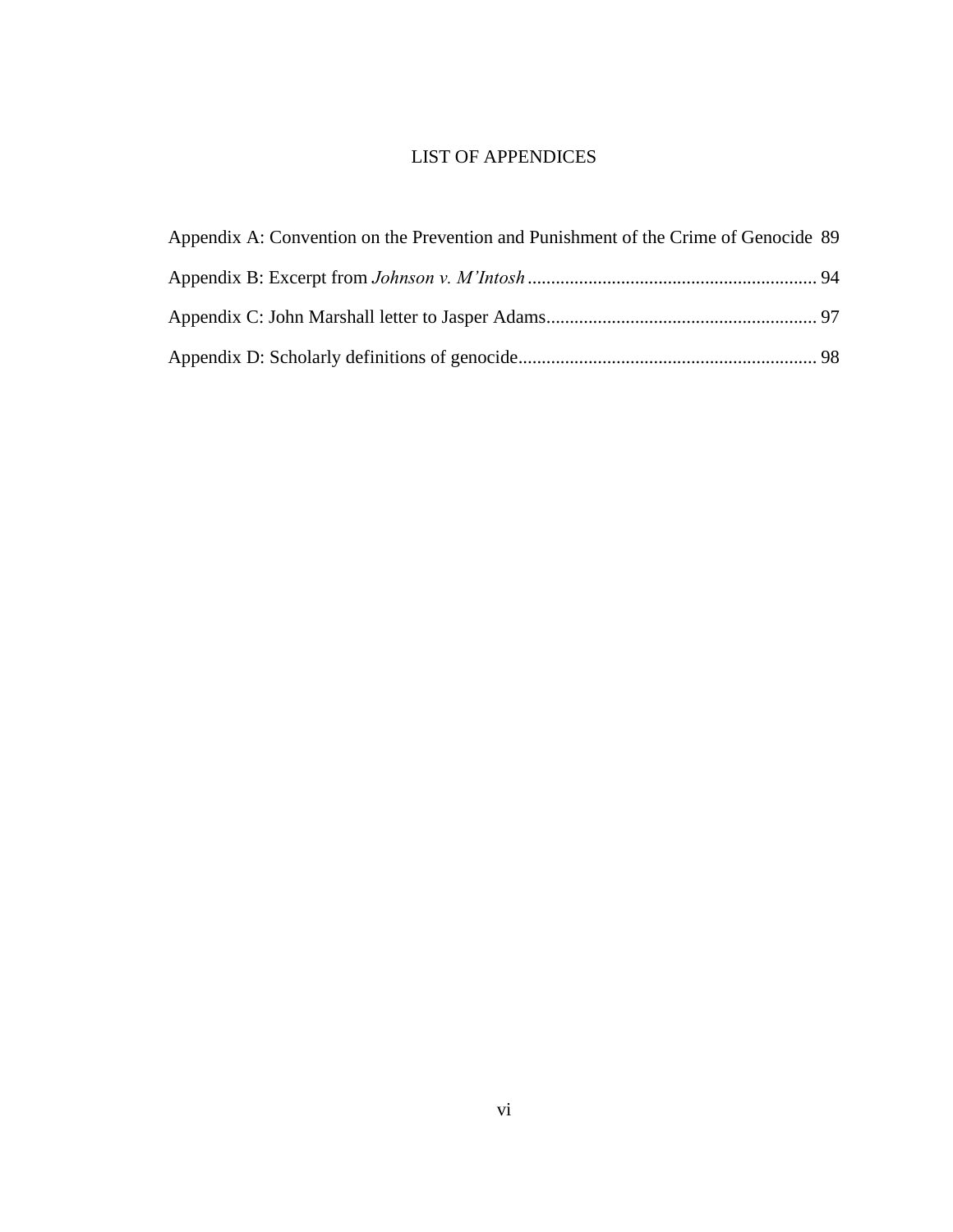#### INTRODUCTION

<span id="page-6-0"></span>fic tion | 'fikSH( $\circ$ )n | noun. 1) Literature in the form of prose, especially short stories and novels, that describes imaginary events and people; 2) Invention or fabrication as opposed to fact: he dismissed the allegation as absolute fiction; 3) [in singular] **a belief or statement that is false, but that is often held to be true because it is expedient to do so**: *the notion of that country being a democracy is a polite fiction.*

– New Oxford American Dictionary (emphasis added)

This paper is about fiction – an elaborate set of false beliefs and statements that are held to be true – perpetrated by Christian nations. These falsehoods are held to be true by judicial institutions because doing so expedites the erasure of Native peoples and obscures profits flowing from the exploitation of Native homelands.

The Court that bears the greatest responsibility for institutionalizing these lies is the United States Supreme Court, when it handed down the 1823 *Johnson v. M'Intosh*  case (hereinafter, "*M'Intosh*"). *M'Intosh* served the United States' purpose of stripping the property, livelihoods, identity, and ultimately the life from Native peoples and legitimize the massive genocide that occurred both before and after 1823. Native peoples- –the survivors of genocide–have yet to witness the genocide acknowledged, much less receive justice.

Genocide scholars continue to debate whether the destruction of 98% of North America's Native population meets the legal definition of genocide. This paper does not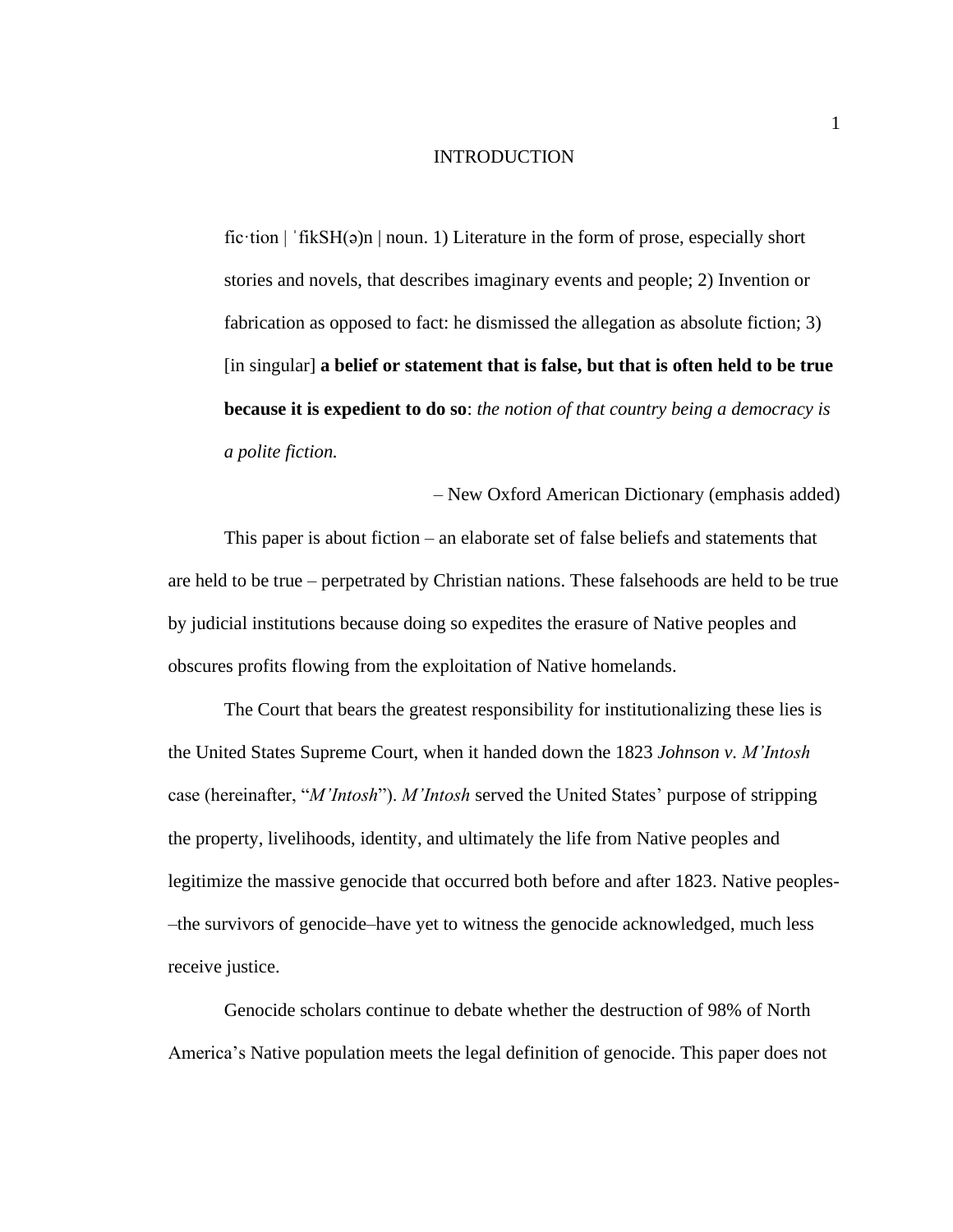add energy into that debate. Instead, this paper fills a gap in the scholarship by performing an analysis of existing case law. Using the legal definition of genocide, the paper constructs a model legal framework for analyzing the *M'Intosh* opinion, to determine whether the Supreme Court institutionalized genocide when it relied on the principles of Christian Discovery to justify dispossessing Indians of their homelands.

U.S. Supreme Court Chief Justice John Marshall authored the *M'Intosh* opinion and was the primary proponent of the position taken by the Court (Echo-Hawk, 2012). Chief Justice, Marshall wielded a great deal of influence over the Court. Marshall, who served in the Revolutionary War, had a personal interest in removing the obstacle that prevented war veterans from claiming fee simple title to lands that the U.S. had promised in exchange for their service (Robertson, 2005, pp. xi; 95-96). Researcher Lindsey G. Robertson, who discovered that the *M'Intosh* case was a collusion between the plaintiff and defendant in the case, suggests that although Marshall realized the *M'Intosh* opinion was a mistake, and even attempted to repudiate it in the later *Worchester v. Georgia* (decided March 3, 1832), Andrew Jackson's packed Supreme Court prevented Marshall's reversal (Robertson, 2005, p. xii). Whether or not Marshall's original intention was for the *M'Intosh* case to become precedent for the entire body of Indian law in the U.S, Canada, Australia, and New Zealand, *M'Intosh* continues to be the foundation for both Indian and property law in the United States. If, as Robertson suggests, dispossession and removal of Indians would have been accomplished with or without the Supreme Court's cooperation, (Robertson, 2005, p. 183, n. 4), the *M'Intosh* case expedited the inevitable destruction of Native peoples. However, the troubling fact remains that the *M'Intosh* case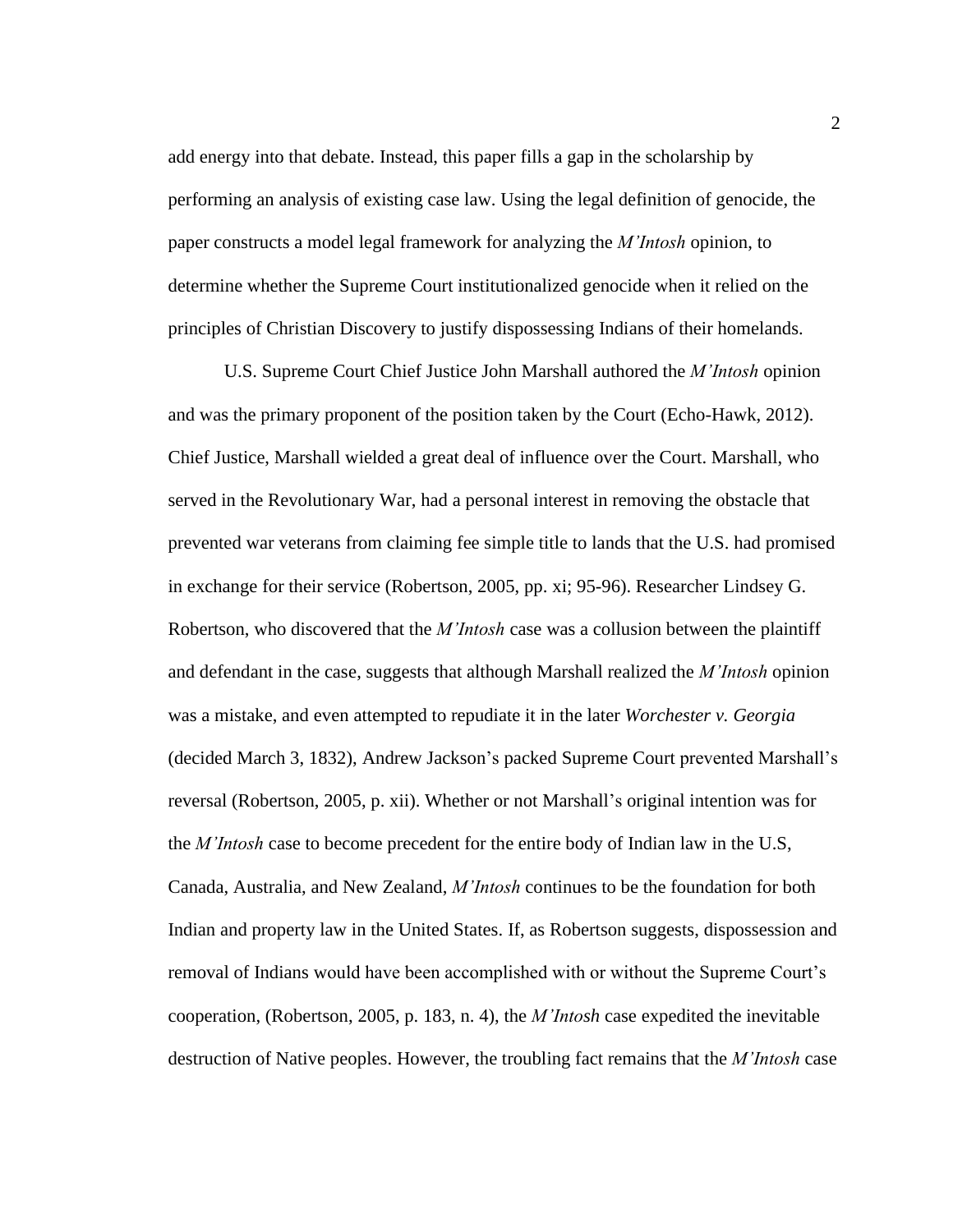reinforced and validated a genocide that was in progress and provided fertile ground for the law and policy of Indian genocide to take root and flourish.

*M'Intosh* was a case that addressed the capacity of Indian Tribes to control and dispose of their property as they wished (Robertson, 2005, p. ix). To bring this question before the Court, two parties: Johnson and Graham's Lessee and William M'Intosh brought before the Court, a false dispute over what they purported to be the same plot of land (Kades, 2001, p. 99). Landowner Johnson claimed that he purchased title from the Wabash Land Company, who directly purchased from the Illinois and Piankeshaw Tribe (Kades, 2001, p. 84). William M'Intosh claimed that he purchased a federal government patent to the same parcel of land. The Court accepted that the claims overlapped because both parties stipulated to all that fact in their filings even though the plots, when mapped, are distinct and separate (*M'Intosh*, 1823, p. 562-563; Kades, 2001, p. 68). When asked which title was superior: Indian title or U.S. title, the Court ruled in favor of federal title and William M'Intosh. The Court relied, not on U.S. law, but on Christian custom that forbade private parties to purchase Indian land (Story, 1833, p. 139).

The consequence of using Christian discovery as the legal basis for land title meant that the U. S. government has a "superior," exclusive, unchallenged right to claim and dispose of Indian lands across the entire continent, including those not actually within the borders of the United States (*M'Intosh*, 1823, pp. 574; 584-585; 587-588; Robertson, 2005, pp. 98-100).

The Court relied on Christian discovery principles developed and refined over a millennium by the Medieval Roman Catholic Church, Christian monarchs, and the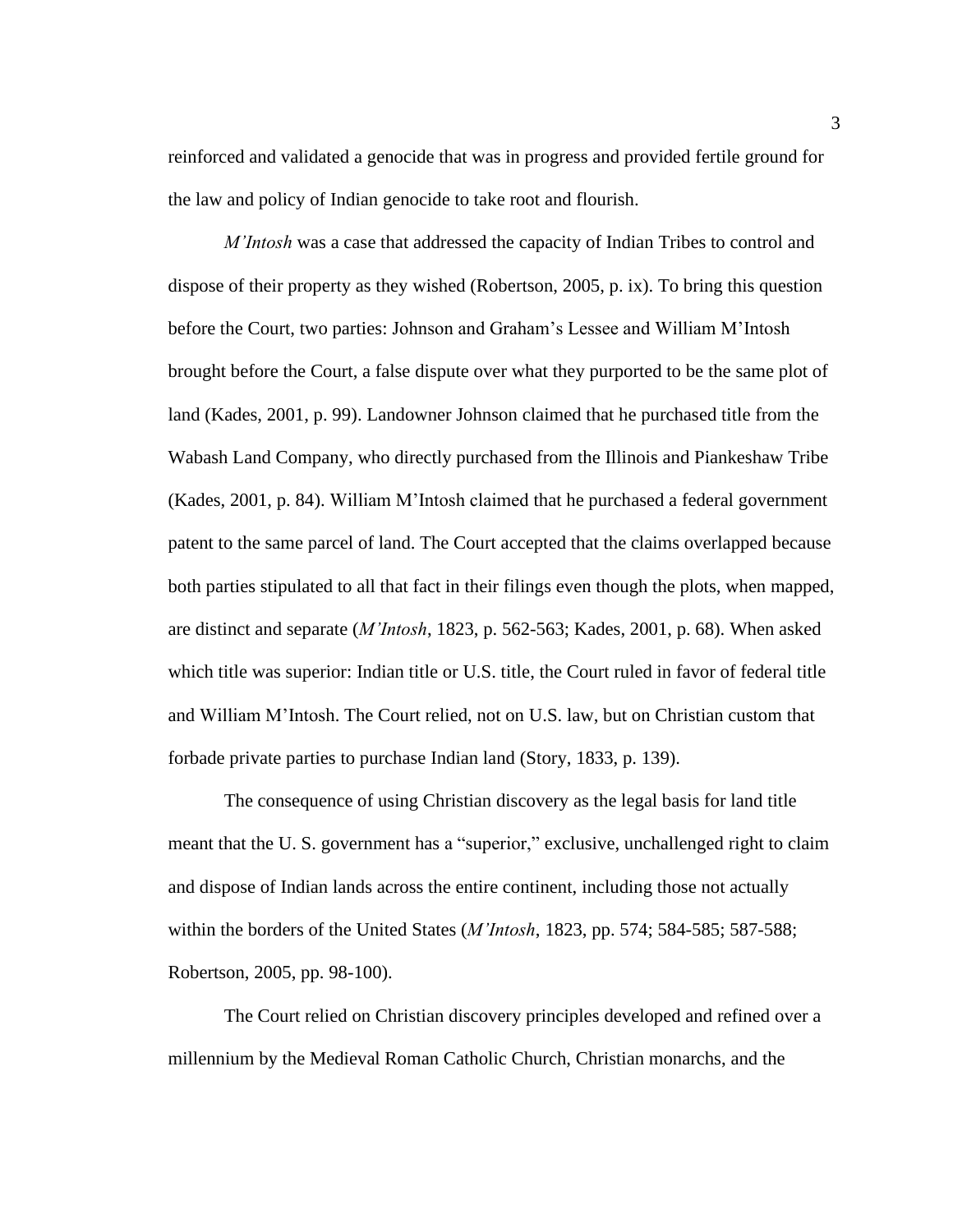nations of "Christendom" during the Crusades, the Inquisitions, and "New World" domination. Because the principles of Christian discovery had been used for centuries to justify dispossessing Native peoples worldwide, the *M'Intosh* Court characterized Christendom's subjugation and control of non-Christian peoples as an "unquestioned" right (*M'Intosh*, 1823, pp. 572-573; 587-593). Two centuries have passed since *M'Intosh* legitimized Christian Discovery. Reading the case, it is quite obvious that its dicta and ruling conflict with modern international legal opinions and practices that prohibit genocide. While Native peoples were left with the right to "occupy" their homelands, occupancy was a transitory common law right that permanently vanished when a group vacated their homeland for any reason (*City of Sherrill v. Oneida Indian Nation of N.Y.*, 2005, pp. 1489-1490; 1495). This scheme presumes the eventual extinction of Indians.

The need for a legal analysis of *M'Intosh* through a framework of genocide is long overdue. While there is no shortage of scholarship denouncing *M'Intosh* and its continued application as genocidal, there is, yet, nothing that analyzes *M'Intosh* through the legal framework that is presented in this paper. There is a strategic reason for choosing the legal definition of genocide as an analytical framework. The United States has signed very few human rights treaties, and it does not consider economic, social and cultural rights as human rights (Cassel, 2015). One international treaty that the United States *has* signed is the United Nations Convention on the Prevention and Punishment of the Crime of Genocide (hereinafter, "Convention") (see Appendix A). Although the U.S. attached numerous reservations to its signing statement, it is still obligated to uphold its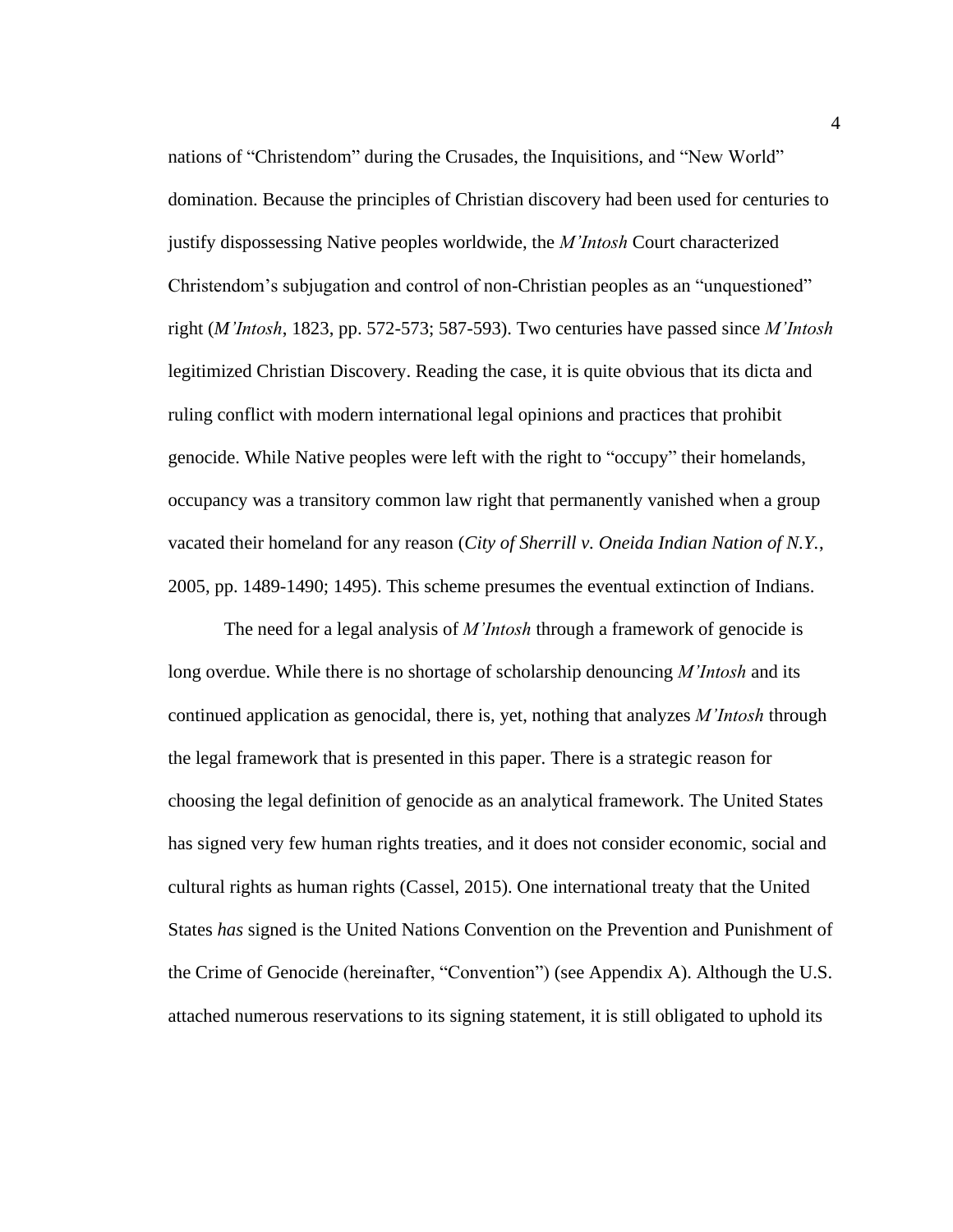commitment (Cassel, 2015). Thus, the Genocide Convention is the best legal instrument available for the International community to address the genocide of Native peoples.

This paper addresses four major elements that are required to meet the legal definition of genocide: Identity of the **perpetrator**; identity of the **victim**; the *actus reus*, or act committed; and the *mens rea*, or the specific intent to commit genocide. These elements suggest a framework that can be used to evaluate whether the United States as an abstract entity, institutionalized a framework of genocide to dispossess American Indians of their homelands. Because the *M'Intosh* case relies on and incorporates the history of Christian discovery, Part One of the Literature Review examines the genealogy of *M'Intosh* to understand the evolution of Christian discovery fiction and how these falsehoods continue to destroy Native peoples in the present. Part Two surveys the genocide scholarship and legal judgements to understand how authoritative sources interpret provisions of the Genocide Convention. A description of the analytical methodology and framework used herein provides a segue between the Literature Review and the Analysis sections. In the Analysis section, each of the four major elements of genocide is applied to the *M'Intosh* case to evaluate whether the case law meets the legal threshold of genocide.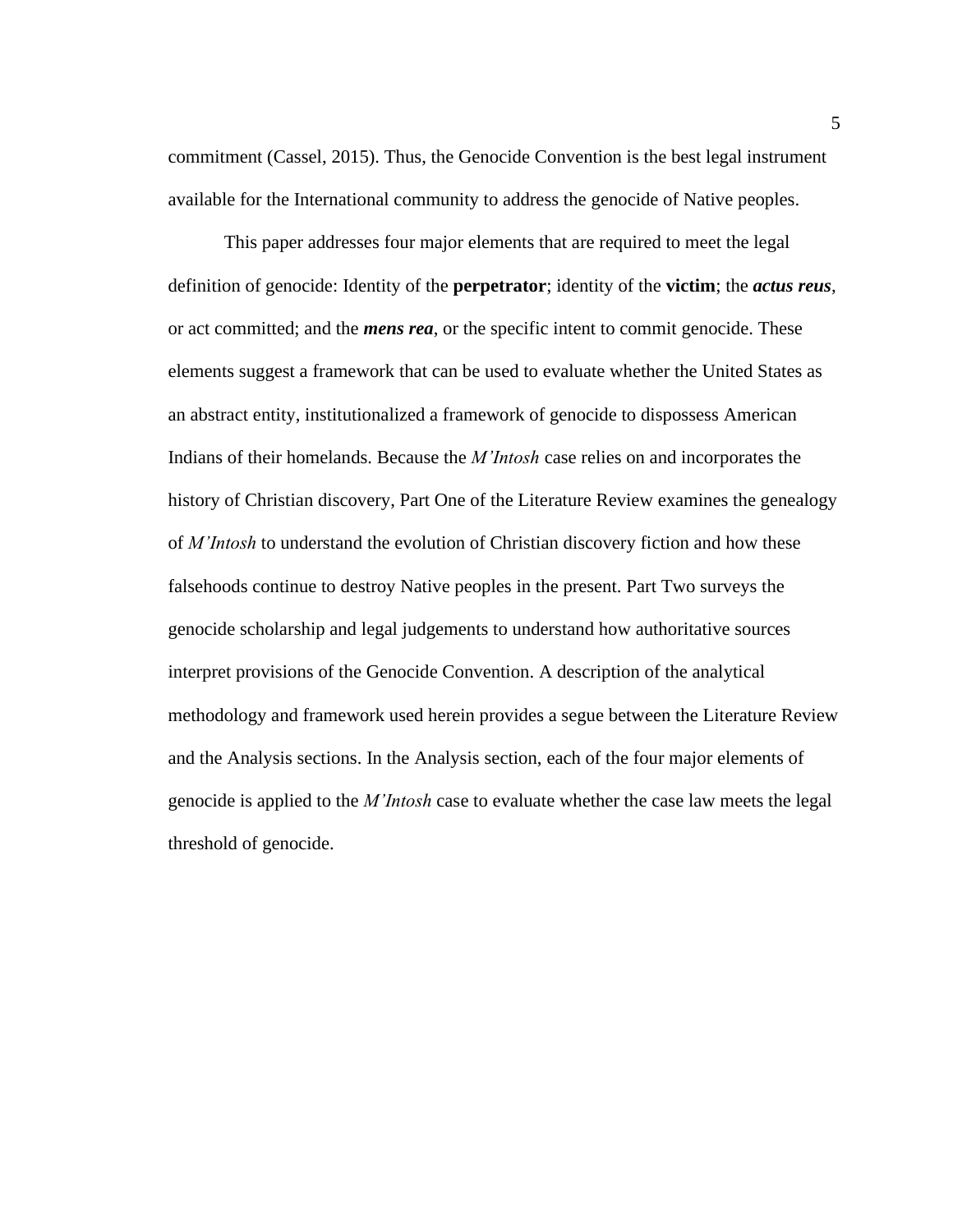#### LITERATURE REVIEW

#### Part One: Christian Discovery

#### <span id="page-11-2"></span><span id="page-11-1"></span><span id="page-11-0"></span>Popes, Monarchs, and the Church

*We trust in Him from whom empires and governments and all good things proceed.* 

- Alexander VI, Inter Caetera, 1493

The Doctrine of Christian Discovery is a legal fiction; a collection of ideologies that are used to create and reinforce the myth that Christian destruction of non-European, non-Christian peoples is reasonable. Christian European States developed policies of discovery to expedite economic and territorial expansion. It is no secret that discovery is a myth. The law is filled with legal fictions, or metaphors, to justify conclusions of law. The Doctrine of Discovery happens to be a legal fiction that permanently changed the reality of all Native peoples living on Turtle Island.

Although Christian monarchs both invented and implemented discovery policies, the Roman Catholic Church instigated and advocated for the principles that comprise the discovery doctrine, so the Church must also shoulder the responsibility for the consequences. Vine Deloria, Jr. states:

It is said that one cannot judge Christianity by the actions of secular western man. But such a contention judges Westerners much too harshly. Where did Westerners get their idea of divine right to conquest, of manifest destiny, of themselves as the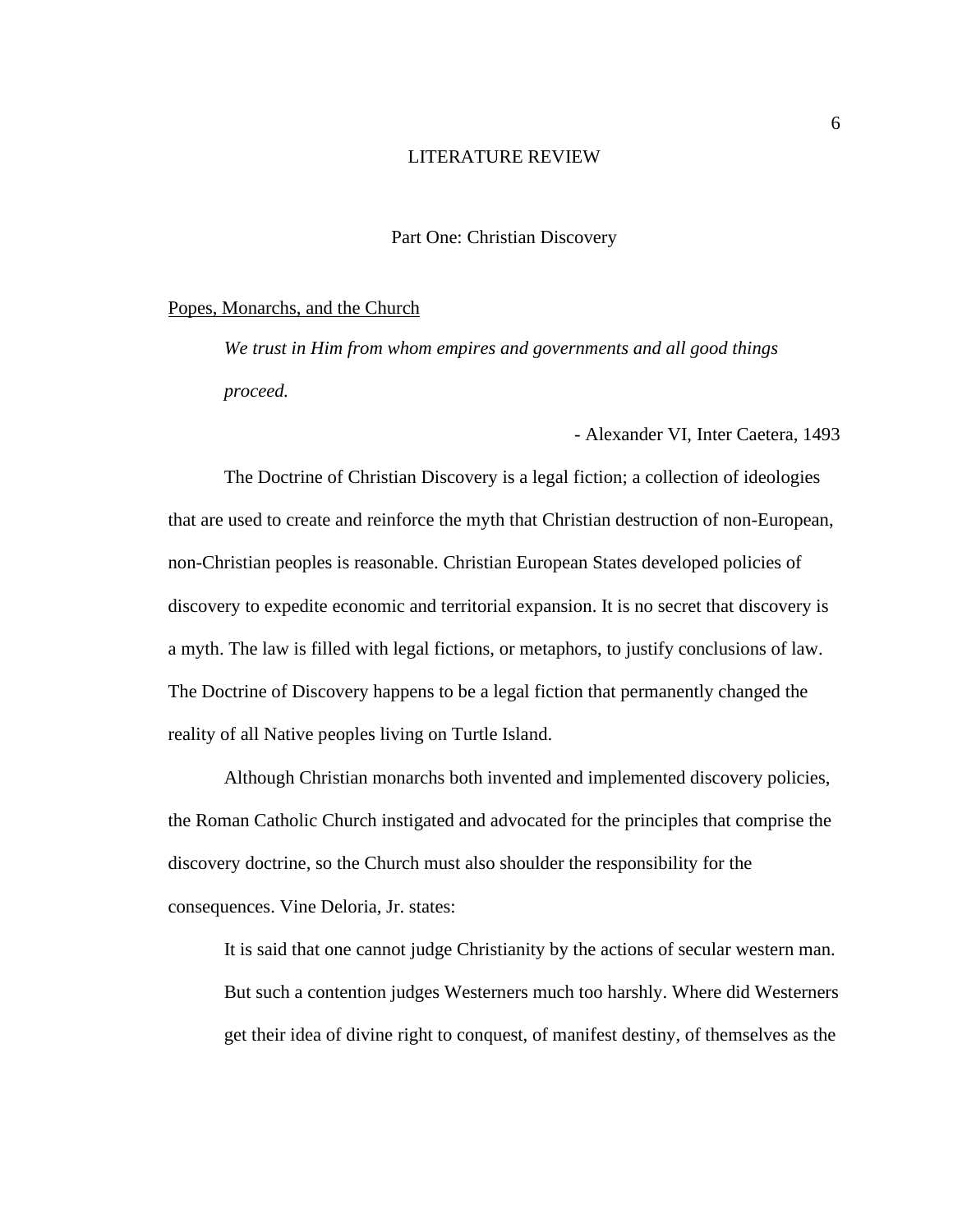vanguard of true civilization, if not from Christianity? Having tied itself to history and maintained that its god controlled that history, Christianity must accept the consequences of its past. Secular history is now out of control and its influence has become rather demoniac, disruptive force among nations – this is part and parcel of the Christian religion.

(Deloria, 1994, p. 111). What Deloria is referencing is the Christian reasoning that its followers are superior because its God is the "one true god."

The legitimacy of the Doctrine of Discovery is premised in Christian Church epistemology on human nature: that God organized humanity in a hierarchy of superior and inferior peoples. The Pope, as the physical manifestation of God, occupied the pinnacle: He was (and is) sovereign. Christian monarchs were delegated sovereignty and occupied the place directly beneath the Pope. The subjects of Christian monarchs – Christian peoples – occupied the level beneath Christian monarchs. Pagans occupied the lowest level of the human pyramid. Christian nations, enlightened and serving Christ, believed that by virtue of their association with the Church they were inherently superior. This fiction justified confiscation of pagan lordship and property by Christian armies, tasked with enforcing Papal law (Williams, 1993, p. 49). This notion serves as the foundation for the Christian crusades, Christian discovery, and the dispossession of Indian tribes in the United States, legalized by *Johnson v. M'Intosh*.

In 1095, Pope Urban II urged Frankish Christians to march to Jerusalem to destroy Saracens, Muslims, Arabs, and "other infidels", stating that "the Holy Church has reserved a soldiery for herself to help her people." The "knights of Christ … led by Jesus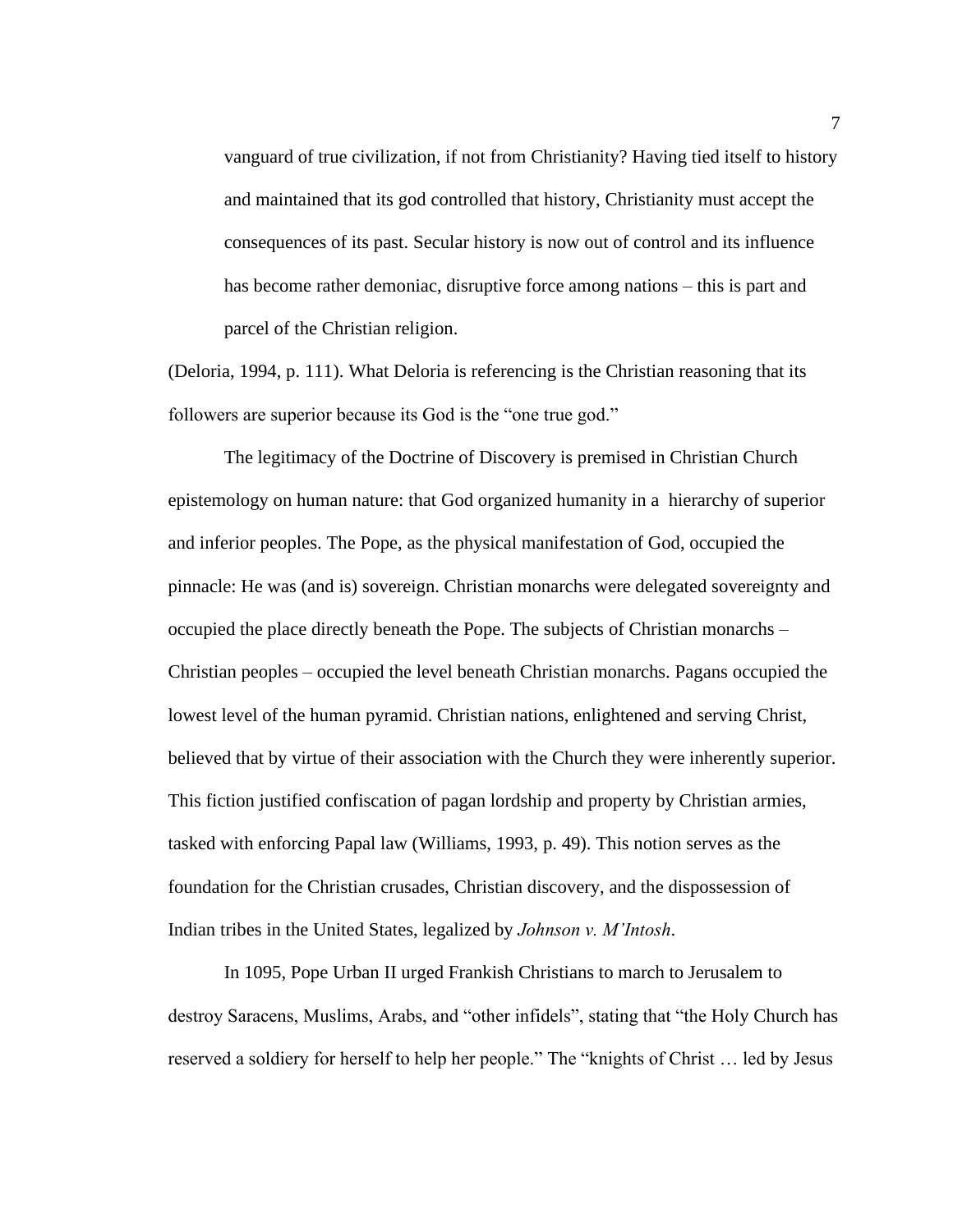Christ" to serve the Church is a recurrent theme throughout the early history of discovery (Krey, 1921a, p. 33-36). In the Papal Bull Romanus Pontifex, which donated to the Portuguese all lands not inhabited by Christians, Pope Nicholas V recognized and praised King Henry of Portugal's dedication to Christian conquest:

[G]reatly inflamed with zeal for the salvation of souls and with fervor of faith, as a Catholic and true soldier of Christ, the Creator of all things, and a most active and courageous defender and intrepid champion of the faith in Him, has aspired from his early youth with his utmost might to cause the most glorious name of the said Creator to be published, extolled, and revered throughout the whole world, even in the most remote and undiscovered places.

(Nicholas, 1455). Pope Alexander VI encouraged the Spaniards' to follow suit, promising, "should you, with the Lord's guidance, pursue this holy and praiseworthy undertaking, in a short while your hardships and endeavors will attain the most felicitious result, to the happiness and glory of all Christendom" (Alexander, 1493b).

Alexander claimed the authority "to make, appoint, and depute you and your said heirs and successors lords of them with full and free power, authority, and jurisdiction of every kind" (Alexander, 1493b). The legal analysis of Spanish lawyer Franciscus de Victoria further stated that Spanish explorers represented Christianity to pagan peoples: "Everything said above receives confirmation from the fact that ambassadors are by the law of nations inviolable and the Spaniards are the ambassadors of Christian peoples" (Victoria, 1917, p. 156).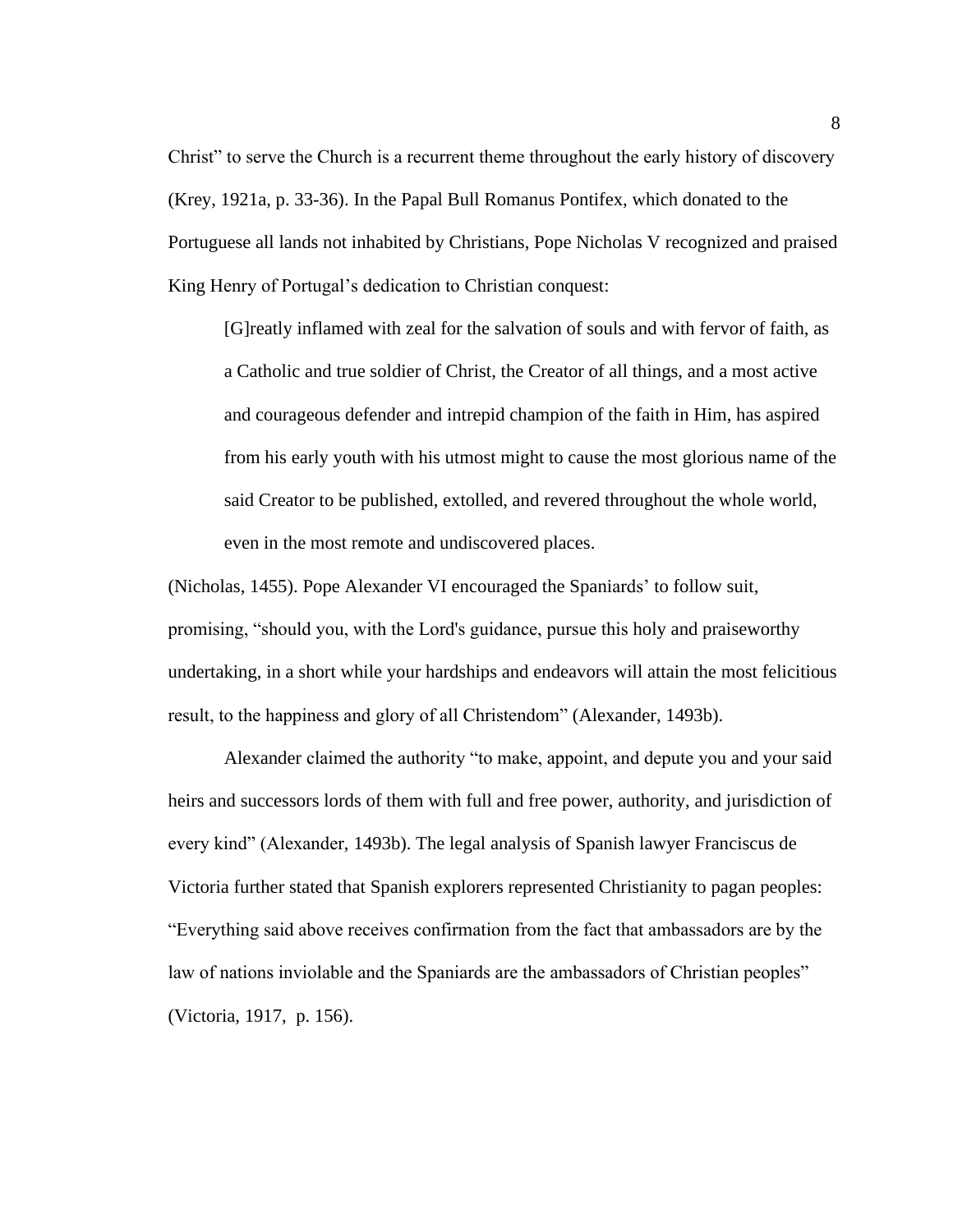In the early Sixteenth Century, King Henry VII proclaimed the British monarch "Defender of the Faith and Supreme Governor of the Church of England" (The Royal Family, n.d.) – the supreme Christian warrior and equal in status to the Catholic Pope. His successors exercised authority to issue charters and letters patent for their agents to claim the lands of Indigenous Peoples. The Charter issued to Sir Thomas Gates in 1606 began with the introduction: "James, by the Grace of God, King of England, Scotland, France and Ireland, Defender of the Faith" (James I, 1620, as cited in Hening, 1809, vol. 1, pp. 57). The Church and Christian monarchs claimed Indigenous peoples and their property relying on the proposition that both the rules and the practices of Christian discovery were expressly approved by the Christian God. Popes and Monarchs claimed positions of highest authority due to the divine will of the Christian God. This sovereignty was supposedly a delegation of God's authority which could not be questioned and gave Christian leaders the right to govern, establish laws, and ensure the values of society aligned with Christianity (Newcomb, 2008, p. 52).

Discovery was a State endeavor – a planned strategy that the nations of Christendom adopted as policy to expand their empires and increase their wealth. Christians had the duty to remove Non-Christians through conversion or destruction to claim the land and natural resources that, in the Christian worldview, God had allegedly given to them by allowing them to make the discoveries. Discovery was not a clandestine operation that was conducted in secret by a few conspirators. Popes encouraged and rewarded discovery and Monarchs competed with one another openly, over a long time span. The law and practices of discovery were debated openly. De las Casas published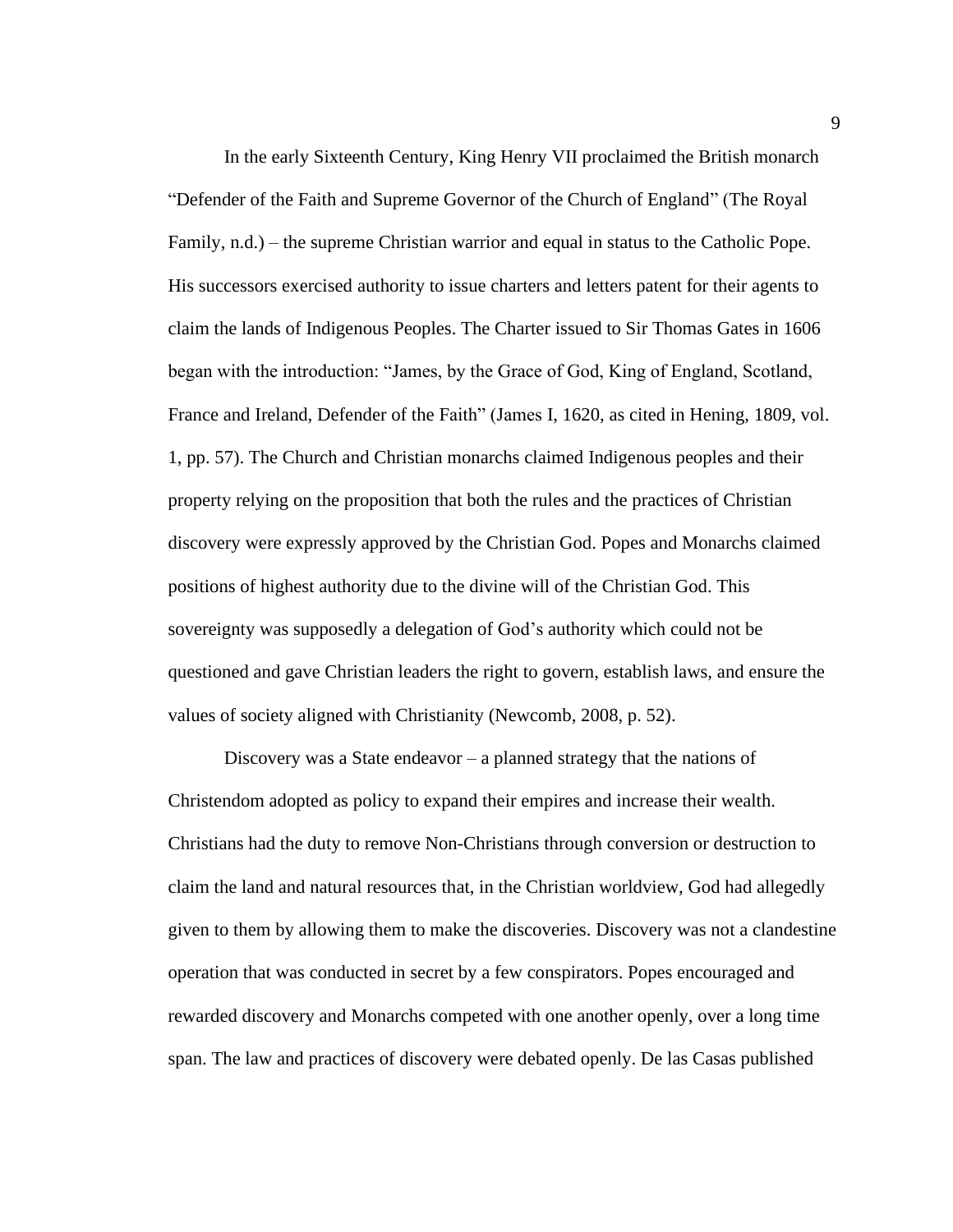journals that chronicled the scandalous acts of Columbus and his soldiers and publicly debated Juan Sepulveda about whether Indians had any rights (Williams, 1993, pp. 186- 187); Victoria lectured on discovery principles and drafted what became the foundation of the international laws of discovery that were adopted by virtually all the nations of Christendom (Williams, 1993, pp. 96-97, 106-108; Frichner, 2010, pp. 6-7). The legitimacy of Christian land claims in the Americas depended on the religious foundations of sovereignty that radiated from the Christian God's supremacy. Discovery was a widespread, thoroughly accepted justification for converting the lands and resources of non-Christian peoples into wealth and property of the crown.

From Pope Urban II's Speech at Clermont through the disposition of the *M'Intosh* case, the records consistently include references to the increase in wealth that could be anticipated. Pope Urban II declared:

The possessions of the enemy, too, will be yours, since you will make spoil of their treasures and return victorious to your own; or empurpled with your own blood, you will have gained everlasting glory. For such a Commander you ought

to fight, for One who lacks neither might nor wealth with which to reward you.

(Krey, 1921a: 33-36). Pope Nicholas V encouraged the Portuguese to establish trade and commerce to increase their own wealth as well as the wealth of the Church, which received tribute from Portugal's ventures (Nicholas, 1455); Pope Alexander VI followed suit (Alexander, 1493b). Columbus was driven by the promise of wealth, having been commanded by King Ferdinand to return with "merchandise" and promised ten percent, plus expenses, of all that he brought to Spain (Thatcher, 1903-1904, pp. 442-451).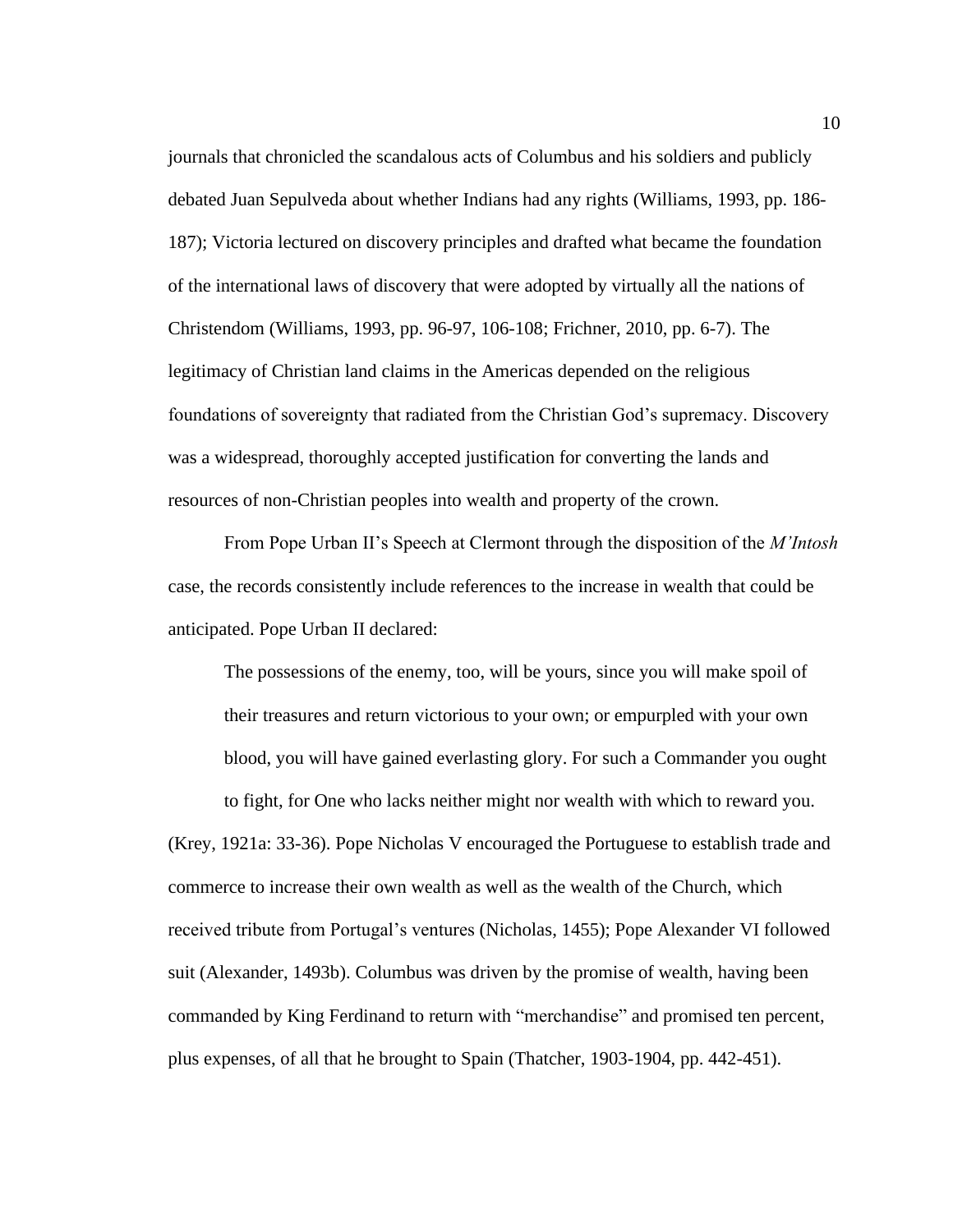Victoria's lectures on discovery were infused with economic considerations. Victoria justified war on Native peoples if they denied the Spaniards' entrance on their lands and efforts to extract resources for trade (Victoria, 1917, pp. 90; 161-162). The British also zealously pursued wealth. Henry VII, Elizabeth I, James I, and Charles I all required 20% tribute of any profits, gains, or commodities that discoveries produced (Thorpe, 1909, pp. 47; 50; 54; 70). Church and State sovereigns did more than encourage discovery. They were responsible for creating and driving the policies on which Chief Justice Marshall relied in authoring the *M'Intosh* case (*M'Intosh*, 1823, pp. 572-586). Savages, Pagans and Non-Christians

<span id="page-16-0"></span>In contemporary U.S. jurisprudence, "Indian" or "American Indian" is a term of art that specifically refers to an enrolled member of a federally recognized Tribe (Wex, n.d.). Although American Indian is technical term of law, it is impossible to separate from its genealogy. In the history of Christian discovery, "Indian" is a construct for a fictitious group and a rhetorical symbol that carries the badge of transgression of Christian taboos. Indians in literature are savage, inferior, subhuman, servants of the devil, and enemies of the Church (Williams, 2012, p. 135 et. seq.; Newcomb, 2008, p. 18). Exploring the lineage of "Indian" is a journey through Old World epistemologies of Greco-Roman and Medieval Catholic Church Empires, European Christian Humanism, British Protestant Empire, Puritan Colonial America, and the jurisprudence of the United States Supreme Court. Because the savage stereotype shaped discovery–Indian Law in particular–it is essential to unpack the lineage of the terminology (Frichner, 2010, p. 6).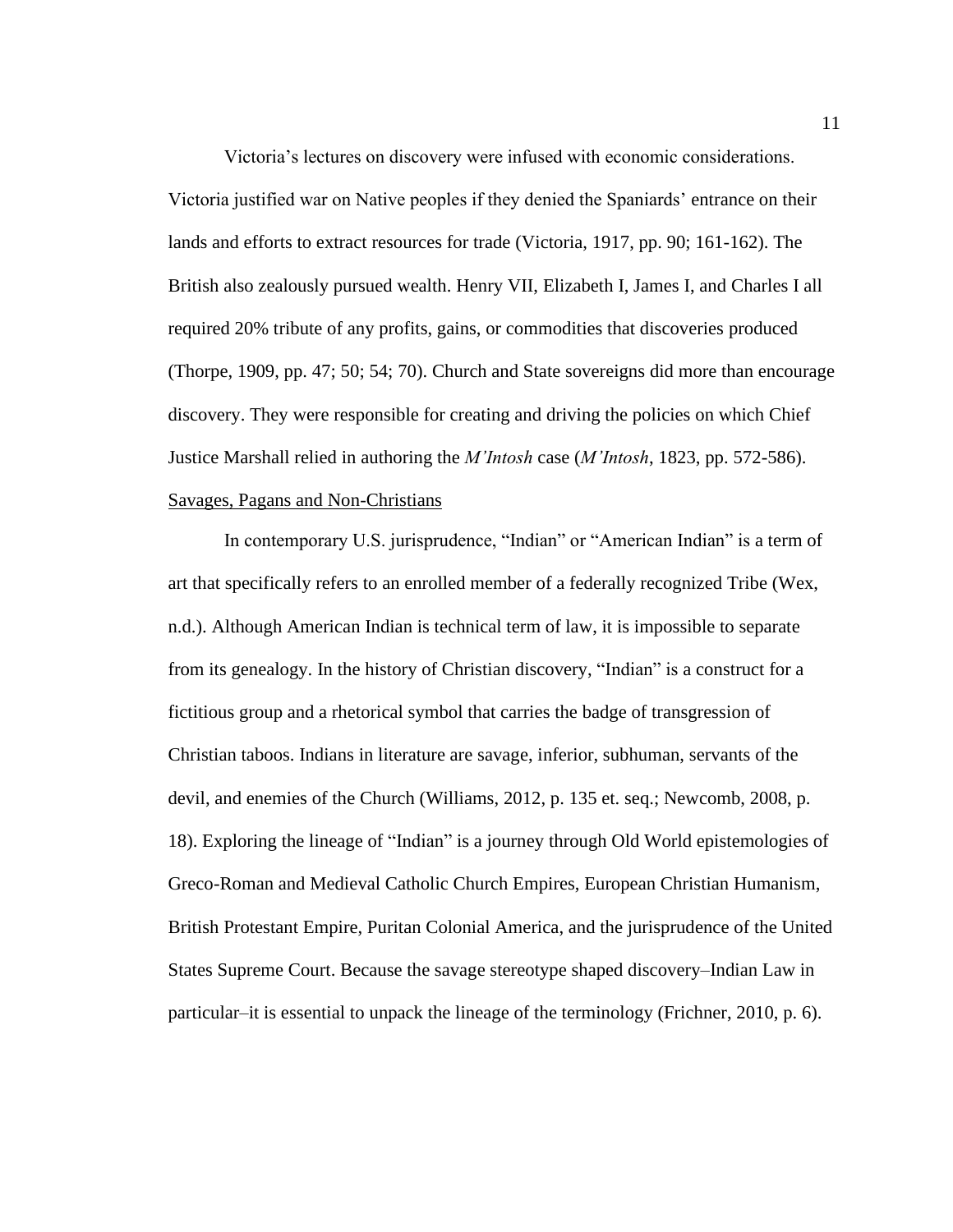Williams (2012) traces the concept of "savage" to the earliest written stories of European peoples: Homer's *The Odyssey* (Williams 2012, p. 11). Homer immortalized three archetypes: barbarians, savages, and noble savages. Barbarians were non-Greek speakers, especially distant, exotic tribes who resided in chaotic, wild lands. Barbarian customs and rituals were shocking in their deviance (Williams, 2012, pp. 49-50; 63-64). Savages were abominable monsters whose nature, character and habits were unforgivable violations of Xenia's universally binding law that defined civilized society (Williams, 2012, pp. 18-19). Noble savages lived a simple existence in a utopia of abundance, unrestrained by labor or government (Williams, 2012, pp. 39-40). Homerian themes of lawlessness, remoteness, habitual intemperance, primitive bestiality, sexual perversion, indolence, and simplicity traverse Western time and cultures and are the basis for Western disdain of nonconforming peoples (Williams, 2012, pp. 20).

The Romans appropriated the Greek savage stereotype, emphasizing ferocity. Two examples are the Germans and Scandinavians. Germans were characterized as fierce, warring, impoverished, and without a concept of private property. Scandinavians were described as noble but "disgustingly poor," lacking property and shelter, surviving off wild animals and plants, and lacking concepts of employment and religion (Williams, 2012, p. 99). Cicero opined that the Romans owed their advancements to the rule of law and urbanization, so were duty-bound to subjugate savage tribes, who "no one who has ever lived would not wish to see crushed and subdued." (Williams, 2012, pp. 110–111).

The savage had little connection to religious thought until the Medieval Roman Catholic Church began defining cultural norms for the nations under its sway. Church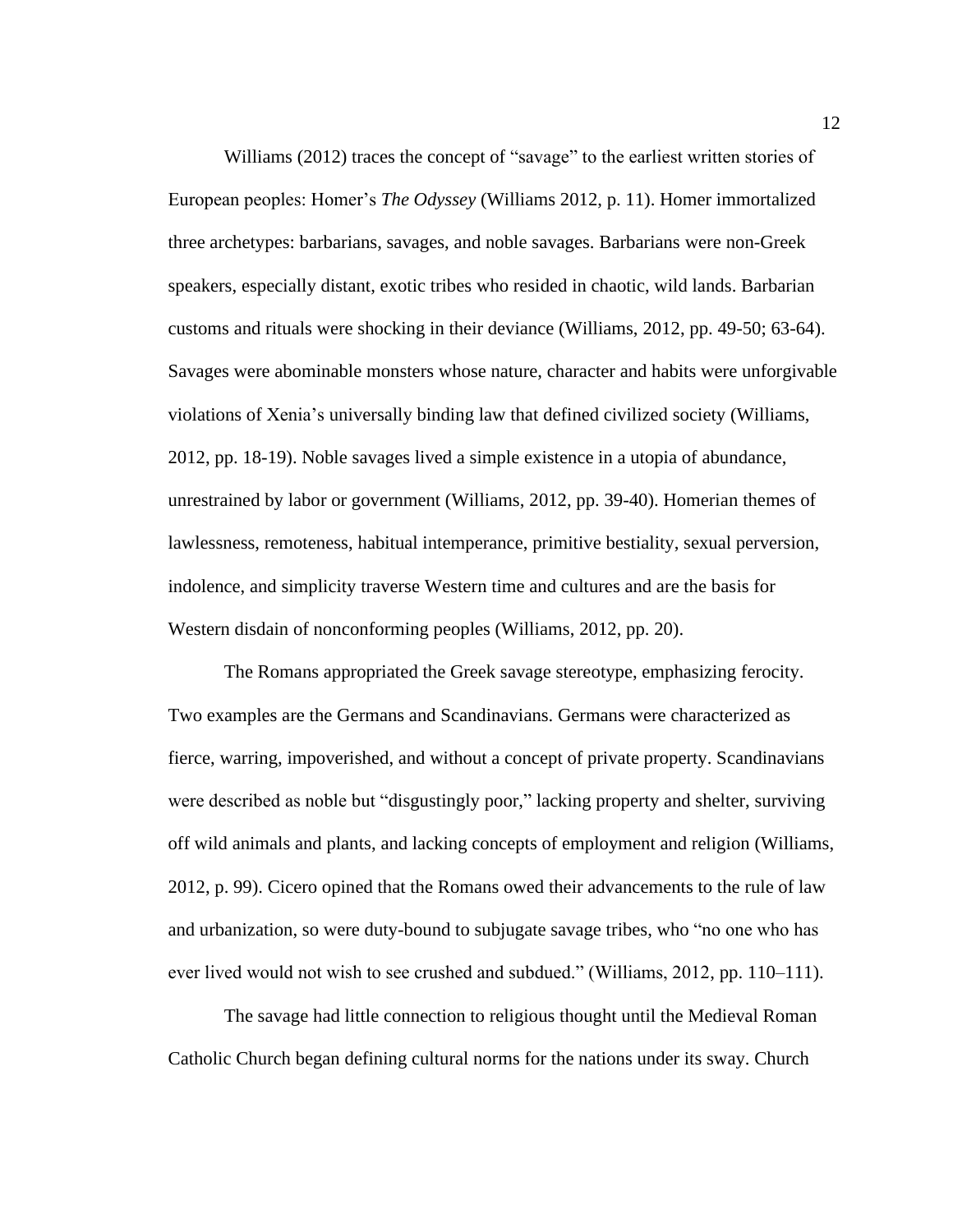scholars began to add religious taboos to the savage stereotype. (Williams, 2012, pp. 148- 153). The Biblical Old Testament "wild man," a perfect receptacle for savagery, was recast as the religious-deviant pagan. Church scholars added attributes of demon possession, devil worship, and enemy of God (Williams, 2012, pp. 139, 142-148).

The pagan savage was employed by Urban II to instigate holy war. To end the "barbaric fury" that had "deplorably afflicted and laid waste the churches of God," Urban commanded the Christian faithful to destroy "a despised and base race," "unclean peoples," and "barbarous" nations: Saracens, Muslims, Arabs, Pagans, Jews, Antichristians, Gentiles, enemies of Christ, and the Antichrist. This fiction launched the first of centuries of holy wars (i.e., Crusades) (Krey, 1921c, 42-43; Munro, 1906, p. 231). By fictionalizing target groups as savages, pagans and infidels, the Christian belief system could be weaponized to inflame animus against outsiders and expand Church influence. Urban's rhetoric proved so useful to future Popes that barbarians, savages, infidels, and 'perfidious enemies' became ubiquitous in Christian discovery literature (Nicholas, 1455; Alexander, 1493a; Alexander, 1493b).

Spaniards expanded the concept of pagans to include slaves; sinners; unbelievers; witless; irrational; transgressors of His commandments; rebels; disobedient; heretic; mental irrationality or instability; insensible; and brute animals. The Spaniards coined and used the term "Indian," which was used interchangeably with other descriptors (Williams, 2012). While all these terms imply various degrees of religious animus, the symbol of "Indian" also includes geographic, racial, and ethnic aspects.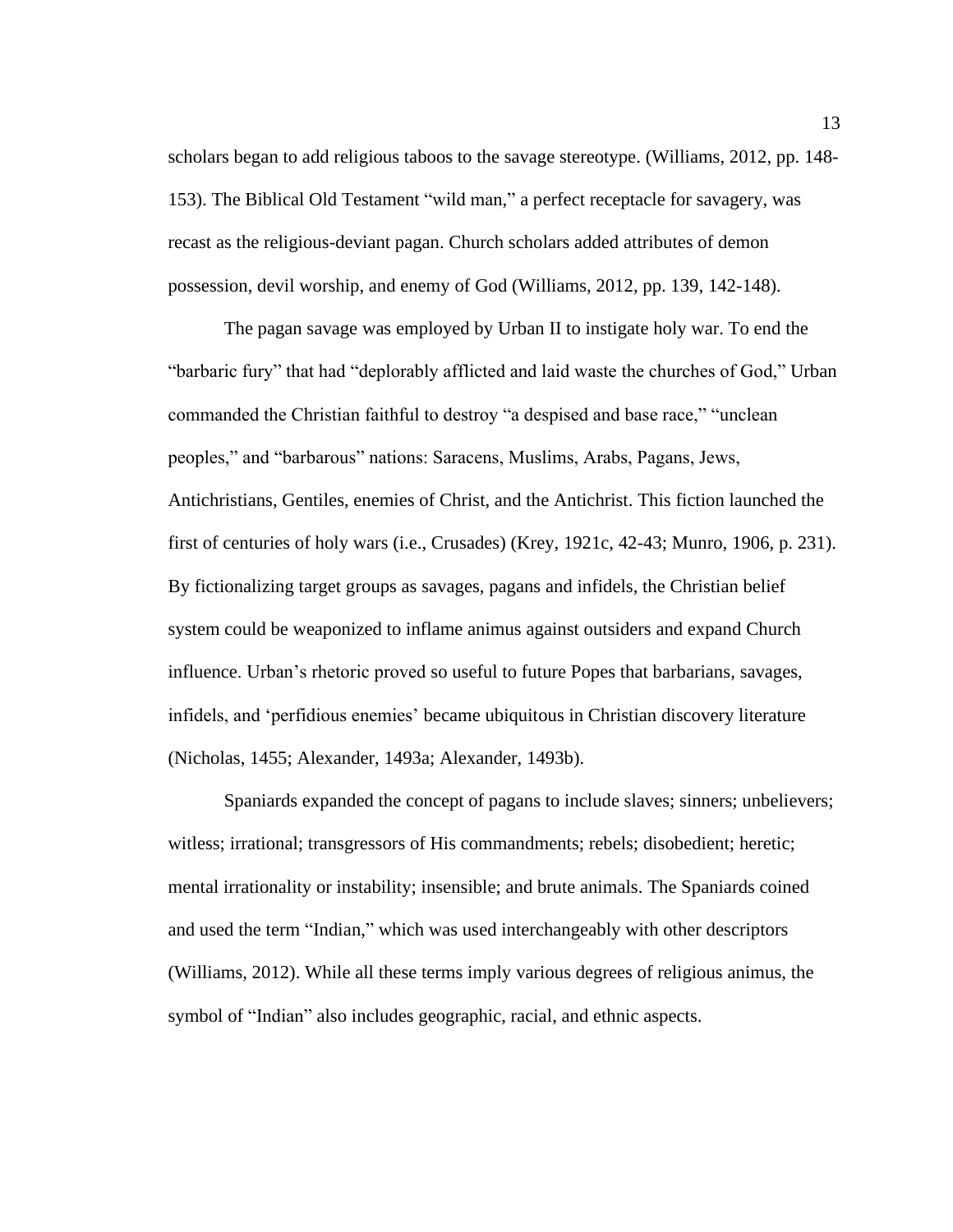The noble savage stereotype was favored by legal scholars of the Humanist Enlightenment. Despite a facially more charitable view, the fictitious "noble savage" of the Americas was no less dehumanizing. It was used by both Spanish and Portuguese to justify continued aggression toward Native peoples. (Williams, 2012, pp. 153-157). Primitive Indians were fictionalized as living hundreds of years surrounded by unlimited resources, and relying on herbs and wild food sources (hunting, fishing, and gathering) for medicine and food rather than deliberately developing medical arts and agriculture. (Williams, 2012, p. 153 et. seq.). Importantly, because these fictional noble Indians had neither civil government nor employment, they violated Christian natural law, as defined by the Christian deity. This transgression provided the basis for waging just war on Indians (Williams, 2012, pp. 175-187; Nicholas, 1455; Alexander, 1493a; See generally, Victoria, 1917, p. 142, et. seq.).

As other Christian European nations, including Britain, joined the rush to claim the riches held by undeserving pagans, the savage stereotype continued to be a convenient pretext for expansion of Christendom. Both King Henry VII and Queen Elizabeth I used the terms "heathen" and "barbarian" (Thorpe, 1909, pp. 46; 49; 53); King James I favored "savage" and "savage Indians" (Thorpe, 1909, pp. 3783). These terms were used interchangeably throughout the Crusades and discovery to dehumanize target groups and unite Christians around the idea of religious wars of aggression.

The British American colonials continued to expand the savage fiction, emphasizing traits of ferocity, bestiality, and religion. To the British, Indians were beings of contradiction, at once noble, monstrous, and satanic. Although Indians were comely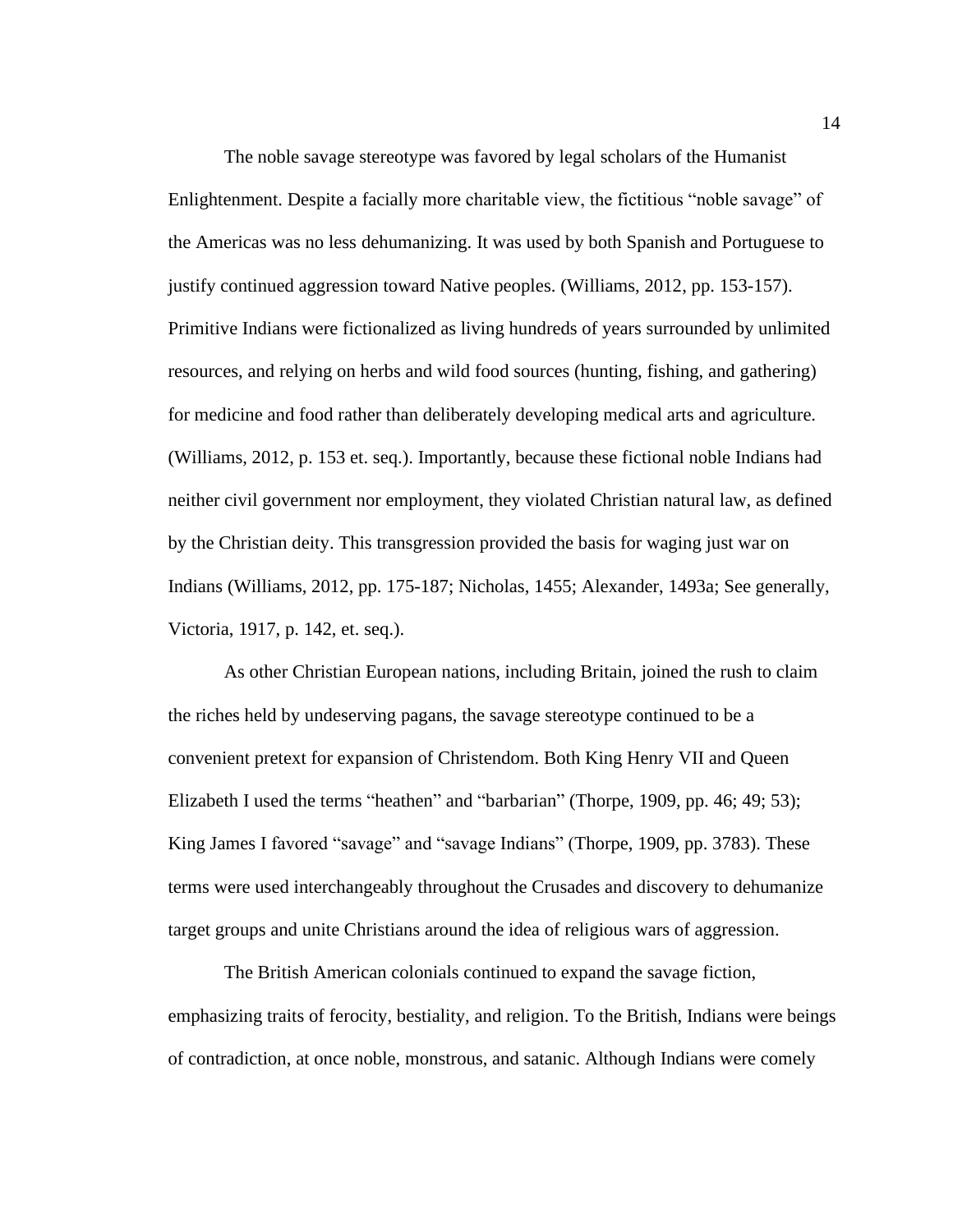and simple, they were also hopeless pagan brutes, trapped in crude, miserable darkness and ignorance while they worshipped idols, consorted with the devil, and practiced dark magic, cannibalism, and all forms of lying, treachery, envy, dissimulation, and avarice. (Williams, 2012, pp. 187-189). While most colonists viewed Indians as perpetual enemies of Christianity, unredeemable violators of the Christian God's natural law, and incapable of ever achieving a true Christian existence (Williams, 2012, p. 189; Coke, 1867, p. 220), colonists also tasked themselves with the responsibility for elevating Indian souls from their damned, uncivilized, unsettled, and lawless state (Williams, 2012, pp.190-191). The common British sentiment was that, at best, Indians were forever relegated to second class citizens, with no English common law rights or capacity to petition courts for redress. (Williams, 2012, pp. 189-190). This contradictory stereotype reinforced British determination to eliminate Indian tribes from the colonies.

Interestingly, British monarchs also applied the pagan savage stereotype to the land. Charters issued to the Cabots, Raleigh, and Gylberte describe "remote, heathen and barbarous *lands, countries and territories* **not actually possessed of any Christian prince or people**" (Thorpe, 1909, pp. 46; 49; 53; emphasis added). In such a paradigm, the land is attributed a quasi-animate personality with the capacity for salvation through the intervention of Christians (Stephanson, 1995, p. 6). This concept seems to coincide with holy land metaphors concocted by British Puritans. Relying on Old Testament tales of the Children of Israel in Canaan, Puritans viewed themselves as the Chosen People engaged in a conquest of the "land of milk and honey." This fiction justified perpetual state of warfare with various tribes as the British colonists reenacted the conquest of their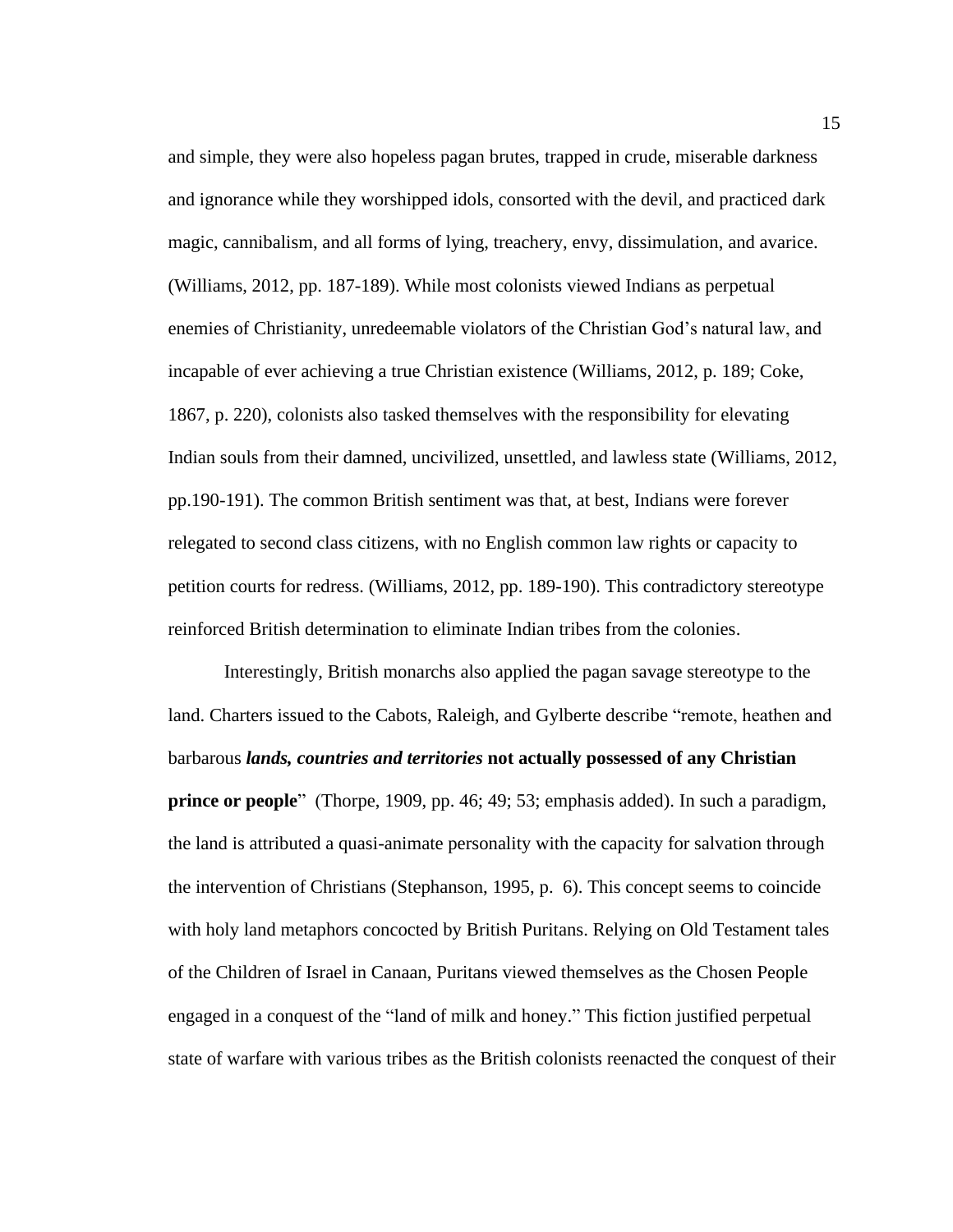"Promised Land," and supported the British legal concept of terra nullius, that the land was vacant (Newcomb, 2008, pp. 37-50).

The savage stereotype in the British American colonies evolved as rapidly as immigrants poured into the colonies. Indians were characterized as eloquent in speech, brave in war, and fervent in liberty, but doomed to necessary disappearance (Williams, 2012, pp. 213-214; 216-217). The exploding immigrant population embraced the opinion that they would rapidly and inevitably drive Indians from their homelands, leaving incredibly valuable land and resources free for the superior, agrarian Christians to claim (Williams, 2012, p. 212).

## <span id="page-21-0"></span>Intent of Christian Discovery

*Kill every buffalo you can. Every buffalo dead is an Indian gone.*

– Colonel Richard Irving Dodge, 1867.

The dominant narrative in the United States is that the intent of colonizers in North America was to "make money" (National Geographic Society, 2020). The dominant narrative sounds fairly innocuous, and contains no suggestion of intent to destroy a group. However, primary sources expose a bright thread of intent to destroy non-Christian groups, as such, running prominently through history. The resulting tapestry painted a picture of Jerusalem as the Christian land of milk and honey awaiting salvation from the abominations that were forced on it. This was a strong inducement to the Frankish masses who lived in poverty, violence and internal conflict, were confined within a relatively small space, and who feared that the Turkish wars would reach their territory. (Krey, 1921a, pp. 33-36; Krey, 1921b, pp. 36-40; Munro, 1895, pp. 5-8;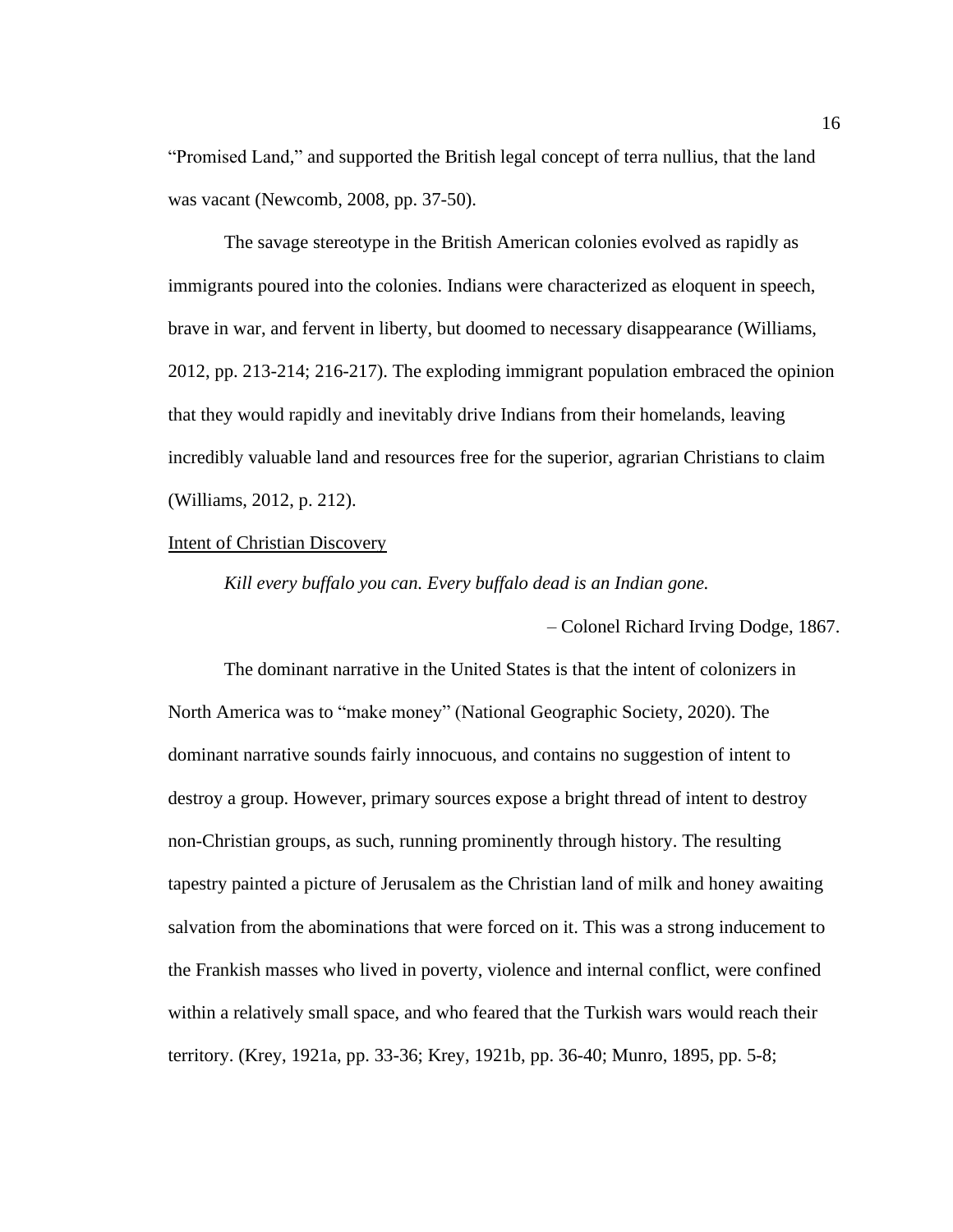Thatcher & McNeal, 1905, pp. 514-516). Urban's message preyed on these insecurities as he urged the Franks: "I, or rather the Lord, beseech you … to carry aid promptly to those Christians and to destroy that vile race from the lands of our friends... Moreover, Christ commands it." (Thatcher & McNeal, 1905, p. 517). Urban spawned the battle cry of the Crusades with his utterance, "God wills it." (Hamilton, 2016, pp. 88-89).

The First Crusade had both short-and long-term goals. The immediate goal was to defend churches in the Near East from Muslim aggression. The long term goal was to prepare for the second coming of Christ. Urban reasoned that unless Jerusalem contained sufficient Christian population to resist the Anti-Christ, the prophecy of Armageddon could not be fulfilled. Urban urged holy war on "Anti-Christians" in Jerusalem, who he dubbed "that vile race," to hasten the Anti-Christ's ascension to his throne and the return of Christ (Thatcher & McNeal, 1905, p. 517; Krey, 1921b, pp. 38-39). This is a direct statement of intent by the Roman Catholic Church to destroy non-Christians, "as such."

Pope Urban's message was not an anomaly. The idea of religious war against unbelievers persists through centuries of the Papal writings, targeting distinct groups that the Church opposed because of a difference in belief systems. During the Fifteenth Century, the Papal Bulls authorized Portuguese and Spanish to destroy non-Christian peoples. Romanus Pontifex, on which Portugal based its claim to the west coast of Africa, chronicles the Portuguese "lawful" abduction, enslavement and conversion of "Guineamen and other negroes," and encouraged the Portuguese monarch to "*invade, search out, capture, vanquish, and subdue* all *Saracens and pagans* whatsoever, and other enemies of Christ," "reduce" them to "*perpetual slavery*," and to *appropriate*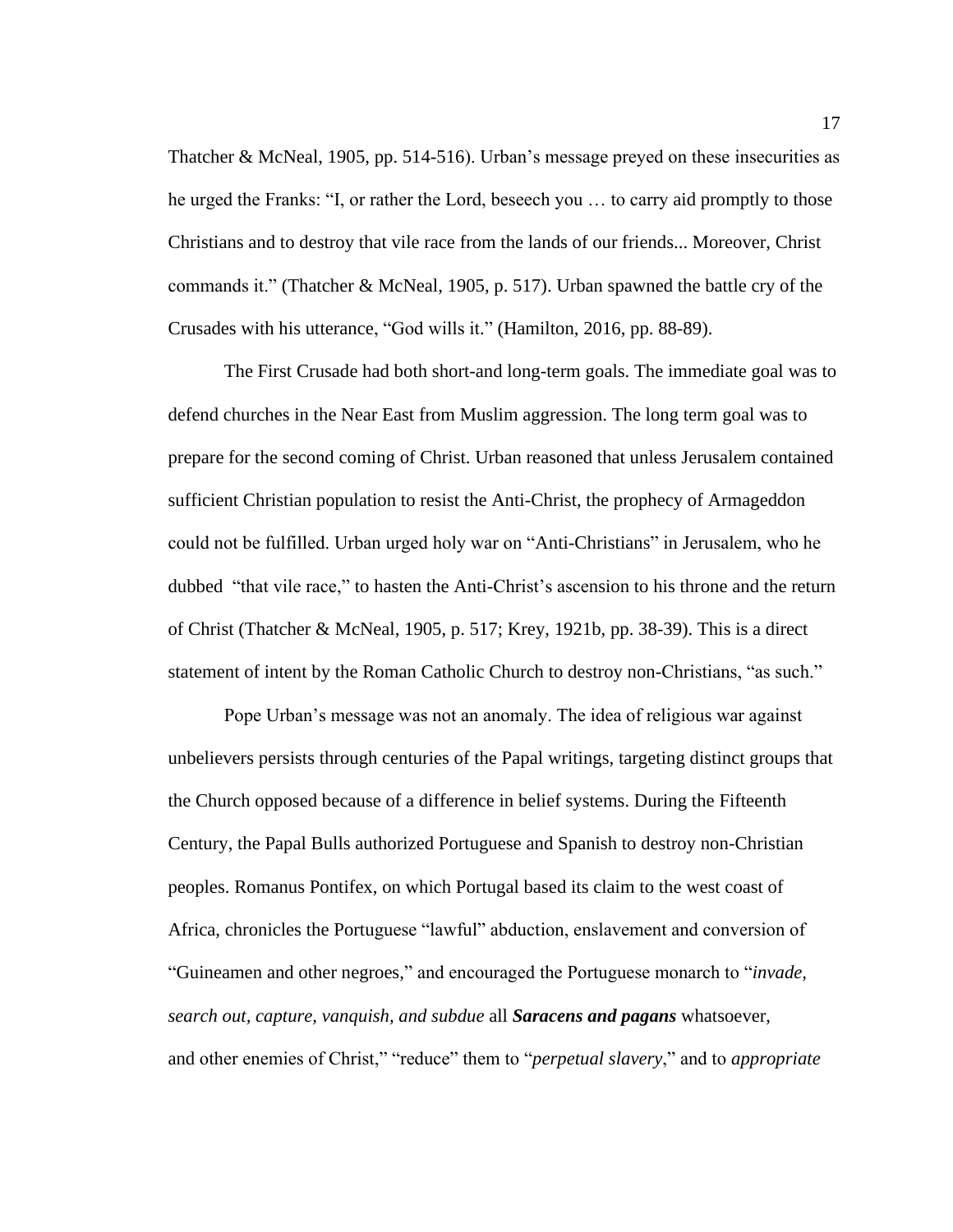*their property* to the Crown's "use and profit" (Nicholas, 1455, emphasis added). On its face the document shows clear intent to target individuals based on their status as Saracens and pagans and enemies of Christ. Inter Caetera, issued by Pope Alexander IV, restricted Spanish conquest to "discovered" non-Christian land (Alexander, 1493b). This means that when searching for new lands to claim, the agents of monarchs were to ascertain whether a newly "discovered" land was claimed previously by a Christian monarch. If it was not, the Spanish could claim it. Embedded in discovery was the construct of "non-Christian" – a fictitious group hostile to Christianity. Simply stated, hostility was the assumed default position for all non-Christians.

The Spaniards zealously pursued the destruction of Indigenous groups in newly discovered territories. Targeting these groups was only possible because of their "non-Christian" status. The Requerimiento was statement of Spanish intention to destroy any non-Christians who refused to "acknowledge the Church as the ruler and superior of the whole world" (Williams, 1990, pp. 90-93; Fonseca, 2010, p. 196). The purpose of Requerimiento was to place a sheen of legitimacy on the mass destruction of Indigenous groups. On its face, the document proclaims that

with the help of God, we shall powerfully enter into your country, and shall make war against you in all ways and manners that we can and shall subject you to the yoke and obedience of the Church and of their highnesses … we shall take you, and your wives, and your children, and shall make slaves of them, and as such shall sell and dispose of them… take away your goods… do you all the mischief and damage that we can… and we protest that the deaths and losses which shall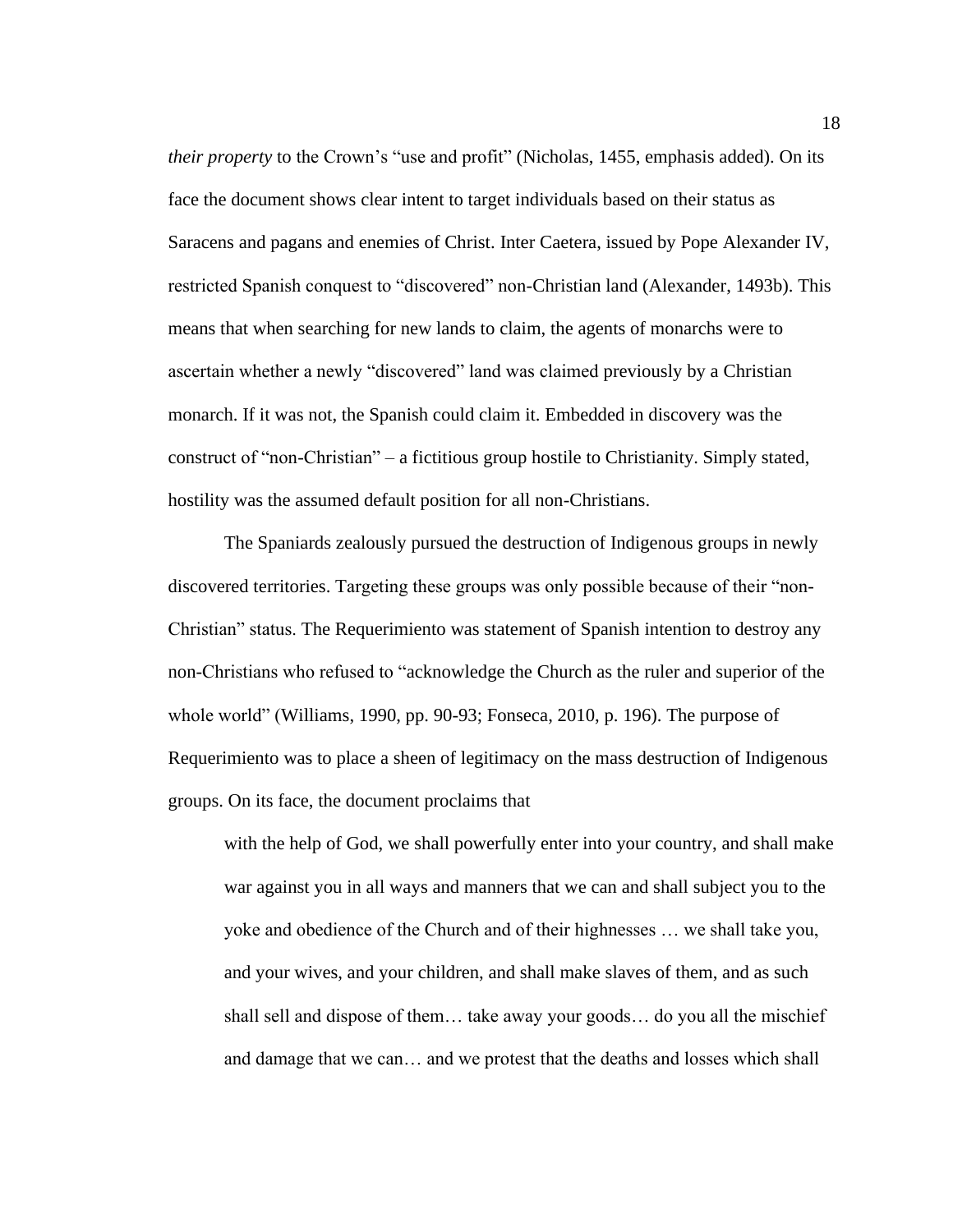accrue from this are your fault, and not that of their highnesses, or ours, nor of these cavaliers who come with us.

(Newcomb, 2008, pp. 32-36; Williams, 1990, pp. 90-93; Schneider, 2006). Here also, the document facially evidences intent to destroy a group based on religious association, since it was reserved for and applied to non-Christian groups only.

The legal theories developed by the Spanish also were intended specifically for application to non-Christian groups. The primary principles formulated by Franciscus de Victoria established the Christian secular legal justification for declaring war against non-Christian groups. As mentioned previously, the non-Christian status of Indians was sufficient justification under Spanish law for war (Victoria, 1917, pp. 161-162). Victoria constructed the just war principles specifically for application to the non-Christian Indigenous peoples who owned the resources that the Spaniards so passionately coveted.

The United States directly inherited the efforts of British discovery expeditions, so a key question is whether the British followed the discovery principles established by other Christian nations. Of course, the British had their own laws and policies and were staunchly anti-Catholic. However, in terms of discovery, the Papal origin of the doctrine did not give the British pause. It wholeheartedly adopted the practices of the other nations of Christendom – the family of Christian nations – as acknowledged by the Court:

No one of the powers of Europe gave its full assent to this principle, more unequivocally than England. The documents upon this subject are ample and complete... we perceive a complete recognition of the principle which has been mentioned. The right of discovery given by [the Cabot] commission, is confined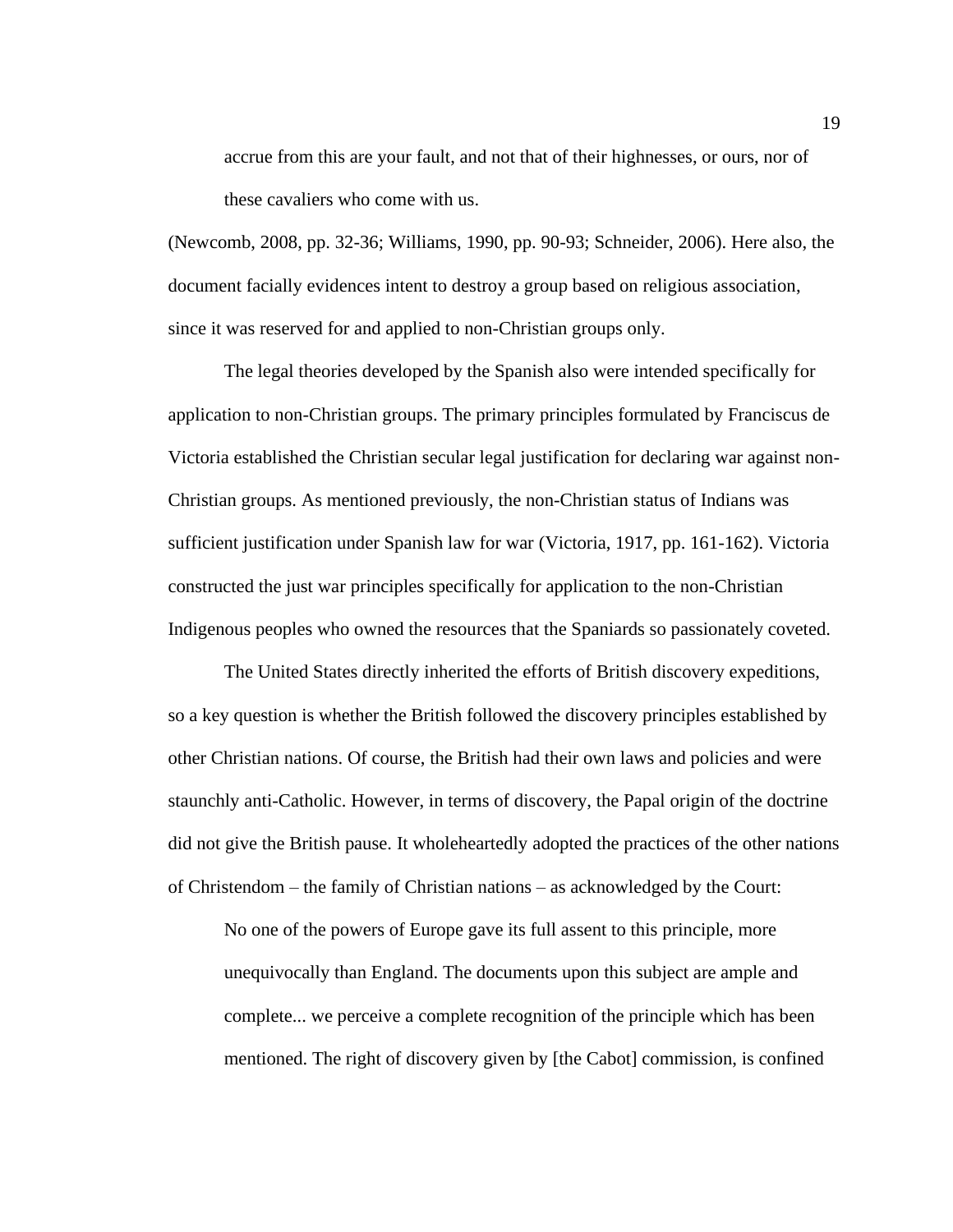to countries 'then unknown to all Christian people;' and of these countries Cabot was empowered to take possession in the name of the king of England.

(*M'Intosh*, 1823, p. 576).

But, even though Britain adopted the policy of Christian discovery, did the British intend to destroy a group of non-Christians in its quest to seize North America? Are there any indications that the status of Indians as non-Christians was material to depriving them of their homelands? A conflict that is solely about land that is between two groups whose belief systems are coincidentally different cannot be construed as a conflict based on religion.

Official written documents of Great Britain give insight into the lens through which the British Monarchs viewed native people. In one such document, the 1620 Charter of New England, King James I voiced the intent of the Crown:

there hath by **God's Visitation** reigned a wonder traffic Plague, together with many horrible Slaughters, and Murders, committed amongst the Savages and brutish People there, heretofore inhabiting, in a Manner to the utter Destruction, Devastation, and Depopulation of that whole Territory, so that there is not left for many Leagues together in a Manner, any that doe claim or challenge any Kind of Interests therein.

(Thorpe, 1909, pp. 1830-1831, emphasis added). In this official document, the King applauds British colonial violence against Native peoples as religiously-based, divinelywilled destruction. This included a range of activities from massacres to self-defense. Like the Crusading Franks and Spaniards, King James I justified destruction of Native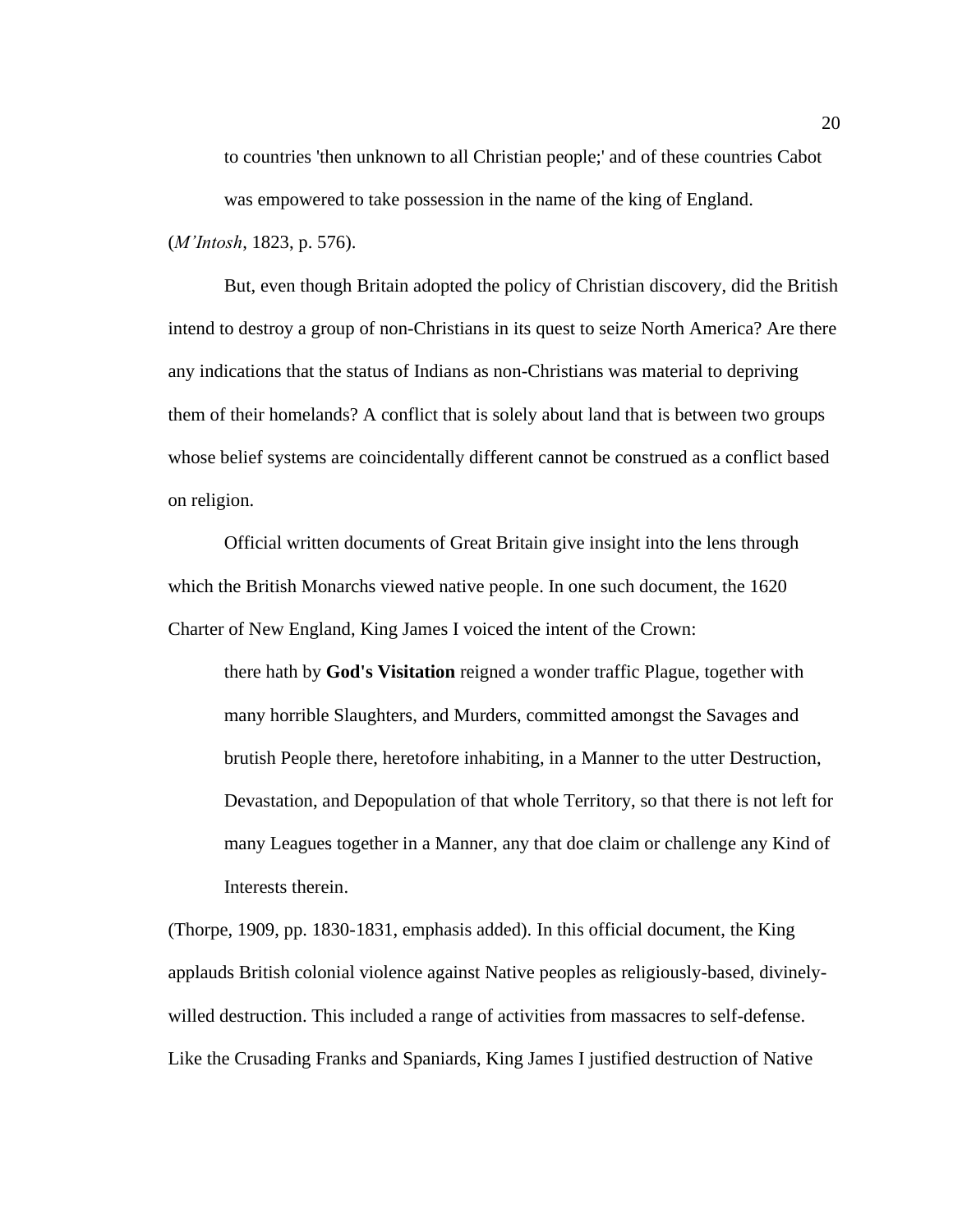peoples as the "will of God" against enemies of Christianity: Indians, barbarians, devils, heathens, and so forth. These terms were used interchangeably. The benefit to the British was prospering settlements and booming trade. (Mason, 1736, pp. 9-10; 20-21; Mather, 1676, pp. 74-78; Mather & Parkhurst, 1702, p. 117; Laskey, 2021, pp. 111-114).

Sentiments of Indian destruction were ubiquitous in British discovery literature. Influential Puritan minister, Cotton Mather, promoted the millennialist views of Joseph Mede that Natives of America were in league with the devil to bring about the end of the world Armageddon (Wise, 2005, pp. 51-52; Smolinski, 2009, p. 41). In other words, Native people were the ultimate enemy of the English Christians in America with whom the Biblical Armageddon was prophesied and inevitable. (Lasky, 2021, pp. 157-158).

An infamous writing of British General Jeffery Amherst expressed his desire to exterminate the Indians. Amherst's excessively harsh Indian policies, caused food shortages and smallpox epidemics, and resulted in the 1763 Pontiac's Rebellion. Throughout that summer, Amherst and his subordinate, Colonel Henry Bouquet schemed via correspondence to destroy Indians using smallpox and dogs (Bouquet, 1763a; 1763b; 1763c; Amherst, 1763). The letters unequivocally reveal a conspiracy to engage in biological warfare to completely destroy Indians. In one letter, Amherst wrote:

You will do well to try to inoculate the Indians by means of blankets, as well as to try every other method that can serve to extirpate this execrable race. I should be very glad you scheme for hunting them down by dogs could take effect, but England is at too great a distance to think of that at present.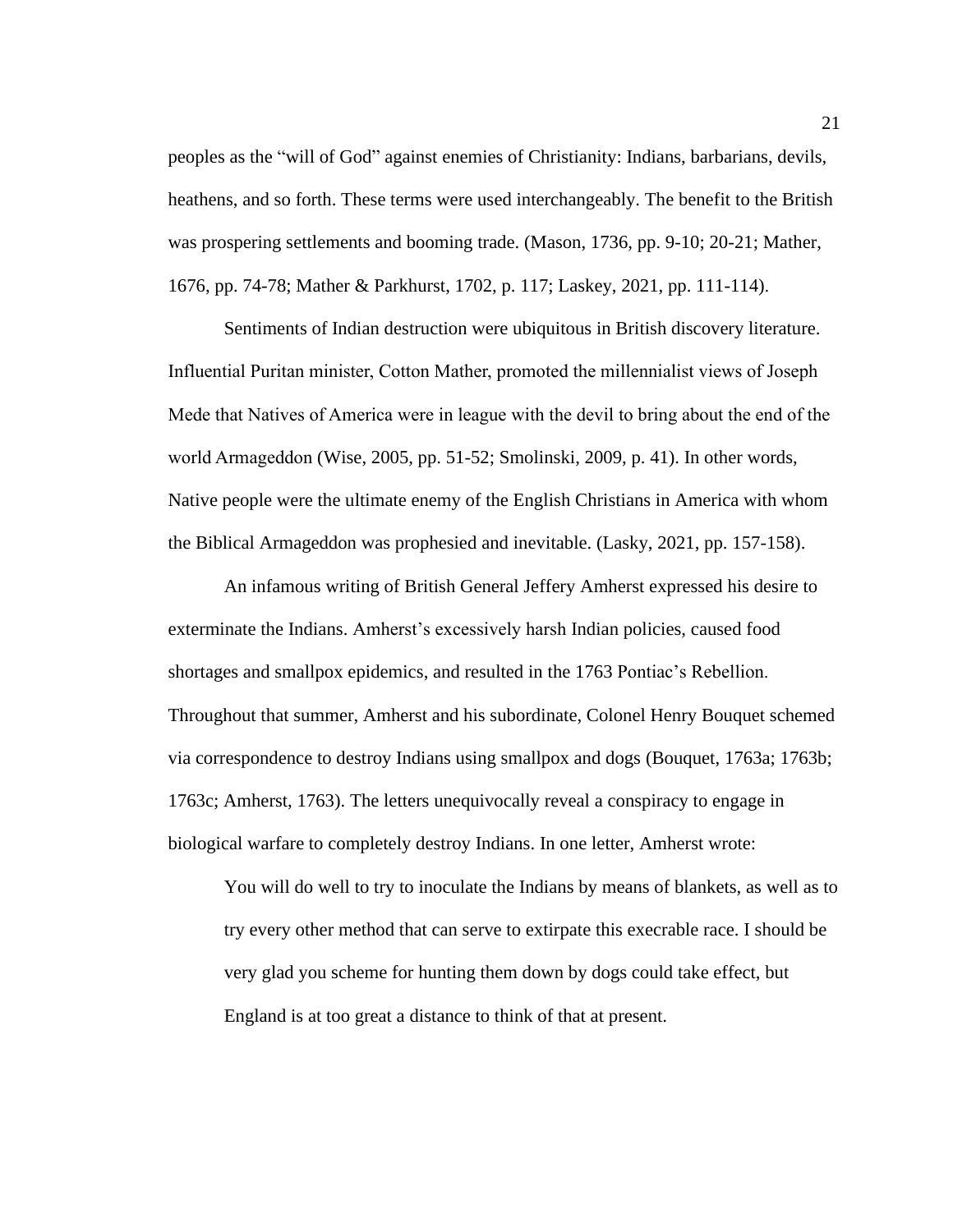(Amherst, 1763; Parkman, 1879, pp. 303-304.) While inoculate means to immunize, vaccinate, or take measures to protect against disease, Amherst's phrase, "try every other method that can serve to extirpate this execrable race" makes clear that through inoculation he intended to destroy, not protect.

Most relevant to the discussion of intent is whether Amherst's correspondence evidences the intent to destroy a *protected* group. Although Amherst's letters do not contain explicit references to religion, by this time the term "Indian" was so laden with religious, racial, ethnic, and national animosity, it is difficult to conceive of a context in which the term could have been applied neutrally. A smallpox poisoning was carried out at Fort Pitt, prior to the exchange between Amherst and Bouquet (Ranlet, 2000, pp. 427– 441; Trent, 1924, p. 400). Weaponizing smallpox against Indians reveals a sadistic inclination on the part of the British to not merely exterminate the entire Indian population, but ensure prolonged suffering.

## <span id="page-27-0"></span>Carrying Out Christian Discovery

*To a foreigner the American policy towards the Indians appears most cruel and inhuman, every possible advantage being taken to dispossess the rightful owners of the soil of their property.* 

– Edward Coke, 1867

Whether Crusade or Discovery, the logic of Christian expansion was the elimination of non-Christian peoples. Benignly expressed as "conversion," the deeds of Christianity's agents exposes the ruthless depths to which Christendom was willing to descend to realize its objectives. Conversion was not a high priority for Christian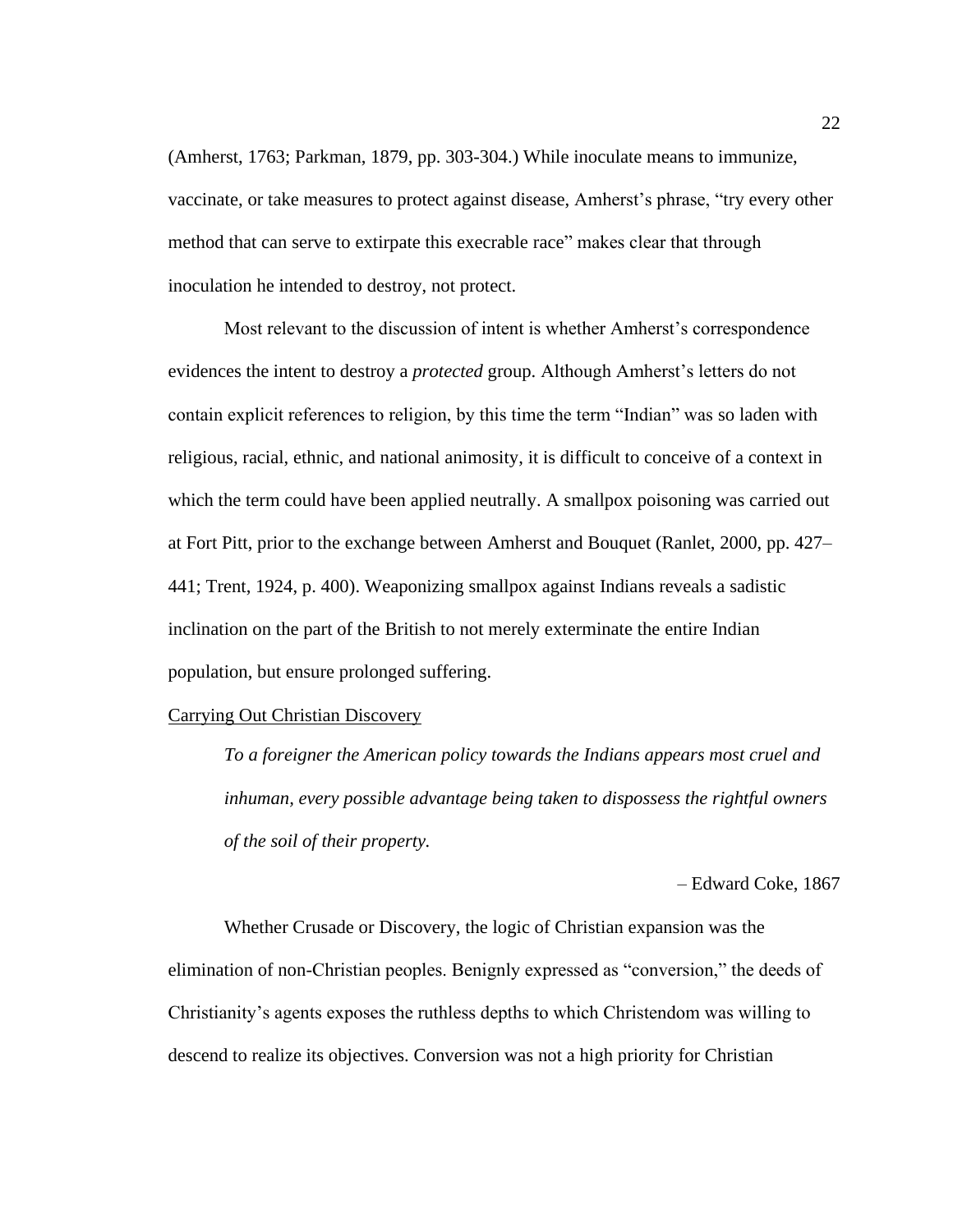crusaders, who the Church had commanded to eliminate its "enemies" (Krey, 1921a, p. 30; Munro, 1895, pp. 5-8). Pope Nicholas encouraged the Portuguese to invade, search out, capture, vanquish, and subdue all Saracens and pagans whatsoever, and other enemies of Christ along with their kingdoms and all movable and immovable goods, to "reduce their persons to perpetual slavery" (Nicholas, 1455; Alexander, 1493b). Nicholas applauded this "pious and noble work… since the salvation of souls, increase of the faith, and overthrow of [the Church's] enemies may be procured thereby." Alexander was less explicit in the Bulls for the Spanish, granting

full and free power through your own authority, exercised through yourselves or through another or others, freely to take corporal possession of the said islands and countries and to hold them forever, and to defend them against whosoever may oppose."

## (Paullin, 1917, p. 82).

A famous quote attributed to King Ferdinand of Spain, "get gold, humanely if possible, but at all hazards – get gold" coincides with the 1513 *Requerimiento* (Angrist, 2000). Whether Ferdinand actually issued this admonition is unclear, but there is no doubt the Spanish were obsessed with gold (Stannard, 1992, pp. 61; 202). The diary of Bartolomé de las Casas records details of tortures, gruesome deaths, excessive work, starvation, and the resulting population decline of Indians of the Caribbean subjected to Columbus' quest for gold (Stannard, 2006, pp. 67-72). By contrast to the intensive, feverish Spanish destruction, the British employed a longer-term methodical approach to achieve elimination. Perpetual conflict, use of germ warfare, encroachment, and resource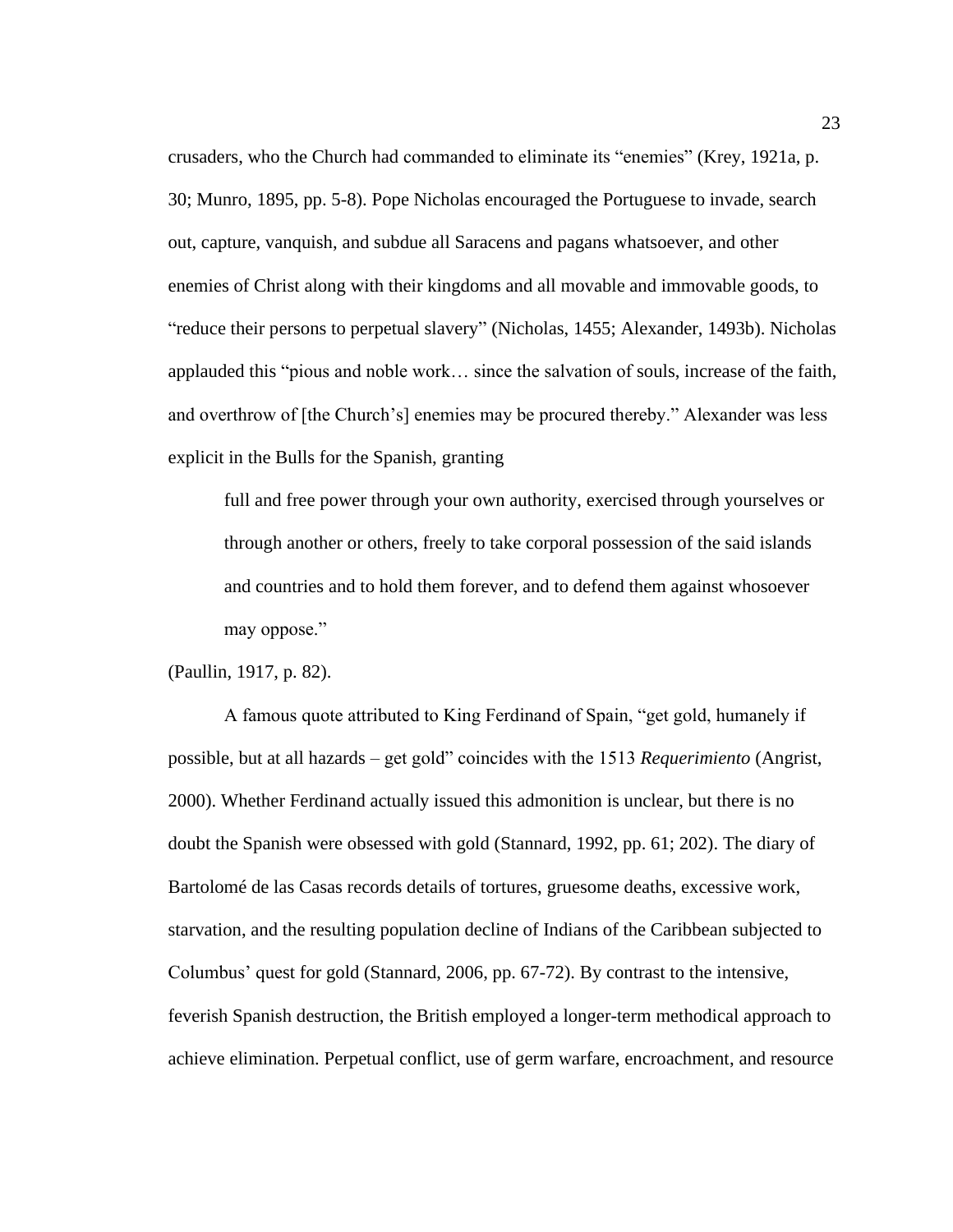extraction was no less destructive and is well-documented in colonial archives (Stannard, 2006, pp. 222-223).

After the Revolutionary War, the formally organized United States continued to engage in the long tradition of elimination by both direct and indirect means. The destruction of Mvscogee by trade illustrates how the United States benefitted from centuries of colonization that came before it. The 1540-1542 intrusion of Hernando DeSoto introduced guns and other metal weapons. As Europeans began appearing on the edges of Mvscogee territory, foreign trade goods were introduced and initially welcomed, Cloth, rum, brass ornaments and bells, hoes, razors, pots, duffel blankets and glass beads were also coveted because they reduced the labor required to produce necessary items and proved uniquely useful. But none of these outranked demand for guns and ammunition (Braund, 2008, pp. 26-28).

Trade with Spanish, French, and British was fundamentally different than trade with tribes of Turtle Island. Europeans demanded deerskins and slaves, causing a shift in Mvscogee relationships to the environment, neighboring nations, and with one another (Braund, 2008, pp. 28-29). Even prior to the withdrawal of the British from North America, the value of Mvscogee imports were greater than the value of their exports. Deerskin demand resulted in unsustainable hunting. It is estimated that 45,000-50,000 deer hides were traded by the Mvscogee nation **each year**. In the 1744-45 season alone, Mvscogee hunters supplied the bulk of the 305,717 pounds of deerskins through the Carolina colony (Braund, 2008, p. 36).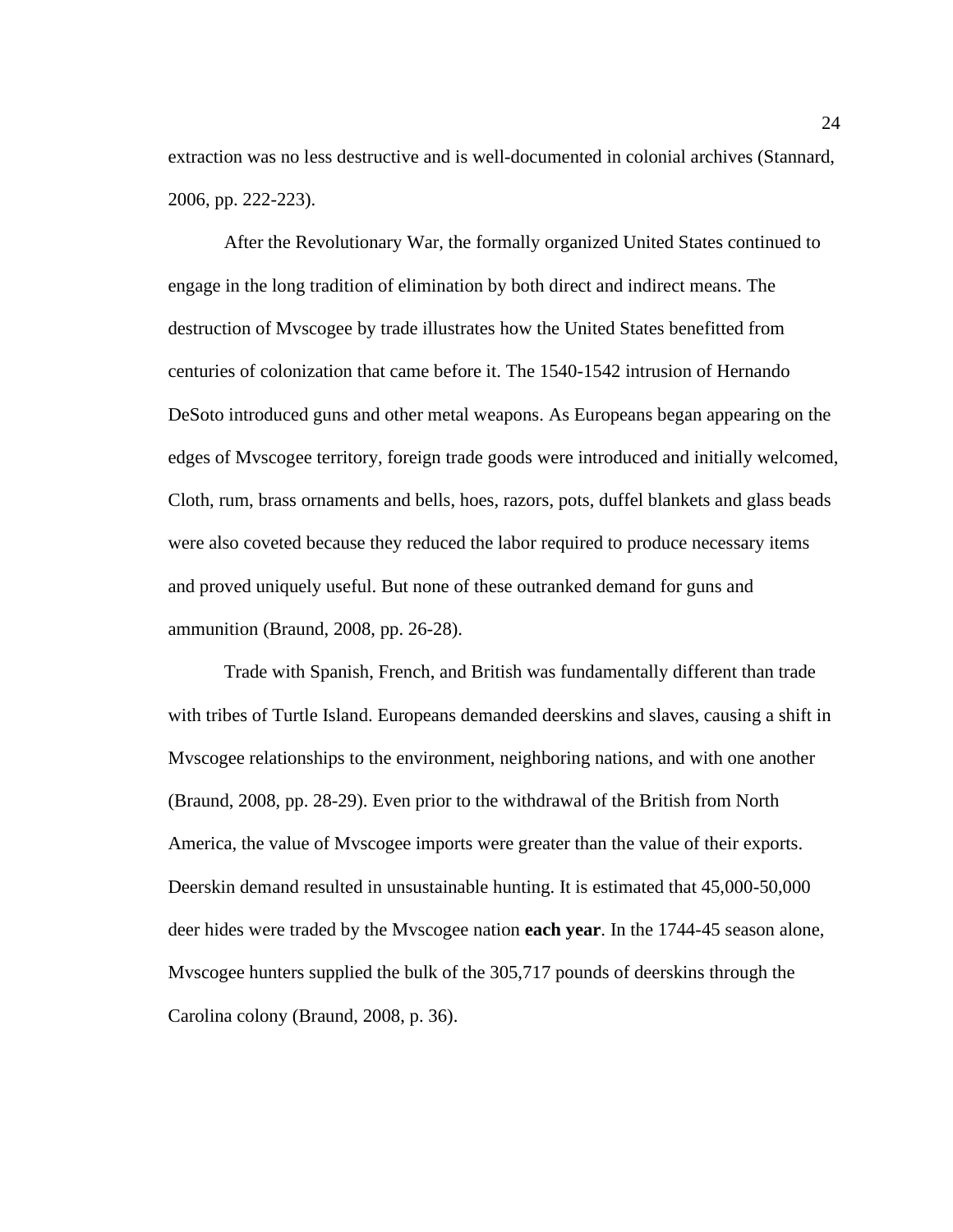By 1799, the pressures of over-hunting to settle debt and meet foreign demand, encroachment of European settlers on hunting grounds, and free-roaming livestock practices of the Georgia settlers had diminished game availability to the point most Mvscogee hunters returned, empty-handed, to their *talwas* (Braund, 2008, p. 178; Chadhuri, 2001, pp 142-143). The resulting trade deficit meant that Mvscogee were in debt, would remain in debt, and would sink deeper into debt each year (Braund, 2008, p. 178). Under Jefferson's guidance, the US developed a predatory trade policy by extending credit. This weaponized Mvscogee debt to further dispossession. When the U.S. demanded land cessions to satisfy the debt, the Mvscogee were forced to comply. The land was coercively taken for less than its value, to pay off debt on goods whose purchase price was inflated (Braund, 2008, pp. 53; 177; Chadhuri, 2001, pp. 143).

*Talwa* is a Mvscogee expression that superficially translates to English as *town*; the deeper meaning is more expansive. *Talwa* is more than a mere group of buildings; it is the heart of Mvscogee society. For Mvscogee, the heart is the container of one's spirit. If a person's heart is lost, their spirit is lost. The *talwa* is perceived as the heart of the community; it holds the community's spirit. If the *talwa* is lost, the community's spirit is lost also (Chaudhuri, 2001, pp. 123). The degrading effect of commerce caused a fundamental shift in how Mvscogee related to their homelands and to one another (Braund, 2008, p. 58; Chaudhuri, 2001, pp. 143). Changes occurred in language, culture, ceremonial life, perception of origins, socialization, family structure, clan lineage and descendancy, gender roles and relations, land base, agriculture/horticulture, wildlife and ecology, diet, internal leadership and governance, autonomy, internal politics and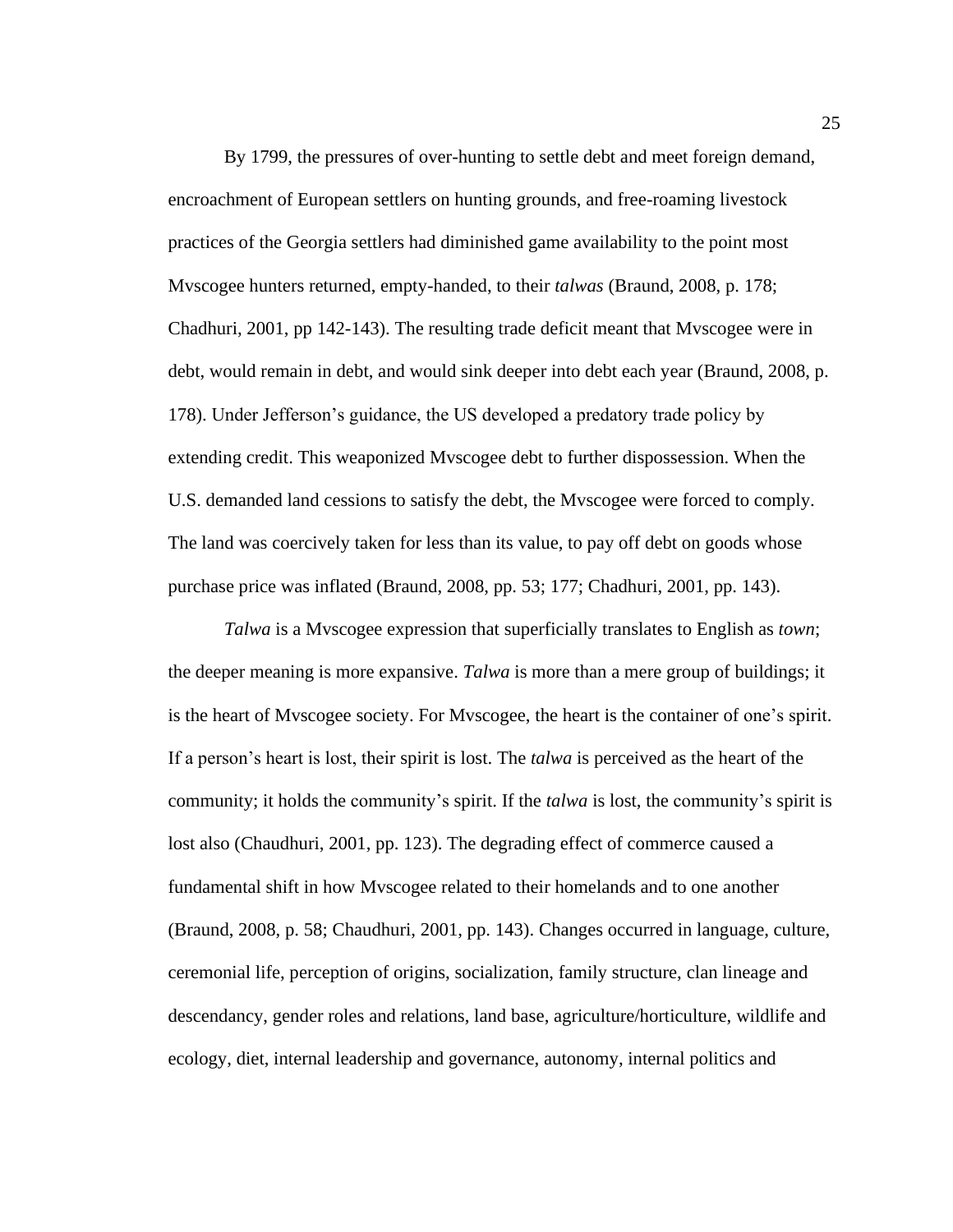jurisprudence, militarism, regional alliances, education, morale, and tolerance (Braund, 2008, pp. 13-24, 32-33, 53, 180-184; Chaduri, 2001, pp. 134, 138-144). Unsurprisingly, these changes created internal dissent and discord for the Mvscogee. Tensions between assimilated mixed-bloods and traditionalists ultimately led to a bloody civil war that tore families apart (Braund, 2008, p. 186).

On a personal note, my own family experienced divided allegiances as a result of the changes brought about by discovery. Family members slaughtered family members in the 1813 Battle of Fort Mims. Although this was an internal affair of a sovereign nation, the U.S. government opportunistically chose to interfere, sending General Andrew Jackson to massacre Mvscogee under the guise of retaliating for the deaths of "friendly" Indians (Waselkov, 2006, p. 195). The resulting surrender of the survivors effectively cut the Mvscogee land base in half, ensured permanent Mvscogee dependency on the US economic system, and was later leveraged by President Jackson to achieve Indian removal (Waselkov, 2006, p. 212). The Mvscogee disintegration is not unique. Without exception, the social structure of all Tribes collapsed due to direct and indirect pressures that intentional plunder inflicted for the express purpose of destruction. The *M'Intosh* Court recognized that encroachment and settlement were technologies of elimination when it stated:

As the white population advanced, that of the Indians necessarily receded. The country in the immediate neighbourhood of agriculturists became unfit for them. The game fled into thicker and more unbroken forests, and the Indians followed. The soil, to which the crown originally claimed title, being no longer occupied by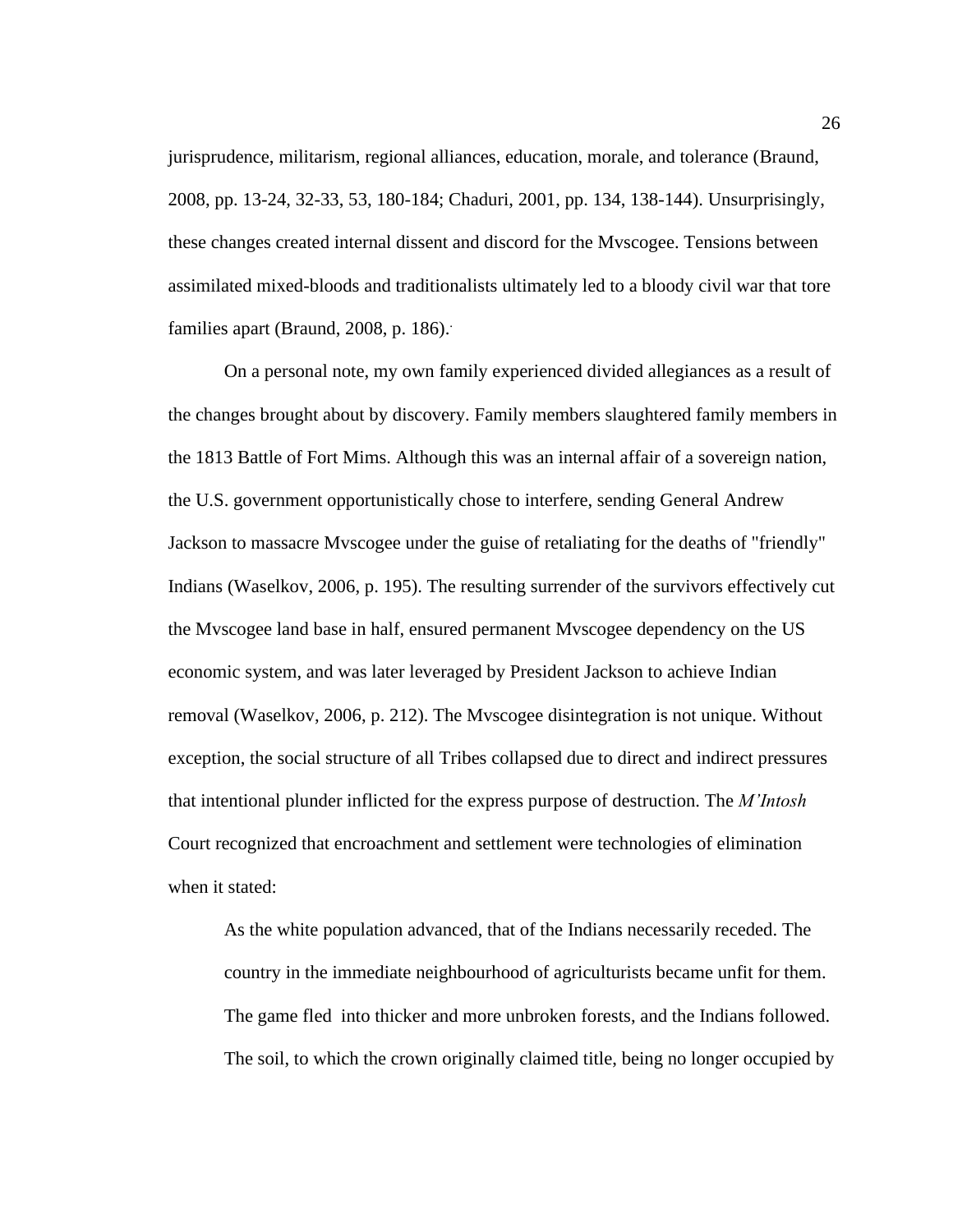its ancient inhabitants, was parcelled out according to the will of the sovereign power, and taken possession of by persons who claimed immediately from the crown, or mediately, through its grantees or deputies.

<span id="page-32-0"></span>(*M'Intosh*, 1823, pp. 590-591).

Part Two: International Law of Genocide

#### <span id="page-32-1"></span>State Responsibility for Genocide

*A state that plans and implements a "final solution" cannot be treated as par in parem, but only as a gang of criminals.* 

– Israel District Court, 1961.

States as abstract entities can be held responsible for genocide committed during war and during times of peace. In international criminal law, the perpetrator is often the person who orders, masterminds, or participates in high level planning (Cryer, Robinson, & Vasiliev, 2019, p. 341). This may be constitutionally responsible rulers, public officials, or private individuals identified in Article IV. But when a State as an entity permits genocide, fails to prevent genocide, or adopts practices of genocide, the State itself fails to uphold its obligation and may be held accountable for breaching its responsibility under general international law (Cryer, Robinson, & Vasiliev, 2019, p. 206). Article III lists punishable acts: Genocide; conspiracy to commit genocide; direct and public incitement to commit genocide; attempt to commit genocide; and complicity in genocide. Article IX places a responsibility to prevent genocide on signatories to the Convention. The *Bosnia* Court interprets prevention to include the obligation to refrain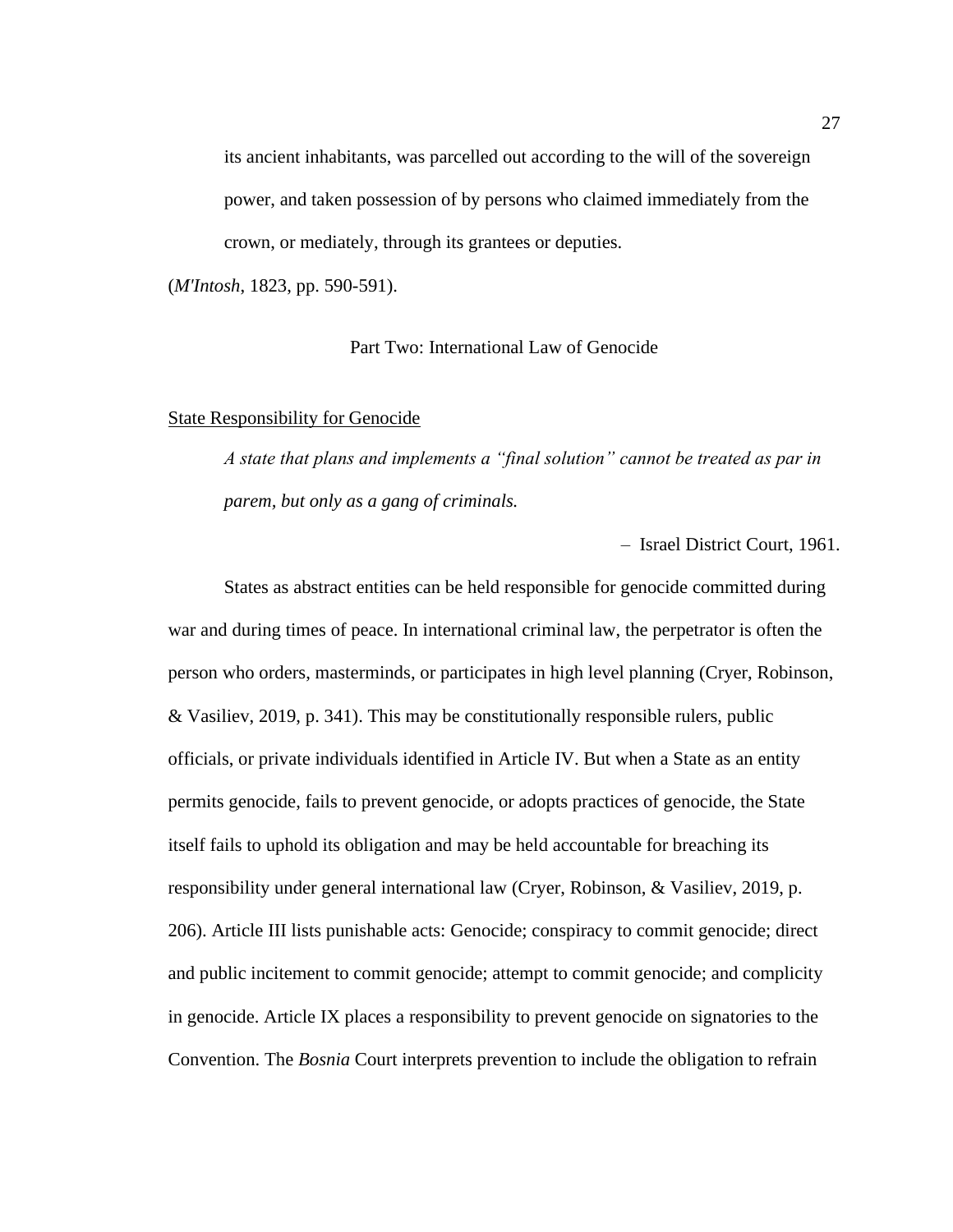from committing genocide (*Bosnia*, 2007, para. 166). By the text of the Convention and the interpretation of the International Court of Justice (ICJ), a State can be held responsible for direct commission of genocide, for the acts of persons or groups when their acts are attributable the State, and for turning a blind eye to genocide – an act of omission (*Bosnia*, 2007, para. 181).

Because international agreements regulate relations between State sovereigns rather than individuals, it may seem unnecessary to address prosecution of a State for genocide. However, debate has arisen about whether a State can be directly prosecuted for genocide. State immunity, the difficulties posed by criminalizing a State, and the enduring global stigma that arises from a genocide accusation are three such objections. Immunity is not a total bar to legal action against States, since signatories agree to be bound by the Convention upon ratification. Further, although criminal penalties against States are unlikely, civil penalties in the form of truth commissions, lustration, and reparations are typical ways for international law to address State breaches (Cryer, Robinson, & Vasiliev, 2019, pp. 542-547; Schabas, 2000, pp. 421-423).

*Bosnia and Herzegovina v. Serbia and Montenegro* was a milestone for the international law of genocide (Milanović, 2006, p. 553). While the text of Article IX suggests that a State may be held responsible for the actions enumerated in Article III, prior to the *Bosnia* case, bringing genocide charges against a State first required an underlying conviction of an individual (Milanović, 2006, p. 554). The *Bosnia* case was the first instance that the ICC considered a genocide case against a State without requiring an underlying conviction. The Tribunal evaluated each Article III provision,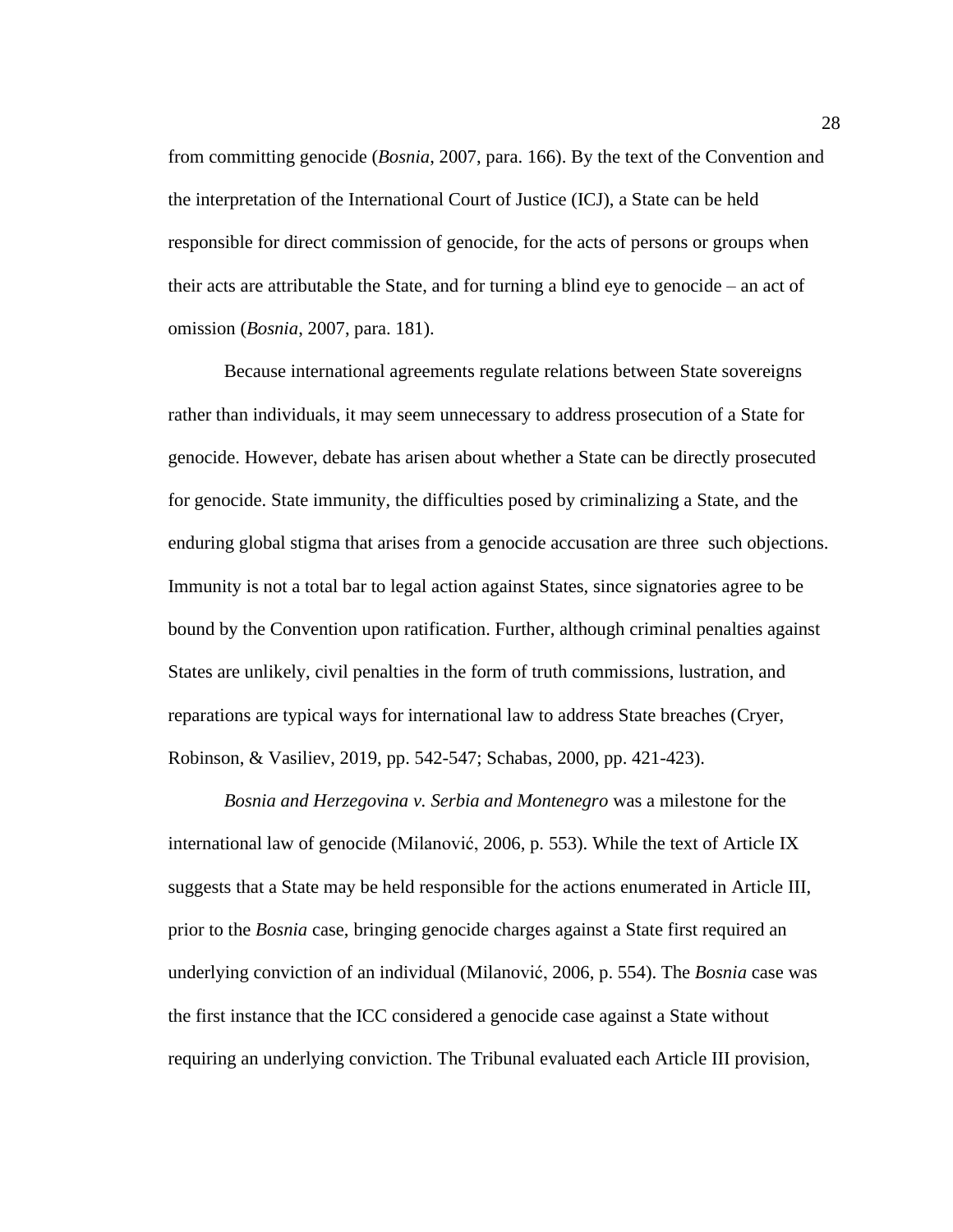determining that for a State to be charged with Article I failure to prevent genocide, Article III (b) conspiracy, and III (e) complicity, the prosecution must still obtain an underlying conviction of an individual or group acting under color of State authority (*Bosnia*, 2007, para. 180).

However, when the *Bosnia* Court turned its attention to the crimes of Article III(a) genocide; III (c) direct and public incitement to commit genocide; and III (d) attempt to commit genocide, it held that these crimes **do not** require an underlying conviction before a State can be charged. The ICJ reasoned that to hold otherwise would mean that in some "readily conceivable circumstances," such as when leaders of a State are allegedly actively committing genocide, no legal recourse would be available (*Bosnia*, 2007, para. 181-182). This supports the Convention's goal to prevent genocide and end the notion that genocide can be committed with impunity (Paust, 2009, p. 718).

The *Bosnia* Court held that genocide is "attributable to a State if and to the extent that the physical acts constitutive of genocide that have been committed by organs or persons other than the State's own agents were carried out, wholly or in part, on the instructions or directions of the State, or under its effective control" (*Bosnia*, 2007, para. 401). The Court found the Republic of Bosnia breached the Convention when it failed to act on its obligation to prevent genocide, which was triggered when Bosnia became aware that "a serious risk of genocide" existed. (SáCouto, 2007, p. 3).

The *Bosnia* judgment opened the door for other genocide cases against States. In 2019 the Republic of The Gambia filed *The Gambia v. Myanmar* alleging that Myanmar breached its obligations under the Convention when it "adopted, taken and condoned"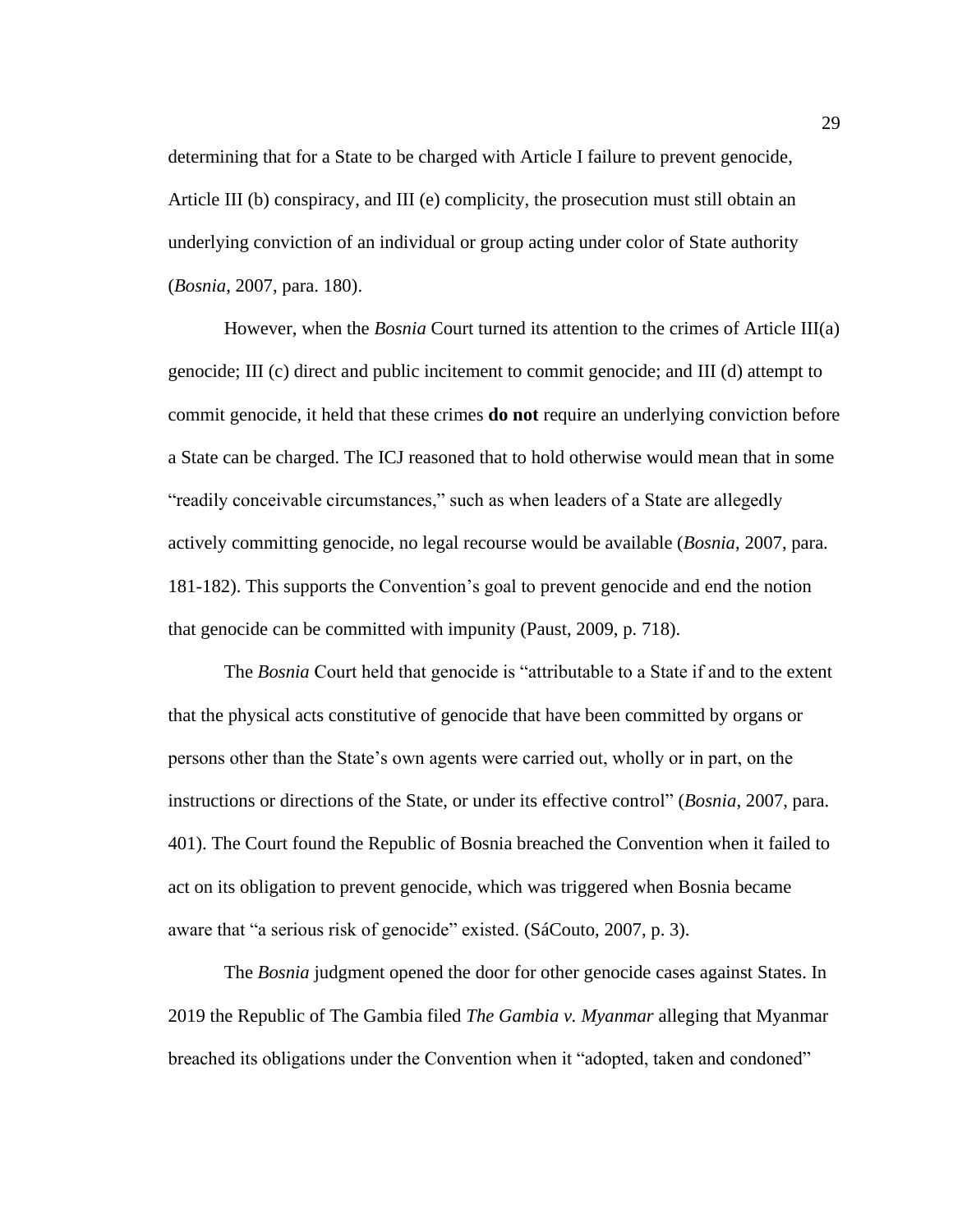acts against the Rohingya Muslim population (*Gambia*, 2019, p. 4). The Republic of The Gambia relied on Article IX as the authority for submitting the Application to the ICJ, and the ICJ agreed that under Article IX it could exercise jurisdiction over the dispute, (*Gambia*, 2020, pp. 1-3). Subsequently, the ICJ ordered Myanmar to take all necessary measures to prevent genocide of the Rohingyas (*Gambia*, 2020, pp. 7-8).

In both *Bosnia* and *Gambia*, the ICJ has found jurisdiction to pass judgment on States who are signatory parties to the Convention (*Bosnia*, 2007, para. 180-182; *Gambia*, 2020, pp. 1-3). These cases confirm that the International Court of Justice can exercise Article IX jurisdiction over an accused State and determine whether an Article III breach of the Convention has occurred through a State's institutions, administrative agencies, governing bodies, or other organs (Sarkin, 2009, p. 102).

When structural and institutional violence cause genocide, it may be impossible to identify single individuals who should be held accountable. The mechanisms deployed in the accomplishment of genocide may be diffuse or deeply embedded in institutions that implement practices resulting in death, worsening conditions, and ongoing victimization. When a State is aware that systemic conditions are causing genocide, but fails to take corrective or preventative action, the State can be held directly responsible for genocide. This type of genocide is associated with "repetitive and enduring processes," such as colonialism, rather than intensive, chronologically short-term events, such as the Nazi extermination of Jews (Jones, 2011, 67; Finzsch, 2008, p. 253).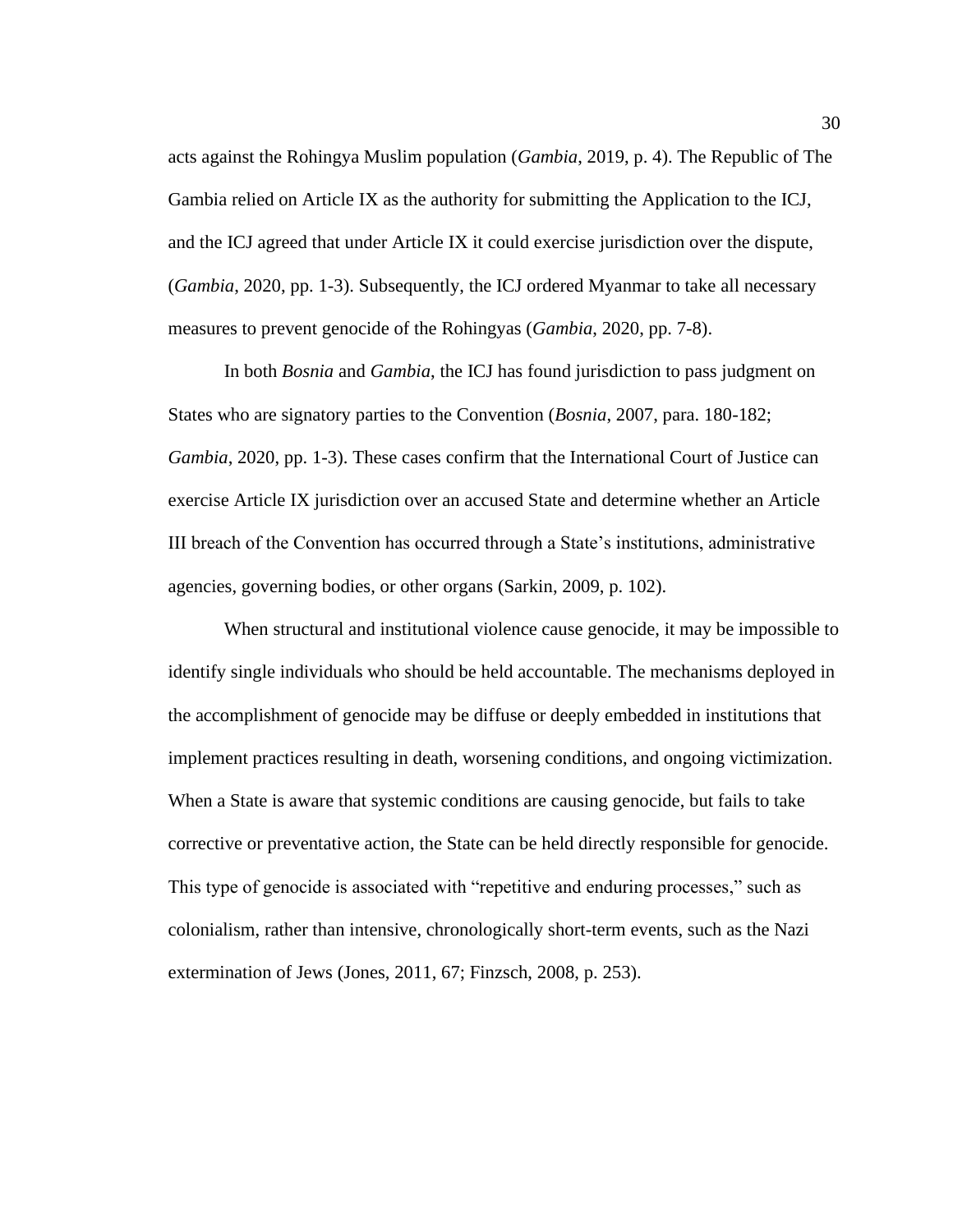### Victims of Genocide

Religious groups are one of several protected populations under the Convention. The Convention specifies four distinct protected groups: national, ethnical (ethnic), racial, and religious. Here, too, the Convention does not indicate any objective criteria for defining these groups. This is not likely an oversight, since animus against a group is typically based on arbitrary definitions by the perpetrator of genocide, who has the power to determine the identity of the target without much regard for fact and reality (Schabus, 2008, p. 164-165; Jones, 2011, 34-36; *Brdanin*, 2004, para 683; *Musema*, 2000, para. 161-163).

By limiting the scope of coverage to select groups, Courts are limited in their application of the Convention. If a Court finds clear, unequivocal evidence that demonstrates all the elements of genocide *except* for group identity, the Court cannot convict a perpetrator for genocide because the group is not protected. Specific Convention protections for racial, religious, ethnic, and national groups does not mean that other groups cannot be targets of mass extermination. Protection of these specific groups means that, as a matter of legal consequence, genocidal actions against other groups need to be prosecuted under a different law. In contrast to the desire to cast a broad net in the perpetrator category, the Convention narrows the victim element.

This paper focuses on the construct of "Indian" as a religious group, since Christendom justified the Doctrine of Discovery as a religious war between the servants of Christianity and the Antichrist. Scholars debate whether the Convention protects groups that negatively identify with a religion (such as atheists), but the Convention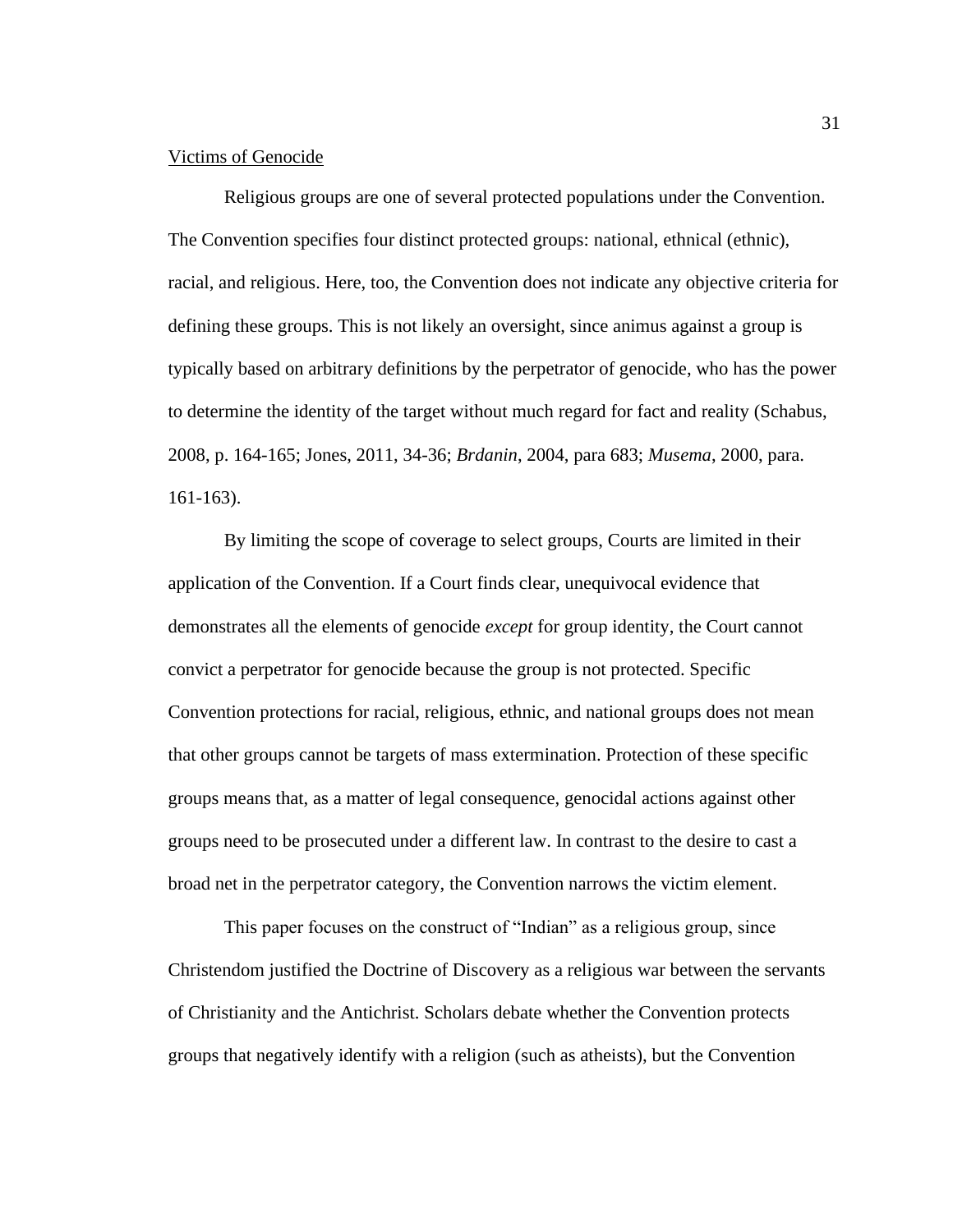makes express provisions for groups that are positively defined by religion (Lingaas, 2015, p. 7). Determining whether a group is under the umbrella of the Convention's protection is determined on a case-by case basis, using both objective and subjective criteria. In the matter of religion, objective criteria show that the group does, in fact, embrace a distinct belief system. Additionally, since a perpetrator often perceives the victim group in subjective terms, determining how the perpetrator has defined the group can also reveal whether the group is being targeted for religious reasons. The definition may or may not coincide with objective group characteristics (*Prosecutor v. Semanza*, 2003, para. 317; *Prosecutor v. Kajelijeli*, 2003, para. 811; Schabas, 2000, pp. 123-124; Burbidge, 2011, pp. 763-764; Lingaas, 2015, p. 9-13). A religious group may be defined in a positive manner using specific characteristics, such as one religious sect against another, or may be defined in the negative, to include anyone who is not an adherent of a particular religion (Lippman, 1994, p. 29; Lingaas, 2015, p. 14-15). Constructing in- and out-groups is essential for targeting groups for genocide (Gorur, 2021, p. 5).

During the combined Chilean and Argentinian cases, Judge Garzon of Spain held that the destruction of a group based on religious motivations is *equivalent* to the destruction of a religious group. Garzon wrote:

To destroy a group because of its atheism or its common non-acceptance of the Christian religious ideology is . . . the destruction of a religious group, inasmuch as, in addition, the group to be destroyed also technically behaves as the object of identification of the motivation or subjective element of the genocidal conduct. It seems, in effect, that the genocidal conduct can be defined both in a positive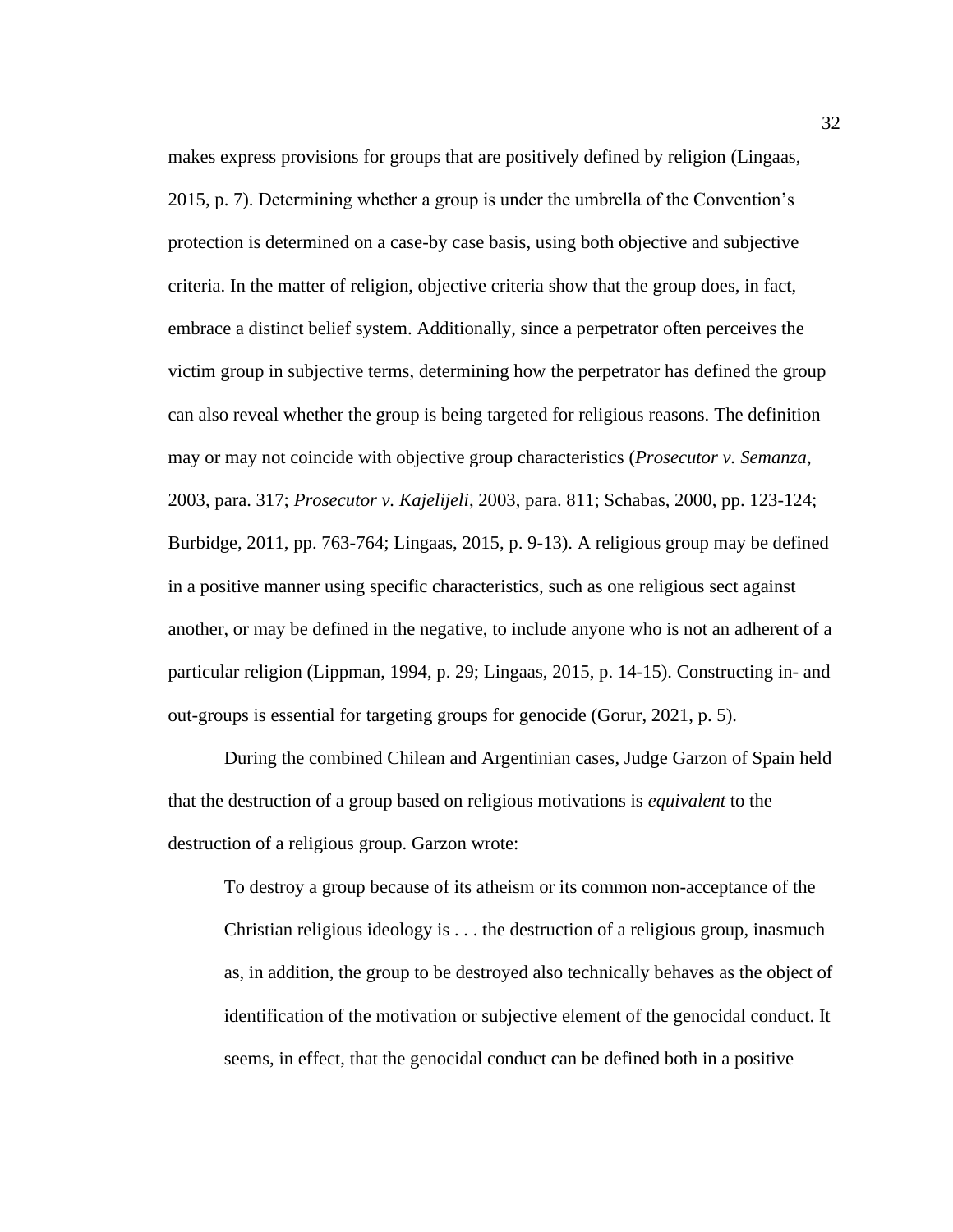manner, vis a vis the identity of the group to be destroyed (Muslims, for example), as in a negative matter, and, indeed, of greater genocidal pretensions (all non-Christians, or all atheists, for example). This idea concludes, thus, that the total or partial, systematic and organized destruction of a group due to its atheist or non-Christian ideology, that is to say, so as to impose a Christian religious ideology, constitutes genocide.

(Lacabe, 1998). Thus, groups that the perpetrator imagines to be religious enemies may be protected under the Convention, as long as the finding is consistent with the purposes of the Convention (*Prosecutor v. Semanza*, 2003, para. 317;). Further, "pagan" is a deviation from a widely adopted religion, not atheist. Indian as a pagan savage refers to "non-acceptance of the Christian religious ideology."

The United States' domestic codification of genocide modifies the international definition of genocide. One difference is that U.S. code attempts to define what constitutes a religious group: "a set of individuals whose identity as such is distinctive in terms of common religious creed, beliefs, doctrines, practices, or rituals," (Genocide Convention Implementation Act, 1988, §1093). The United States' definition appears to require an objective, positive group identification.

In summary, a religious group is defined by the perpetrator in either affirmative terms by assigning positive characteristics to the group, or in negative terms, by assigning positive characteristics to the "in group" and targeting those that do not conform to the perpetrator's desired characteristics.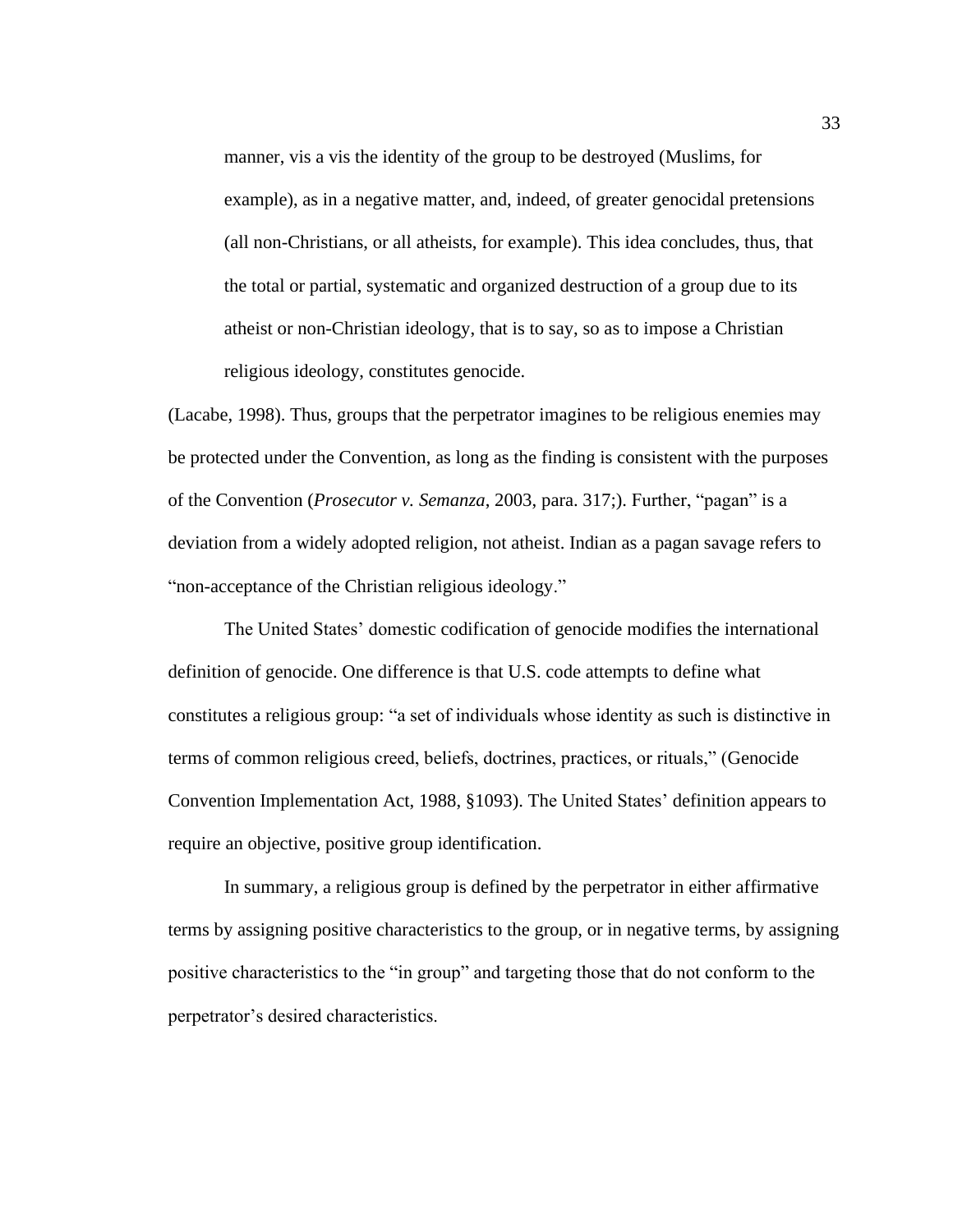# *Mens Rea* of Genocide

*In the present Convention, genocide means any of the following acts committed with intent to destroy, in whole or in part…as such.*

– Convention on the Prevention and Punishment of the Crime of Genocide, 1951

The *mens rea* of genocide is the mental state of the perpetrator, or the intent. In criminal law, there are two types of intent: general and specific. General intent means that a perpetrator acted negligently or recklessly to commit an unlawful act. Vehicular involuntary manslaughter is an example of a general intent crime because, while a reckless driver may not have intended to kill a person, their recklessness implies disregard for the safety of others. Because of the seriousness of genocide, it is a specific intent crime. The specific intent required is the premeditation to destroy the protected target group; the deliberate nature of the crime is an inherent characteristic of intent (Schabas, 2000, p. 206).

Specific intent, or *dolus specialus*, requires the prosecution to show that when the perpetrator committed one or more of the Article II acts, the intent was to at least partially physically destroy a protected group, as a group (United Nations, 1951, Art II). When a perpetrator who has committed a crime against an individual is charged with genocide, the prosecution must show that the perpetrator engaged in the act because the individual victim was a member of a protected group.

The *Akayesu* Court relied on the concept of *dolus specialus* when determining whether the Hutu-Tutsi conflict in Rwanda would be classified as a genocide. In its judgment, the Tribunal stated: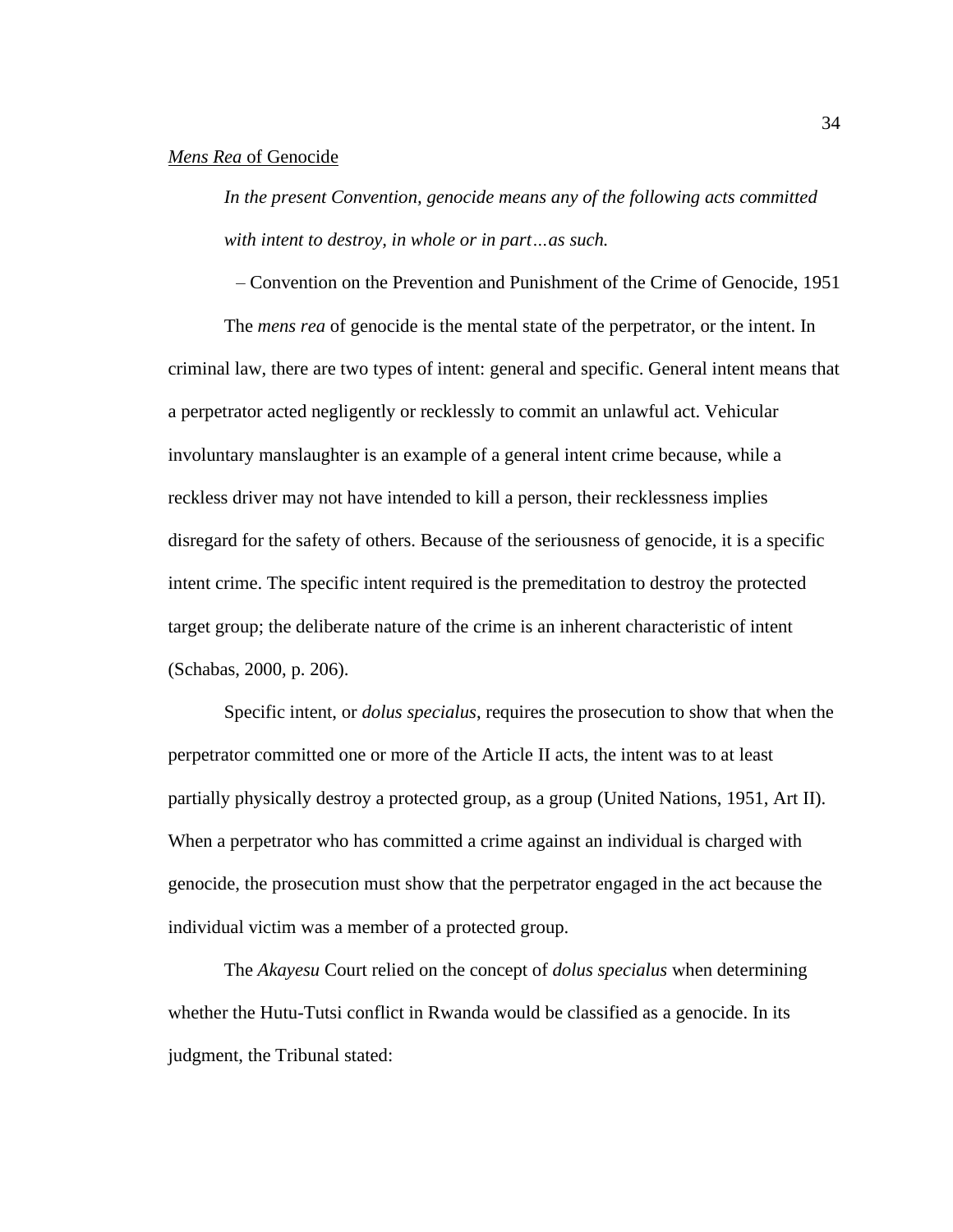Genocide is distinct from other crimes because it embodies a special intent or *dolus specialis*. Special intent of a crime is the specific intention, required as a constitutive element of the crime, which demands that the perpetrator clearly seeks to produce the act charged. Thus, the special intent in the crime of genocide lies in "the intent to destroy, in whole or in part, a national, ethnical, racial or religious group, as such."

(*Akayesu*, 1998, Para. 691). The Court interpreted the phrase "as such" to require a showing that the perpetrators had the intent to destroy the Tutsi when they committed their crimes. The phrase "acts committed with intent to destroy … a [protected] group, as such" is now interpreted to require evidence of specific intent to destroy a group (Goldsmith, 2010, pp. 240-243).

The current interpretation of *dolus specialus* is stated in *Brdanin* relying on precedential judgments and ILC drafting commentary: "The group itself is the ultimate target or intended victim of this type of massive criminal conduct [...] the intention must be to destroy the group 'as such', meaning as a separate and distinct entity," (Draft Code of Crimes, 1996, p. 45; *Brdanin*, 2004, note 1717). To prosecute a crime as genocide, *Brdanin* required that both an Article 2(2) act is committed; and the act was committed against a "specifically targeted group" identified in Article II. When the State is the accused of genocide, evidence of a plan, strategy, or policy creates an inference of the State's specific intent to destroy the group. Because genocide cannot exist without an organized plan, the intent to engage in the conduct, the knowledge that a consequence is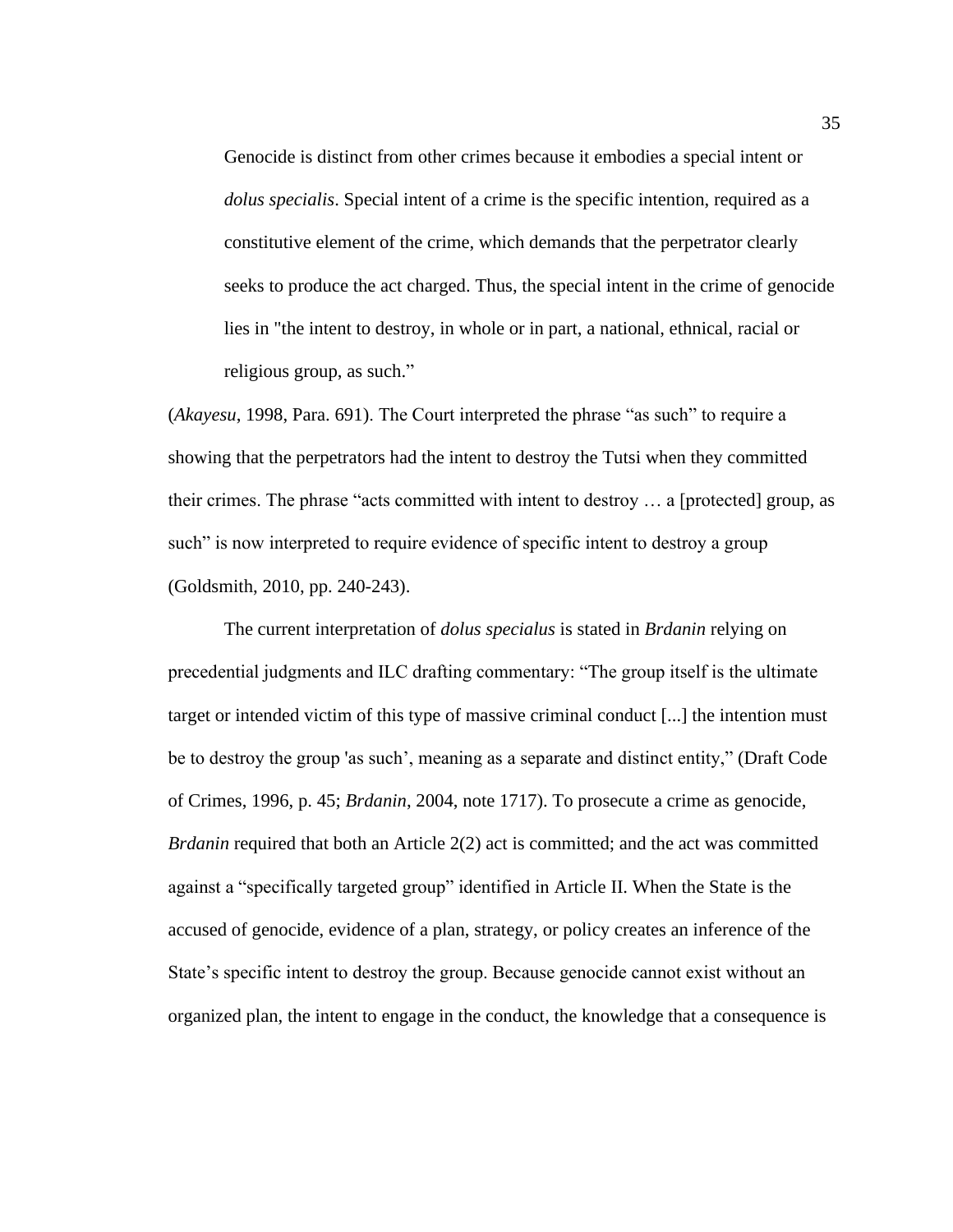likely to occur in the ordinary course of events, and the intent to cause the consequence are all present (Abass, 2007, pp. 900-901; Schabas, 2000, p. 207).

The *mens rea* of the perpetrator – the intent to destroy a group – is the most difficult element to prove because there is often insufficient evidence showing the perpetrator's intent. International Tribunals have overcome this obstacle by allowing circumstantial evidence, using facts to deduce intent. (Cryer, Robinson, & Vasiliev, 2019, p. 221; Abass, 2007, pp. 899-901). For example, showing the existence of a massive, widespread, or systematic plan or policy to destroy a group may suffice. Showing that a systemic policy has been constructed intentionally with bias against a group, that the State is aware that the purpose of the policy is to destroy a group, that the group is actually being harmed, and that the State has failed to be effective in correcting the policy is more likely to be convincing evidence. The longer the policy or plan has been in effect, the more likely it is that intent will be imputed to the State (Schabas, 2000, p. 264-266).

The cumulative impact of evidence must also be considered, as opposed to considering each piece of evidence individually. The type of attacks, discriminatory animus, derogatory slurs, targeting of leaders for death or reputational harm, and attacks on sacred sites should be considered as a whole to assess genocidal intent (Cryer, Robinson, & Vasiliev, 2019, p. 221; *Akayesu*, 1998, para 523).

In summary, to prove a State has the *mens rea* required to commit genocide, the prosecution must show that: 1) an Article 2(2) act has been committed; 2) the act was committed against a "specifically targeted group" identified in Article II; and 3) the State intended to destroy the specifically targeted group, at least partially.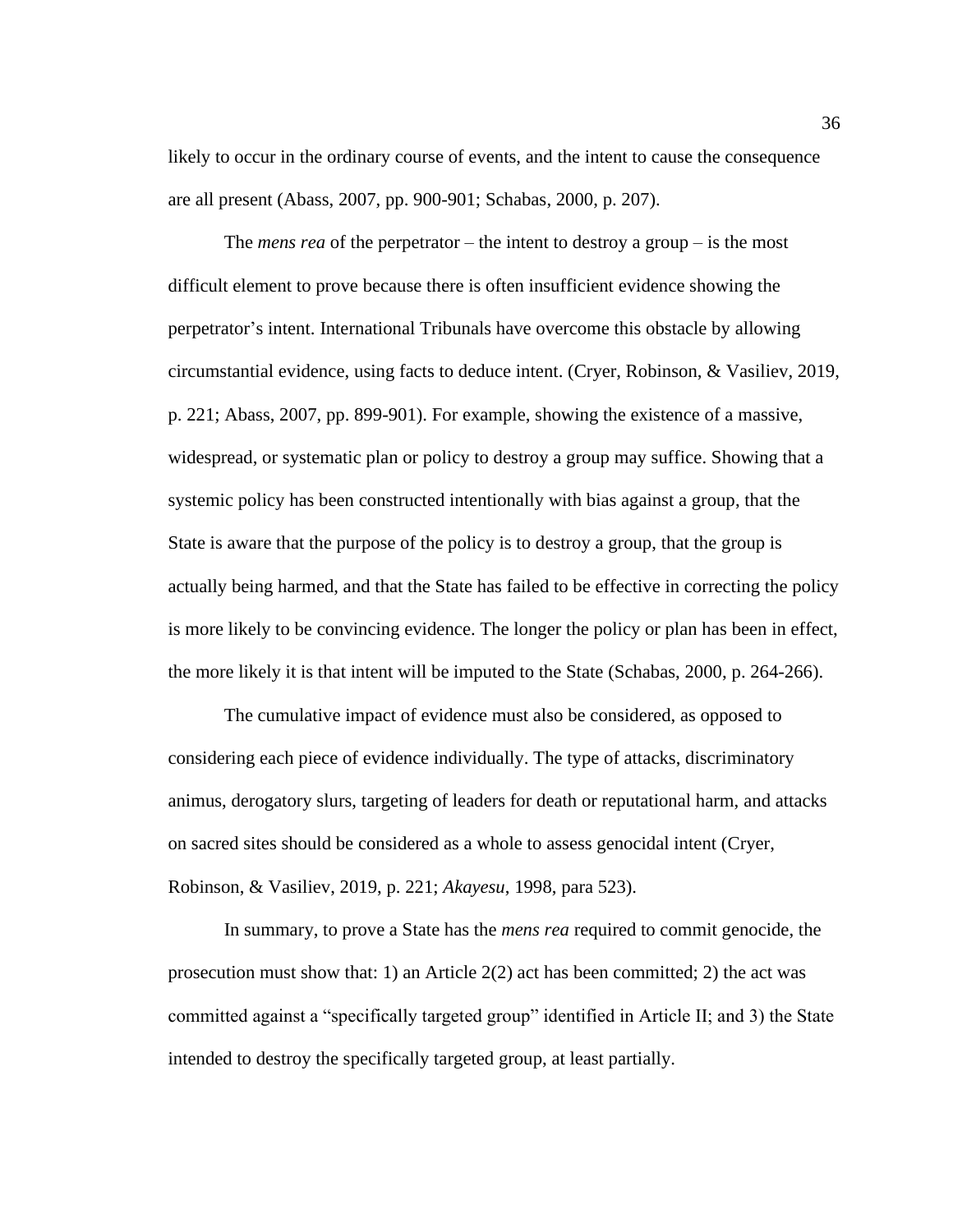# *Actus Reus* of Genocide

The Convention defines five distinct acts, or *actus reus* in legal terminology, that constitute genocide: killing members of the group; causing serious bodily or mental harm to members of the group; inflicting on the group conditions of life calculated to bring about its physical destruction, in whole or in part; imposing measures intended to prevent birth within the group; and forcibly transferring children of the group to another group (United Nations, 1951, Art. III). Since the *Johnson v. M'Intosh* case addresses the right of Indians to their ancestral homelands, this analysis focuses on deliberately inflicting conditions of life on the group that are calculated to bring about its physical destruction, in whole or in part. This analysis does not address the crimes of killing, harming, limiting births, or forcibly transferring children out of the group, all which deserve their own separate analysis.

The Convention itself does not provide clues to interpreting Article II(c), so on its face, the provision appears quite broad. This may be due to the difficulty with anticipating in advance the inventiveness of *génocidaires*, motivated by hate and opportunity. Nehemiah Robinson observes, "It is impossible to enumerate in advance the 'conditions of life' that would come within the prohibition of Article II; the intent and probability of the final aim alone can determine in each separate case whether an act of Genocide has been committed (or attempted) or not." (Robinson, 1960, p. 64). Three major sources can offer clarity: Drafting convention records, International Criminal Court (ICC) opinions, and the writings of respected legal scholars.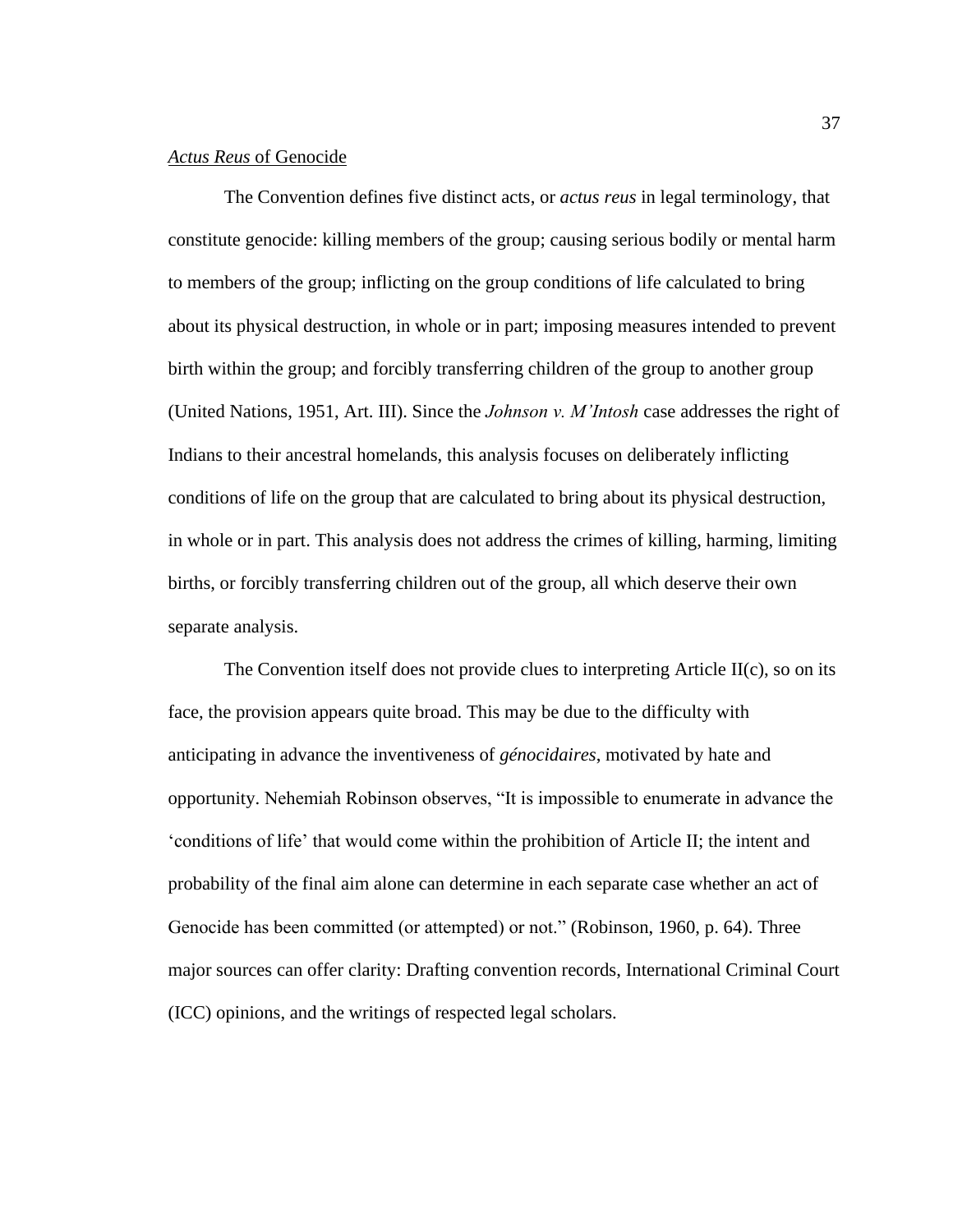Drafting convention records reveal various State proposals for Article II(c). Proposed language included destroying "essential potentialities of life;" "intentional deprivation of elementary necessities for the preservation of health or existence," (United Nations, 1946, p. 1); a lack of proper housing, clothing, food, hygiene and medical care, or excessive work or physical exertion that would likely result in the debilitation or death of the individuals; "depriving all means of livelihood by confiscation of property, looting, curtailment of work, denial of housing and of supplies otherwise available to the other inhabitants of the territory concerned" (United Nations, 1948a, p. 9); systematic denial of "the elementary means of existence enjoyed by other sections of the population;" condemning a group to a "wretched existence maintained by illicit or clandestine activities and public charity, and in fact condemns them to death at the end of a medium period instead of to a quick death in concentration camps," (United Nations, 1947, p. 26); and an element of intent, expressed as premeditation (United Nations, 1948c, p. 1). While the drafting record shows the concerns of States during discussion of Article II(c), it does not establish the majority view.

Genocide scholarship predominantly favors limiting physical destruction to mass killing. Killings, mass murder, and lethal violence that physically eliminates a group is generally, but not unanimously accepted (Jones, 2011, pp. 16-21; Meiches, 2019, pp. 109-110). Despite the majority of scholars favoring large scale death, others support inclusion of physical dismemberment, starvation, forced deportation, political, economic, or biological subjugation, and systematic rape, elimination of national (racial, ethnic) culture and religious life, and enslavement (Jones, 2011, pp. 21-22).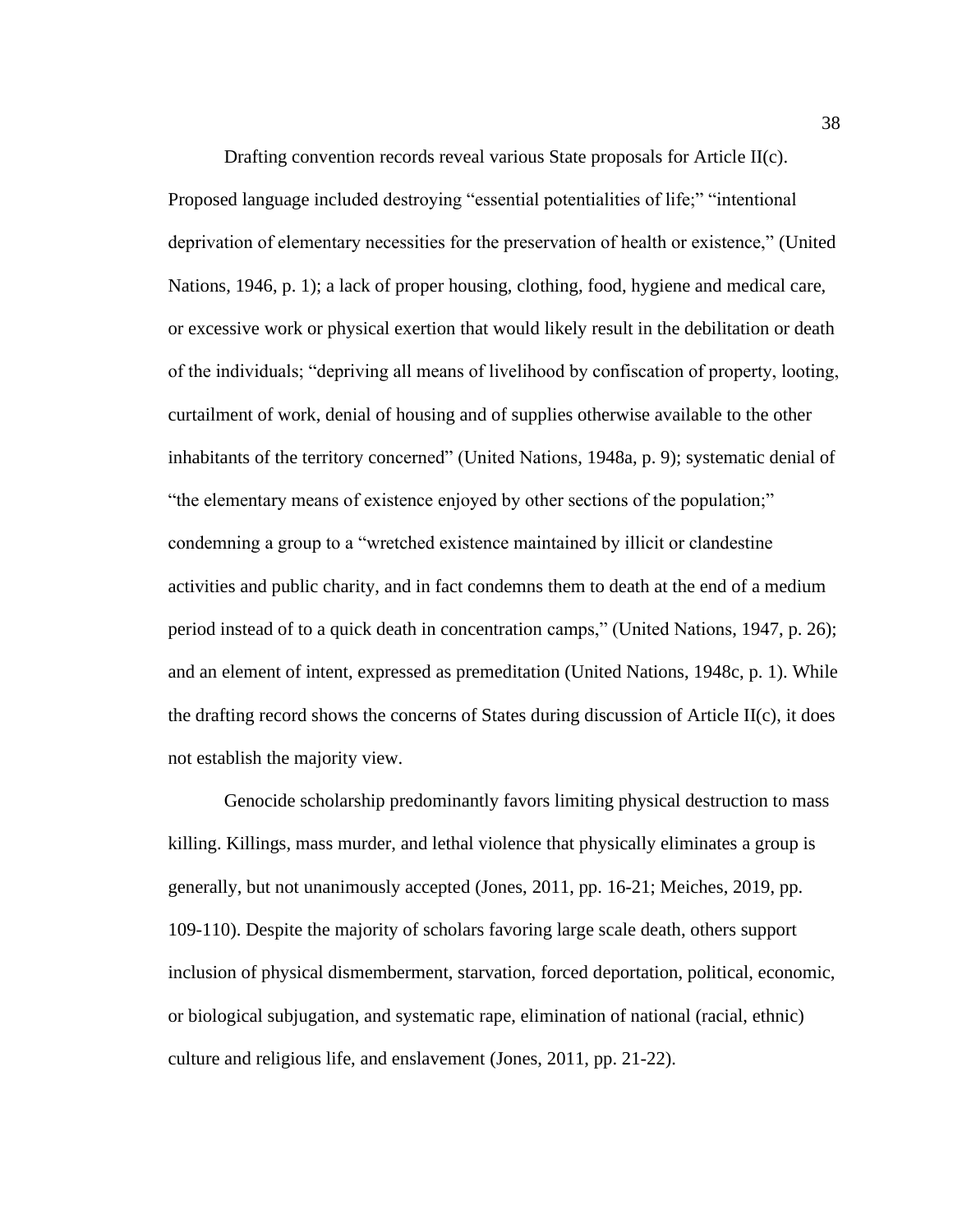Schabas explains that inflicting conditions that cause slow death enables the perpetrator to distance itself as the cause of death since the killing is not immediate (Schabas, 2000, p. 191). Echoing judgments of the Court, predominant legal scholars support inclusion of acts that subject a group to a subsistence diet; "systematic expulsion from homes;" depriving sufficient living accommodations for a reasonable period; reducing essential medical services below a minimum requirement; and crimes of sexual violence when done deliberately to prevent group procreation. (Robinson, 1960, pp. 60; 63-64; Bassiouni & Manikas, 1996, pp. 587-8.) Bassiouni and Manikas provide an example in which the Bosnia Court found that sexualized violence was deliberately inflicted to make Muslim women unfit for marriage to Muslim men. This separated Muslim men and women, leading to physical destruction of the group. (Bassiouni and Peter Manikas, 1996, pp. 587-588).

Limiting Article II(c) physical destruction to mass killing supports the hegemonic definition advocated by settler colonial states, preferences death over life, ignores government engagement in necropolitics, and dismisses the gravity of premeditated, deliberate group erasure. (Meiches, 2019, pp. 109, 116). A "wretched existence" forced on a target group is not considered spectacular enough to qualify as genocide and allows the perpetrator to deny it has committed genocide (Meiches, 2019, pp. 137-138). Requiring mass death to occur makes both prosecution *and* prevention of genocide problematic, since destruction of a group by assimilation, prohibition of language and cultural practices, or the destruction of a group's significant artifacts or monuments does not cross the threshold required for biological destruction of the group (Cryer, Robinson,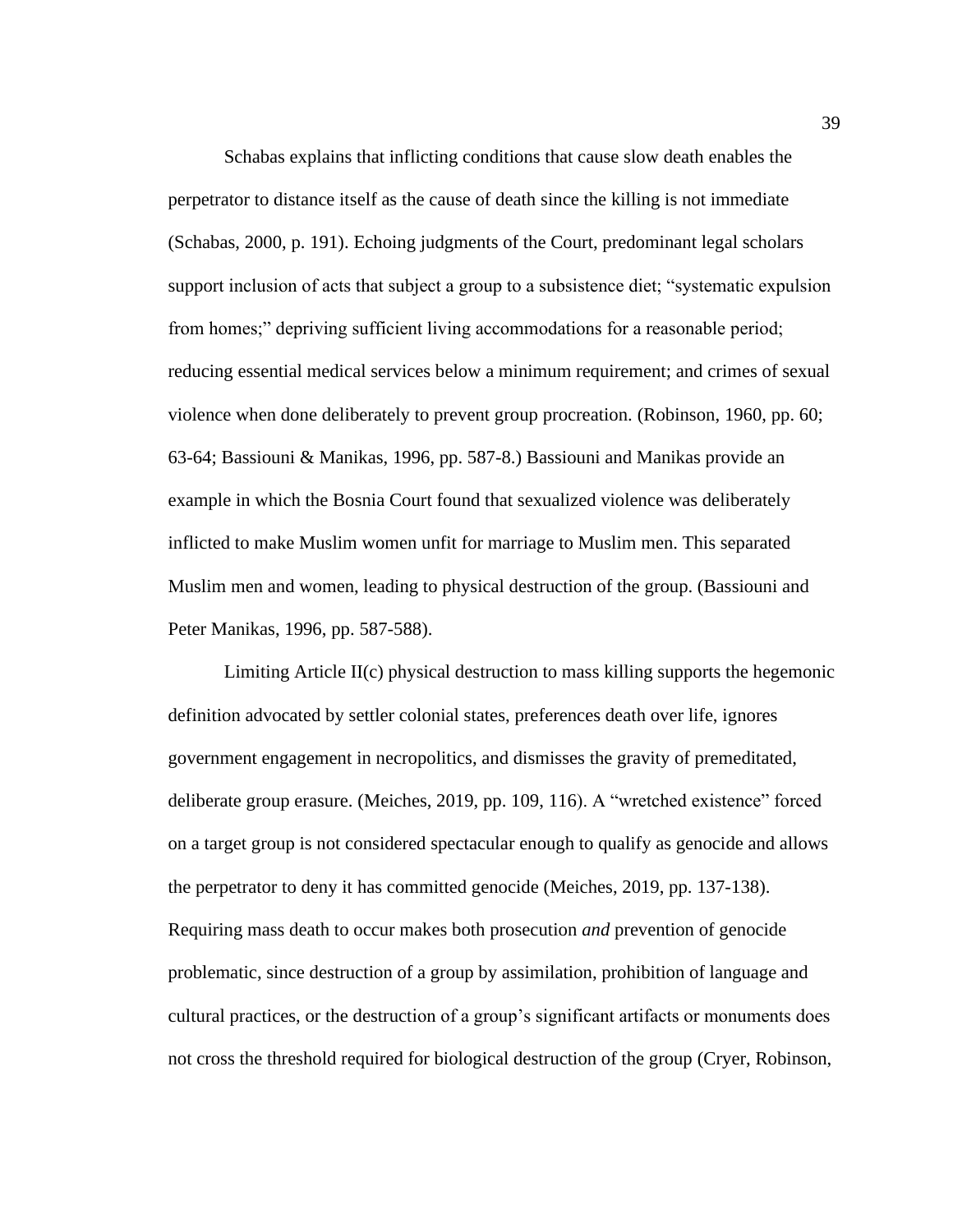& Vasiliev, 2019, p. 223) Also, mass death focuses on a *successful result* rather than reasonably expected consequences and leaves a large gap through which perpetrators can slip. It is unlikely the drafters intended to encourage *genocidaire* success.

Court interpretations of Article II(c) are the most reliable. In 1998, the Trial Chamber of the International Criminal Tribunal for Rwanda adopted the following interpretation:

the methods of destruction by which the perpetrator does not immediately kill the members of the group, but which, ultimately, seek their physical destruction...include, inter alia, subjecting a group of people to a subsistence diet, systematic expulsion from homes and the reduction of essential medical services below minimum requirement.

(*Akayesu*, 1998, p. 208; *Rutaganda*, 1989, p. 26). Recent ICC judgments show a trend toward including additional forms of destruction within the scope of Article II(c). In 1999, the International Criminal Court recognized sexualized violence, including rape, as a form of physical destruction (*Kayishema and Ruzindana*, 1999, p. 49). *Prosecutor v. Brdanin* held: "the term 'conditions of life' may include, but is not necessarily restricted to, deliberate deprivation of resources indispensable for survival, such as food or medical services, or systematic expulsion from homes" (*Brdanin*, 2004, para. 691). Ultimately, it is the Tribunal's job to evaluate the specific facts of each case. When there are a number of factors that contribute to the crime, a Tribunal should be presented with cumulative impacts that demonstrate both the perpetrator's deviousness and seriousness of the consequences.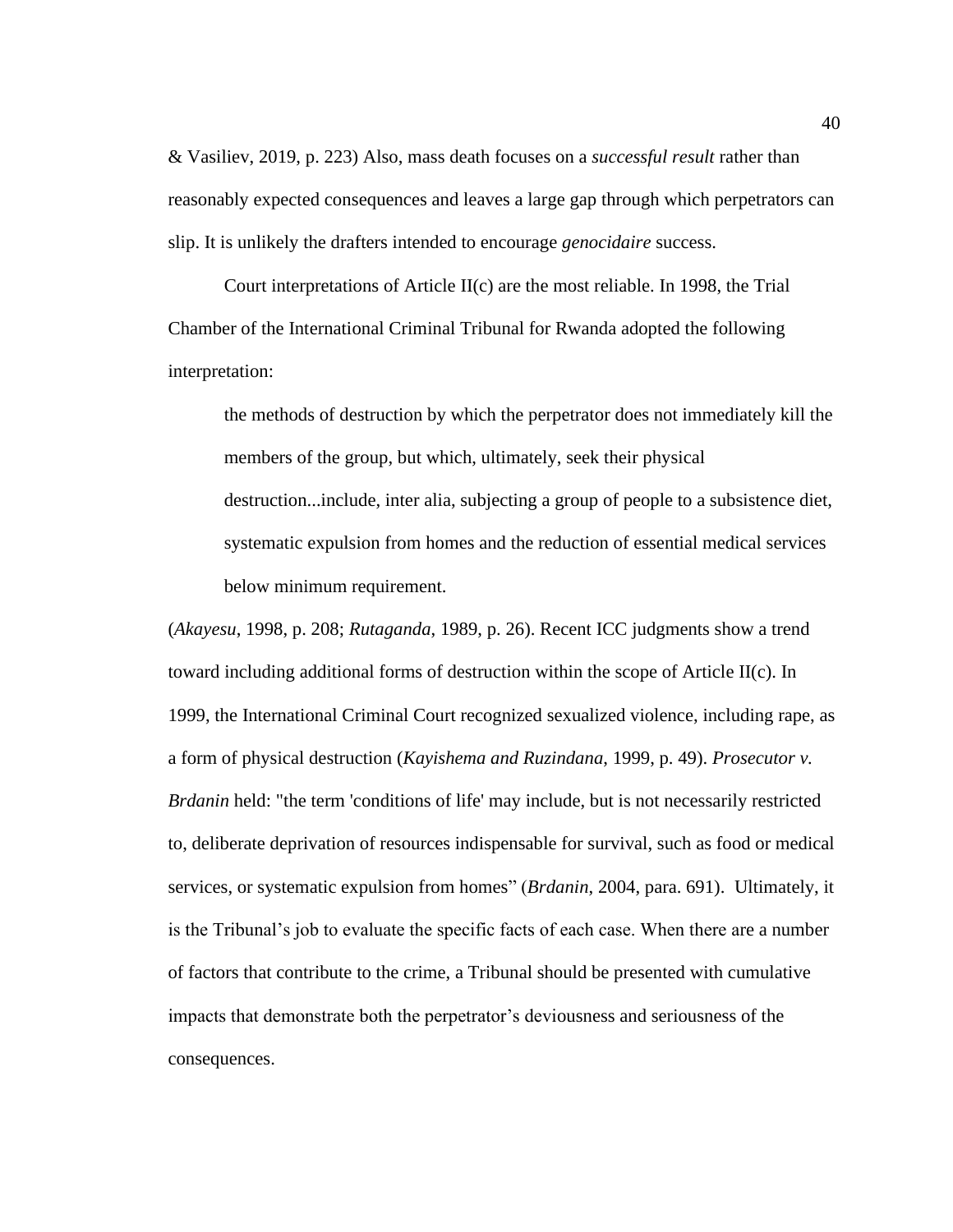The Article II(c) *conditions of life* clause contains its own intent elements: *deliberately* inflicting on the group conditions of life, and the *calculation* or premeditation, to bring about physical destruction. Deliberation is an intent component that requires showing a person meant to engage in the conduct or meant to cause a consequence by their actions. Lemkin described deliberate acts as a coordinated plan (Lemkin, 1946, p. 229). Destructive conditions must be inflicted intentionally. Conditions that are an unintentional by-product of a law or regulation do not satisfy the deliberation requirement (Schabas, 2000, pp. 292-293). Calculation is the knowledge component that combines planning with a particularly devious intent. A calculated action is one that is done with knowledge that consequences are the likely result of the act, and involves planning, premeditating, or purposing to destroy life by inflicting the conditions. The conditions imposed on the group must be premeditated, rather than merely negligent or reckless (Schabas, 2000, pp. 188-196). Both of the elements of intent and premeditation should be included in a legal analysis.

For the Article II(c) *actus reus*, the key elements are deliberate action, a premeditated consequences of the action, and the infliction of one or more destructive conditions (United Nations, 1951, Art. II). Each element of the conditions of life provision must be fully addressed in order to convince a Tribunal that the State itself should bear responsibility. The combination of all three requirements is a high bar for a prosecutor to meet. Inflicting conditions of life calculated to bring about the destruction of a group is a broad category of crimes that, if inflicted deliberately and premeditated to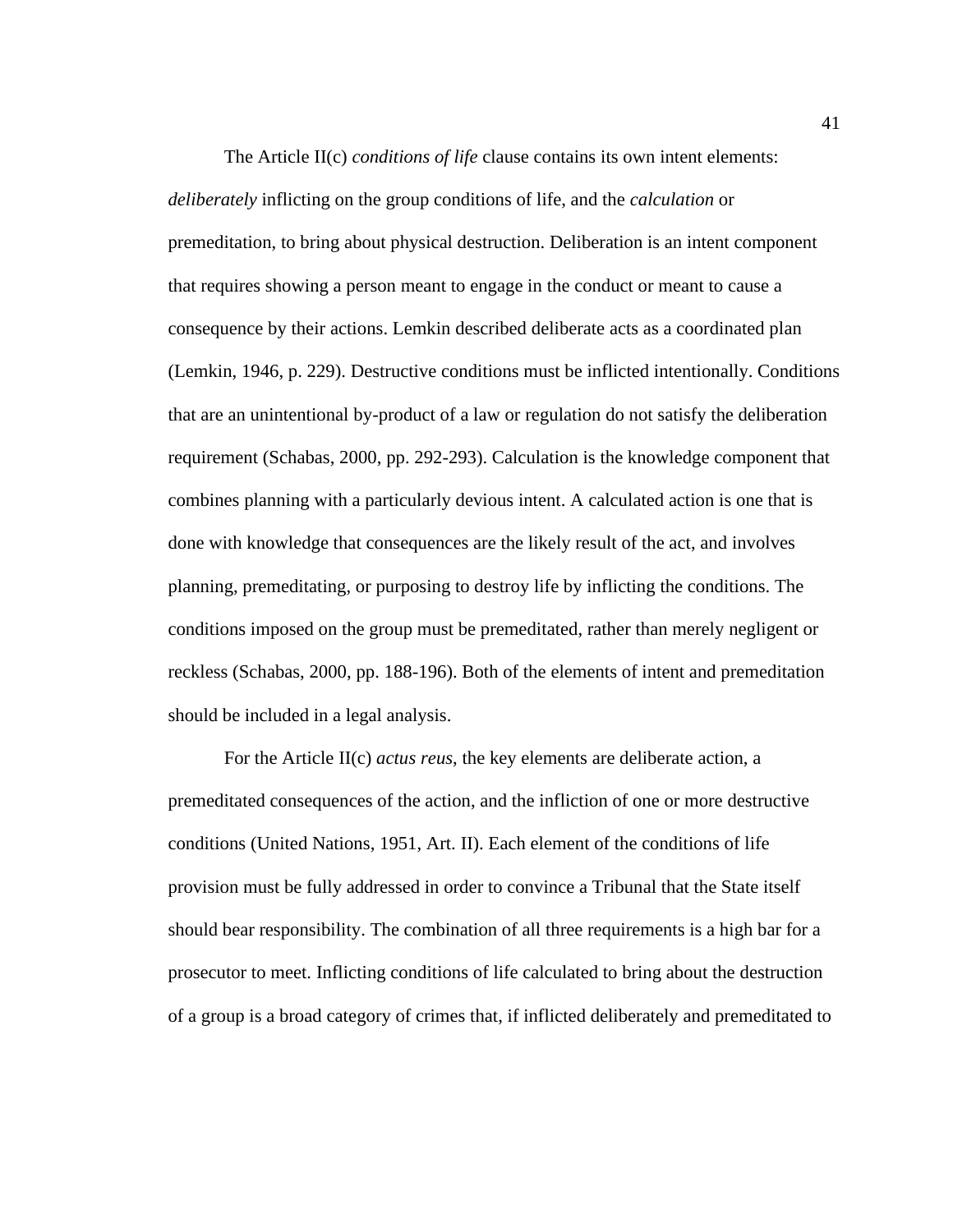bring biological destruction to members of a group, will be considered acts of genocide even if the conditions do not destroy members of the group.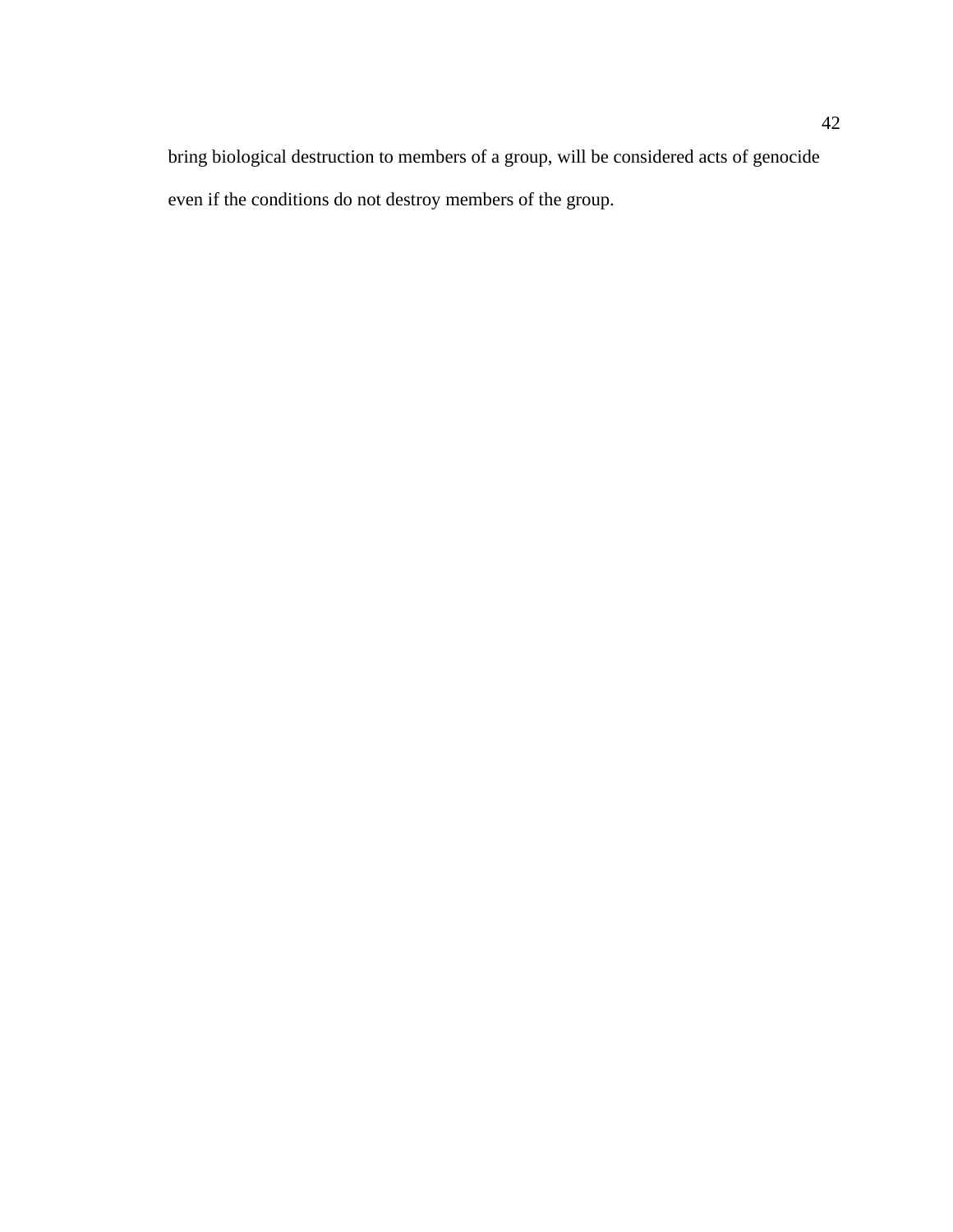### METHOD AND FRAMEWORK

#### Discursive Legal Analysis Method

Through a lens of postcolonial legal theory, legal exegesis and hermeneutics methodology is used to engage in a comparative law discursive analysis of the Johnson v. *M'Intosh* case. Comparative legal theory uses description and analysis to compare and contrast similarities in and differences between different legal systems (Eberle, 2009, p. 452). Postcolonial legal theory analyzes the effects of colonization and imperialism on contemporary society and is a useful approach for analyzing the perpetuation of racism, slavery and genocide in law (European Center for Constitutional and Human Rights, n.d.). Legal exegesis is the actual interpretation of the text of the law (Bhattacherjee, 2012, p. 117), while hermeneutics focuses on the principles applied during interpretation (Zalta, 2021; Dyer, J., 2010). Hermeneutics and exegesis are frequently combined as scholars attempt to understand religious and legal texts. Because this analysis involves both religious and legal texts, hermeneutics and exegesis are particularly useful in this study, particularly because the legal principles examined herein are embraced by the legal community with the fervor of religious fanaticism.

Herein, a comparative law approach is used to develop an analytical framework from the international definition of the law of genocide. Using postcolonial legal theory, the framework is applied to the text of *Johnson v. M'Intosh* to determine to what extent the *M'Intosh* case deviates from the international norm of genocide prevention and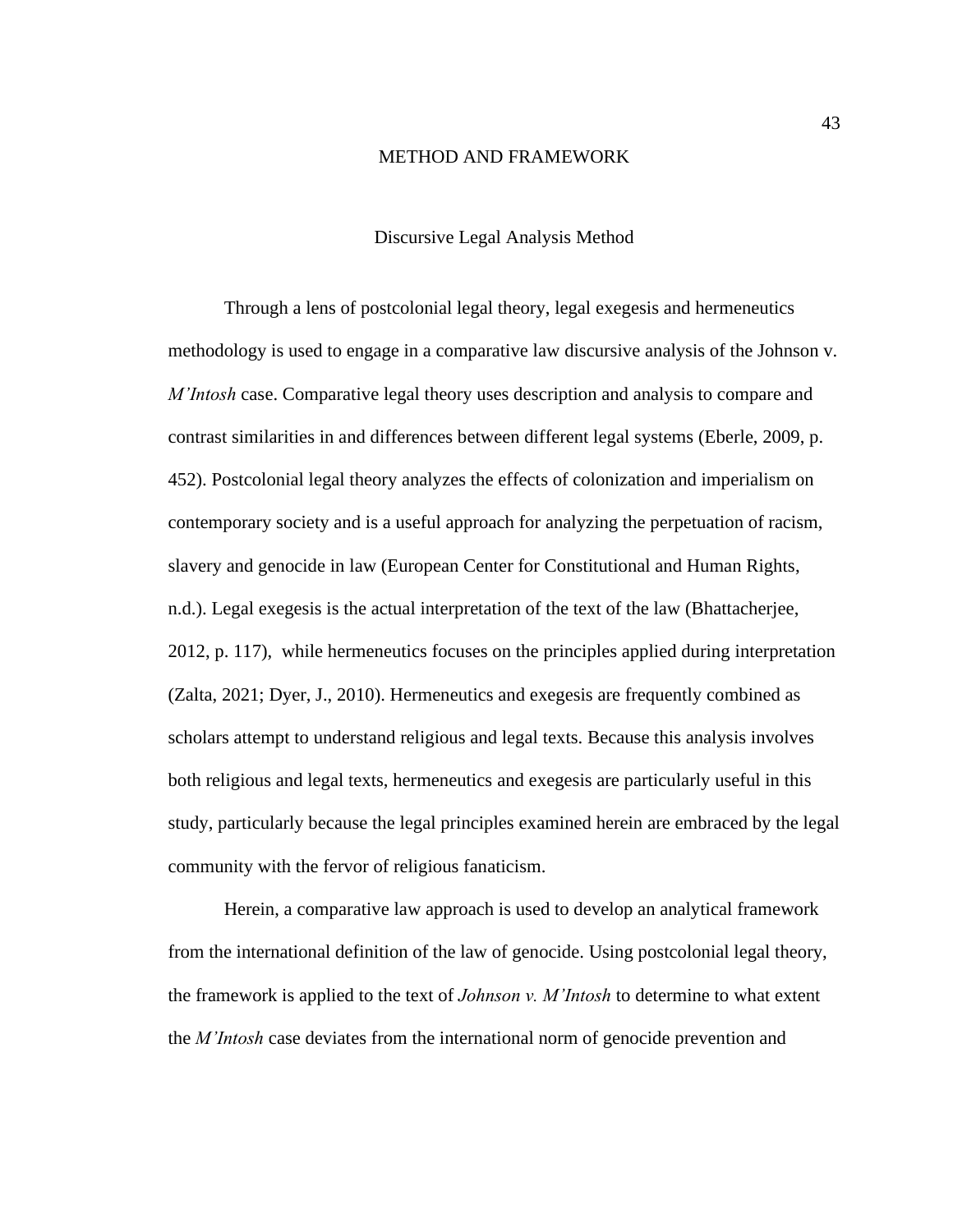prohibition. During application of the framework, interpretation of the text of the case and precedential documents are necessary. This is where hermeneutical principles and exegesis, or interpretative practices make a contribution.

# Assembling a Framework

# State Responsibility

Because genocide is a crime under customary, or *jus cogens*, law all States, even those who are not signatories to the Convention, have the responsibility to refrain from committing genocide. Even if reservations are attached, the signing State is not excused from the prohibition on genocide. Because the States as an abstract entity can be held responsible for genocide, if a State is accused, the question becomes a matter of whether the State had knowledge that its organs, or institutions, were implementing policies, practices, rules, and promulgating laws that trigger its responsibility to prevent genocide. The framework derived from this rule is:

- 1. A State's plan, policy, practice, or pattern is identified as potentially genocidal
- 2. A State's institutions, administrative agencies, governing bodies, agents, or other organs of the State are actively implementing policy, law or practices that could be perceived as genocide;
- 3. The State encourages, furthers, ignores, or fails to prevent the continued implementation of the questionable policies, laws, or practices.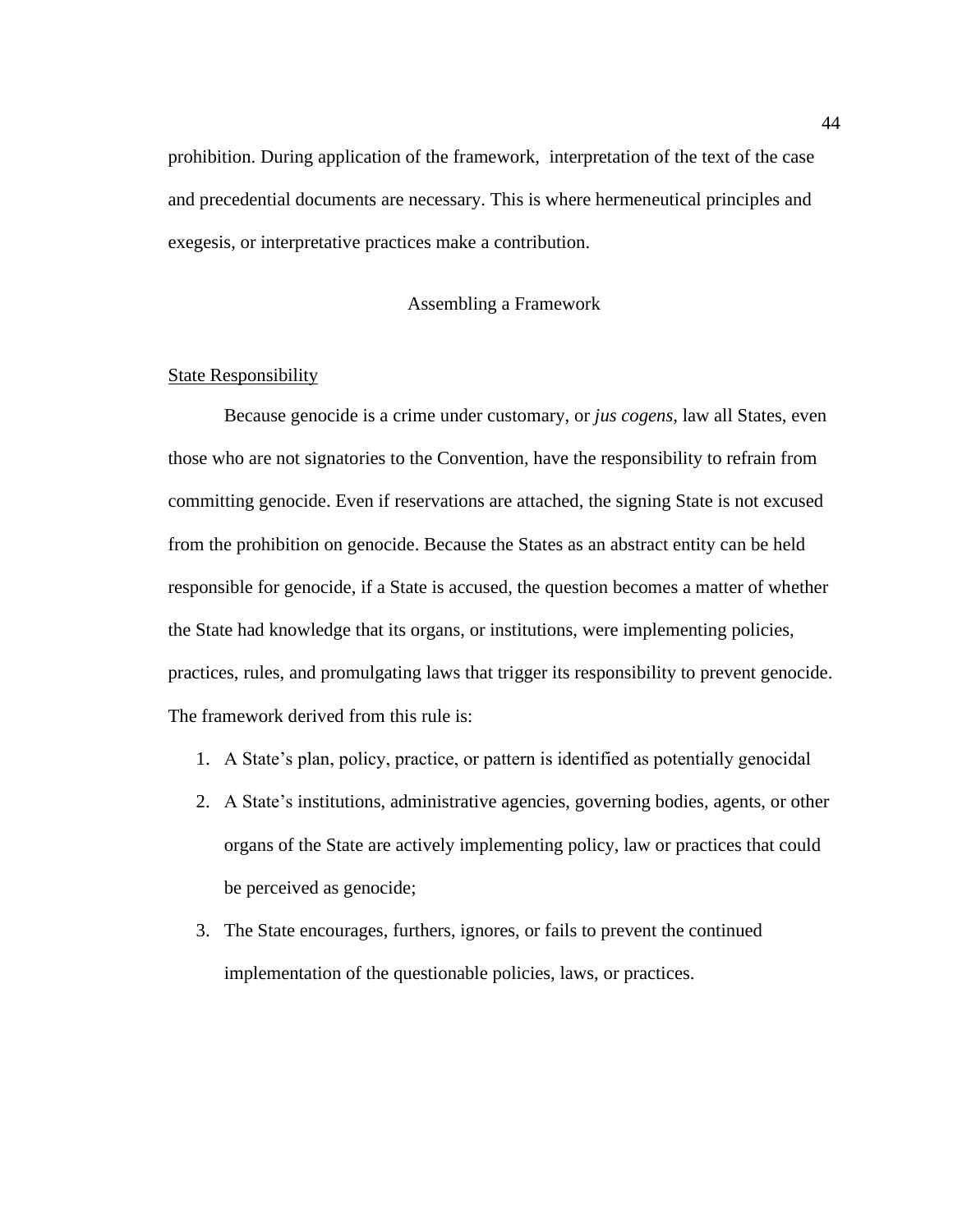# Victim groups

Animus is evident on its face when an individual is referred to in terms of their association with a religion, or non-conformance to the perpetrator's preferred religion. When animus is facially explicit, then this element is satisfied.

Animus can be implied by evaluating how the perpetrator defines the group and whether the perpetrator evidences bias against the group.

# How the perpetrator defines the group

- 1. The perpetrator defines the target group in a positive manner by ascribing religious characteristics may include beliefs, values, practices, rituals, etc. or
- 2. The perpetrator defines the target group in a negative manner based on its nonacceptance or lack of adherence to the perpetrator's religious ideology
- 3. The perpetrator may assign characteristics to the group arbitrarily based on the perpetrator's biases or own religious beliefs about others.

To analyze whether the perpetrator evidences biases against the target group, each of the following elements must be satisfied:

- 1. The perpetrator treats the group differently than other groups who are not ascribed the characteristics identified by the perpetrator. This may include denying to members of the group the rights, benefits, entitlements, access to resources, and necessities for survival that others can access.
- 2. The victim is a member of the target group, "as such."
- 3. Individual victims are targeted because the perpetrator identifies the victim as a member of the group. Although in reality, the victim may or may not be a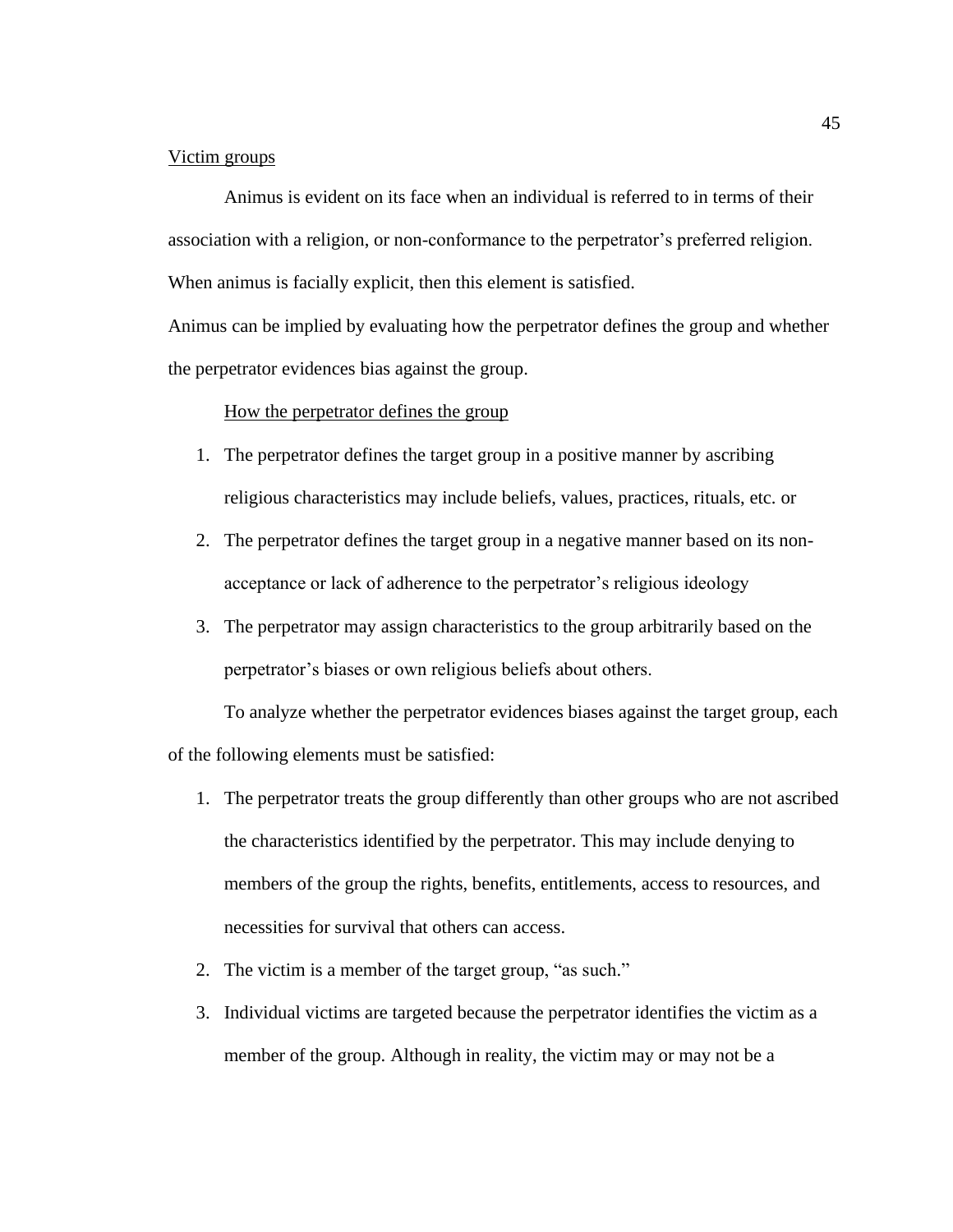member of the group, it is the perpetrator's belief, *not* the victim's actual identity that is used to make the determination.

# Specific Intent

The framework for special intent analysis consists of three primary elements:

- 1. An Article 2(2) act has been committed;
- 2. An Article II group was specifically targeted; and
- 3. The State intended at least partial destruction of the targeted group.

Specific intent can be either express (explicit) or implied. "Express intent" means that on its face, a plan, policy, pattern or strategy states that destroying the group is its purpose. If such exists, then the special intent is satisfied. If there is no express intent, intent may be implied if the following elements are met:

- 1. The State has a massive, widespread, or systemic plan, policy, pattern, or strategy that is deliberately biased against a group;
- 2. The State is aware that the purpose of the policy is to destroy a group;
- 3. The target group is actually being harmed; and
- 4. That the State has not been effective in correcting the plan, policy, pattern, or strategy.

For implied intent, consider the context and cumulative impacts of State acts, *inter alia*, "discriminatory animus, derogatory slurs, targeting of leaders for death or reputational harm, attacks on sacred sites" (Cryer, Robinson, & Vasiliev, 2019, p. 223).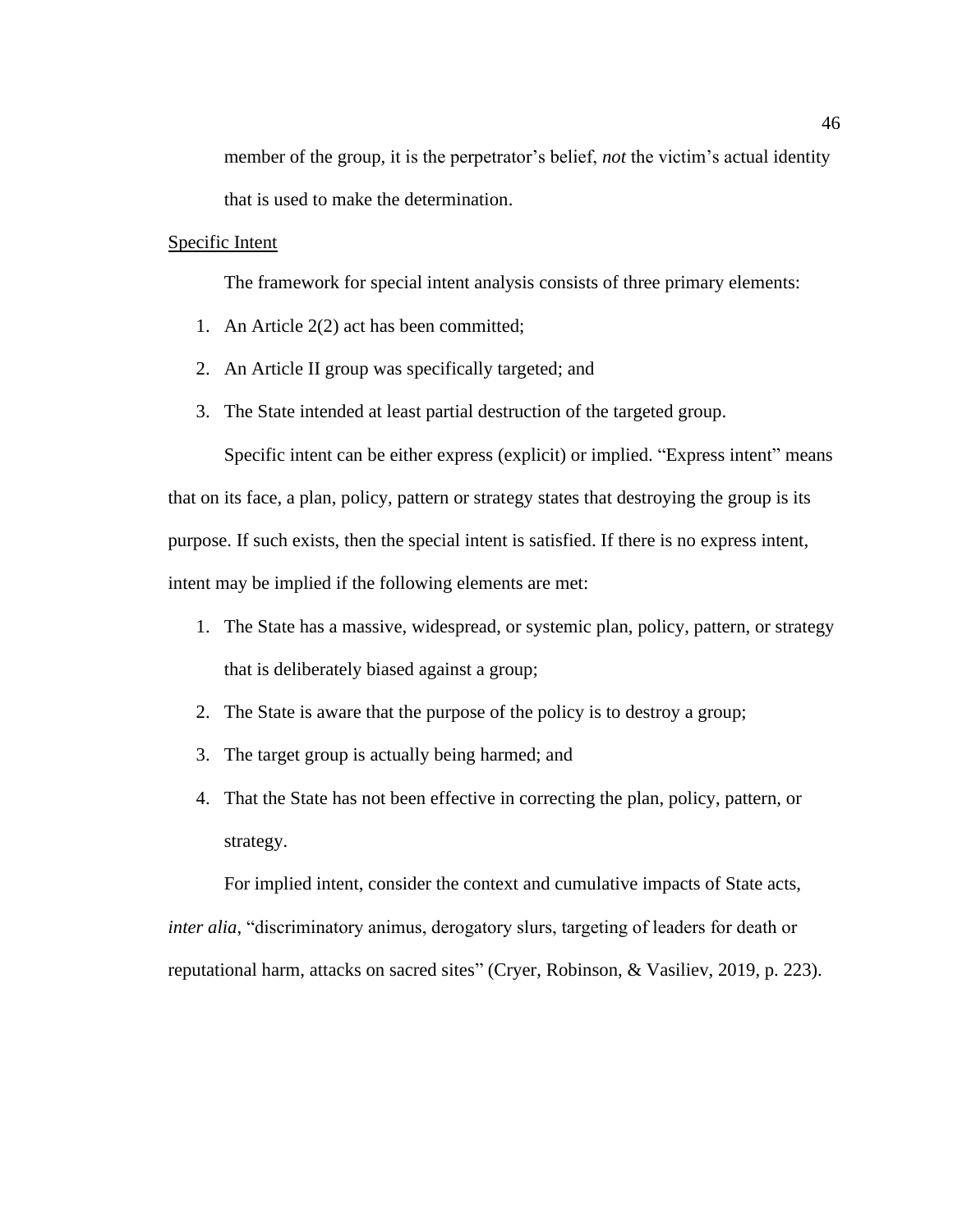## Acts Committed

The framework used in this analysis relies on recent rulings by the ICC to determine whether severing the Indian relationship with ancestral homelands fits the *actus reus* of the crime. The following three elements must be shown for an act to be defined as genocide by international law:

- 1. Inflicting one or more conditions that does not cause immediate physical destruction of a group, but ultimately seeks their biological death
- 2. The conditions are inflicted with the intent to physically destroy the group; and
- 3. The perpetrator planned or could reasonably have anticipated that physical destruction would occur as a consequence of the conditions

Factors to be considered include: a subsistence diet; systematic expulsion from homes; sub-minimum level of essential medical services; insufficient living accommodations; lack of proper housing, clothing, food, or proper sanitation; excessive work or physical exertion; sexualized violence; confiscation of property, looting, or curtailment of work that deprives victims of all means of livelihood; systematic denial of supplies or "the elementary means of existence" that are available to other sections of the population; condemning a group to a "wretched existence maintained by illicit or clandestine activities and public charity" (United Nations, 1947, p. 25).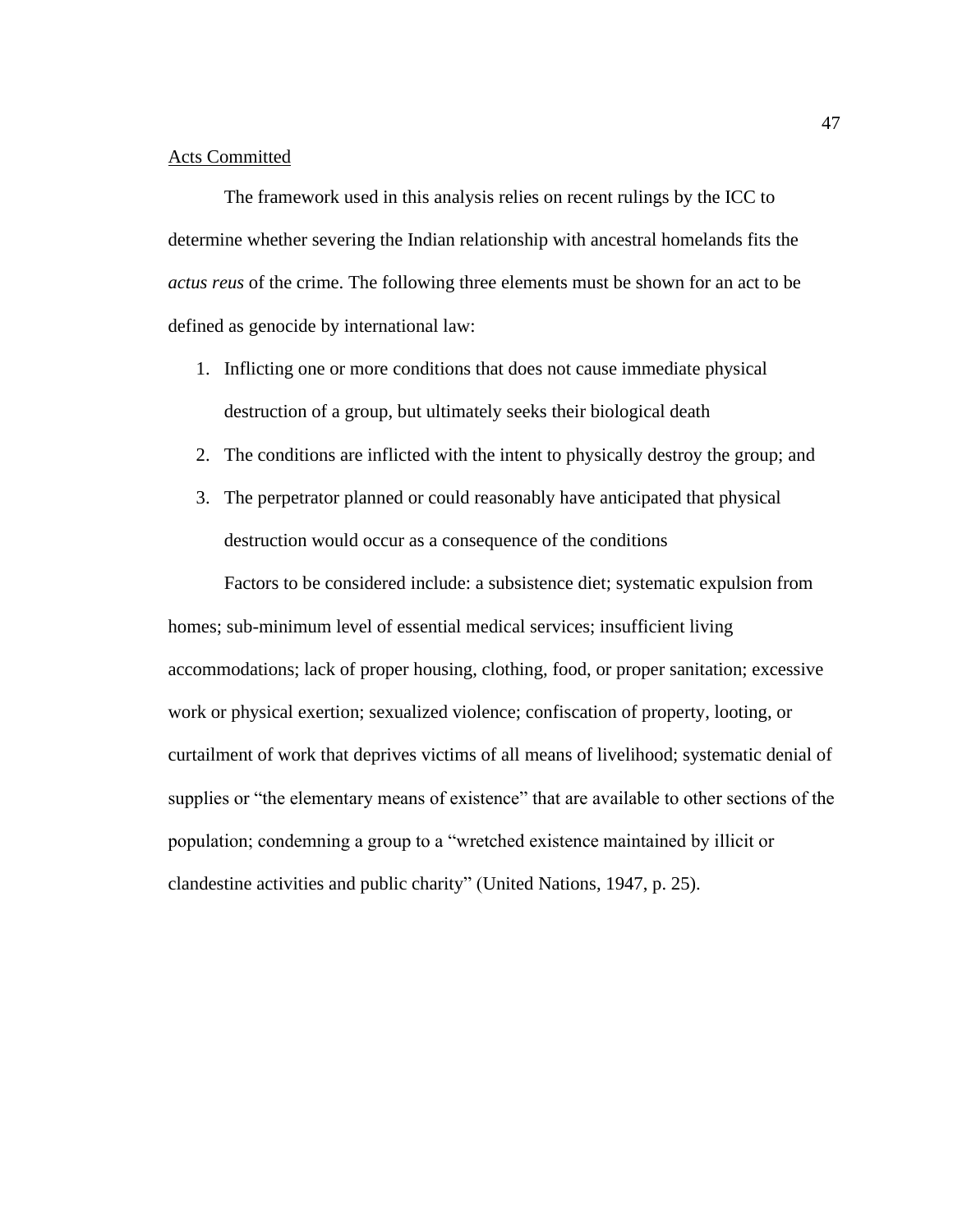### ANALYSIS AND DISCUSSION

#### Determining the Responsibility of the United States

*The lady doth protest too much, methinks.*

– William Shakespeare, 1603

When a State is aware that plans, policies, or practices are potentially genocidal, or becomes aware of a potentially genocidal pattern, it has an obligation to intervene to prevent genocide. The *M'Intosh* Court took pains to elaborate the similarities between the discovery practices of the French, Dutch, British, Spanish, and Portuguese. Although the Court identified the pattern of dispossession, it embraced the practices and incorporated them into common law:

However extravagant the pretension of converting the discovery of an inhabited country into conquest may appear; if the principle has been asserted in the first instance, and afterwards sustained; if a country has been acquired and held under it; if the property of the great mass of the community originates in it, it becomes the law of the land, and cannot be questioned.

(*M'Intosh*, 1823, p. 582).

The Court's failure to analyze the dispossession practices of Christian nations has enabled the continuation of destruction of Native peoples through the institutions, administrative agencies, governing bodies, and other organs of the United States. We find rapid loss of Indigenous presence within their homelands; rapid population decline; and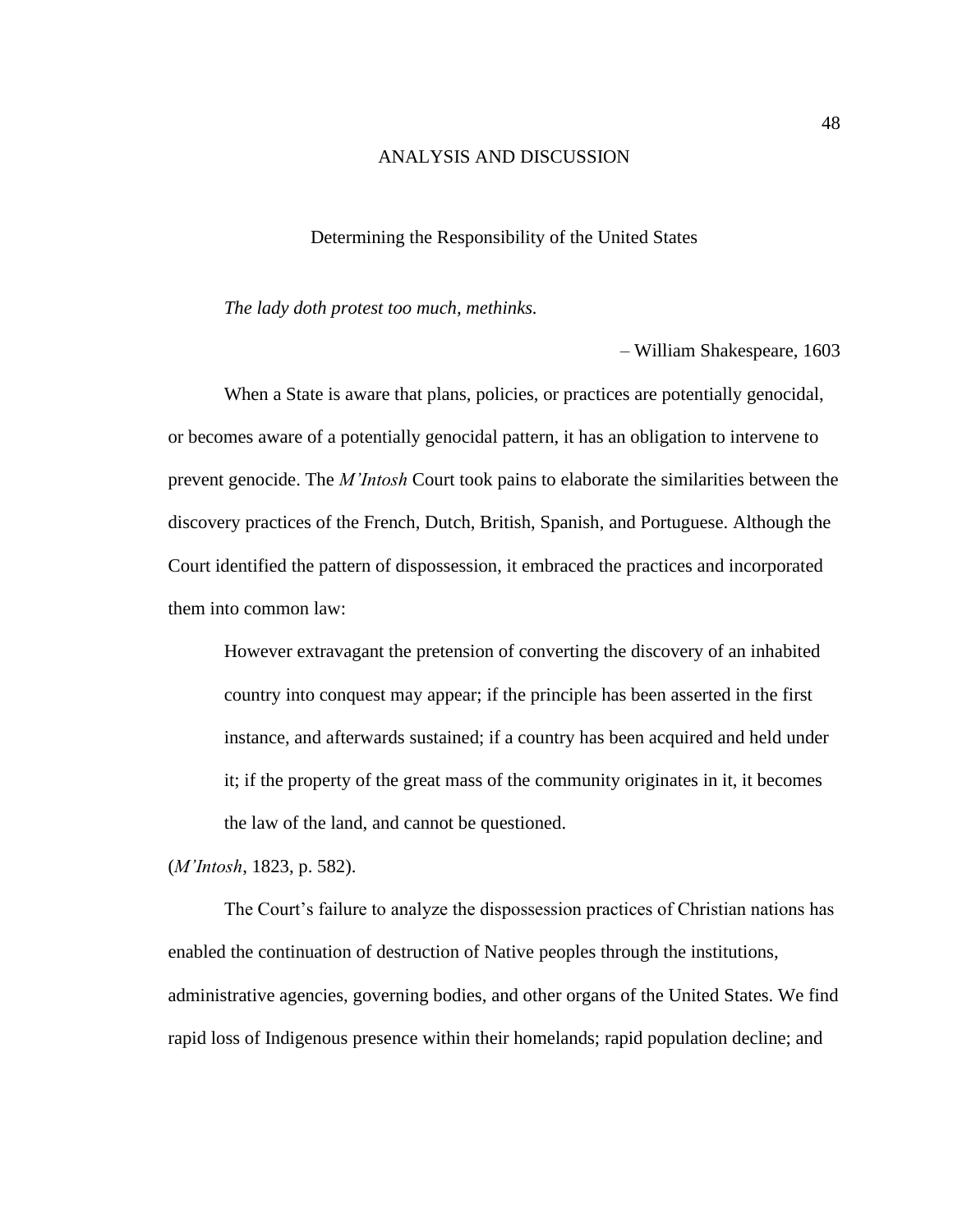an increase in mental and physical instabilities. Furthermore, in its analysis of Christian European practices, the Court evidenced its knowledge of the effects on Native peoples when it stated:

However this restriction may be opposed to natural right, and to the usages of civilized nations, yet, if it be indispensable to that system under which the country has been settled, and be adapted to the actual condition of the two people, it may, perhaps, be supported by reason, and certainly cannot be rejected by Courts of justice.

#### (*M'Intosh*, 1823, p. 592).

Regarding the legitimacy of the United States' claims in North America, the *M'Intosh* Court cited Queen Elizabeth I's grant to the Cabots as the root from which the United States' claim had sprung *(M'Intosh*, 1823, p. 576*)*. The Court found that the United States followed the discovery practices of other nations of Christendom through its unequivocal acceptance of "that great and broad rule by which its civilized inhabitants now hold this country." *M'Intosh* directly states that the United States "hold, and assert in themselves, the title by which it was acquired. They maintain, as all others have maintained, that discovery gave an exclusive right to extinguish the Indian title of occupancy, either by purchase or by conquest. (*M'Intosh*, 1823, 587). In the eyes of the Court, this acceptance and implementation of Christian discovery sufficiently legitimized the United States' claim to superior title.

By perpetuating the practices of discovery, the United States maintained the same conditions for destruction that served other nations of Christendom for hundreds of years: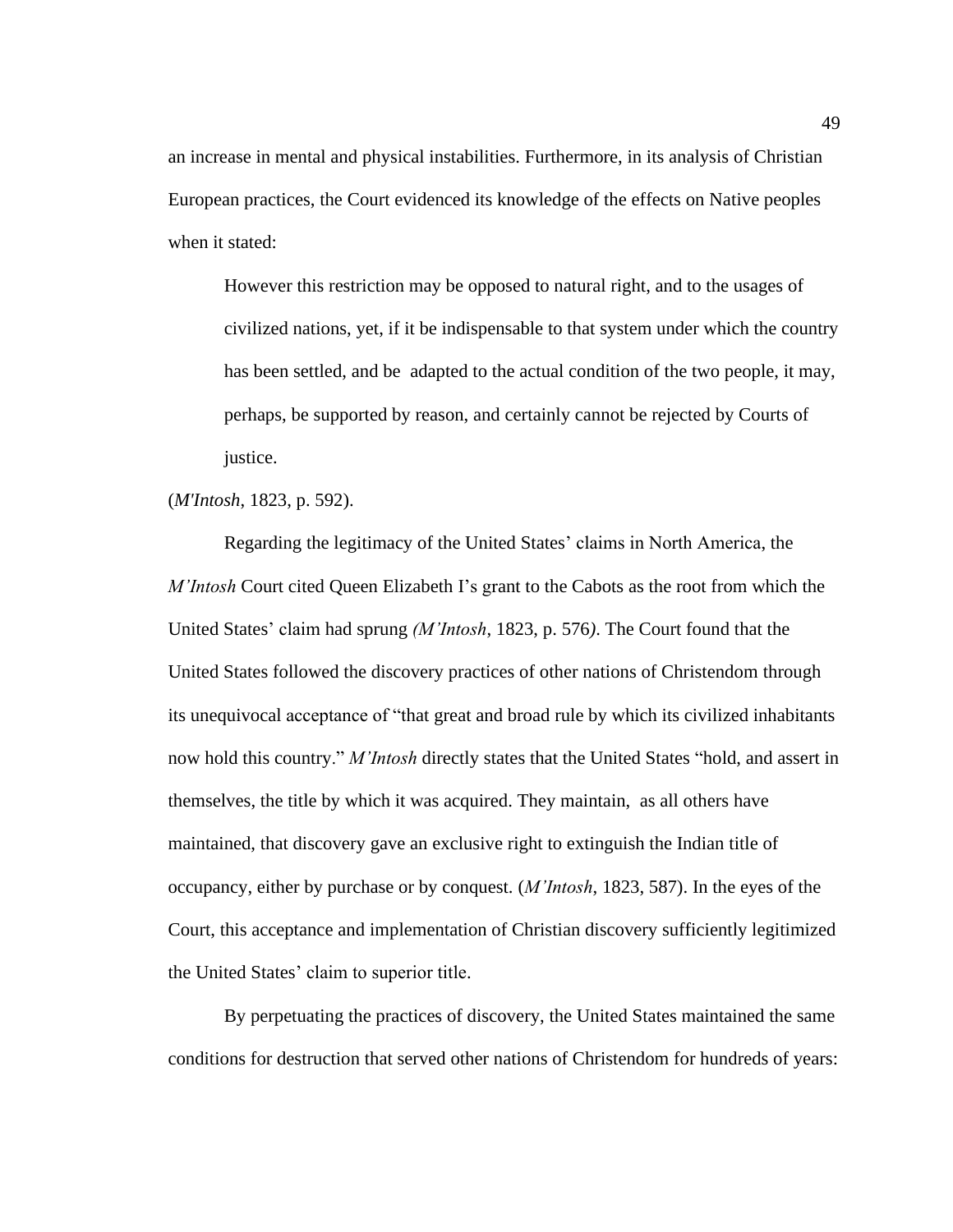"The whole theory of their titles to lands in America, rests upon the hypothesis, that the Indians had no right of soil as sovereign, independent states. Discovery is the foundation of title, in European nations, and this overlooks all proprietary rights in the natives." (*M'Intosh*, 1823, 567-568). Marshall cited both *Smith's Wealth of Nations*, which promotes capitalist free market economies, and Locke's *Two Treatises on Government*, which argues for private property, to support his position that Indians' ancestral homelands could not possibly be construed as a legal title that the Court would recognize. From Marshall's discussion of this topic, it is obvious that the Court knew about the history of Indian dispossession and that its affect and purpose was destabilization and dispossession of Native peoples.

A State as an entity may breach its obligations to prevent genocide if its institutions, administrative agencies, governing bodies, agents, or other organs actively implement genocidal policy, law or practices. The *Johnson v. M'Intosh* case is more than an isolated Court opinion that provides legal validation for Christian Discovery. After the Court refused to question whether dispossession of Native people was compatible with democratic government, the Court readily adopted the practices of dispossession into US common law, where it began to be implemented by the organs of the United States. Supreme Court cases that followed *M'Intosh* expanded on the principles of discovery. *Cherokee Nation v. Georgia* (1831) and *Worchester v. Georgia* (1832), along with *M'Intosh*, provided a legal structure that U.S. legal institutions would use to strip Native peoples of their independence, homelands, prosperity, and humanity (Fletcher, 2006, 627-628; 693-694).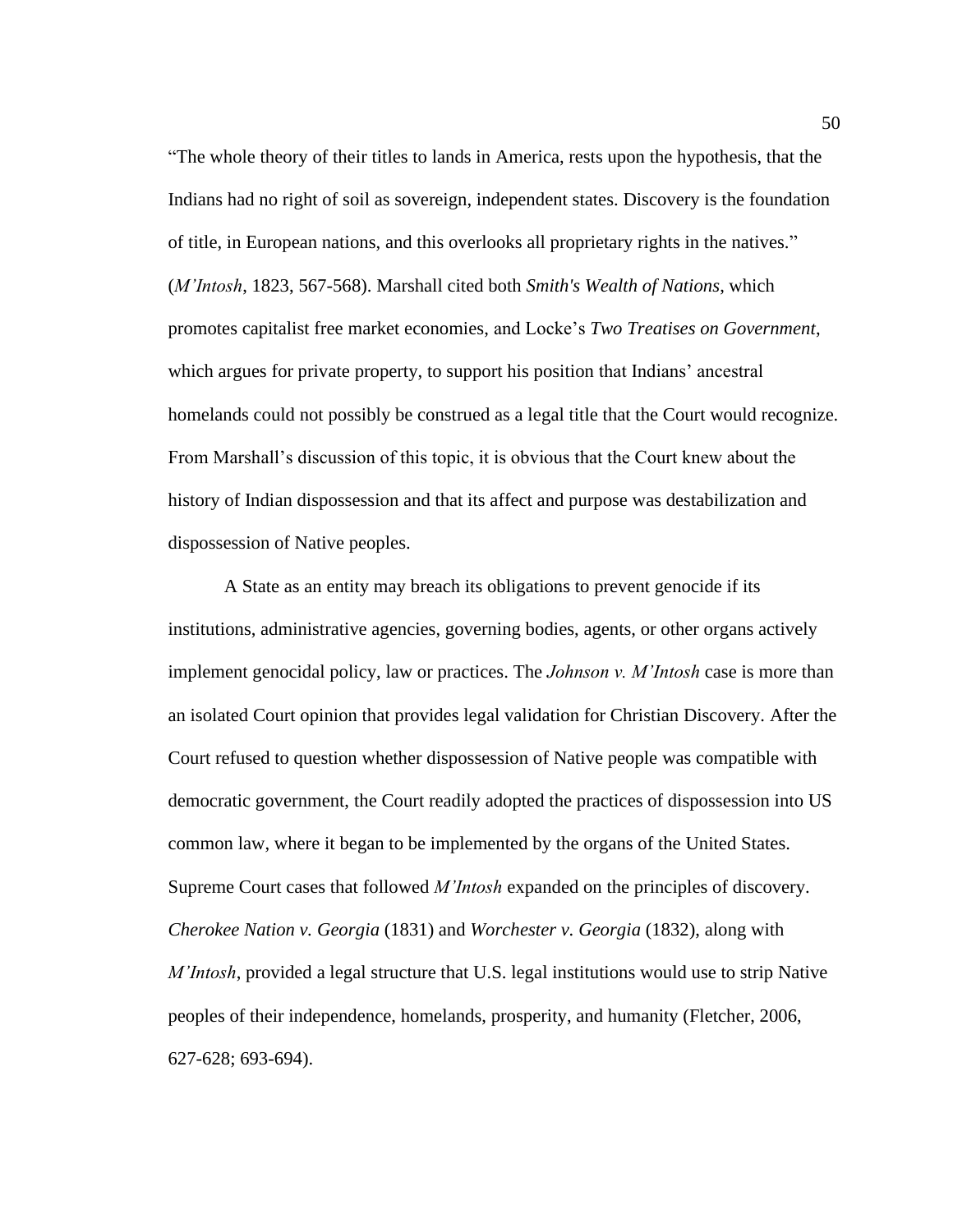When a State encourages, furthers, ignores, or fails to prevent the continued implementation of policies, laws, or practices that may be genocidal, it breaches its obligation to prevent genocide. The job of a court, and especially the highest court, is to examine hard questions, consider the future implications of possible decisions, and take the course that is most reasonable and creates the least disruption. However, rather than ask questions about whether the underlying principles and practices of discovery were consistent with democracy and justice, the Court stated: "It is not for the Courts of this country to question the validity of this title, or to sustain one which is incompatible with it" (*M'Intosh*, 1823, p. 589), and "Conquest gives a title which the Courts of the conqueror cannot deny, whatever the private and speculative opinions of individuals may be, respecting the original justice of the claim which has been successfully asserted" (*M'Intosh*, 1823, p. 588). The Court protested no less than ten times in the *M'Intosh* case that it is not the Court's place to question the validity of title by discovery, and refused to consider whether the ideologies of domination and Christian superiority it applied were valid. Instead, it accepted Christian discovery as legitimate on its face. In a very real and direct sense, the Court instituted Christian theology as the source of the United States' governing authority.

The Supreme Court continues to implement Christian discovery principles in US federal Indian law, and has built an entire body of non-Constitutional law on Christian discovery . As of March 2022, Westlaw reports that, over the course of 199 years since the *M'Intosh* opinion became law, the case has been cited as precedent in 853 court documents and administrative decisions and in 2,215 secondary sources: primarily law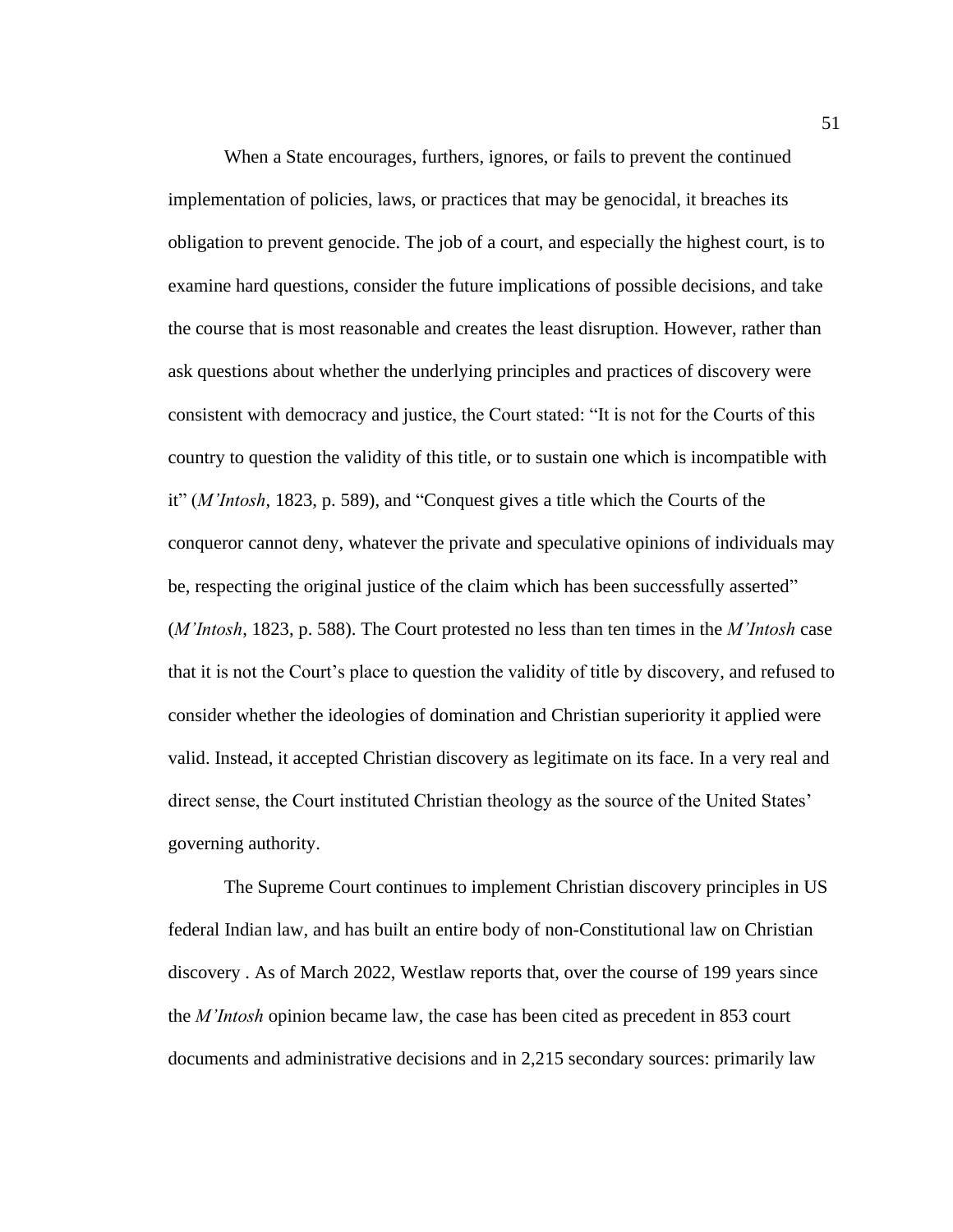review articles. Focusing only on the precedential use of *M'Intosh* in court cases, Westlaw reports a mere three lower court cases in which *M'Intosh* is distinguished; there are no reported cases in which *M'Intosh* has been reversed, vacated, or overturned (Westlaw Campus Research, 2022, March 29).

Further, Congress, the President, and the US government's administrative agencies also adhere to the Court's institutionalization of Christian discovery, continuing to apply separate, extra-Constitutional legal principles to Indians alone (Williams, 1993, pp. 312-317). When considered in light of the United States' obligation to prevent genocide, the frequent, continued reliance on *M'Intosh* by all branches of government may constitute a breach of the United States' obligation to prevent genocide, if a case can be made that *M'Intosh* institutionalized genocide.

#### Whether "Indian" Constitutes A Religious Group

Applying the framework derived from the Convention, above, the first part of the analysis is two pronged: 1) determine whether the perpetrator has used arbitrary method to define a group and 2) determine whether group's identity is based on religious animus. The first step in this analysis is to determine whether "American Indian" constitutes a religious group that is protected by the Convention. "American Indian" is a term of legal art that combines racial, national, ethnic, and religious characteristics. In reality, "Indian" is a non-existent, fictitious group that originates in the Christian worldview that all non-Christian peoples are enemies. "Indian" has no meaning outside of the context of discovery. It is a shorthand term that Christian colonizers used and continue to use to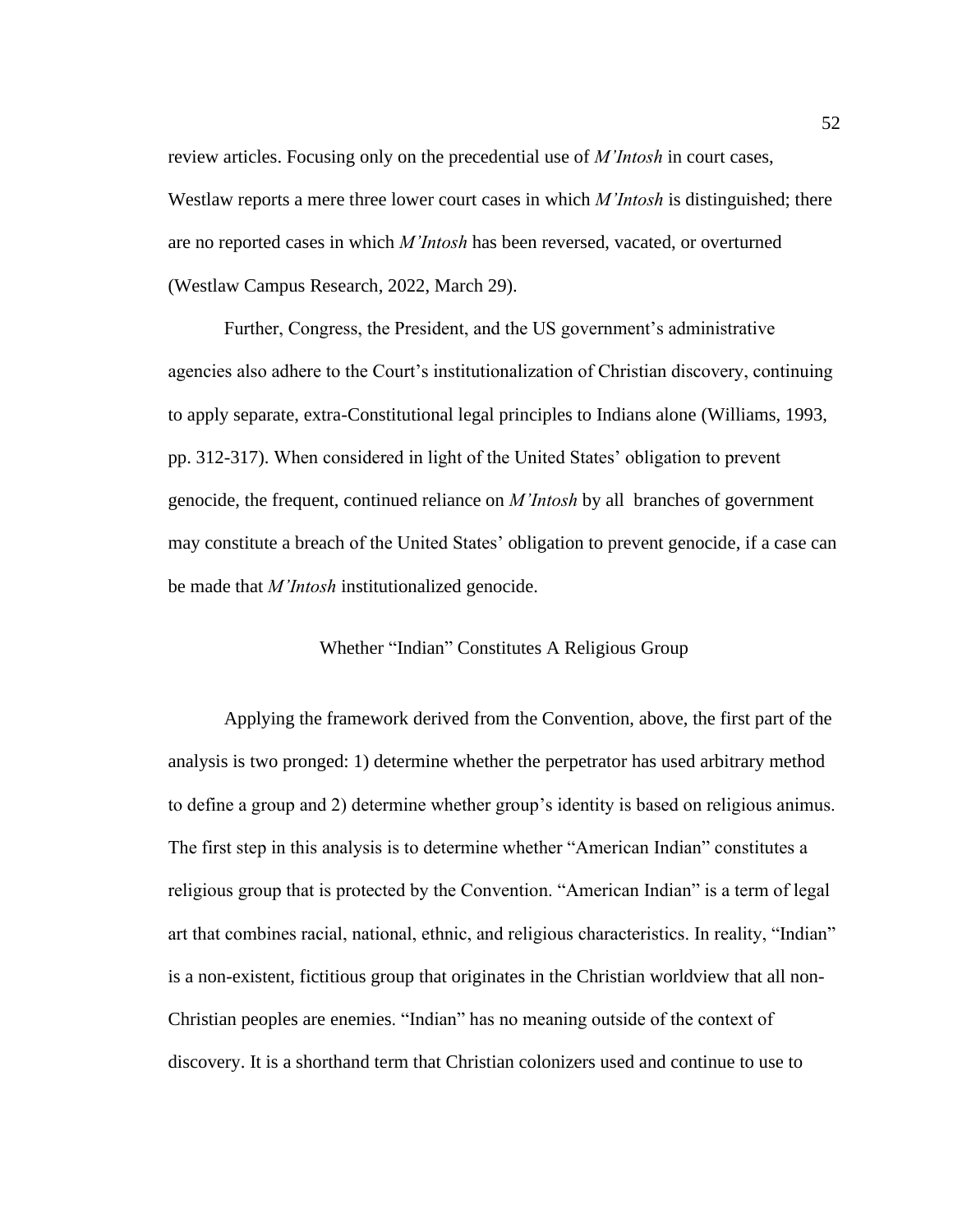refer to the non-Christian peoples in the North America landscape that were destined for destruction. "Indian" was a catchall term, used interchangeably with others to evoke the imagery of monsters, savage, infidel, pagan, barbarians and so forth, and to dehumanize Native groups.

These terms had specific, religious meanings. Webster's 1828 Dictionary defines "pagan" as "A heathen; a Gentile; an idolater; one who worships false gods" (Webster's Dictionary, 1828, Pagan). "Savage" is defined as "Uncivilized; untaught; unpolished; rude; as savage life; savage manners." In 1828, Webster's supplied the following example of "savage" used in a sentence: "What nation since the commencement of the Christian era, ever rose from savage to civilized without Christianity?" (Webster's Dictionary, 1828, Savage). Since standards of manners and social life were set by Christian colonizers, targeting Indian savages for civilization was to target a group (Indians) based on religious motivations. To civilize pagan savages was to convert non-Christians to Christianity and train non-Christian peoples in Christian culture. The common thread woven through these terms is the worldview that deviation from Christian religion and culture is a danger to social norms. This stereotyping enabled the U.S. to bypass the inconvenient truth that each Tribal group is unique, thus expediting the targeting of Native peoples for destruction.

The *M'Intosh* Court's adoption of the savage construct perpetuated the hierarchy of inequality in which White, European, Christian nations occupied the highest position in the hierarchy while Dark, Savage, Anti-Christian Tribal people occupied the lowest position. John Marshall relied heavily on a long, literary and political tradition when he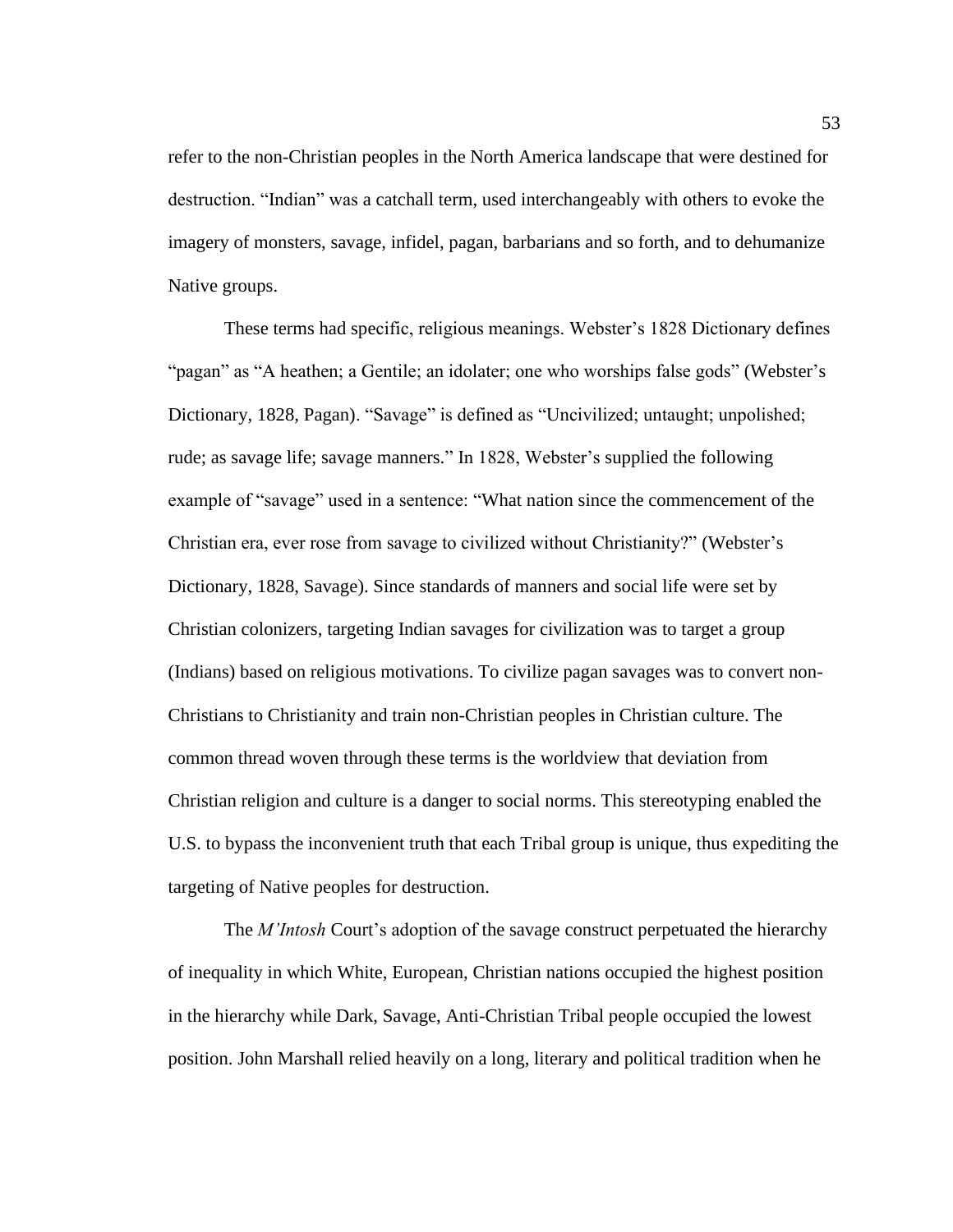enshrined the savage Indian "enemies of Christian civilization" stereotype into United States common law, writing,

But the tribes of Indians inhabiting this country were fierce savages, whose occupation was war, and whose subsistence was drawn chiefly from the forest. To leave them in possession of their country, was to leave the country a wilderness; to govern them as a distinct people, was impossible, because they were as brave and as high spirited as they were fierce, and were ready to repel by arms every attempt on their independence.

*(M'Intosh*, 1823, pp. 589-590). If, as argued herein, Indian was a religious construct used to define victims targeted for destruction by Christians, was Chief Justice Marshall using Indian in a religious or secular context? In *M'Intosh*, the Court repeatedly contrasts "natives, who were heathens" with "Christian people," using the classic language of savagery to support the opinion that Indians were godless, inferior, bloodthirsty, warloving, unpredictable monsters (*M'Intosh*, 1823, pp. 563; 573; 577; 590).

Speaking about the British, *M'Intosh* states:

Thus asserting a right to take possession, notwithstanding the occupancy of the natives, *who were heathens*, and, at the same time, admitting the prior title of any *Christian people* who may have made a previous discovery … The charter granted to Sir Humphrey Gilbert, in 1578, authorizes him to discover and take possession of such remote, *heathen, and barbarous lands*, as were not actually possessed by any *Christian prince or people*. This charter was afterwards renewed to Sir Walter Raleigh, in nearly the same terms.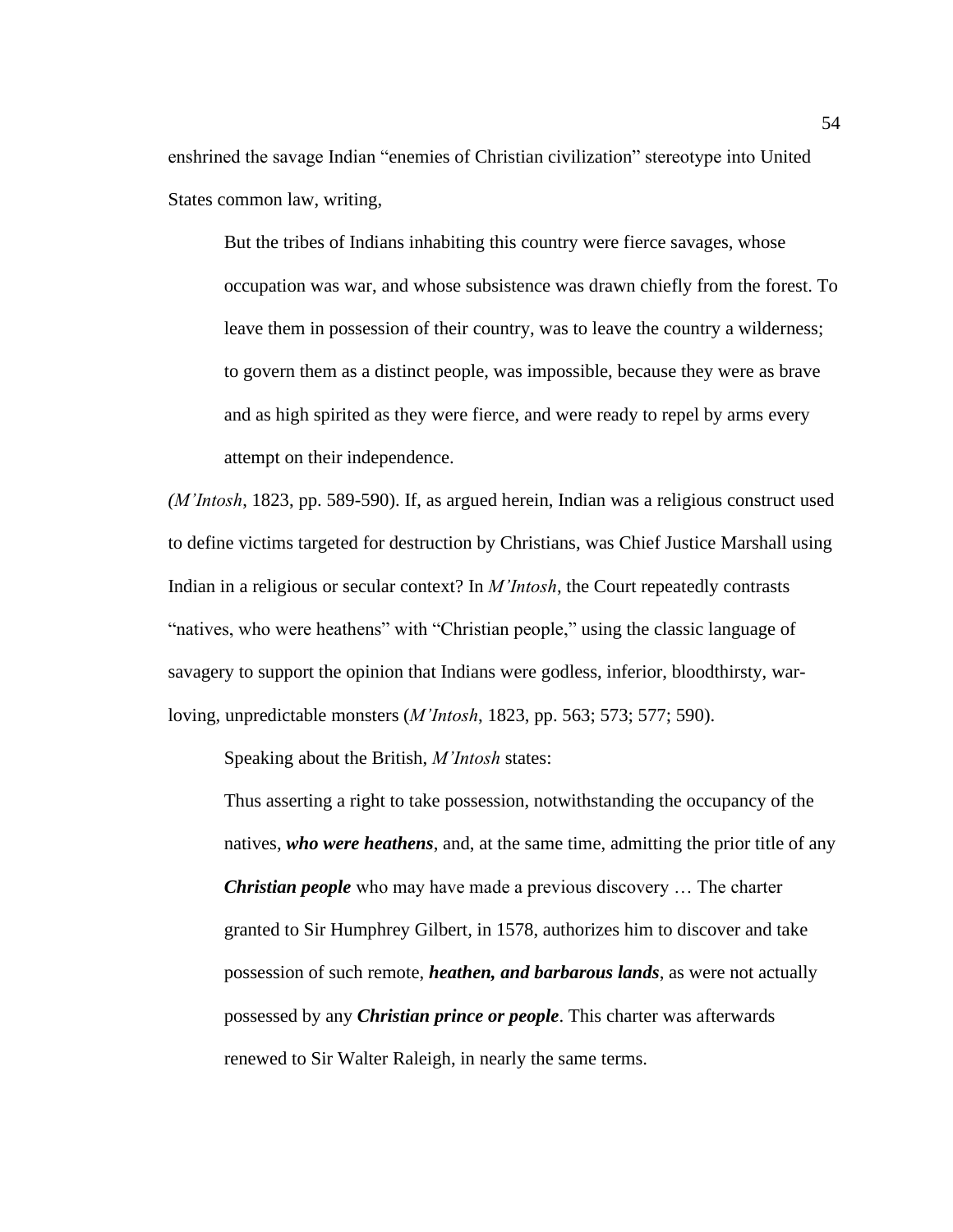(*M'Intosh*, 1823, 576-577, emphasis added). This discourse illustrates Marshall's knowledge about how the stereotype was applied to non-Christian people. In the previous quote, at 589-590, Marshall's detailed description of the unchristian nature of Indians laid *blame on the victims* to justify Christian violence.

The Chief Justice deliberately chose the term "Indian" rather than naming specific tribes who he thought were blameworthy. Grouping all Indians, "friendly," "hostile," "assimilated," "traditionalists," is arbitrary on its face, since the term assigns religious hostility to all Native peoples, regardless of their relationship with the United States. Also, we can peek into Marshall's positionality through his personal correspondence. Just one year after the *M'Intosh* case, Marshall responded to a sermon by Reverend Jasper Adams which advocated for retention of the Christian religion as the foundation of the United States' institutions:

It would be strange, indeed, if with such a people, our institutions did not presuppose Christianity, & did not often refer to it, & exhibit relations with it. Legislation on the subject is admitted to require great delicacy, because fredom

[sic] of conscience & respect for our religion both claim our most serious regard (Adams, 1833, as cited in The Constitutional Principle). (See entire text of this letter in Appendix 2). Marshall's knowledge and approval of national laws that follow Christian principles reinforces the assertion that Indians were perceived and managed as a non-Christian religious group.

The *M'Intosh* case uses the term "Indian" in the same sense that it had been used since the Spaniards coined the term. The widely-accepted fiction of savagery originating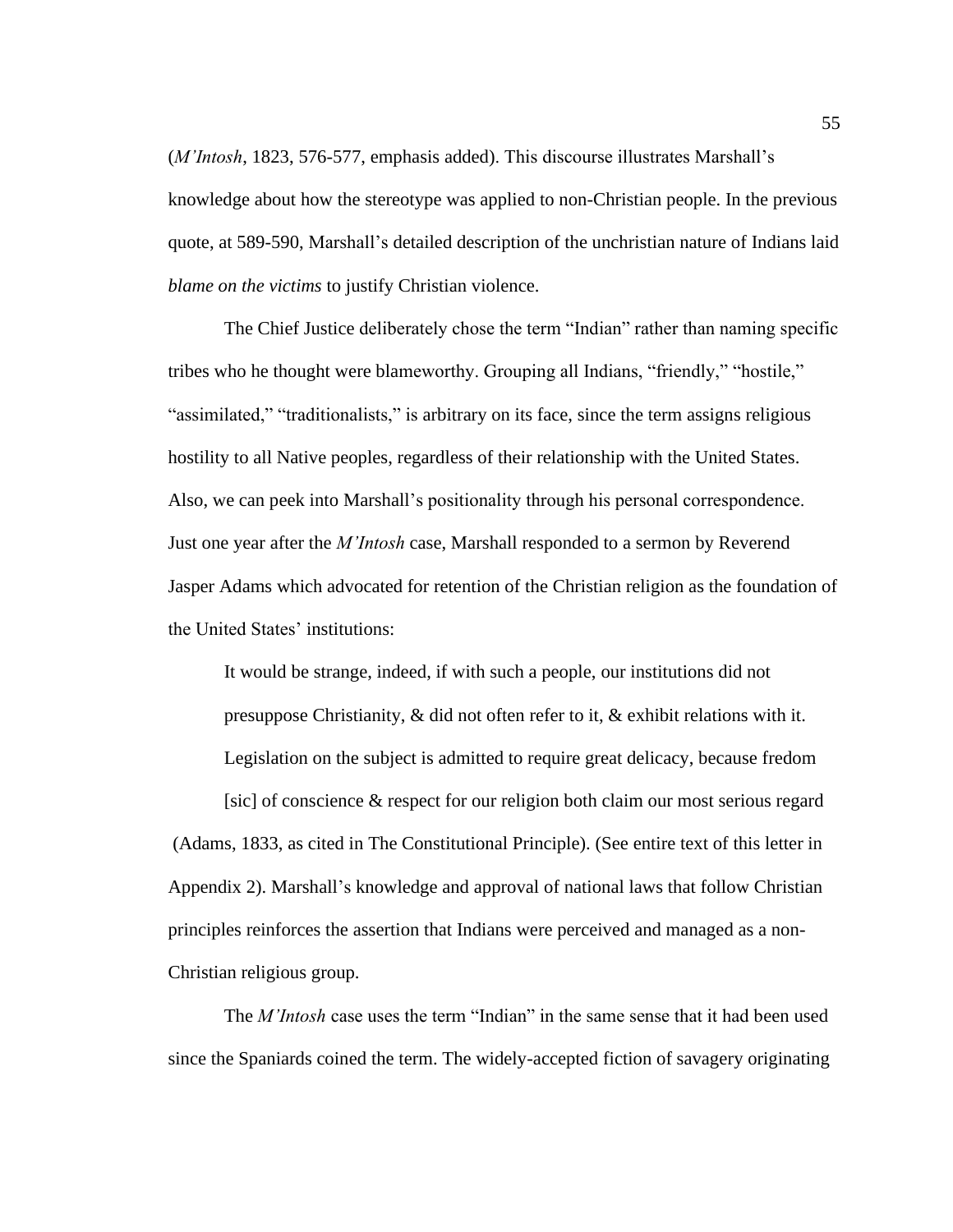in ancient Greek fables and infused with Christian taboos, became a basis for defining Indians as enemies of Christian civilization. Given the use of biased, religiously-based terminology in the *M'Intosh* case, it is apparent that, as used by the nations of Christendom and in *M'Intosh*, the term "Indian" is used to describe a religious group that is defined by its non-adherence to Christianity. Therefore, "Indian" is a group protected under Article II.

#### Specific Intent to Destroy Indians, As Such

Specific intent requires a showing of animus against the group, as such. In the context of *M'Intosh*, this means showing animus against the Piankeshaw Tribe, as part of the victim group: Indians. To determine whether the United States through its Supreme Court had the requisite intent to destroy Indians, we must determine if the Court's opinion targeted the Piankeshaw Tribe as an individual group or as part of the target group of "Indians."

While *M'Intosh* was about the Piankeshaw's capacity to dispose of its land as it pleased, the Court referred to the Tribe as "Indians" and broadly applied its ruling to all Indians in North America. The Court did not narrowly address the Piankeshaw Tribe. Rather, it applied its ruling to the Piankeshaw as part of the larger group of Indians - the victim group. Had the case applied only to the Piankeshaw, intent would be somewhat less clear. The fact that the Piankeshaw Tribe was willing to sell a parcel of its land to a settler may indicate that the Tribe was on good terms with its neighbors. The Court did not discuss the Piankeshaw in relation to the broad stereotypes about all Indians. Instead,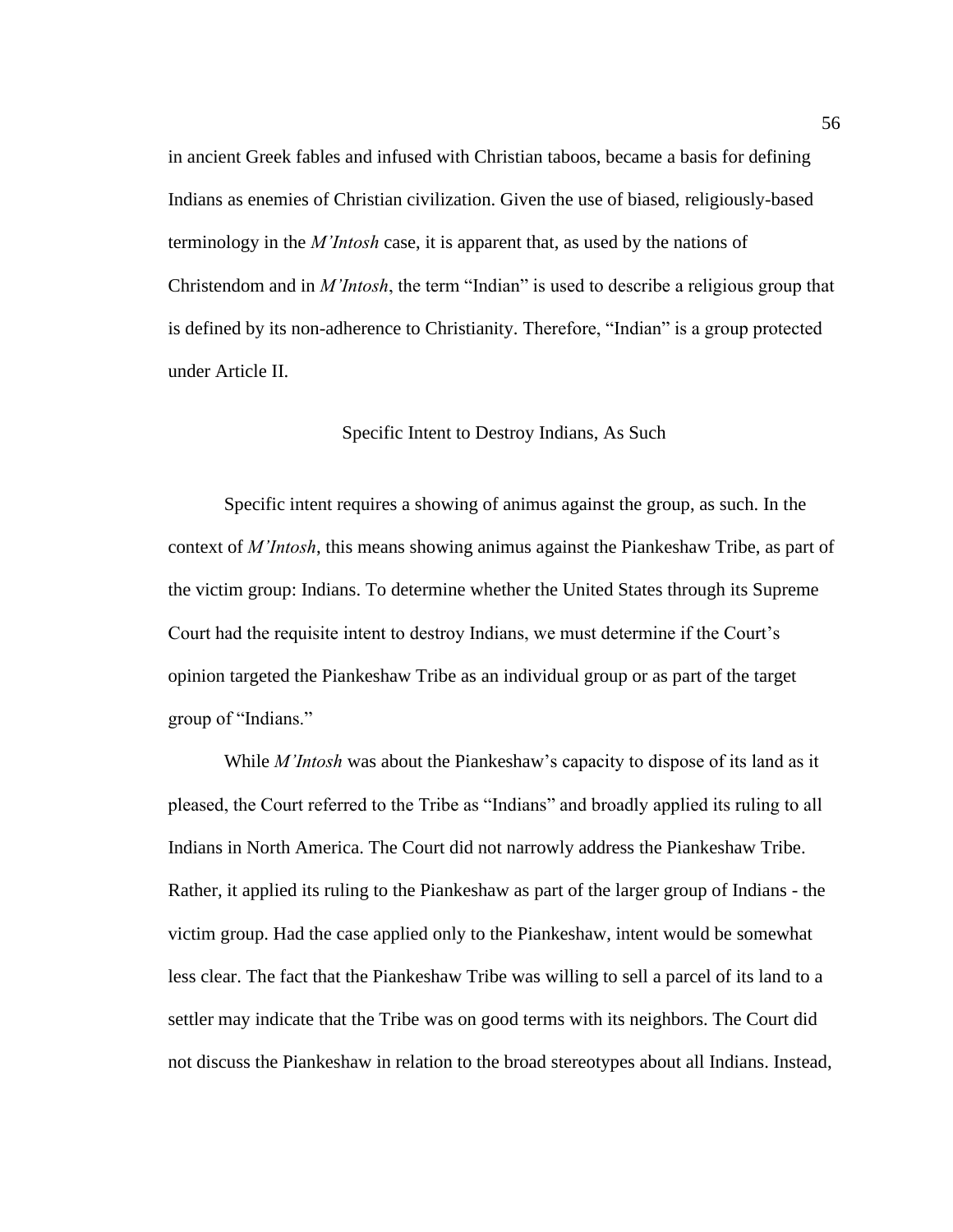it constructed an arbitrary stereotype that it applied to all Indians in North America, including the Piankeshaw.

Specific intent requires the objective to destroy a protected group, *as such*, in whole or in part. Specific intent is explicit throughout the development of Christian discovery, from Urban II to the United States. Urban commanded Franks to "destroy that vile race" of Saracens and pagans; Popes Nicholas V and Alexander VI authorized enslavement, dispossession, and destruction of Saracens, pagans and Church enemies; Victoria provided legal justification for warfare against non-Christians who were hostile by definition. The British monarch rejoiced in the destruction caused by smallpox, and colonial military and civilian personnel openly voiced intent to weaponize smallpox to destroy Indians. If Indians survived these onslaughts, common law jurisprudence legitimized forcible removal, encroachment, resource theft, and outright warfare. Aligned with the history of discovery that applied a different set of rules solely to Native peoples, *M'Intosh* created a separate set of common law rules for Indians only.

The parties in *M'Intosh* asked the Court to rule on a narrow question: validity of a title received directly from the "Piankeshaw Indians," but the Court's opinion applied broadly to all Indian lands, even those outside the political borders of the United States as they existed at the time. It is apparent throughout the case that *M'Intosh* is speaking about Indians, as Indians, so there is little question that Indians as a group were the target of the *M'Intosh* case. Without Indians, the case would have been pointless.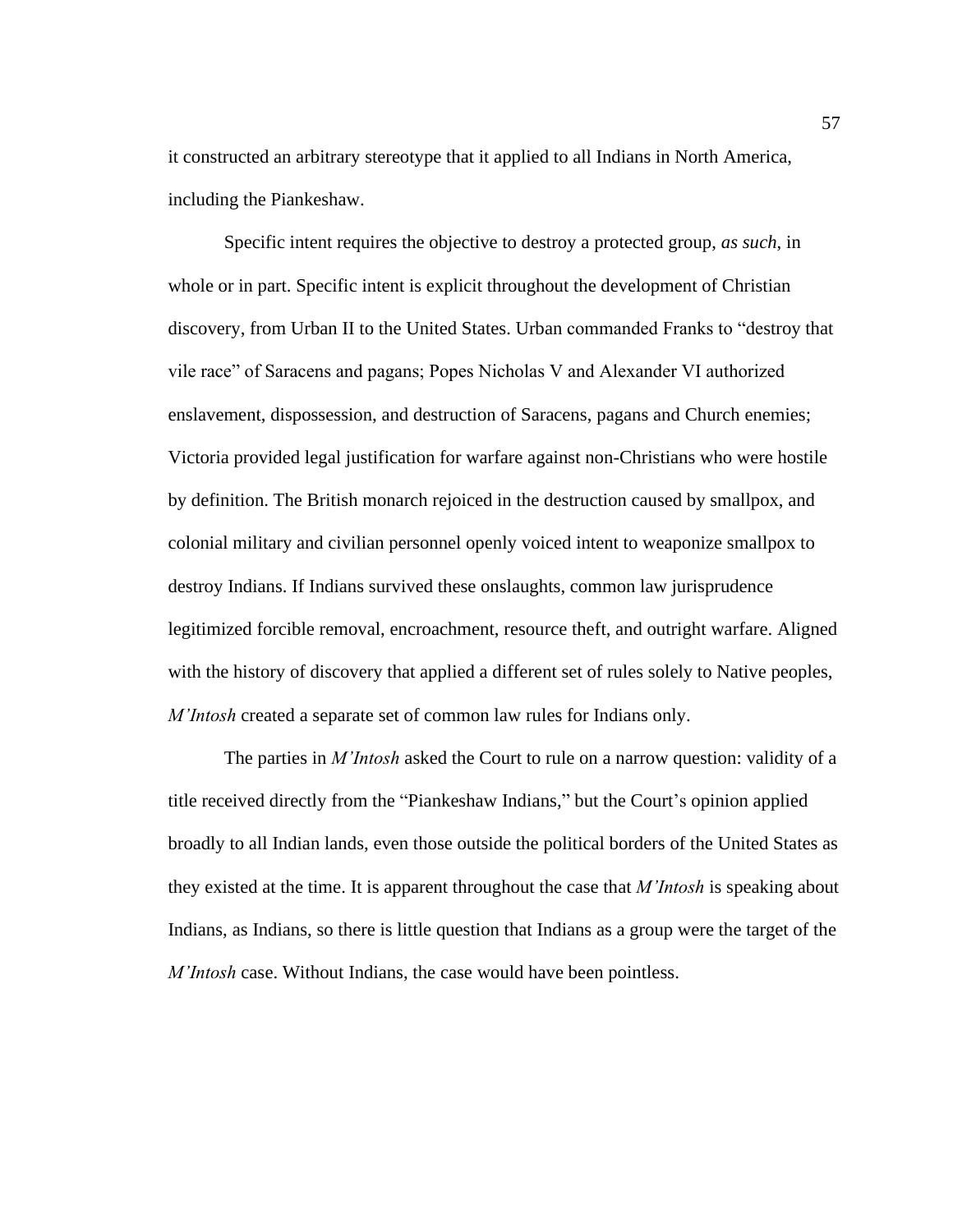### Strategic, Arms-Length Destruction

*Past occurrences of genocide do not belong to the past but are, on the contrary, extremely current. They have shaped our societies into post-genocidal societies in which the trauma of these genocides is very much present.* 

– Caroline Fournet, 2007.

The *M'Intosh* case validated the pre-existing, strategic, slow destruction of Indians. Although from its beginning, the United States used coercive plans and strategies to induce Indians to abandon their lands, the *M'Intosh* case cemented the practices of Christian Discovery into United States domestic common law, legitimizing the practice of pushing Indians off their homelands and setting the stage for physical destruction of Indians (Fletcher, 2006, pp. 631-634). Despite the *M'Intosh* Court's observance that Indians could retain "the soil" as long as they actively occupied it, this was disingenuous since politicians had already planned to dispossess and destroy Indians long before the *M'Intosh* case ever came before the Court. George Washington was cognizant, and the Continental Congress concurred, that settlement of the West was wholly dependent on peace with the Indians, so Indian pacification should be achieved by purchase rather than warfare (Prucha, 1975, 1-3). *M'Intosh* was the legal device necessary to secure the international practices of discovery within domestic law. The benefit to the United States was that once Indians vacated the land for whatever reason, the United States could claim it without the expense of purchase (Kades, 2000, pp. 1104).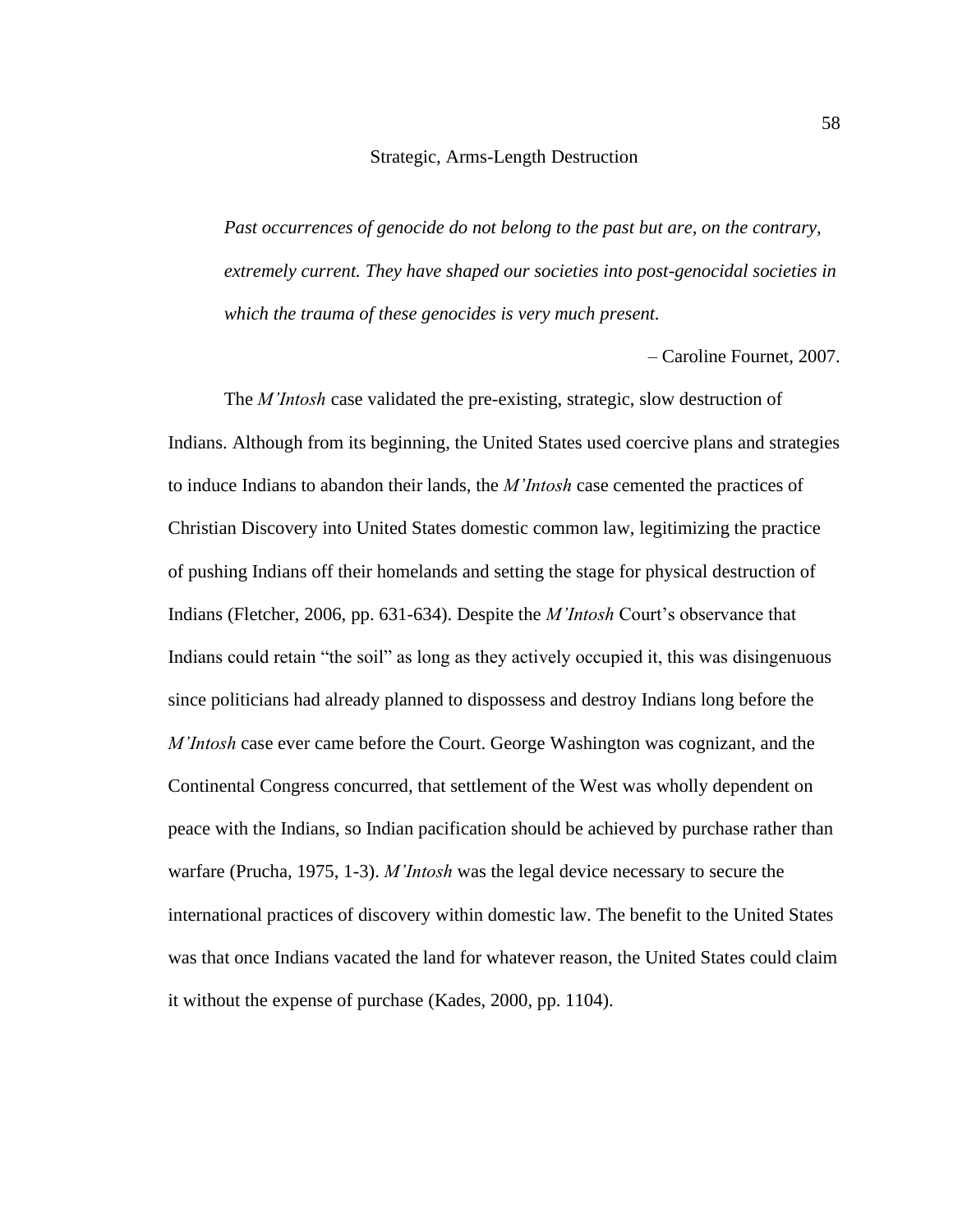Thomas Jefferson envisioned three potential options for Indians: Coercing Indians into debt to induce sales of their lands, then incorporating them within the United States; Indians voluntarily removing beyond the Mississippi to escape increasing competition for resources; and, if Indians resisted the first two options, the United States military would physically remove them beyond the Mississippi. Jeffersonian policy did not envision a United States in which Indians continued to be independent within their ancestral homelands. Instead, the policy presumed inevitable Indian disappearance to conveniently remove all obstacles to the United States' exercise of "absolute title" (Jefferson, 1803, p. 369-71). James Monroe adopted and expanded Jefferson's presumption, when he advocated to Congress for Cherokee removal in 1825: "without a timely anticipation of and provision against the dangers to which [the Cherokee Tribe] are exposed…their degradation and extermination will be inevitable" (Prucha, 2000, pp. 39-40).

The United States was not ignorant of the potential consequences of its absolute control over Indian lands. Congress, the President, and the Supreme Court worked together to implement destructive policy. Reducing Indian land ownership to mere "occupancy" incentivized encroachment by setting off a chain of events that required Indians to survive by assimilation or die from starvation (Prucha, 2000, pp.47-48; Heat-Moon, 2013). Not only could the government have reasonably anticipated a number of outcomes, the government strategy was to put the law and policy in place that would effect these outcomes. Agents of the United States and land-hungry settlers were already engaged in aggressive action to push Indians off their lands. Jefferson and Monroe both also admitted to this, and the *M'Intosh* Court acknowledged this was actually the case. As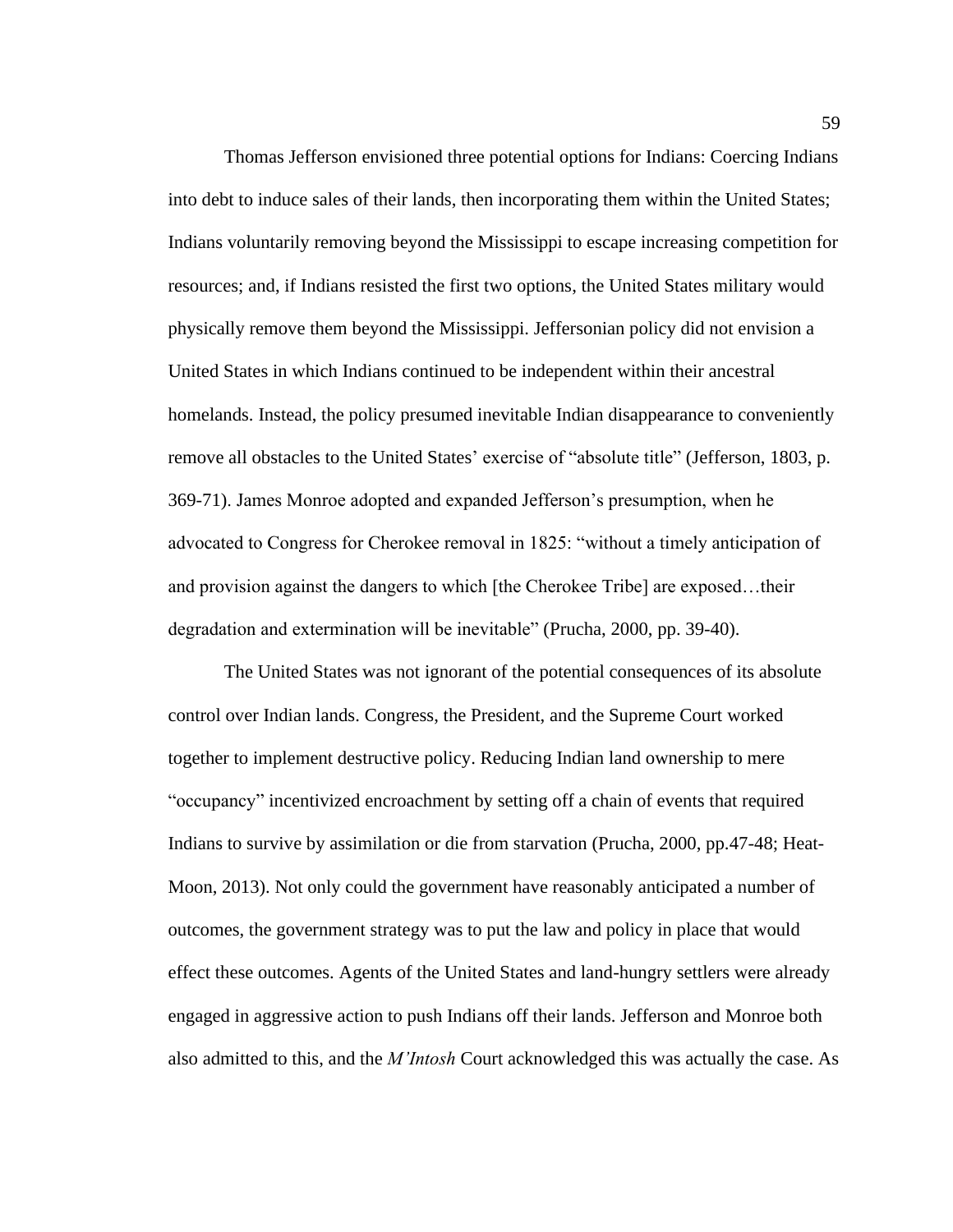settlement moved into Indian homelands, the game were driven out and the Indians were forced to follow in order to feed and clothe themselves (*M'Intosh*, 1823, pp. 590-591; Barsness, 1985, p. 126).

Additional elimination methods included bounties for Indian scalps; imprisonment in small enclaves far from their homelands; denial of legal capacity; introducing insufficient, spoiled, and unfamiliar foods; use of alcohol to impair decisionmaking, especially during treaty negotiations; creation of a predatory credit scheme requiring land forfeiture in lieu of debt repayment; and outright military removal (Madley, 2015, p. 114; Prucha, 1975, pp. 58-59, 81-82, 92-93; Indian Appropriations Act, 1851; Indian Appropriations Act, 1871; Least Heat-Moon, 2013; Wallace & Powell, 2015, pp. 268-269; Jefferson, 1803, pp. 369-71). The primary policy goals of these actions were to erase the presence of Indians from their ancestral homelands and confine them within lands considered the most barren, where they could complete their inevitable journey to extinction (Jefferson, 1803, pp. 369-71).

The *M'Intosh* Court made several statements that show calculation (knowledge of a consequence) and deliberation (premeditation). In other words, the Court knew that the Indian population decline was the likely result if Tribes were stripped of their ability to make independent decisions about their lands, and despite that knowledge, the Court made the decision to strip Indians of this ability.

#### Knowledge and Premeditation

Aware of the impact of encroachment on Tribal survival, the Court wrote,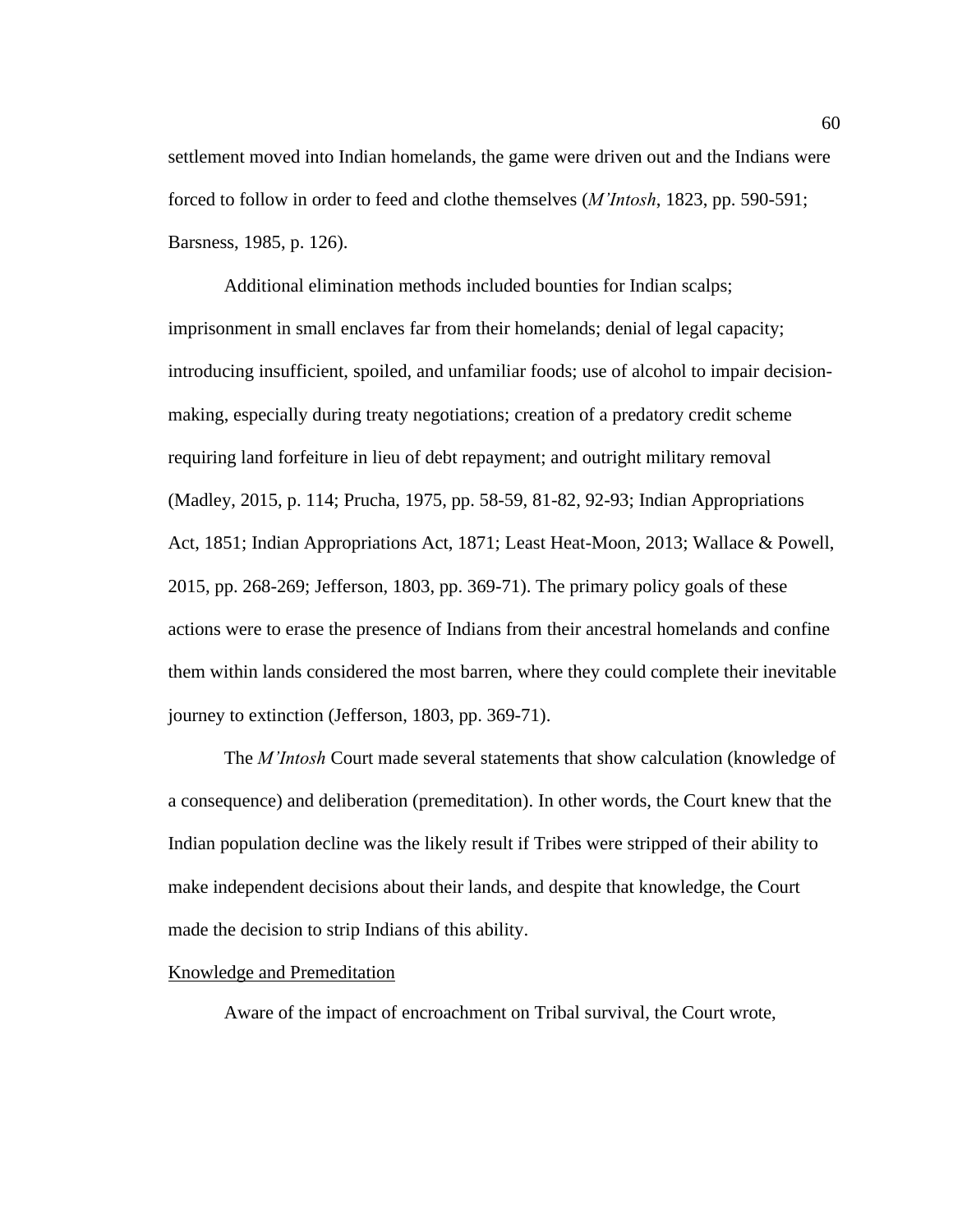As the white population advanced, that of the Indians necessarily receded. The country in the immediate neighbourhood of agriculturists became unfit for them. The game fled into thicker and more unbroken forests, and the Indians followed. The soil, to which the crown originally claimed title, being no longer occupied by its ancient inhabitants, was parcelled out.

(*M'Intosh*, 1823, pp. 590-591). Despite knowing the consequences of land loss, the Court held that Indians would be permitted to live on their ancestral homelands only until the US government extinguished the occupancy right, since Indians were stripped of their independence at the moment Christians became aware of the Americas. The Court claimed it was not its place to question the long tradition of land theft, writing, "Conquest gives a title which the Courts of the conqueror cannot deny" (*M'Intosh*, 1823, p. 588). Imposed conditions

The conditions imposed as a result of the Court's deliberate, calculated action, was that Indians would be dispossessed of their land whenever the US government decided it was time to do so. The conditions imposed have led to chaos, diminished physical and mental health, family separations, forcible removals, kidnapped children, involuntarily sterilized women, to name just a few of the outcomes of this policy. These outcomes have been known by the government for at least 150 years.

Prevention of precipitous decline in "Indian" population between 1840 and 1920 could have been halted by reversing U.S. implementation of Christian discovery policy. Negative physical and mental health outcomes in which Native people are vastly overrepresented is a direct result of the loss of access to traditional resources. The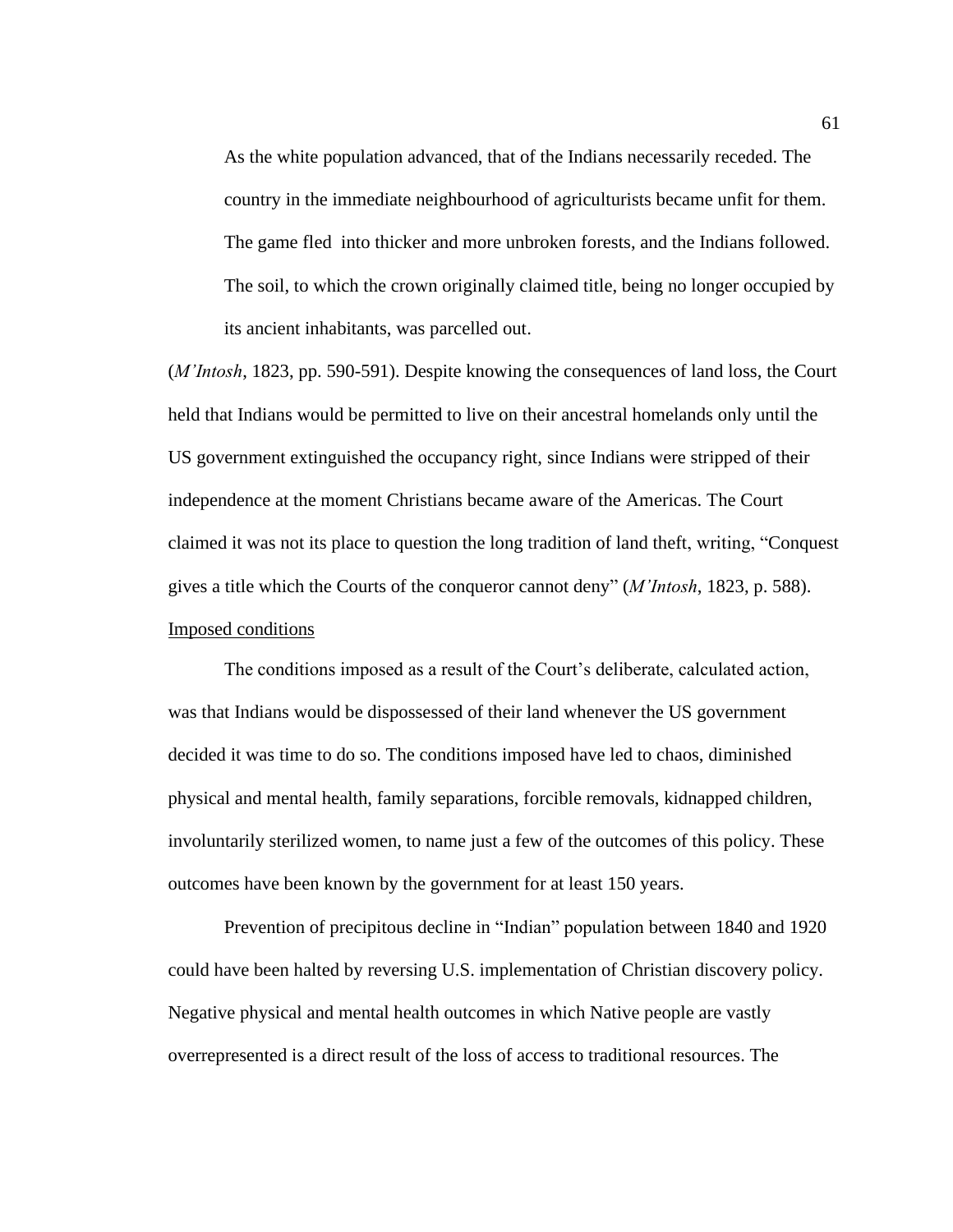massive kidnapping and disappearance of Indian children due to the policy of mandatory boarding school attendance – resulting in abuse, sickness and death for so many children– is another direct outcome of this policy. Since Indians were confined on reservations and could not control their property, they had no ability to prevent Indian agents from trespassing and stealing their children. The brutal removals of Indian people, without warning, and the abusive treatment as they walked on foot for hundreds of miles is another direct result of the Supreme Court's *M'Intosh* decision (Chadhuri, 2001, 152- 153; Montiero, 2000). The Indian policies developed by the United States were a direct result of the *M'Intosh* decision, with foreseeable consequences.

Even if one accepts the strained argument that these results were not foreseeable, the consequences of the policy were evident long before these policies were terminated. The Court's deliberate imposition of physically destructive conditions via *M'Intosh* were done with the Court's knowledge of the potential outcomes. Given that the *M'Intosh* case continues to be the foundation of Indian law and policy, the failure to reverse *M'Intosh* and return homelands to the survivors is a continued, calculated, deliberate imposition of destructive conditions on Indians.

### Cumulative Impact of Trauma

*Exposure to trauma and prolonged stress not only may increase the risk of serious mental health problems but are also cardiotoxic.*

– Kubzansky, Koenen, Spiro, Vokonas, & Sparrow, 2007. Alexander C. McFarlane reports that PTSD is a long-term cost of traumatic stress and is one of the outcomes associated with trauma exposure (McFarlane, 2010, p. 3). A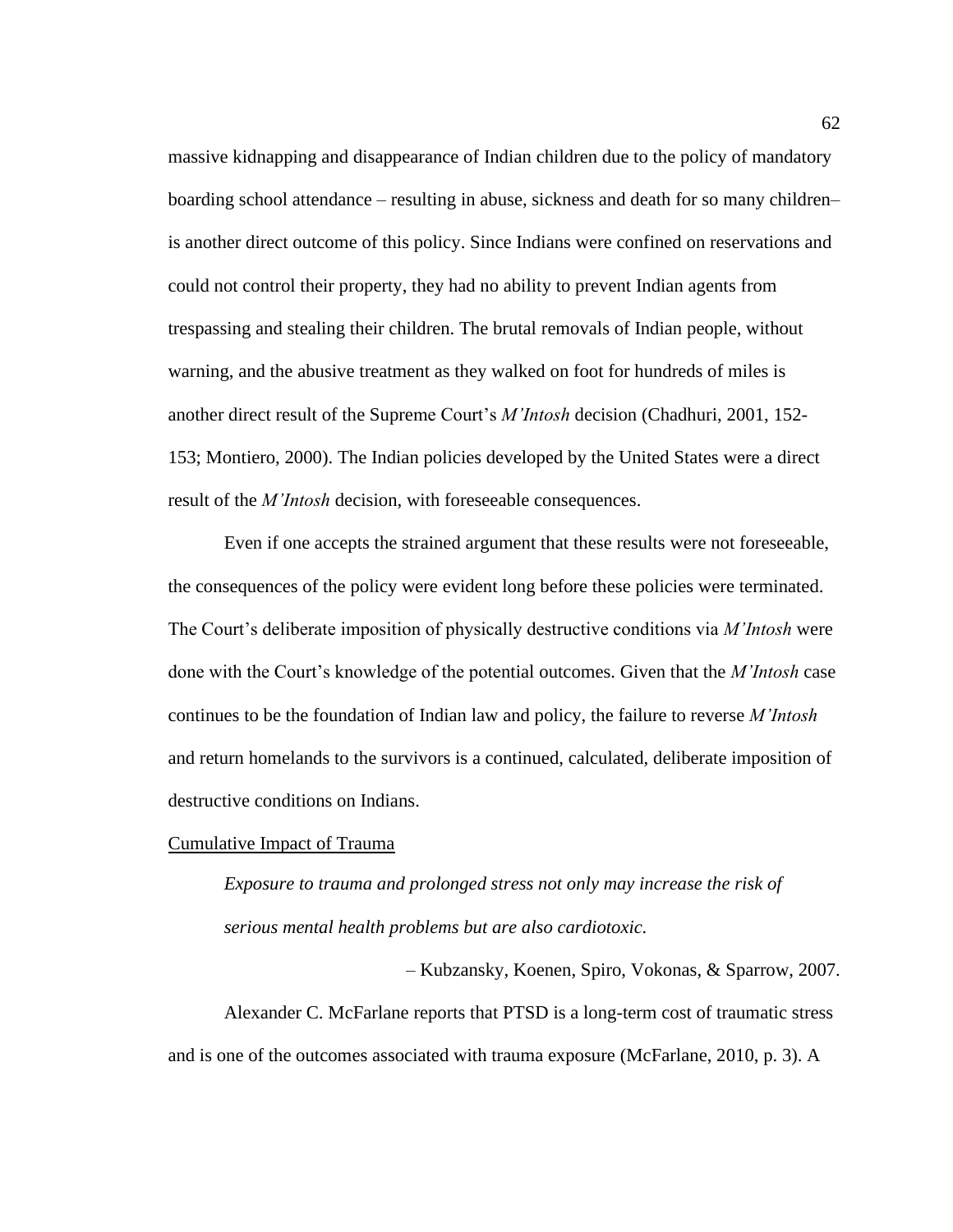wide range of chronic illnesses are associated with PTSD including fibromyalgia, high cholesterol, irritable bowel, chronic fatigue, medically unexplained musculoskeletal pain, hypertension, cardiovascular disease, increased blood pressure and heart rate, sweating in the hands, increased activity of the sympathetic nervous system, obesity, abnormally high concentration of fats or lipids in the blood (hyperlipidemia), and increased risk of early age heart disease, arteriosclerosis, coronary heart disease, and chronic ischemic heart disease. PTSD can also disrupt the glucocorticoid system, which maintains physiological equilibrium; helps reduce inflammation and metabolize fats, proteins, and carbohydrates; and relates to fear conditioning (McFarlane, 2010, pp. 4-7; Kubzansky et al, 2007, p.7).

If a person experiences multiple traumas, the likelihood of PTSD increases. More than one trauma can have a cumulative effect on a person's physical health. McFarlane explains that death can result from "allostatic load," defined as "wear and tear on the body in response to repeated cycles of stress, primarily affecting the endocrine and nervous systems" (McFarlane, 2010, p. 5). PTSD studies conducted with individuals who experienced warfare, childhood trauma, incarceration, domestic violence, natural disasters, and substance abuse also report increased suicide risk (Knox, 2008, pp. 1-2).

Based on his work with Aboriginal Australians, Richard Trugden has identified a number of traumas resulting from colonization. Among those that can be linked to the implementation of *M'Intosh* include: destruction of tribal and family order; assignment of demeaning identity markers (ie, naming and imagery); dominant society's denial of that harm was done; destruction of resources that are key to cultural reproduction; introduction of many previously unknown diseases in rapid succession; destruction of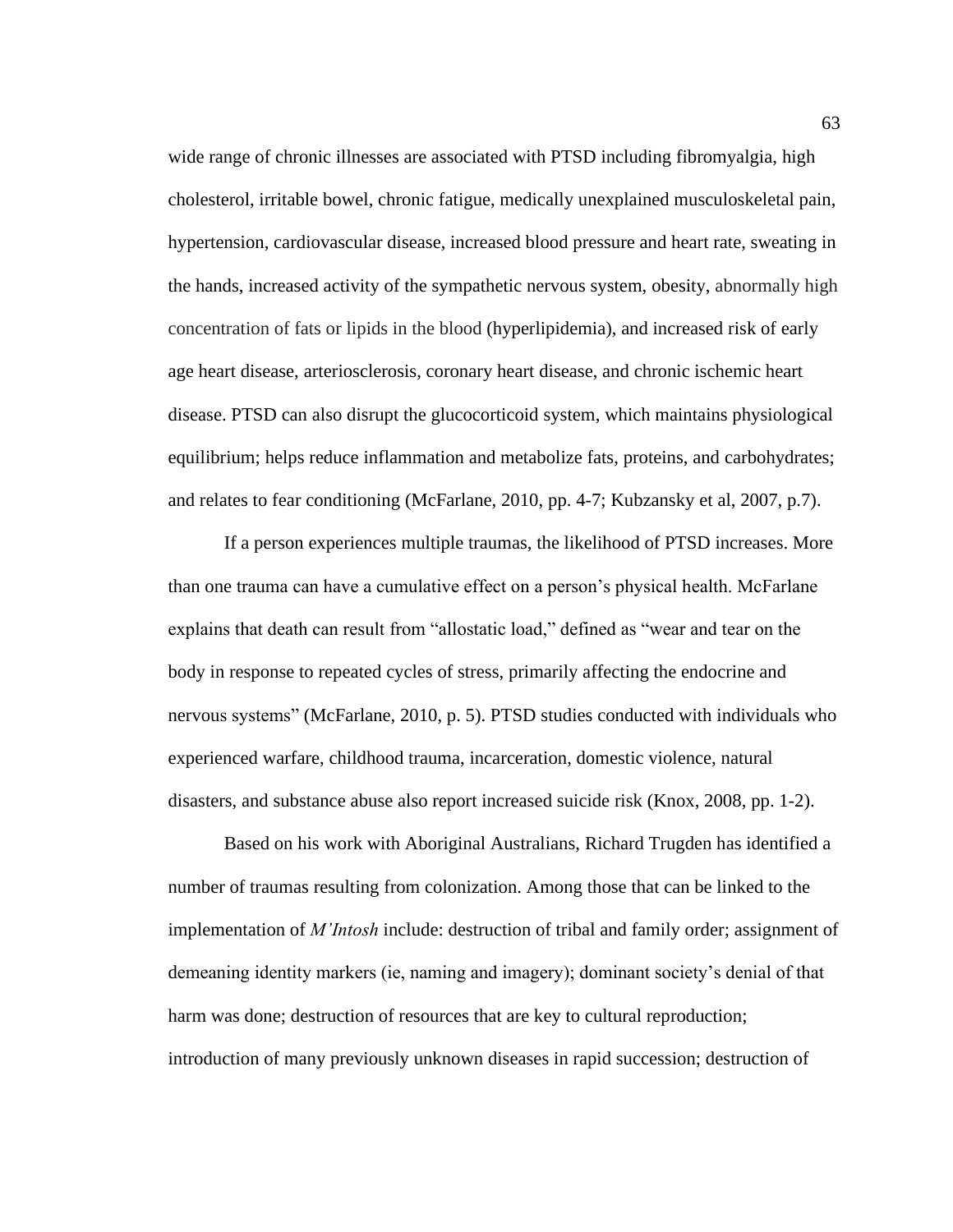tribal economy and trade system; loss and desecration of sacred and traditional places; unacknowledged or dismissive treatment of massacres and slaughters; institutionalization in boarding schools and mental wards; unconsented sterilization; institution of rations and welfare system; deprivation of traditional medicines and healing systems; loss of traditional healers; forced dependency and helplessness; forced acculturation; forced religious conversion; enforcement of alien jurisprudence system; forced education in alien technologies; alien foods and production methods; influx and encroachment of immigrants into homelands and subsequently assigned reservations; inability to transmit cultural and traditional knowledge; alien language and world view; introduction of alcohol and drugs; loss of traditional forms of employment; relocation to alien environment; and loss of definite purpose in life. (Trugden, 2000, pp. 221-222). The after-effects of historical trauma can "manifest as anxiety, depression, feelings of marginality and alienation, heightened psychosomatic symptoms, and identity confusion" (Duran, Duran, Heart, & Horse-Davis, 1998, pp. 343-345). When trauma is unresolved, it can accumulate across the life span of an individual and across generations (Duran, Duran, Heart, & Horse-Davis, 1998, pp. 342).

If we accept the findings of medical research: That any one of these factors is potentially traumatizing, and that multiple factors increases the likelihood of trauma, then experiencing a significant number of the 28 impacts listed above, either simultaneously or in rapid succession, is likely to be deeply traumatizing for many who survived outright killings. Intergenerational Post-Traumatic Stress Disorder (IPTSD) is one of many outcomes resulting from Native groups' total loss of control and security. Stannard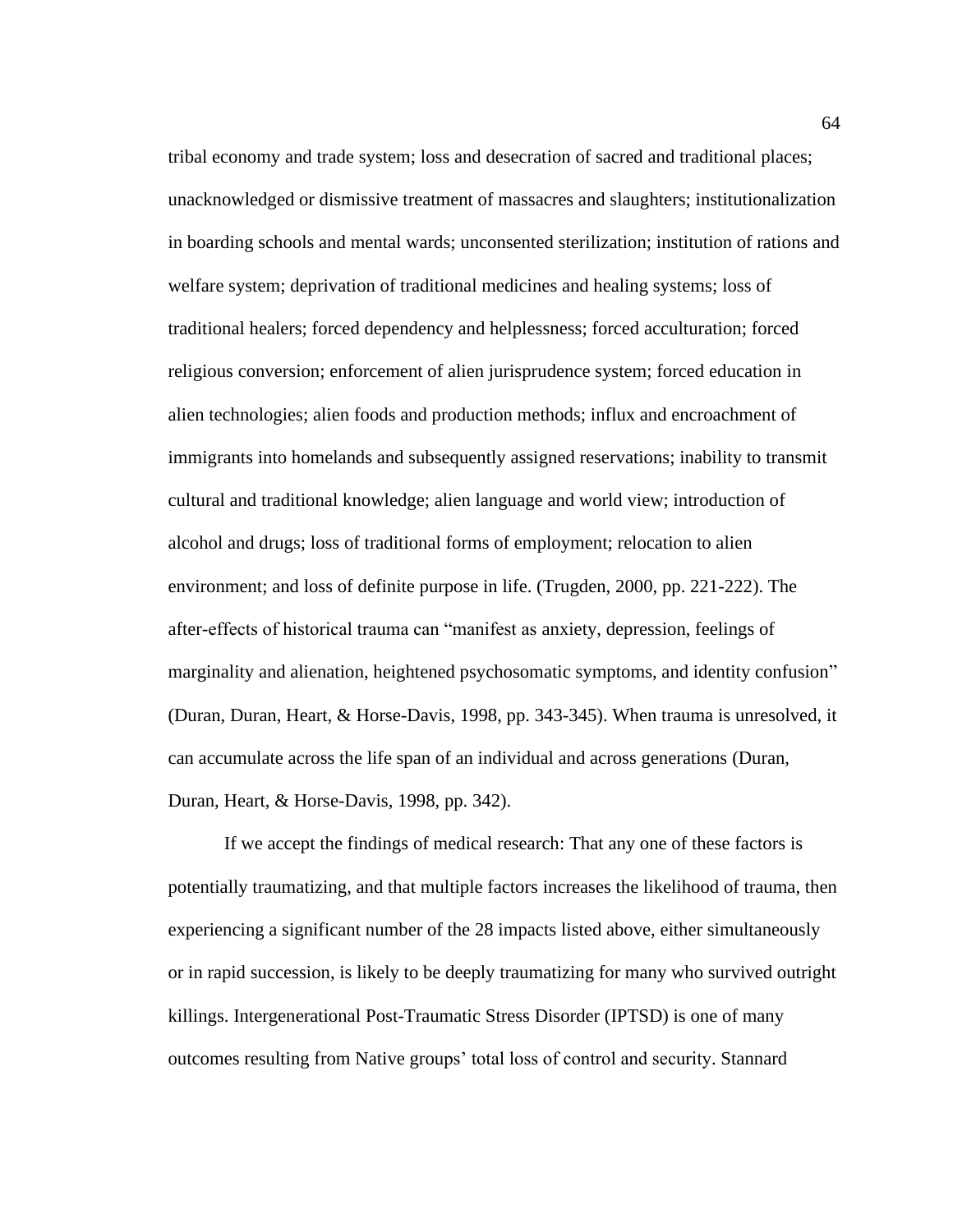applies the term, "American Indian Holocaust" (Stannard, 1992). Duran et al refer to this as the "soul wound" (Duran, Duran, Heart, & Horse-Davis, 1998, p. 341). Systematic, unacknowledged genocide of Native peoples has been identified as a major cause of chronic physical and mental morbidity leading to premature death for Native people (McFarlane, 2010, p. 3). The Indian Health Service reports significantly higher ratio of IPTSD-related disease and morbidity for American Indians compared to all other populations. This includes cardiovascular diseases (1:1.1), chronic liver disease and cirrhosis (1:4.4), pneumonia and influenza (1:1.6), diabetes mellitus (1:3.3), suicide  $(1:1.7)$ , homicide  $(1:1.4)$ , tuberculosis  $(1:5.3)$ , and motor vehicle accidents  $(1:3.3)$ (Brenneman, Handler, Kaufman, & Rhoades, 2000, pp.106).

Mainstream approaches for treating IPTSD are not equipped to recognize the serious traumas resulting from the U.S. policy of Indian land loss, nor are mainstream methods culturally appropriate for treating intergenerational traumas experienced by Native survivors of genocide. Often traditional Indigenous grief interventions are centered around ceremony and ritual, and require a knowledgeable medicine person or spiritual leader (Duran & Duran, 1995, p. 181). The 1877 Dawes Act stripped Indians of 90 million acres and the liberty to continue religious practice which often include traditional healing and wellness ceremonies (Zotigh, 2018). Forced assimilation was a trauma that compounded past losses, making it impossible for Native peoples to counteract the ever-present devastation (Duran, Duran, Heart, & Horse-Davis, 1998, pp. 341-342). Relevant to present conditions arising from *M'Intosh*, the connection between land loss and chronic disease has never been officially recognized or actions taken to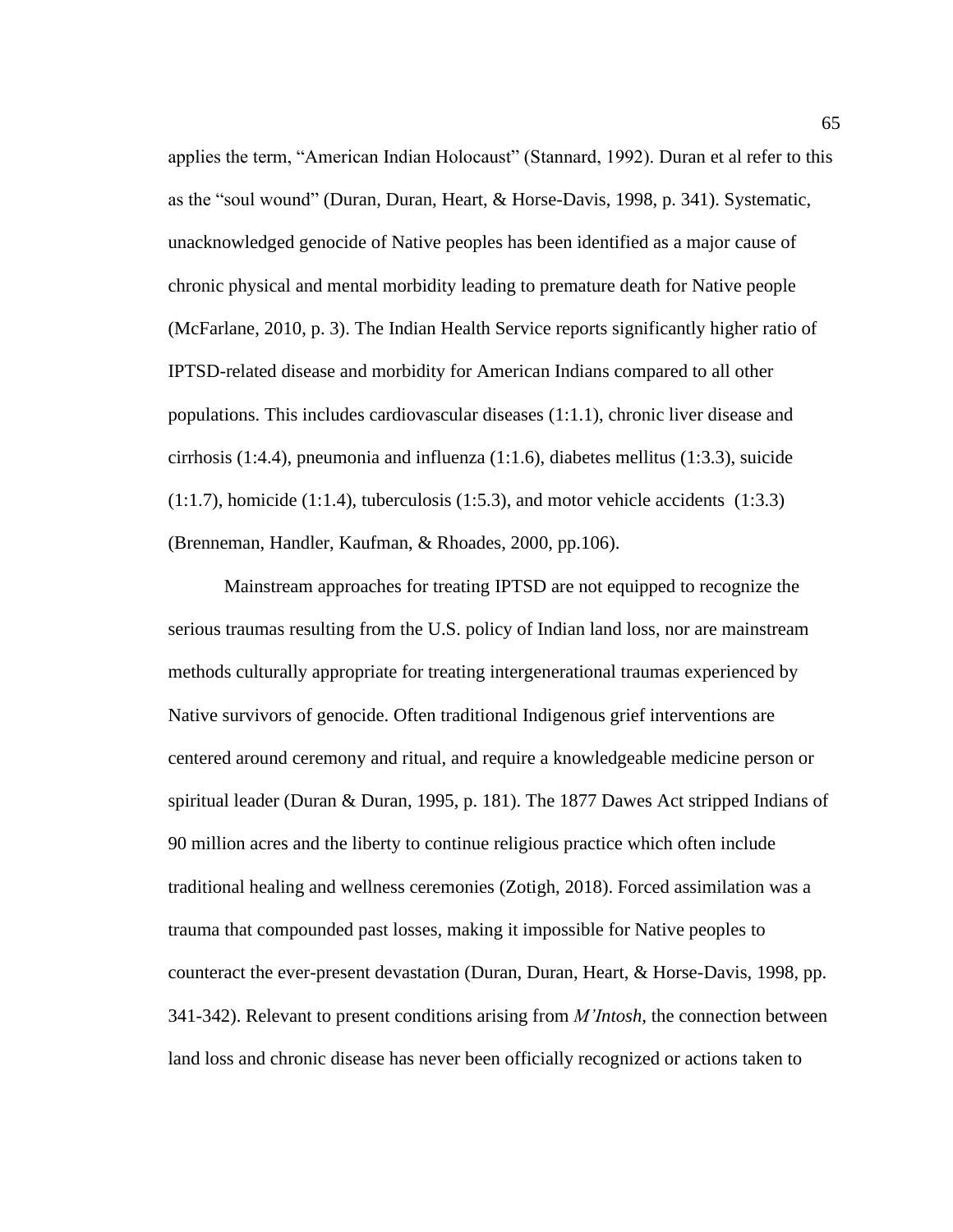address the underlying causes of these diseases. There are, of course, an abundance of *Western* medical and political "solutions" that address *symptoms*. The United States has established (and underfunded) an entire Bureau of Indian Affairs to address Indian matters (Deloria, 1969, pp. 125-145). Relying on a genocidal system to suppress symptoms caused by institutionalized genocide is no solution. In the face of overwhelming changes such as those described in this analysis, coupled with the inability to grieve and heal, it is no wonder that the Native population decline correlates so closely with the loss of homelands.

The chronic physical and mental conditions that Native people suffer today are the intergenerational consequences of the genocide that the Supreme Court legalized. The legacy of *M'Intosh* and the Christian Doctrine of Discovery have caused the destruction of countless Indian lives. While Indian policy has been through a range of phases from extermination to self-governance, the *M'Intosh* case has never been repealed and it continues to be used in courts of law in the United States to physically eliminate Indians by a slow, arms-length process.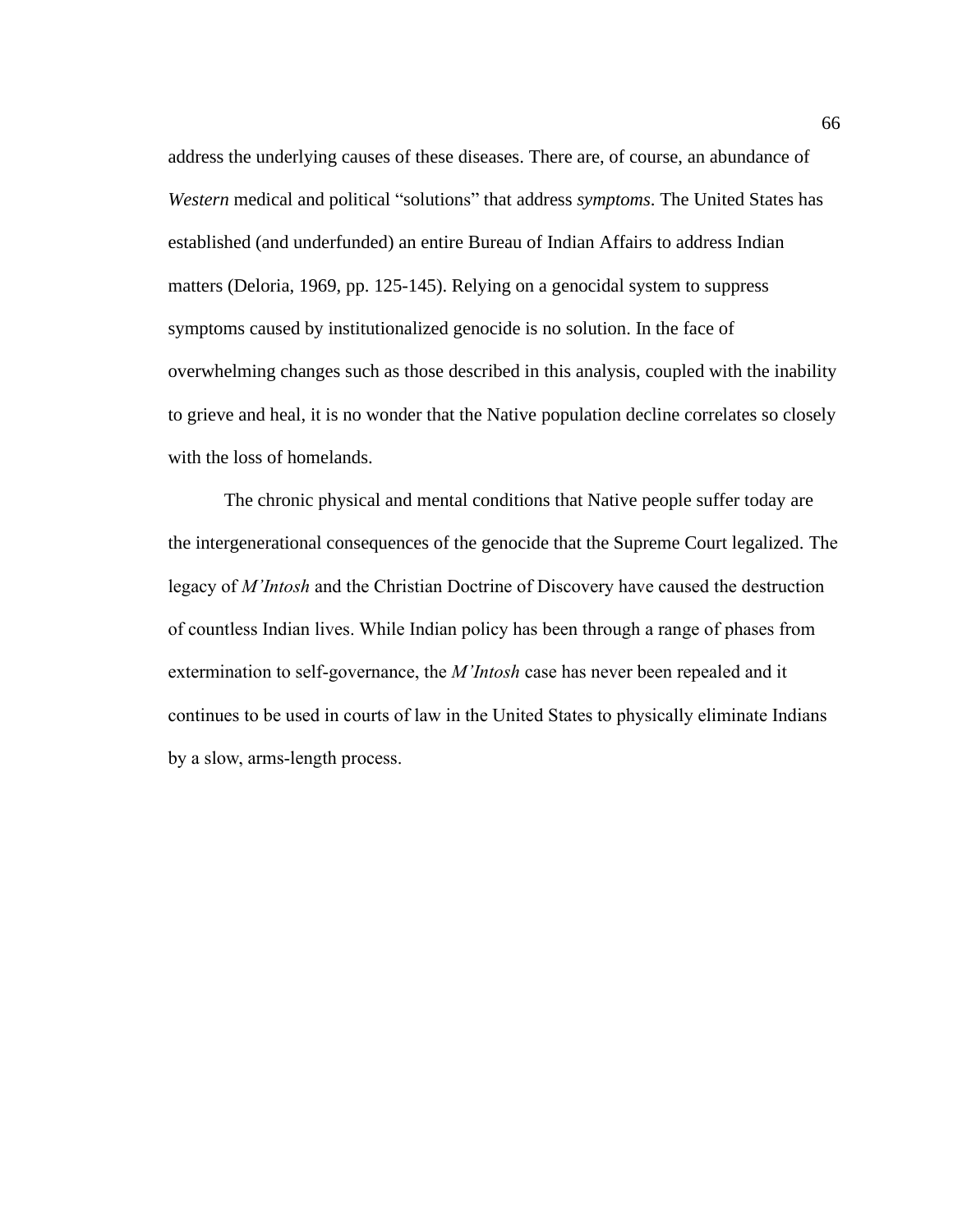#### **CONCLUSION**

The analysis provided herein is not an exhaustive examination of the genocidal principles contained in the *Johnson v. M'Intosh* case. The construction and application of the limited scope framework to analyze the Supreme Court's *M'Intosh* case is intended to be a model for identifying laws and policies that implement an agenda of genocide. Understanding how the *M'Intosh* case is genocidal is key to understanding how the body of Indian Law is genocidal. Because *M'Intosh* is the foundation of Federal Indian Law in the United States, its poison flows through the *entire body* of Indian Law. However, *M'Intosh* does not stand alone. It is the first case in the Marshall Trilogy that established an institutionalized, systematic genocide. The framework developed herein can be expanded to include other elements of the international law on genocide and can provide a more thorough analysis of the *M'Intosh* case, as well as other key Indian law cases, including the entire Marshall Trilogy.

*Johnson v. M'Intosh* was an important legal gloss for the United States to create conditions that could be reasonably expected to result in the physical destruction of Indians. By laying a domestic common law foundation for conversion of Indian homelands to settler ownership, the Supreme Court institutionalized a system of Indian elimination that could, would, and continues to be slowly carried out by all branches of government.

Because this thesis is an attempt to model a framework for analyzing case law, the only recommendation that can be suggested at this time is to expand the framework and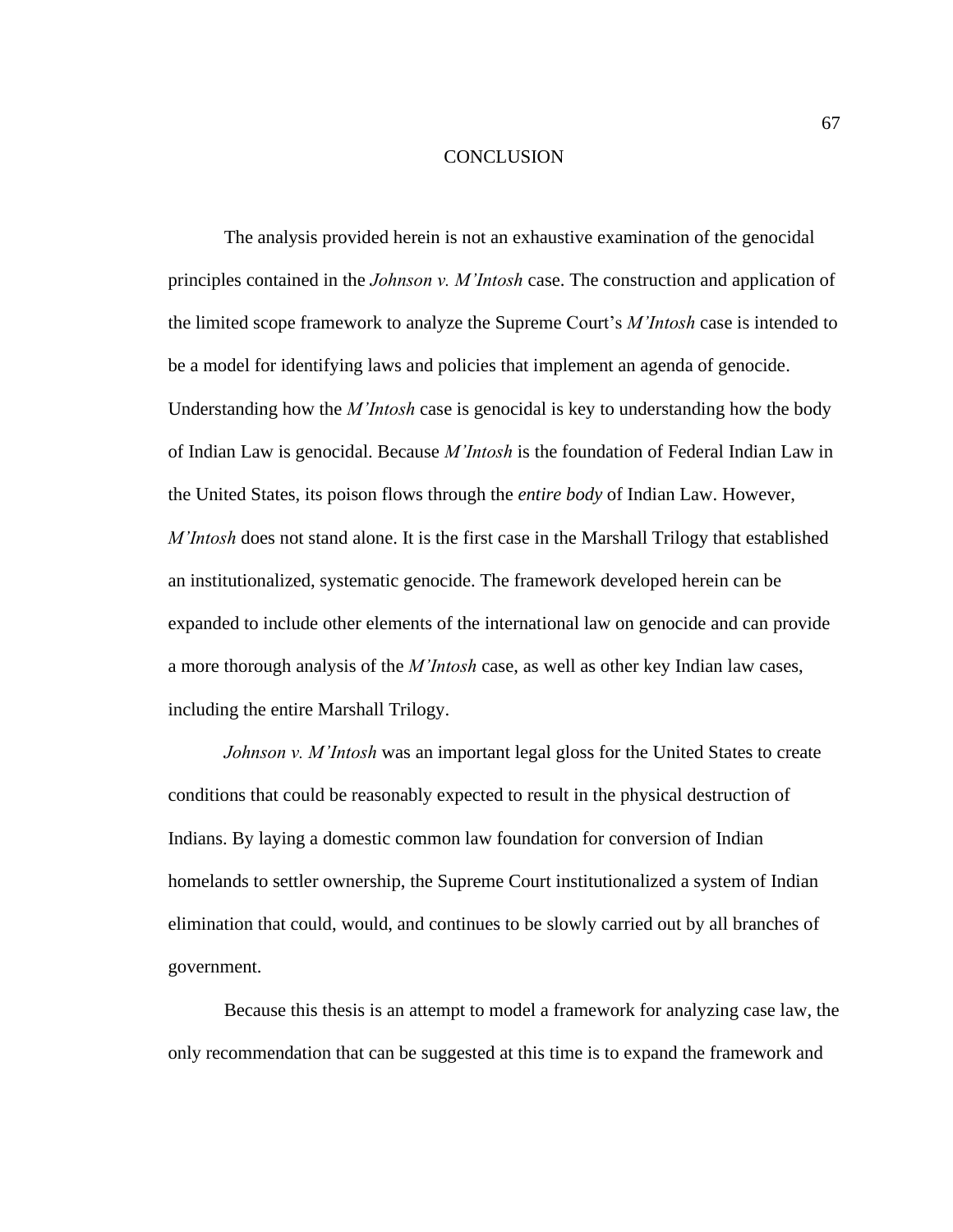continue using it to analyze key Indian laws. A disciplined, methodical analysis of *M'Intosh* and other key cases can show that genocide continues to be the foundation for the body of Indian Law and that the United States engages in genocide when it applies these genocidal precedents. The purpose for such a project is not merely academic. A careful analysis could build a case for overturning genocidal law and policy in the U.S., or for an appeal to an international tribunal. The overarching goal of such a project should be to purge the ideology of Christian discovery from the laws of the United States and to create the conditions in which future generations of Native people can choose whether to be restored to their homelands.

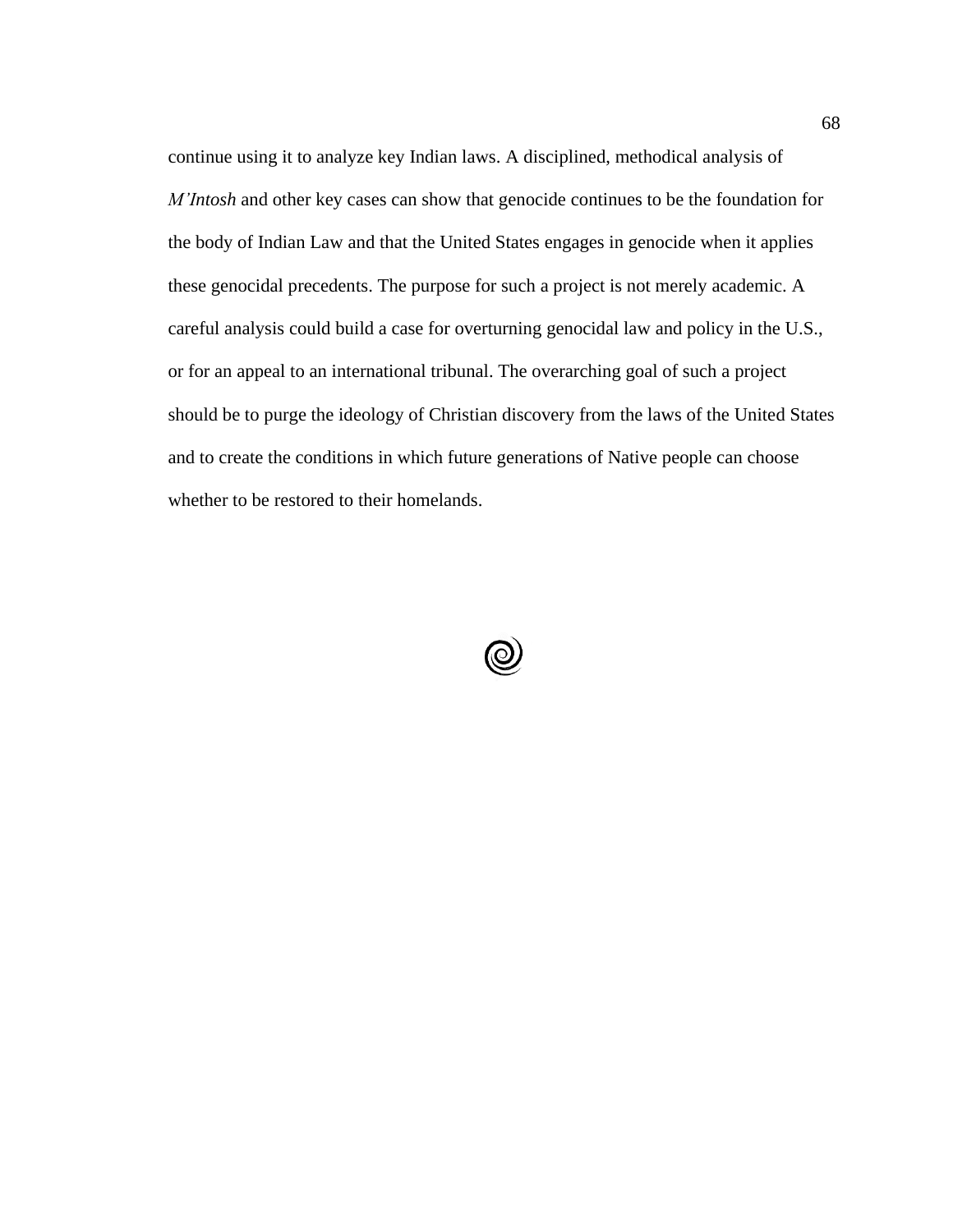*They came to me with talking papers after they gave me 160 acres of allotment*  land. Then with papers they said that if I gave the land I would have food for my relatives *and myself. I signed over three-fourths of my land in exchange for a guarantee for food. I got tricked again. I had become Christian and I had forgotten how deceptive they can be. I thought they were friends. But I lost–we don't have any beans or flour. Whatever little land you have, hold onto it. If it takes the rest of your life, learn about talking papers. It's full of trickery.* 

– James Scott, Mvscogee Storyteller and Trail of Tears Survivor.

*The Hopi and all original native people hold the land in balance by prayer, fasting and performing ceremonies. Our spiritual Elders still hold the land in the Western Hemisphere in balance for all living beings, including humans. No one should be relocated from their sacred homelands in this Western Hemisphere or anywhere in the world. Acts of forced relocation, such as Public Law 93-531 in the United States, must be repealed.* – Thomas Banycaya, Hopi messenger to the United Nations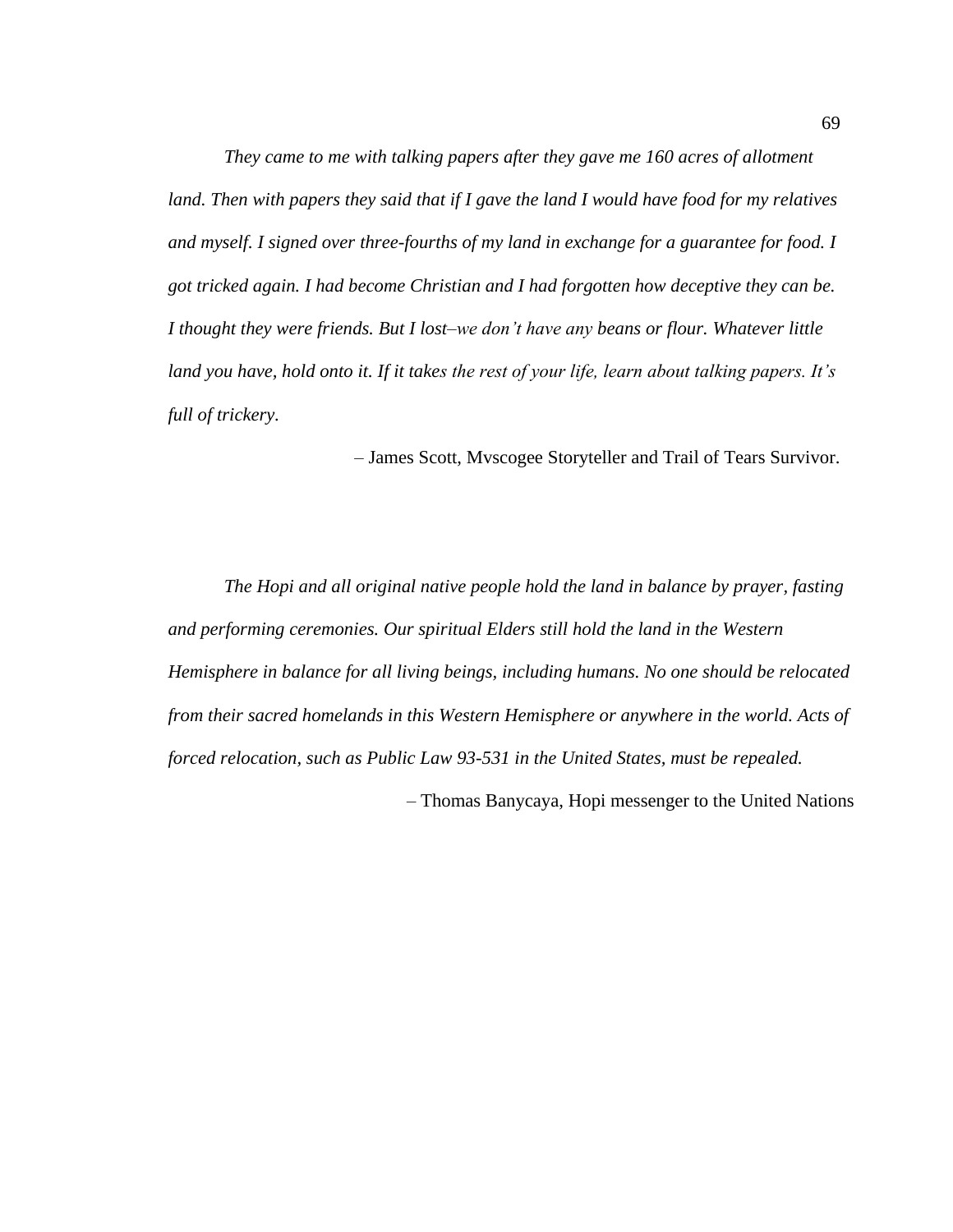#### **REFERENCES**

- Abass, A. (2007). Proving State Responsibility for Genocide: The ICJ in Bosnia v. Serbia and the International Commission of Inquiry for Darfur. *Fordham International Law Journal*. 31(4). 871–910. https://doi.org/http://ir.lawnet.fordham.edu/ilj
- Alexander VI (1493a). Dudum Siquidem [Papal Bull]. Retrieved February 28, 2021, from https://www.papalencyclicals.net/alex06/alex06inter.htm
- Alexander VI (1493b). Inter Caetera [Papal Bull]. Retrieved February 28, 2021, from https://www.papalencyclicals.net/alex06/alex06inter.htm
- Amherst, J. (1763). Letter of Amherst to Bouquet; microfilm reel 34/41, item 114, microfilm collection. British Manuscript Project, Library of Congress. D'Errico, P., (Ed.). https://www.umass.edu/legal/derrico/amherst/fn2.html
- Angrist, S. (2000). The immortal metal that once ruled the world. *Wall Street Journal*. https://www.wsj.com/articles/SB973729087510481835
- Barsness, L. (1985). *Heads, hides, and horns: The complete buffalo book*. Texas Christian University Press. 126 Quoting Colonel Richard Irving Dodge, 1867.
- Bassiouni, M.C. & Manikas, P. (1996). *The law of the International Criminal Tribunal for the former Yugoslavia*. Transnational Publishers.
- Bhattacherjee, A. (2012). *Social science research: Principles, methods, and practices.* Textbooks Collection. http://scholarcommons.usf.edu/oa\_textbooks/3
- Bosnia and Herzegovina v. Serbia and Montenegro. I.C.J. Reports. *Judgment on Application of the Convention on the Prevention and Punishment of the Crime of Genocide, Judgment*. (2007).
- Bouquet, H. (1763a). Letter of Colonel Henry Bouquet to General Amherst; microfilm reel 34/40, item 281, microfilm collection, British Manuscript Project, Library of Congress. D'Errico, P. (Ed.) https://www.umass.edu/legal/derrico/amherst/pitt.html
- Bouquet, H. (1763b). Letter of Colonel Henry Bouquet to General Amherst; microfilm reel 34/40, item 305, microfilm collection, British Manuscript Project, Library of Congress. D'Errico, P. (Ed.) https://www.umass.edu/legal/derrico/amherst/fn1.html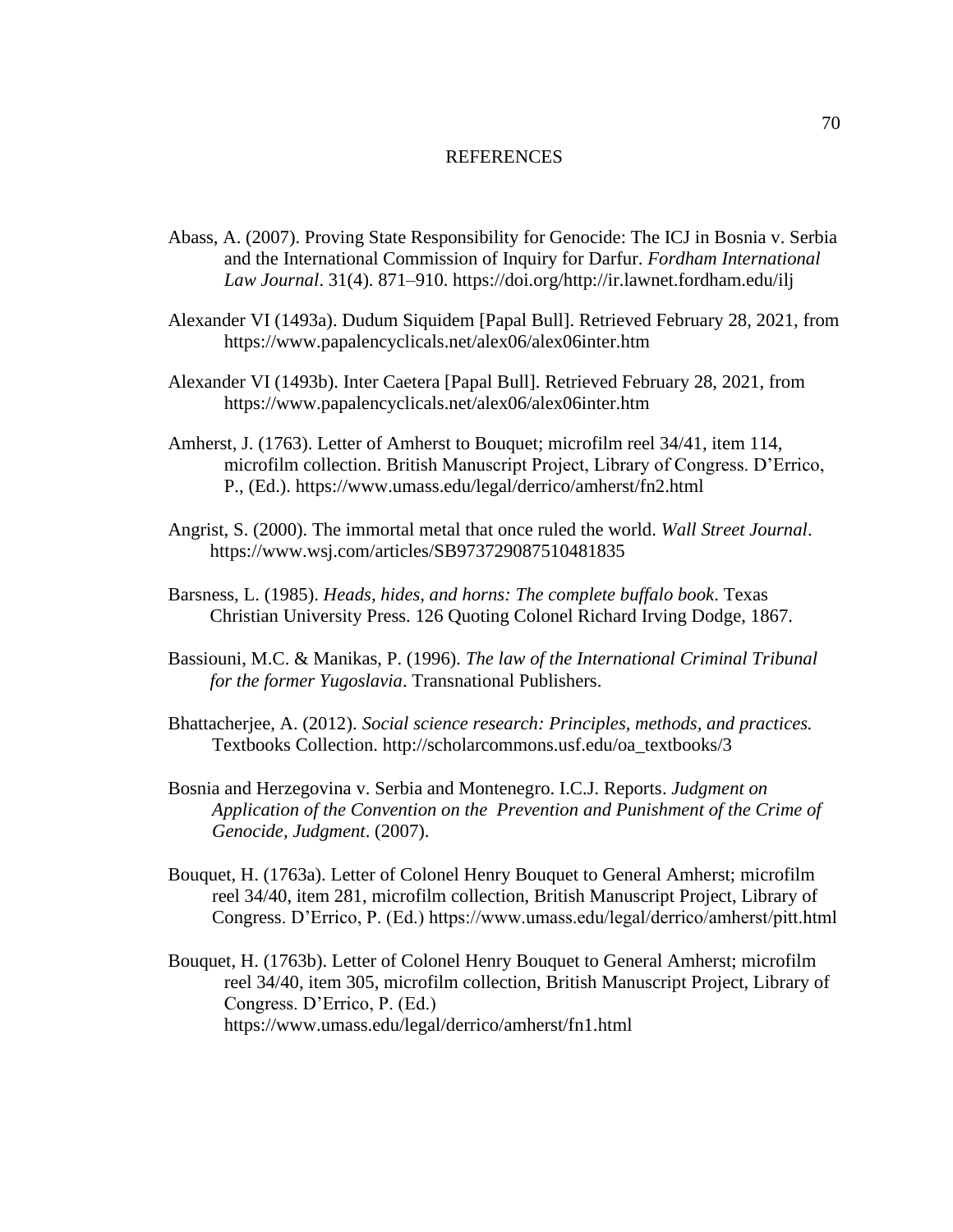- Bouquet, J. (1763c). Letter of Colonel Henry Bouquet to General Amherst; microfilm reel 34/40, item 3, microfilm collection, British Manuscript Project, Library of Congress. D'Errico, P. (Ed.). Available at https://www.umass.edu/legal/derrico/amherst/directions.html
- Brenneman, G.R., Handler, A.O., Kaufman, S.F., & Rhoades, E.R. (2000). Health status and indicators. In *American Indian Health*. 103-121.
- Braund, K. E. (2008). *Deerskins and duffels*. (2nd ed.) University of Nebraska Press.
- Burbidge, P. (2011). Waking the Dead of the Spanish Civil War: Judge Baltasar Garzon and the Spanish Law of Historical Memory. *Journal of International Criminal Justice*. *9*(3) 753-782.
- Cassel, D. (2015) The United States and human rights treaties: Can we meet our commitments? *Human Rights Magazine*. 41(2). American Bar Association. Retrieved December 28, 2021 from https://www.americanbar.org/groups/crsj/publications/human\_rights\_magazine\_ho me/
- Chalk, F. R., & Jonassohn, K. (1990). *The history and sociology of genocide: Analyses and case studies*. Yale University Press.
- *Cherokee Nation v. Georgia*, 30 U.S. 1 (1831).
- City of Sherrill v. Oneida Indian Nation of N.Y., 544 U.S. 197 (2005).
- Coke, E. (1867). *A subaltern's furlough; descriptive of scenes in various parts of the United States, upper and lower Canada, New-Brunswick, and Nova Scotia, during the summer and autumn of 1832.* J.J. Harper.
- Cryer, R., Robinson, D. & Vasiliev, S. (2019). *An introduction to international criminal law and procedure*. Cambridge University Press.
- Dadrian, V. N. (1975). A typology of genocide. *International review of modern sociology*. 5(2). 201–212. http://www.jstor.org/stable/41421531
- Deloria, V., Jr. (169). *Custer died for your sins: An Indian manifesto*. The Macmillan Company.
- Deloria, V., Jr. (1994). *God is red: A native view of religion*. North American Press.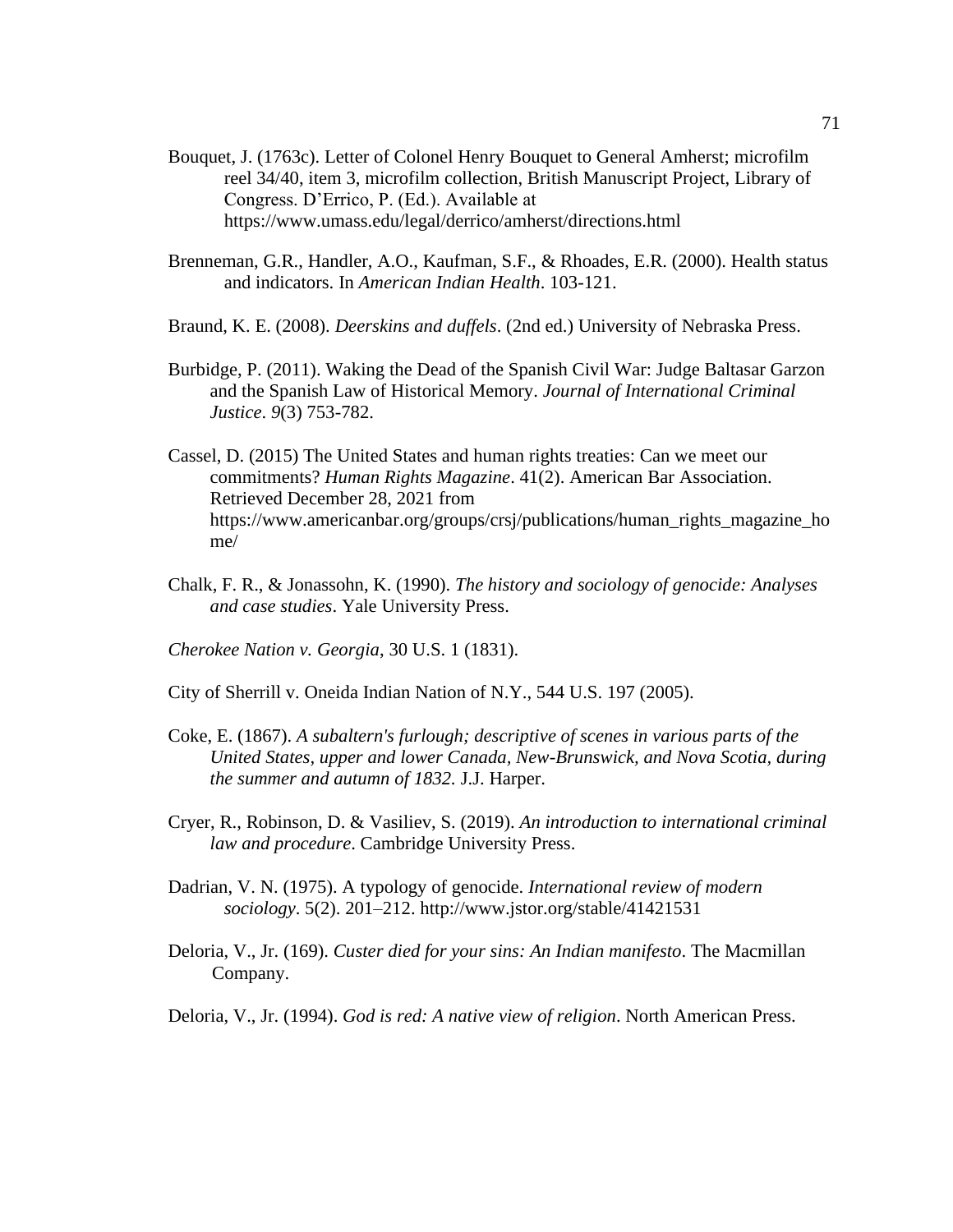- *Draft code of crimes against the peace and security of mankind*. International Law Commission. (1996). 48th Session. A/48/10.
- Duran, E. & Duran, B. (1995). *Native American post-colonial psychology*. State University of New York Press.
- Duran, E., Duran, B., Heart, M.Y.H. B., Horse-Davis, S.Y. (1998). Healing the American Indian soul wound. *International handbook of multigenerational legacies of trauma.* 341-354.
- Dyer, J. (2010). Hermeneutics. In B. McGaw, E. Baker, & P. Peterson (Eds.), *International encyclopedia of education* (3rd ed., 413-418). Science Direct. doi.org/10.1016/B978-0-08-044894-7.01544-X.
- Eberle, E. J. (2009). The method and role of comparative law. *Washington University global studies law review*. *8*(3). 451-486.
- Echo-Hawk, W. R. (2012). *In the courts of the conqueror: The ten worst Indian law cases ever decided*. Fulcrum Publishing.
- European Center for Constitutional and Human Rights (n.d.). *Postcolonial legal criticism*. In *Glossary*. Retrieved March 16, 2022 from https://www.ecchr.eu/en/glossary/postcolonial-legal-criticism/
- Finzsch, N. (2008). "The aborigines... were never annihilated, and still they are becoming extinct": Settler imperialism and genocide in nineteenth-century America and Australia. In A. D. Moses (Ed.), *Empire, colony, genocide: conquest, occupation, and subaltern resistance in world history*. Berghahn Books. 253-270.
- Fletcher, M. L. M. (2006). The iron cold of the Marshall Trilogy. North Dakota Law Review. *82*(3). 627-696.
- Fonseca, J. (2010) The colonization of American nature and the early development of international law. *Journal of the history of international law 12*(2). 189-226.
- Fournet, C. (2007). *The crime of destruction and the law of genocide: Their impact on collective memory*. Ashgate Publishing.
- Frichner, T. G. (2010). *Impact on indigenous peoples of the international legal construct known as the doctrine of discovery, which has served as the foundation of the violation of their human rights*. United Nations. https://documents-ddsny.un.org/doc/UNDOC/GEN/N10/231/02/pdf/N1023102.pdf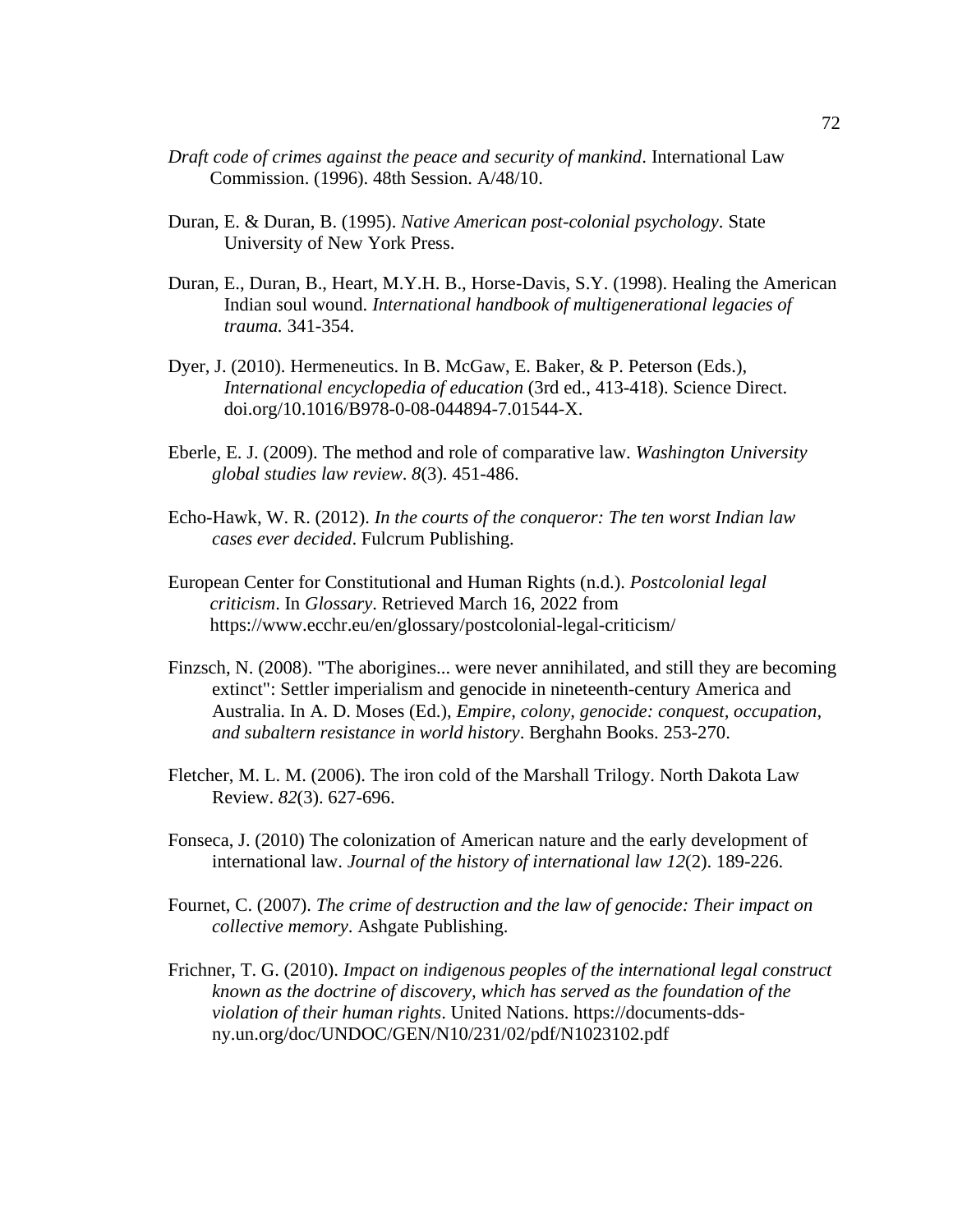- The Gambia v. Myranmar, Application instituting proceedings and request for provision measure. I.C.J. Reports. November 2019. https://www.icj-cij.org/public/files/caserelated/178/178-20191111-APP-01-00-EN.pdf.
- The Gambia v. Myranmar, Summary of order on application instituting proceedings and request for provision measure. I.C.J. Reports. January 2020. https://www.icjcij.org/public/files/case-related/178/178-20200123-SUM-01-00-EN.pdf.
- Genocide Convention Implementation Act, P.L. 100-606, 102 Stat. 3045. (1988). https://www.govinfo.gov/content/pkg/PLAW-111publ122/pdf/PLAW-111publ122.pdf
- Goldsmith, K. (2010). The issue of intent in the genocide convention and its effect on the prevention and punishment of the crime of genocide. *Genocide studies and prevention: An international journal*. *5*(3). 238-257.
- Gorur, A. & Gregory, J. (2021). *Violence based on religion or belief: taking action at the United Nations*. Stimson. https://www.stimson.org/2021/violence-based-onreligion-or-belief-taking-action-at-the-united-nations/
- Hamilton, B. (2005). 'God Wills It': Signs of divine approval in the crusade movement. *Studies in church history*, *41*, 88-98. doi:10.1017/S0424208400000140
- Harff, B. (2003). No lessons learned from the Holocaust? Assessing risks of genocide and political mass murder since 1955. *American political science review*. 97(01). 57-73. doi.org/10.1017/s0003055403000522
- Huttenbach, H. (1988). Locating the Holocaust on the genocide spectrum. *Holocaust and genocide studies*. 3(3). 289-304.
- Hening, W. W. (Ed.). (1809-1820). The statutes at large; being a collection of all the laws of Virginia, from the first session of the legislature, in the year 1619. (Vols. 1-5). Samuel Pleasants, Jr.
- Indian Appropriations Act of 1851, Pub. L. No. 31-14, 9 Stat. 574 (1851).
- Indian Appropriations Act of 1871, Pub. L. No. 41-120, 16 Stat. 544 (1871).
- Jefferson, T. (1803). *Writings of Thomas Jefferson*. Andrew A. Lipscomb (Ed.). *10*, 369- 71.
- Johnson v. M'Intosh, 21 U.S. 543 (1823).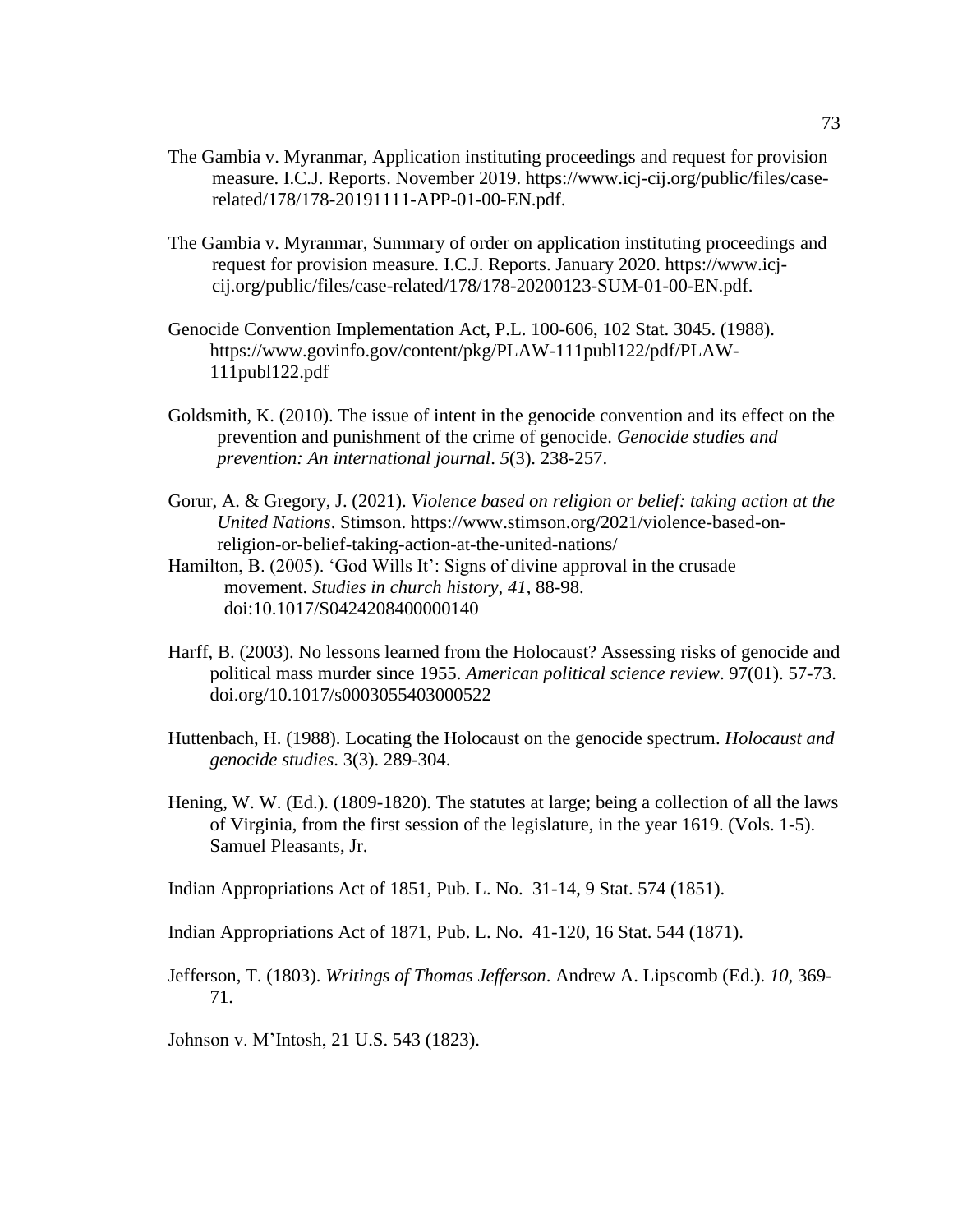Jones, A. (2011). *Genocide* (2nd ed.). Routledge.

- Kades, E. (2001). History and interpretation of the great case of Johnson v. M'Intosh. *Law and History Review*, 19(1), 67-116. doi:10.2307/744212
- Kades, E. (2000). The Dark Side of Efficiency: Johnson v. M'Intosh and the expropriation of American Indian Lands. University of Pennsylvania Law Review. 148(4). 1065-1190. Retrieved November 2, 2020 from https://scholarship.law.upenn.edu/penn\_law\_review/vol148/iss4/2
- Knox, K. L. (2008). Epidemiology of the relationship between traumatic experience and suicidal behaviors. *PTSD research quarterly.* 1-4. https://www.ptsd.va.gov/publications/rq\_docs/V19N4.pdf
- Krey, A. C. (1921a). Balderic of Dol. In *The The first crusade: The accounts of eyewitnesses and participant*. Internet History Sourcebooks Project. 1921. Retrieved February 11, 2022 from https://sourcebooks.fordham.edu/source/urban2-5vers.asp
- Krey, A. C. (1921b). Guibert, Abbot of Nogent: Historia quae dicitur gesta dei per Francos. In *The first crusade: The accounts of eyewitnesses and participants*. Internet History Sourcebooks Project. Retrieved February 11, 2022 from https://sourcebooks.fordham.edu/source/urban2-5vers.asp.
- Krey, A. C. (1921c). Urban II: Letter of instruction to the crusaders, December 1095. In *The first crusade: The accounts of eyewitnesses and participants*. Internet History Sourcebooks Project. Retrieved February 11, 2022 from https://sourcebooks.fordham.edu/source/urban2-5vers.asp.
- Kubzansky, L. D., Koenen, K. C., Spiro, A., Vokonas, P. S., Sparrow, D. (2007). Prospective Study of Posttraumatic Stress Disorder Symptoms and Coronary Heart Disease in the Normative Aging Study. *Archives of General Psychiatry*. *64*(1) 109- 116. DOI:10.1001/archpsyc.64.1.109
- Lacabe, M. (1998). The criminal procedures against Chilean and Argentinian repressors in Spain. *Derechos*. http://www.derechos.net/marga/papers/spain.html
- Laskey, M. (2021). *In the devil's shadow: sacred agency, cosmic struggle, and the cultural-religious clashes that shaped colonial New England, 1620-1693*. [Unpublished Honors Project] Rhode Island College. Honors Projects Overview. *207*. https://digitalcommons.ric.edu/cgi/viewcontent.cgi?article=1209&context=honors\_ projects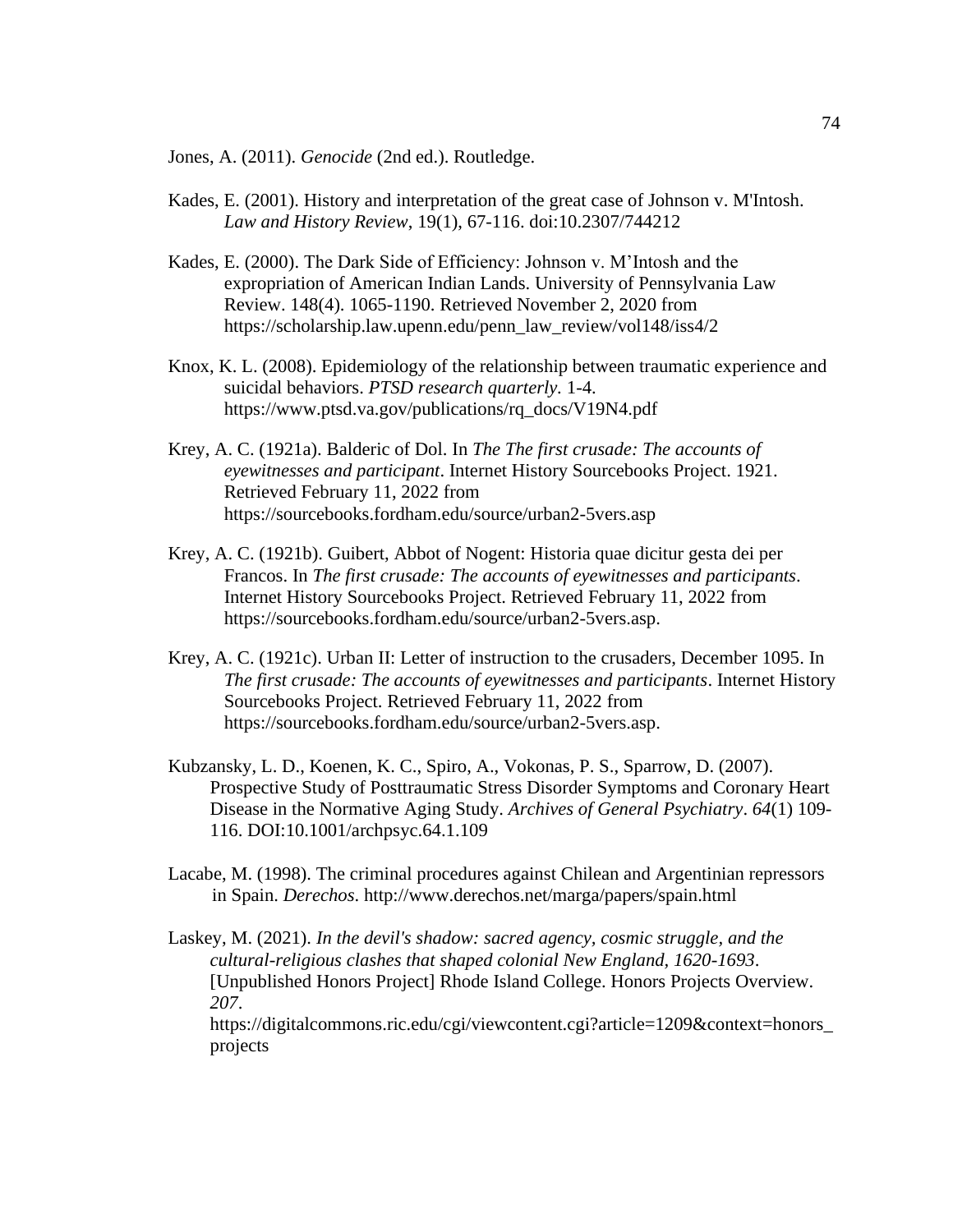- Least Heat-Moon, W. (2013). A stark reminder of how the U.S. forced American Indians into a new way of life. *Smithsonian Magazine Online*. https://www.smithsonianmag.com/history/a-stark-reminder-of-how-the-us-forcedamerican-indians-into-a-new-way-of-life-3954109/
- Lemkin, R. (1946). Genocide. *American scholar*, *15*(2), 227-230.

Lemkin, R. (2005). *Axis rule in occupied Europe* (2nd ed.). The Lawbook Exchange.

Levene, M. (2005-2008). *Genocide in the age of the nation-state* (Vols. 1-2). I.B. Tauris.

- Lingaas, C. (2015). *Defining the protected groups of genocide through the case law of International courts*. Retrieved April 19, 2021 from http://www.internationalcrimesdatabase.org/upload/documents/20151217T122733- Lingaas%20Final%20ICD%20Format.pdf
- Lippman, M. (1994). 1948 convention on the prevention and punishment of the crime of genocide: 45 years later. *Temple international and comparative law journal*. *I*(1) 1- 84.
- Madley, B. (2015). Reexamining the American Genocide Debate: Meaning, historiography, and new methods. *The American Historical Review*. *I*(1). 98–139. https://doi.org/10.1093/ahr/120.1.98
- Mather, C. & Parkhurst, T. (1702). Remarkables of the divine providence among the people of New-England. *Magnalia Christi Americana.* 1- 118. Osher Map Library Rare Books. https://digitalcommons.usm.maine.edu/cgi/viewcontent.cgi?article=1008&context= oml\_rare\_books
- Mather, I. (1676). A brief history of the warr with the Indians in New-England (1676): An online electronic text edition. Royster, P. (Ed.). *Faculty publications*, UNL Libraries. University of Nebraska. https://digitalcommons.unl.edu/libraryscience/31
- Mason, J. (1736). A Brief History of the Pequot War (1736*)*. Royster, P. (Ed.). *Electronic texts in American studies*. University of Nebraska. https://digitalcommons.unl.edu/etas/42
- McFarlane, A. C. (2010). The long-term costs of traumatic stress: intertwined physical and psychological consequences. *World Psychiatry: Official journal of the World Psychiatric Association 9*(1), 3-10. doi.org/10.1002/j.2051-5545.2010.tb00254.x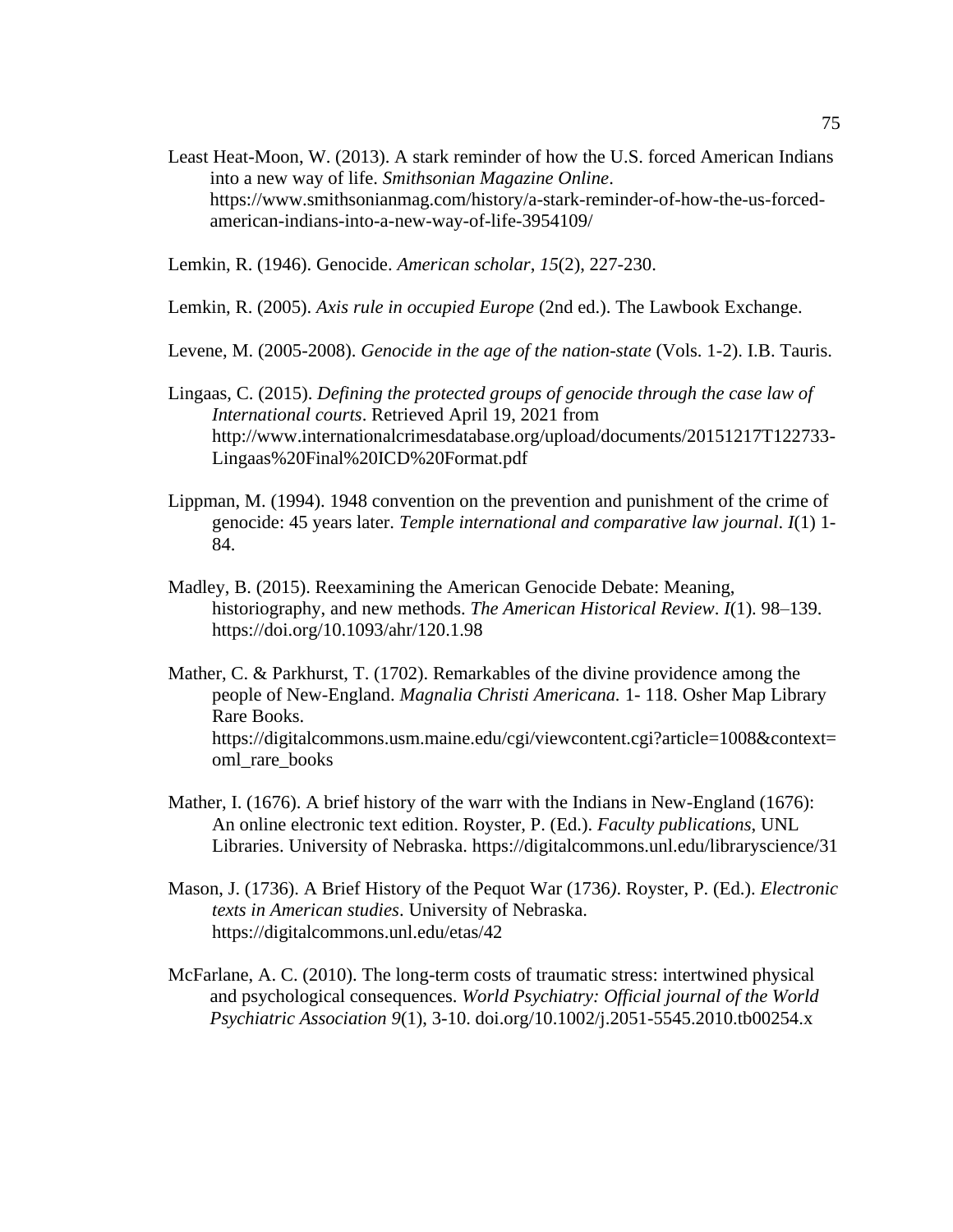- Meiches, B. (2019). *The politics of annihilation: A genealogy of genocide*. University of Minnesota Press.
- Milanović, M. (2006). State responsibility for genocide. *The European journal of International law*, 17(3), 553–604. doi.org/10.1093/ejil/chl019
- Monroe, J. (2000). Message of President Monroe on Indian Removal. In Prucha, F.P. (Ed.). *Documents of United States Indian policy*.
- Montiero, L. (Ed.). (n.d.) *Family stories from the Trail of Tears*. American Native Press Archives and Sequoyah Research Center. Retrieved February 5, 2022 from https://ualrexhibits.org/tribalwriters/artifacts/Family-Stories-Trail-of-Tears.html
- National Geographic Society. (2020). Motivations for colonization. *National Geographic Society*. Retrieved December 30, 2021 from https://www.nationalgeographic.org/article/motivations-colonization/
- Munro, D. C. (1895). Robert the Monk: Historia hierosolymitana Urban and the crusaders. In *Urban and the Crusaders*. Internet History Sourcebooks Project. Retrieved on February 11, 2022. https://sourcebooks.fordham.edu/source/urban2- 5vers.asp
- Munro, D.C. (1906). The speech of Pope Urban II at Clermont, 1095. *American Historical Review XI*(2). 231-242.
- Oxford University Press. (2015). Fiction. In *New Oxford American dictionary* (3rd ed.). 10.1093/acref/9780195392883.001.0001
- Newcomb, S. T. (2008). *Pagans in the promised land: The roots of domination in U.S. Federal Indian law*. Fulcrum Publishing.
- Nicholas V (1455). *Romanus pontifex* [Papal Bull]. Retrieved February 28, 2021 from https://www.papalencyclicals.net/nichol05/romanus-pontifex.htm
- Parkman, F. (1879). *The conspiracy of Pontiac and the Indian war after the conquest of Canada* (Vols 1-2) (6th ed.).
- Paullin, C. O. (1917). *European treaties bearing on the history of the United States and its dependencies to 1648*. Carnegie Institution of Washington.
- Paust, J. J. (2009). The need for new U.S. legislation for prosecution of genocide and other crimes against humanity. *Vermont Law Review*. *33*(4). 717-728. Retrieved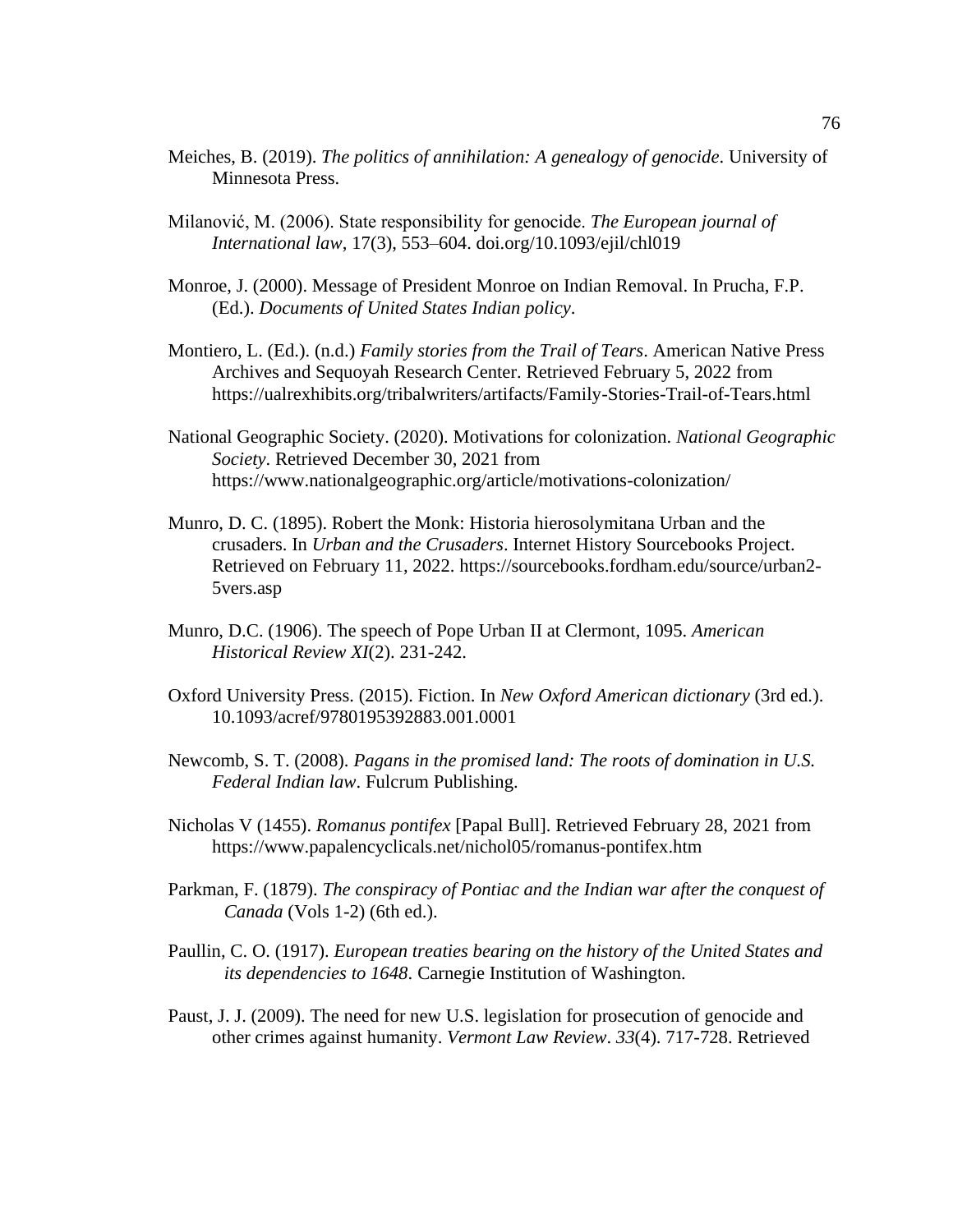August 22, 2021 from https://lawreview.vermontlaw.edu/wpcontent/uploads/2012/02/17-Paust-Book-4-Vol-33.pdf.

Prosecutor v. Akayesu. ICTR-96-4-T. *Judgment*. (1998).

Prosecutor v. Brdanin. ICTR-99-36-T. *Judgment*. (2004).

- Prosecutor v. Kajelijeli. ICTR-98-44A-T. *Judgment and sentence*. (2003).
- Prosecutor v. Kayishema and Ruzindana. ICTR-95-1-T. *Judgment*. (1999).
- Prosecutor v. Musema. ICTR-96-13-T. *Judgment and Sentence*. (2000).
- Prosecutor v. Rutaganda. ICTR-96-3-T. *Judgment*. (1999).
- Prosecutor v. Semanza. ICTR-97-20-T. *Judgment and Sentence*, (2003)
- Prucha, F.P. (1975). *Documents of United States Indian policy*. University of Nebraska Press.
- Ranlet, P. (2000). The British, the Indians, and smallpox: what actually happened at Fort Pitt in 1763? *Pennsylvania history: A journal of mid-Atlantic studies*. *67*(3). 427– 441. http://www.jstor.org/stable/27774278
- Robertson, L. G. (2007). *Conquest by law: How the discovery of America dispossessed indigenous peoples of their lands*. Oxford University Press.
- Robinson, N. (1960) *The genocide convention: A commentary*. Institute of Jewish Affairs.
- SáCouto, S. (2007) Reflections on the judgment of the International Court of Justice in Bosnia's genocide case against Serbia and Montenegro. *Human rights brief*. *15*(1)  $2-6.$

https://digitalcommons.wcl.american.edu/cgi/viewcontent.cgi?article=1000&contex t=hrbrief

- Sarkin, J. (2009). *Colonial genocide and reparations claims in the 21st Century*. Praeger Security International.
- Schabas, W. (2000). *Genocide in international law.* Cambridge University Press.
- Schneider, P. (2006). *Brutal journey: The epic story of the first crossing of North America*. Macmillan Publishers.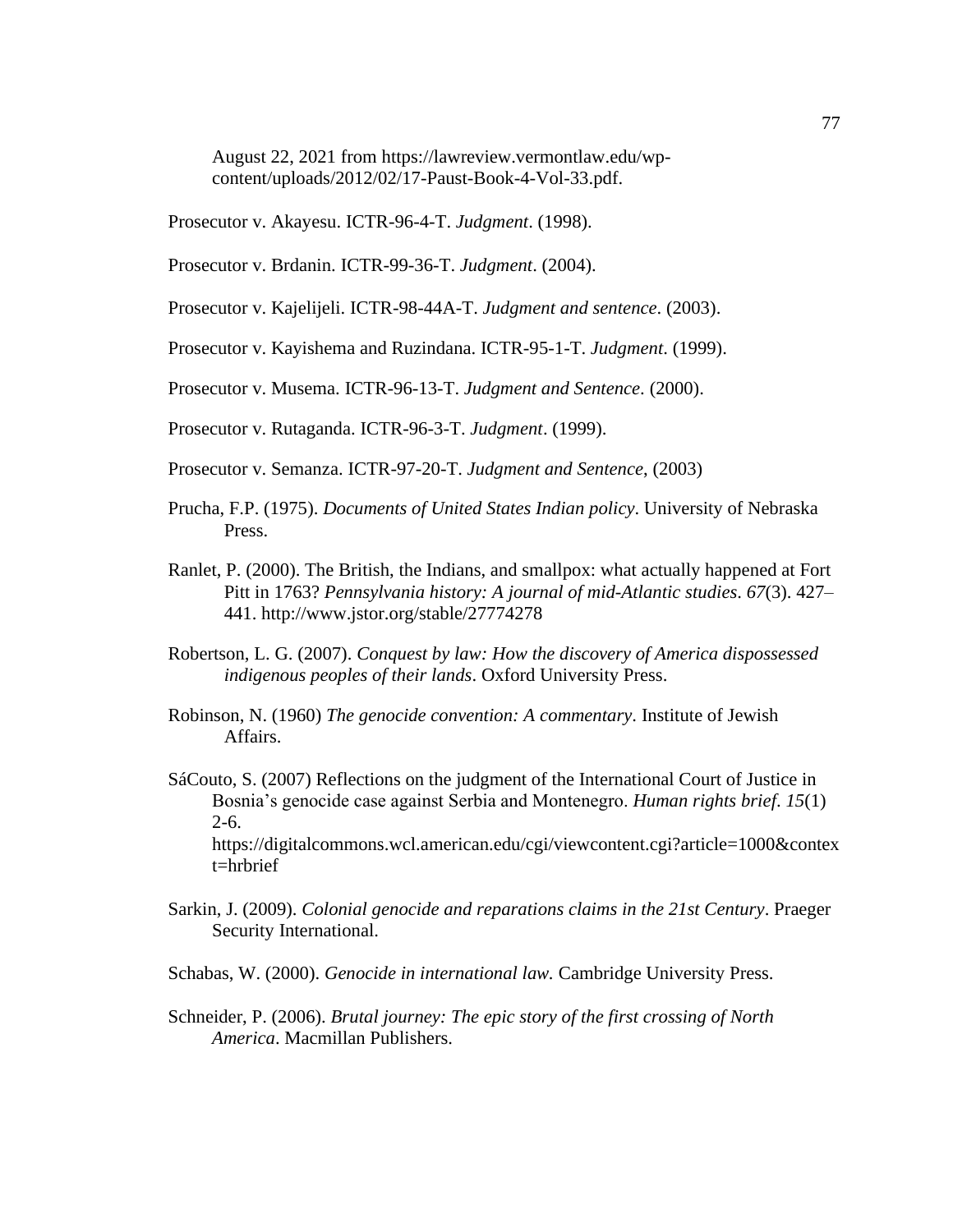- Shakespeare, W. (1897). *The Tragedy of Hamlet, Prince of Denmark.* Dodd, Mead, and Company. (Original work published 1603).
- Smolinski, R. (2009). The Bang or the Whimper. *The Threefold Paradise of Cotton Mather: An Edition of "Triparadisus.* University of Nebraska. 3-86. (Original work 1995). Retrieved March 13, 2022 from https://digitalcommons.unl.edu/cgi/viewcontent.cgi?article=1047&context=etas
- Stannard, D. E. (2006). *American holocaust: The conquest of the New World*. Oxford University Press.
- Stephanson, A. (1995). *Manifest Destiny*. 1995. Hill and Wang.
- Story, J. (1833). *Commentaries on the Constitution of the United States* (Vols. 1-3). Hilliard, Gray and Company.
- Thatcher, J. (1903-1904). King Ferdinand and Queen Isabella, Agreements with Columbus of April 17 and April 30, 1492. In *Christopher Columbus, his life and work* (Vols. 1-3). Putnam's Sons.
- Thatcher, O. & McNeal, E.H. (1905). *A source book for Mediaeval history*. Charles Scribner's Sons. Retrieved March 12, 2022 from https://www.gutenberg.org/files/42707/42707-h/42707-h.htm#mh279
- The Constitutional Principle. (1998). Letters to the Reverend Jasper Adams. (J. Allison, Trans.) Retrieved December 28, 2021 from https://candst.tripod.com/jaspltrs.htm
- The Royal Family. (n.d.). The Queen, the Church and other faiths. Retrieved February 13, 2022 from https://www.royal. uk/queens-relationship-churches-england-andscotland-and-other-faiths
- Thompson, J. L., & Quets, G. A. (1987). *Redefining the Moral Order: Towards a Normative Theory of Genocide*.
- Thorpe, F.N. (Ed.). (1909). The letters patents of King Henry the Seventh granted unto John Cabot and his three sonnes, Lewis, Sebastian and Sancius for the discouerie of new and unknowen lands. In *The federal and state constitutions, colonial charters, and other organic laws of the states, territories, and colonies now or heretofore forming the United States of America*. Government Printing Office. (Vols. 1- 7).
- Trent, W. (1924). William Trent's journal at Fort Pitt, 1763. Volwiler, A.T. (Ed.). *Journal of American History* 11(3). 390–413. doi.org/10.2307/1888842

Trugden, R. I. (2000). *Why warriors lie down and die*. Open Book Print.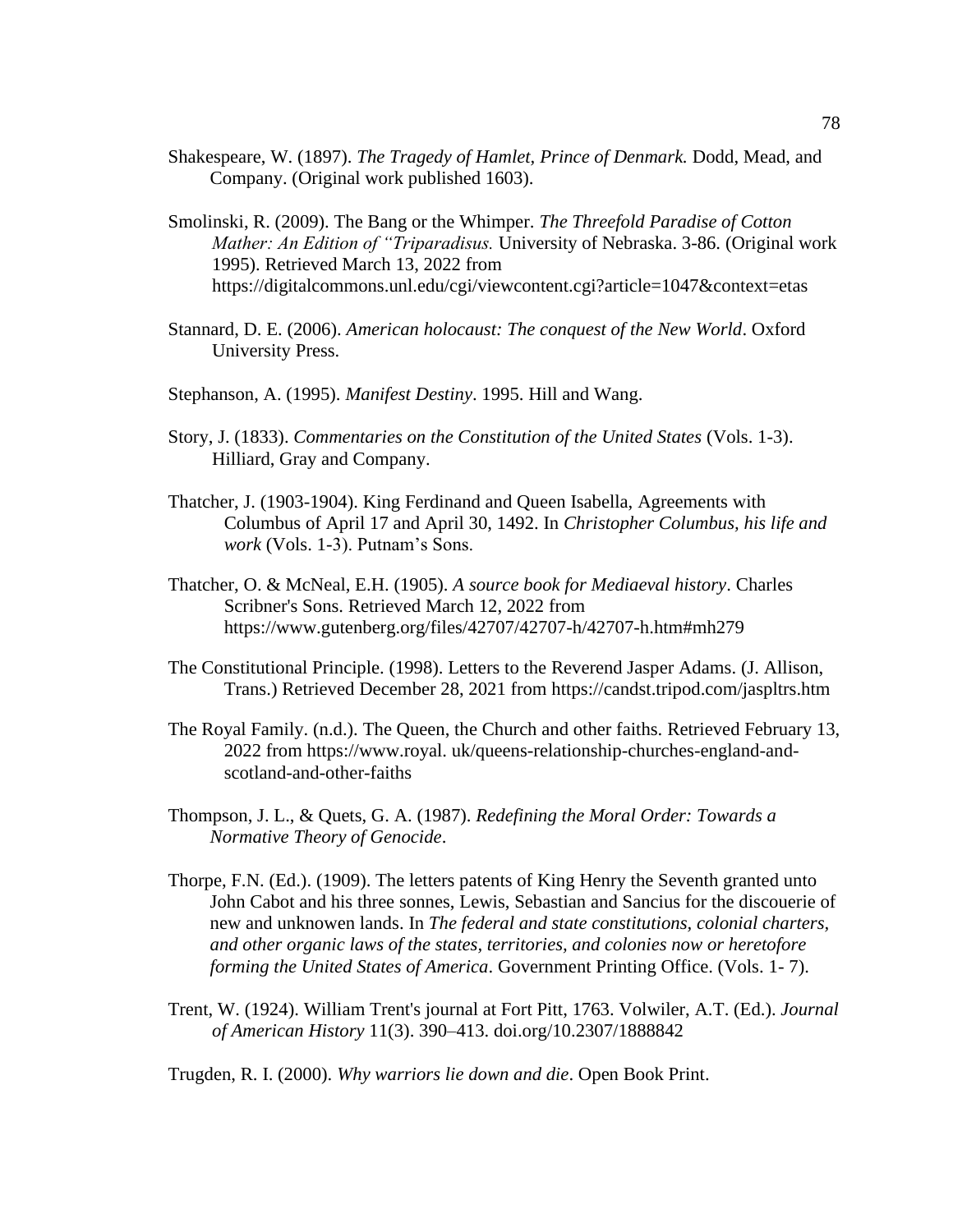- United Nations. (1946). *Delegation of Saudi Arabia: Draft protocol for the prevention and punishment of genocide*. A/C.6/86. https://documents-ddsny.un.org/doc/UNDOC/DER/NL4/612/89/PDF/NL461289.pdf?OpenElement
- United Nations. (1947). Draft convention on the crime of genocide prepared by the Secretary-General of the United Nations. https://digitallibrary.un.org/record/611058/files/E\_447-EN.pdf
- United Nations. (1948a). Comments by governments on the draft conventions prepared by the Secretariat and communications from non-governmental organizations. E/623. January 30, 1948. Retrieved April 19, 2021 from https://documents-ddsny.un.org/doc/UNDOC/GEN/GL9/914/32/pdf/GL991432.pdf?OpenElement
- United Nations. (1948b). Ad hoc committee on genocide: Draft articles for the inclusion in the convention on genocide proposed by the delegation of China. Retrieved April 19, 2021 from E/AC.25/9. https://digitallibrary.un.org/record/601594/files/E\_AC.25\_9-EN.pdf
- United Nations. (1948c). Principle II. In *Ad hoc committee on genocide: Basic principles of a convention on genocide submitted by the delegation of the Union of Soviet Socialist Republics (USSR)*. Retrieved April 19, 2021 from https://digitallibrary.un.org/record/601996/files/E\_AC.25\_W.1\_Add.3-EN.pdf
- United Nations. (1951). The convention for the prevention and punishment of the crime of genocide. United Nations. Retrieved on August 26, 2021 from https://www.un.org/en/genocideprevention/documents/atrocitycrimes/Doc.1\_Convention%20on%20the%20Prevention%20and%20Punishment%2 0of%20the%20Crime%20of%20Genocide.pdf
- Victoria, F. (1917). *De indis et de ivre belli relectiones*. Ernest Nys (Ed.) Oceana. Retrieved December 15, 2019 from https://babel.hathitrust.org/cgi/pt?id=mdp.39015039506772&view=1up&seq=7&  $\sin=2021$
- Wallace, A. F. C. & Powell, T. B. (2015). How to buy a continent: The protocols of Indian treaties as developed by Benjamin Franklin and other members of the American Philosophical Society. *Departmental Papers (Religious Studies)*. University of Pennsylvania. https://repository.upenn.edu/rs\_papers/15
- Waselkov, G. A. (2006). *A conquering spirit: Fort Mims and the Redstick war of 1813- 14*. University of Alabama Press.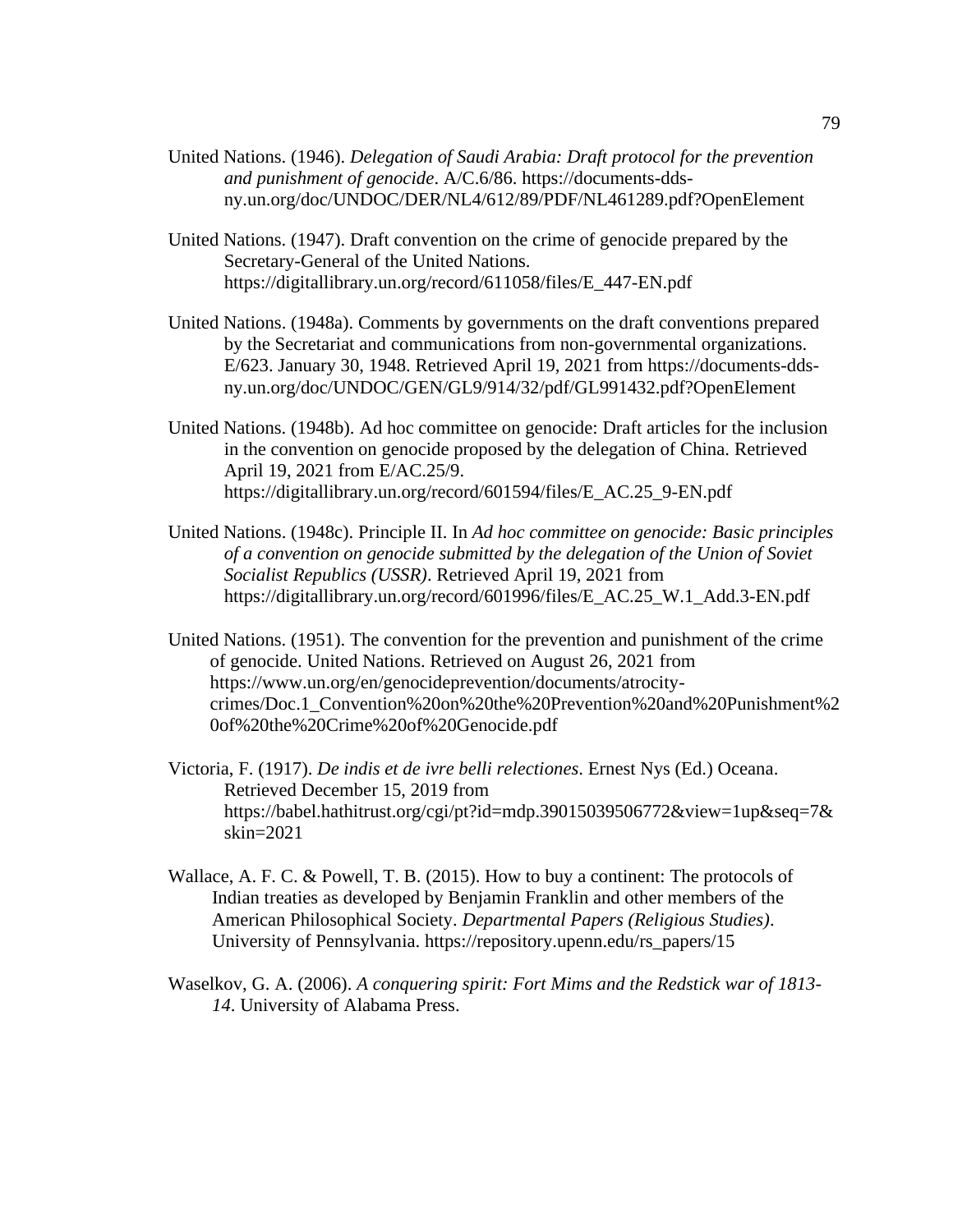- Webster's Dictionary. (1828). Pagan. In *American Dictionary of the English Language*. Retrieved on December 28, 2021 from http://www.webstersdictionary1828.com/Dictionary/pagan
- Webster's Dictionary. (1828). Savage. In *American Dictionary of the English Language*. Retrieved on December 28, 2021 from http://www.webstersdictionary1828.com/Dictionary/savage
- Westlaw Campus Research. (March 29, 2022). Johnson v. M'Intosh citing references [Dataset]. Thompson Reuters.
- Wex. (n.d.). American Indian Law. In *Wex*. Retrieved February 14, 2022, from https://www.law.cornell.edu/wex/american\_indian\_law
- Williams, R. A. (1993). *American Indian in Western Legal Thought: Discourses of Conquest*. Oxford University Press.
- Williams, R. A. (2012). *Savage anxieties: the invention of western civilization*. Palgrave Macmillan.
- Wise, P. M. (2005). Cotton Mathers's [sic] Wonders of the Invisible World: An Authoritative Edition. [Unpublished Dissertation] Georgia State University. https://scholarworks.gsu.edu/english\_diss/5
- *Worchester v. Georgia*, 31 U.S. 515 (1832).
- Zalta, E. N. (Ed.). (2021). Hermeneutics. *The Stanford Encyclopedia of Philosophy*. (Winter 2021 ed.). https://plato.stanford.edu/archives/win2021/entries/hermeneutics
- Zotigh, D. (2018). Native Perspectives on the 40<sup>th</sup> Anniversary of the American Indian Religious Freedom Act. *Smithsonian Magazine Online*. Retrieved March 15, 2022 from https://www.smithsonianmag.com/blogs/national-museum-americanindian/2018/11/30/native-perspectives-american-indian-religious-freedom-act/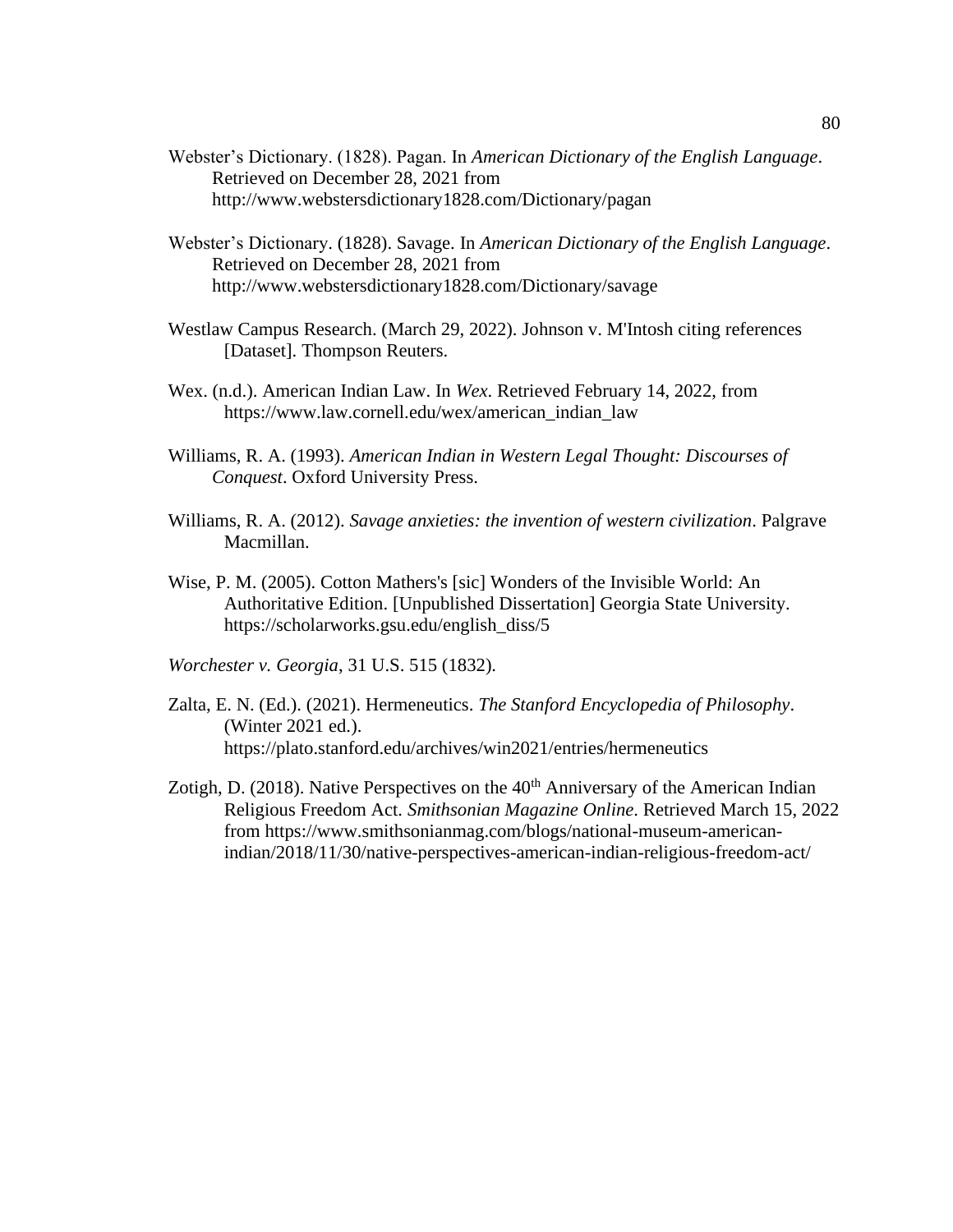### APPENDICES

### **Appendix A: Convention on the Prevention and Punishment of the Crime of Genocide**

### **Convention on the Prevention and Punishment of the Crime of Genocide**

Approved and proposed for signature and ratification or accession by General Assembly resolution 260 A (III) of 9 December 1948 Entry into force: 12 January 1951, in accordance with article XIII

The Contracting Parties,

Having considered the declaration made by the General Assembly of the United Nations in its resolution 96 (I) dated 11 December 1946 that genocide is a crime under international law, contrary to the spirit and aims of the United Nations and condemned by the civilized world,

Recognizing that at all periods of history genocide has inflicted great losses on humanity, and

Being convinced that, in order to liberate mankind from such an odious scourge, international co-operation is required,

Hereby agree as hereinafter provided:

#### **Article I**

The Contracting Parties confirm that genocide, whether committed in time of peace or in time of war, is a crime under international law which they undertake to prevent and to punish.

#### **Article II**

In the present Convention, genocide means any of the following acts committed with intent to destroy, in whole or in part, a national, ethnical, racial or religious group, as such:

- (a) Killing members of the group;
- (b) Causing serious bodily or mental harm to members of the group;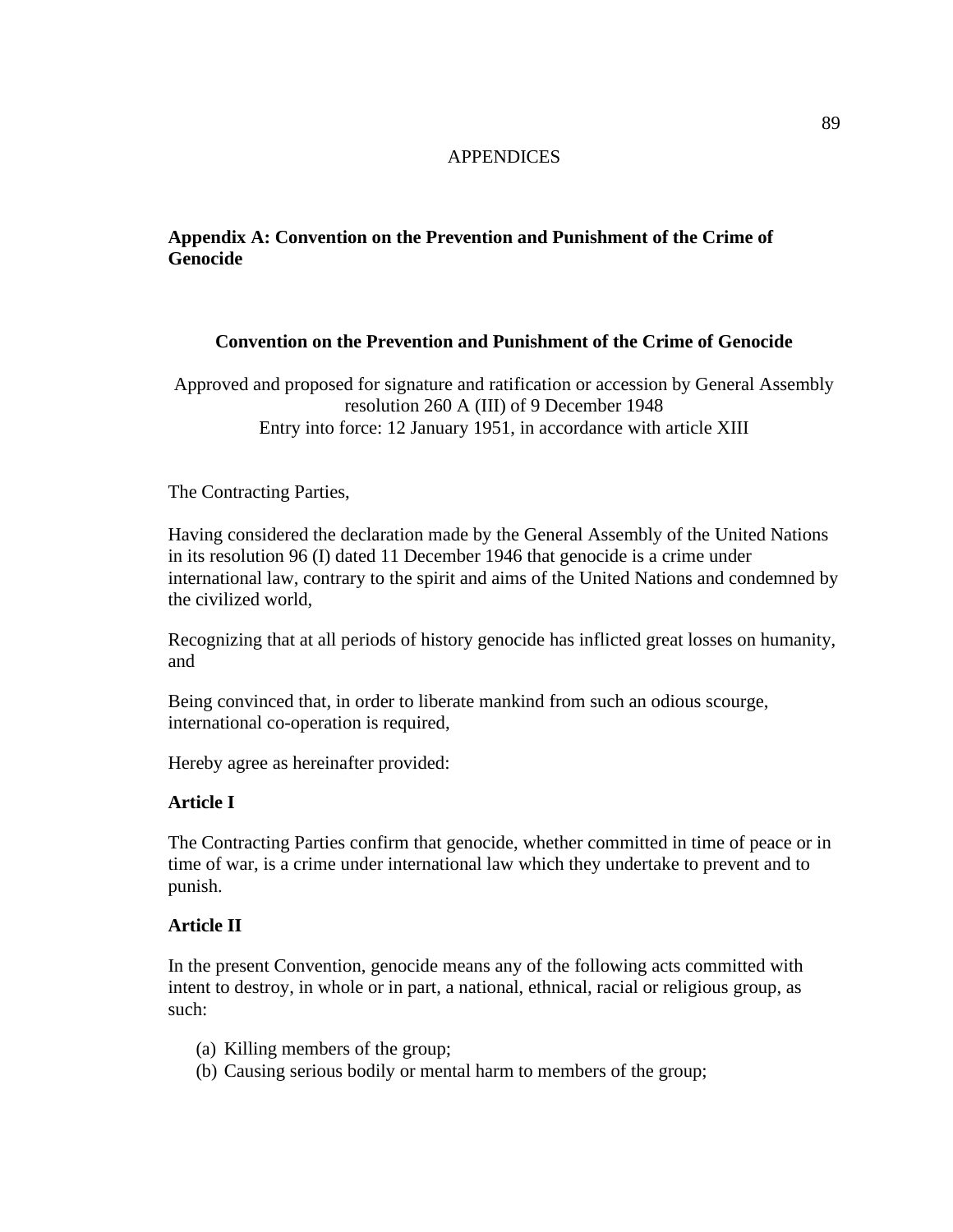- (c) Deliberately inflicting on the group conditions of life calculated to bring about its physical destruction in whole or in part;
- (d) Imposing measures intended to prevent births within the group;
- (e) Forcibly transferring children of the group to another group.

### **Article III**

The following acts shall be punishable:

- (a) Genocide;
- (b) Conspiracy to commit genocide;
- (c) Direct and public incitement to commit genocide;
- (d) Attempt to commit genocide;
- (e) Complicity in genocide.

### **Article IV**

Persons committing genocide or any of the other acts enumerated in article III shall be punished, whether they are constitutionally responsible rulers, public officials or private individuals.

### **Article V**

The Contracting Parties undertake to enact, in accordance with their respective Constitutions, the necessary legislation to give effect to the provisions of the present Convention, and, in particular, to provide effective penalties for persons guilty of genocide or any of the other acts enumerated in article III.

### **Article VI**

Persons charged with genocide or any of the other acts enumerated in article III shall be tried by a competent tribunal of the State in the territory of which the act was committed, or by such international penal tribunal as may have jurisdiction with respect to those Contracting Parties which shall have accepted its jurisdiction.

### **Article VII**

Genocide and the other acts enumerated in article III shall not be considered as political crimes for the purpose of extradition.

The Contracting Parties pledge themselves in such cases to grant extradition in accordance with their laws and treaties in force.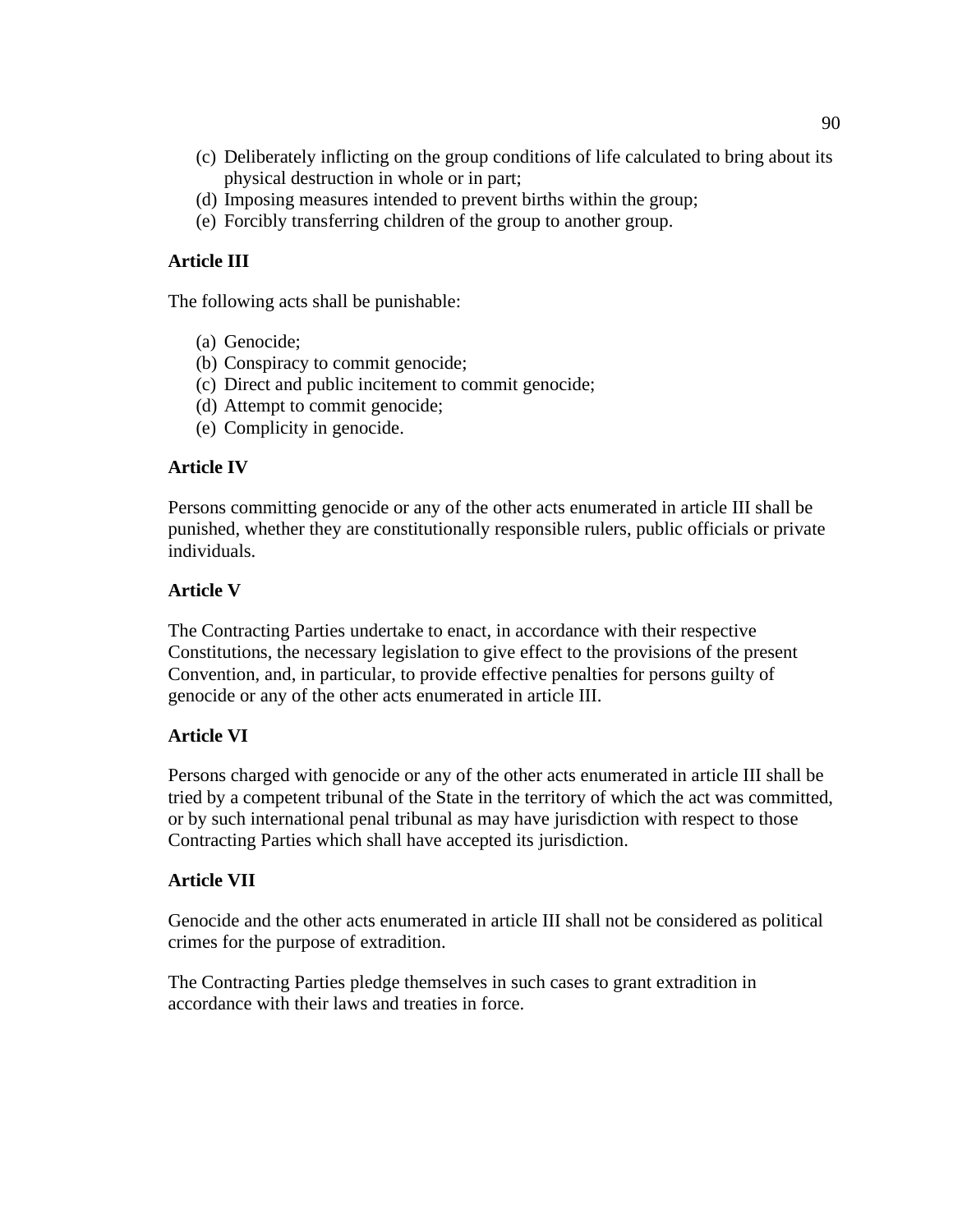## **Article VIII**

Any Contracting Party may call upon the competent organs of the United Nations to take such action under the Charter of the United Nations as they consider appropriate for the prevention and suppression of acts of genocide or any of the other acts enumerated in article III.

### **Article IX**

Disputes between the Contracting Parties relating to the interpretation, application or fulfilment of the present Convention, including those relating to the responsibility of a State for genocide or for any of the other acts enumerated in article III, shall be submitted to the International Court of Justice at the request of any of the parties to the dispute.

### **Article X**

The present Convention, of which the Chinese, English, French, Russian and Spanish texts are equally authentic, shall bear the date of 9 December 1948.

### **Article XI**

The present Convention shall be open until 31 December 1949 for signature on behalf of any Member of the United Nations and of any non-member State to which an invitation to sign has been addressed by the General Assembly.

The present Convention shall be ratified, and the instruments of ratification shall be deposited with the Secretary-General of the United Nations.

After 1 January 1950, the present Convention may be acceded to on behalf of any Member of the United Nations and of any non-member State which has received an invitation as aforesaid.

Instruments of accession shall be deposited with the Secretary-General of the United Nations.

### **Article XII**

Any Contracting Party may at any time, by notification addressed to the Secretary-General of the United Nations, extend the application of the present Convention to all or any of the territories for the conduct of whose foreign relations that Contracting Party is responsible.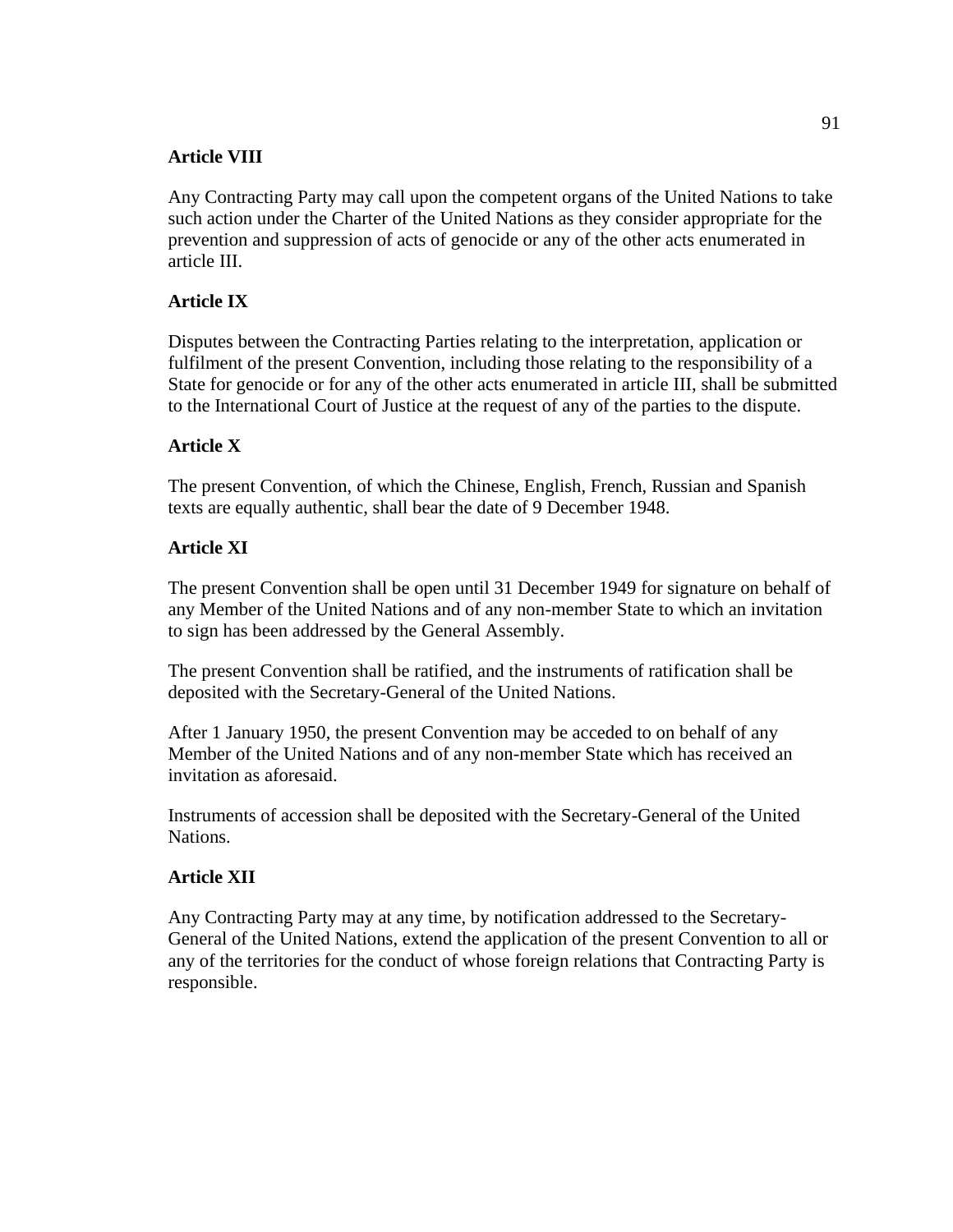## **Article XIII**

On the day when the first twenty instruments of ratification or accession have been deposited, the Secretary-General shall draw up a procès-verbal and transmit a copy thereof to each Member of the United Nations and to each of the non-member States contemplated in article XI.

The present Convention shall come into force on the ninetieth day following the date of deposit of the twentieth instrument of ratification or accession.

Any ratification or accession effected subsequent to the latter date shall become effective on the ninetieth day following the deposit of the instrument of ratification or accession.

### **Article XIV**

The present Convention shall remain in effect for a period of ten years as from the date of its coming into force.

It shall thereafter remain in force for successive periods of five years for such Contracting Parties as have not denounced it at least six months before the expiration of the current period.

Denunciation shall be effected by a written notification addressed to the Secretary-General of the United Nations.

#### **Article XV**

If, as a result of denunciations, the number of Parties to the present Convention should become less than sixteen, the Convention shall cease to be in force as from the date on which the last of these denunciations shall become effective.

#### **Article XVI**

A request for the revision of the present Convention may be made at any time by any Contracting Party by means of a notification in writing addressed to the Secretary-General.

The General Assembly shall decide upon the steps, if any, to be taken in respect of such request.

#### **Article XVII**

The Secretary-General of the United Nations shall notify all Members of the United Nations and the non-member States contemplated in article XI of the following: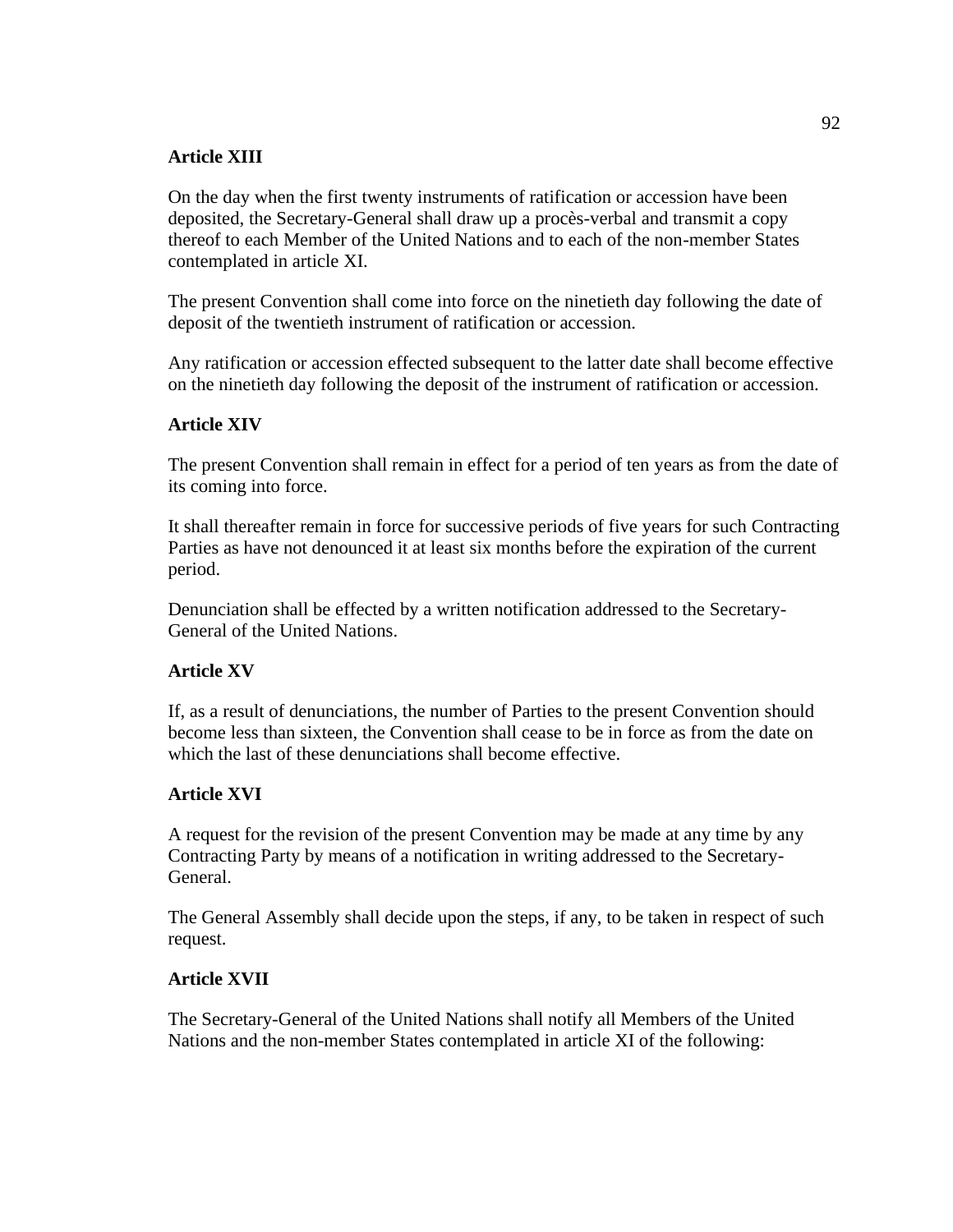- (a) Signatures, ratifications and accessions received in accordance with article XI;
- (b) Notifications received in accordance with article XII;
- (c) The date upon which the present Convention comes into force in accordance with article XIII;
- (d) Denunciations received in accordance with article XIV;
- (e) The abrogation of the Convention in accordance with article XV;
- (f) Notifications received in accordance with article XVI.

### **Article XVIII**

The original of the present Convention shall be deposited in the archives of the United Nations.

A certified copy of the Convention shall be transmitted to each Member of the United Nations and to each of the non-member States contemplated in article XI.

### **Article XIX**

The present Convention shall be registered by the Secretary-General of the United Nations on the date of its coming into force.

Source: United Nations Convention on the Prevention and Punishment of the Crime of Genocide, 1951.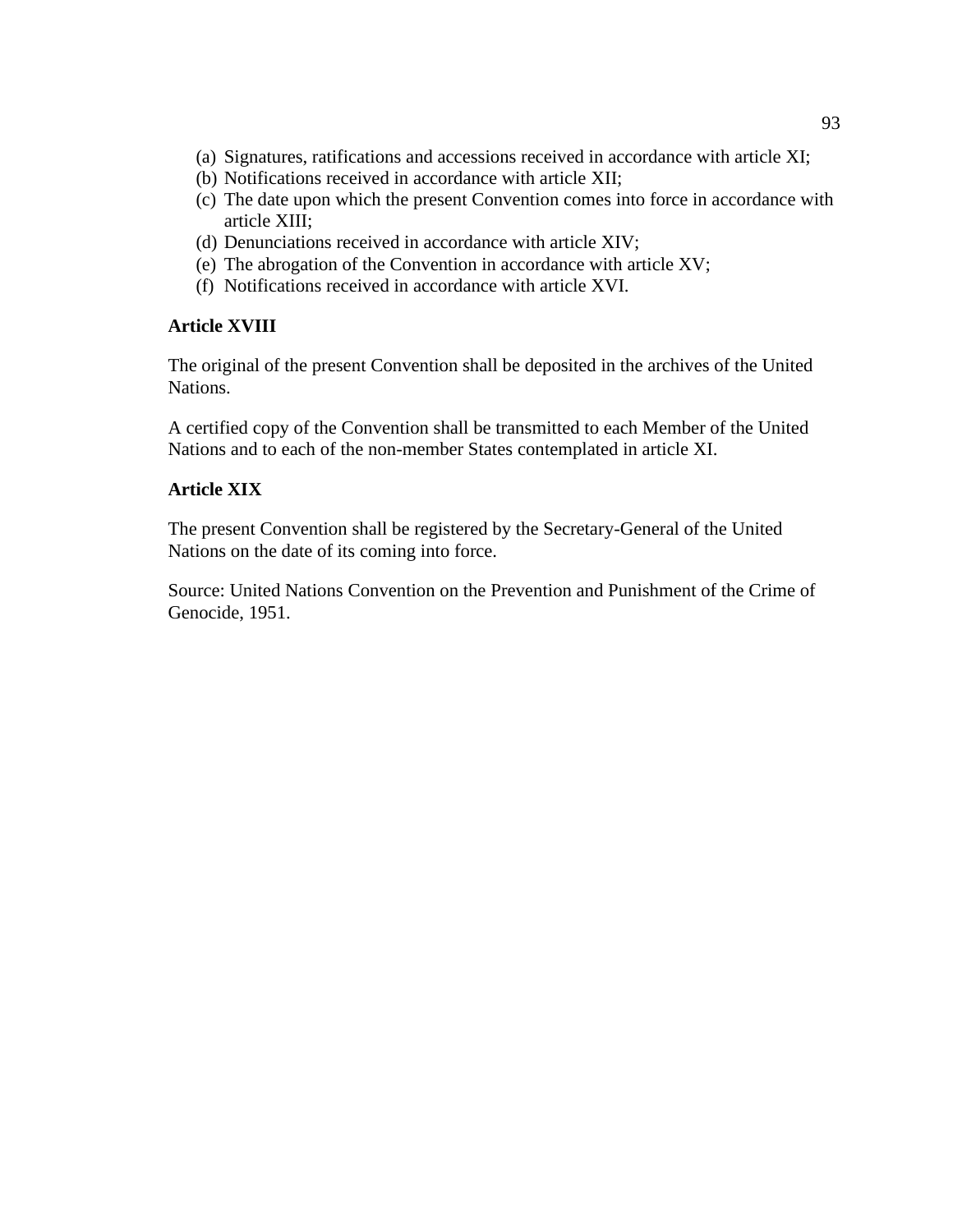#### **Appendix B: Excerpt from** *Johnson v. M'Intosh*

#### Pages 587-592

The United States, then, have unequivocally acceded to that great and broad rule by which its civilized inhabitants now hold this country. They hold, and assert in themselves, the title by which it was acquired. They maintain, as all others have maintained, that discovery gave an exclusive right to extinguish the Indian title of occupancy, either by purchase or by conquest; and gave also a right to such a degree of sovereignty, as the circumstances of the people would allow them to exercise.

The power now possessed by the government of the United States to grant lands, resided, while we were colonies, in the crown, or its grantees. The validity of the titles given by either has never **\*588** been questioned in our Courts. It has been exercised uniformly over territory in possession of the Indians. The existence of this power must negative the existence of any right which may conflict with, and control it. An absolute title to lands cannot exist, at the same time, in different persons, or in different governments. An absolute, must be an exclusive title, or at least a title which excludes all others not compatible with it. All our institutions recognise the absolute title of the crown, subject only to the Indian right of occupancy, and recognise the absolute title of the crown to extinguish that right. This is incompatible with an absolute and complete title in the Indians.

We will not enter into the controversy, whether agriculturists, merchants, and manufacturers, have a right, on abstract principles, to expel hunters from the territory they possess, or to contract their limits. Conquest gives a title which the Courts of the conqueror cannot deny, whatever the private and speculative opinions of individuals may be, respecting the original justice of the claim which has been successfully asserted. The British government, which was then our government, and whose rights have passed to the United States, asserted title to all the lands occupied by Indians, within the chartered limits of the British colonies. It asserted also a limited sovereignty over them, and the exclusive right of extinguishing the title which occupancy gave to them. These claims have been maintained and established as far west as the river Mississippi, by the sword. The title **\*589** to a vast portion of the lands we now hold, originates in them. It is not for the Courts of this country to question the validity of this title, or to sustain one which is incompatible with it.

 Although we do not mean to engage in the defence of those principles which Europeans have applied to Indian title, they may, we think, find some excuse, if not justification, in the character and habits of the people whose rights have been wrested from them.

 The title by conquest is acquired and maintained by force. The conqueror prescribes its limits. Humanity, however, acting on public opinion, has established, as a general rule, that the conquered shall not be wantonly oppressed, and that their condition shall remain as eligible as is compatible with the objects of the conquest. Most usually, they are incorporated with the victorious nation, and become subjects or citizens of the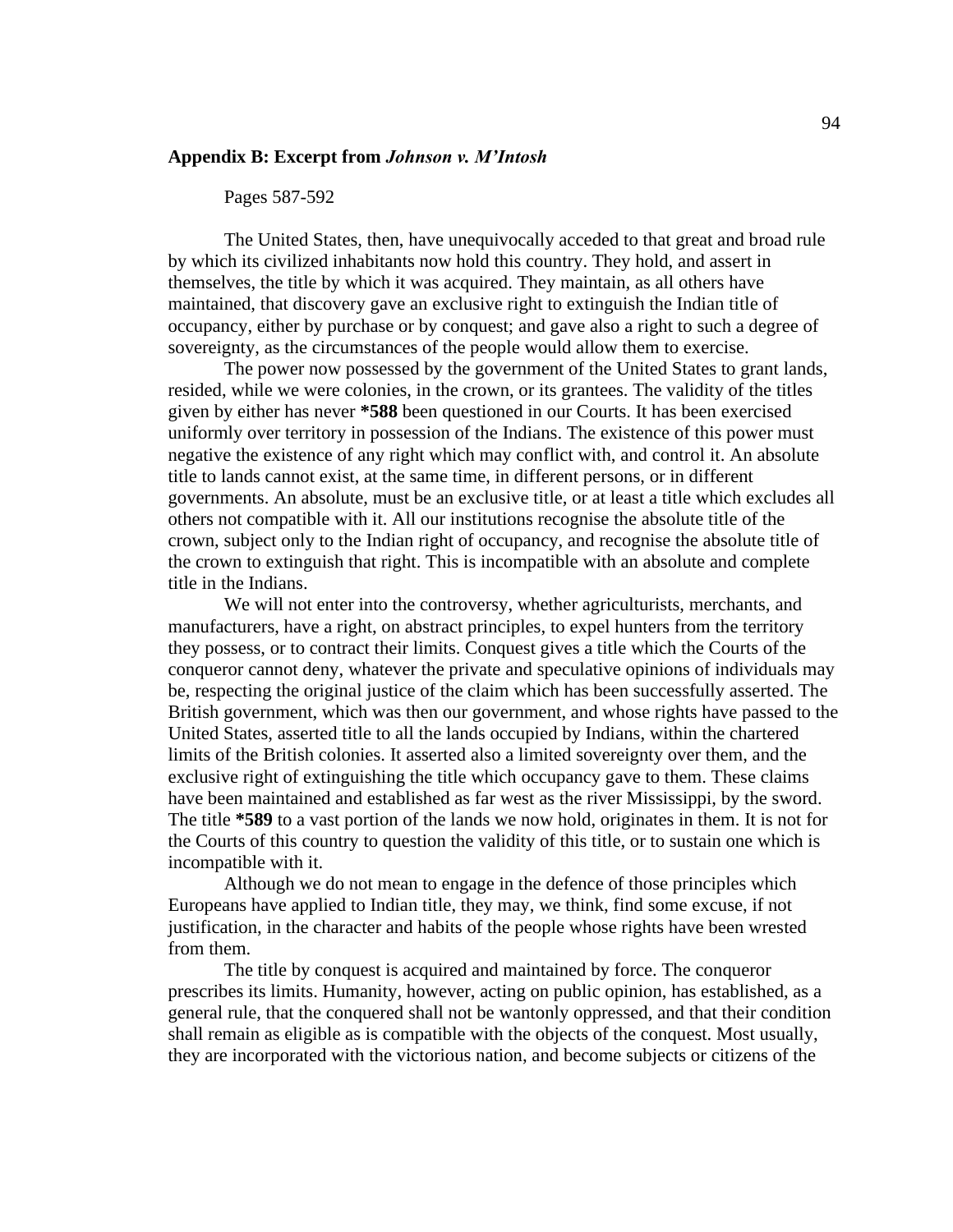government with which they are connected. The new and old members of the society mingle with each other; the distinction between them is gradually lost, and they make one people. Where this incorporation is practicable, humanity demands, and a wise policy requires, that the rights of the conquered to property should remain unimpaired; that the new subjects should be governed as equitably as the old, and that confidence in their security should gradually banish the painful sense of being separated from their ancient connexions, and united by force to strangers.

 When the conquest is complete, and the conquered inhabitants can be blended with the conquerors,  $*590$  or safely governed as a distinct people, public opinion, which not even the conqueror can disregard, imposes these restraints upon him; and he cannot neglect them without injury to his fame, and hazard to his power.

 But the tribes of Indians inhabiting this country were fierce savages, whose occupation was war, and whose subsistence was drawn chiefly from the forest. To leave them in possession of their country, was to leave the country a wilderness; to govern them as a distinct people, was impossible, because they were as brave and as high spirited as they were fierce, and were ready to repel by arms every attempt on their independence.

 What was the inevitable consequence of this state of things? The Europeans were under the necessity either of abandoning the country, and relinquishing their pompous claims to it, or of enforcing those claims by the sword, and by the adoption of principles adapted to the condition of a people with whom it was impossible to mix, and who could not be governed as a distinct society, or of remaining in their neighbourhood, and exposing themselves and their families to the perpetual hazard of being massacred.

 Frequent and bloody wars, in which the whites were not always the aggressors, unavoidably ensued. European policy, numbers, and skill, prevailed. As the white population advanced, that of the Indians necessarily receded. The country in the immediate neighbourhood of agriculturists became unfit for them. The game fled **\*591** into thicker and more unbroken forests, and the Indians followed. The soil, to which the crown originally claimed title, being no longer occupied by its ancient inhabitants, was parcelled out according to the will of the sovereign power, and taken possession of by persons who claimed immediately from the crown, or mediately, through its grantees or deputies.

 That law which regulates, and ought to regulate in general, the relations between the conqueror and conquered, was incapable of application to a people under such circumstances. The resort to some new and different rule, better adapted to the actual state of things, was unavoidable. Every rule which can be suggested will be found to be attended with great difficulty.

 However extravagant the pretension of converting the discovery of an inhabited country into conquest may appear; if the principle has been asserted in the first instance, and afterwards sustained; if a country has been acquired and held under it; if the property of the great mass of the community originates in it, it becomes the law of the land, and cannot be questioned. So, too, with respect to the concomitant principle, that the Indian inhabitants are to be considered merely as occupants, to be protected, indeed, while in peace, in the possession of their lands, but to be deemed incapable of transferring the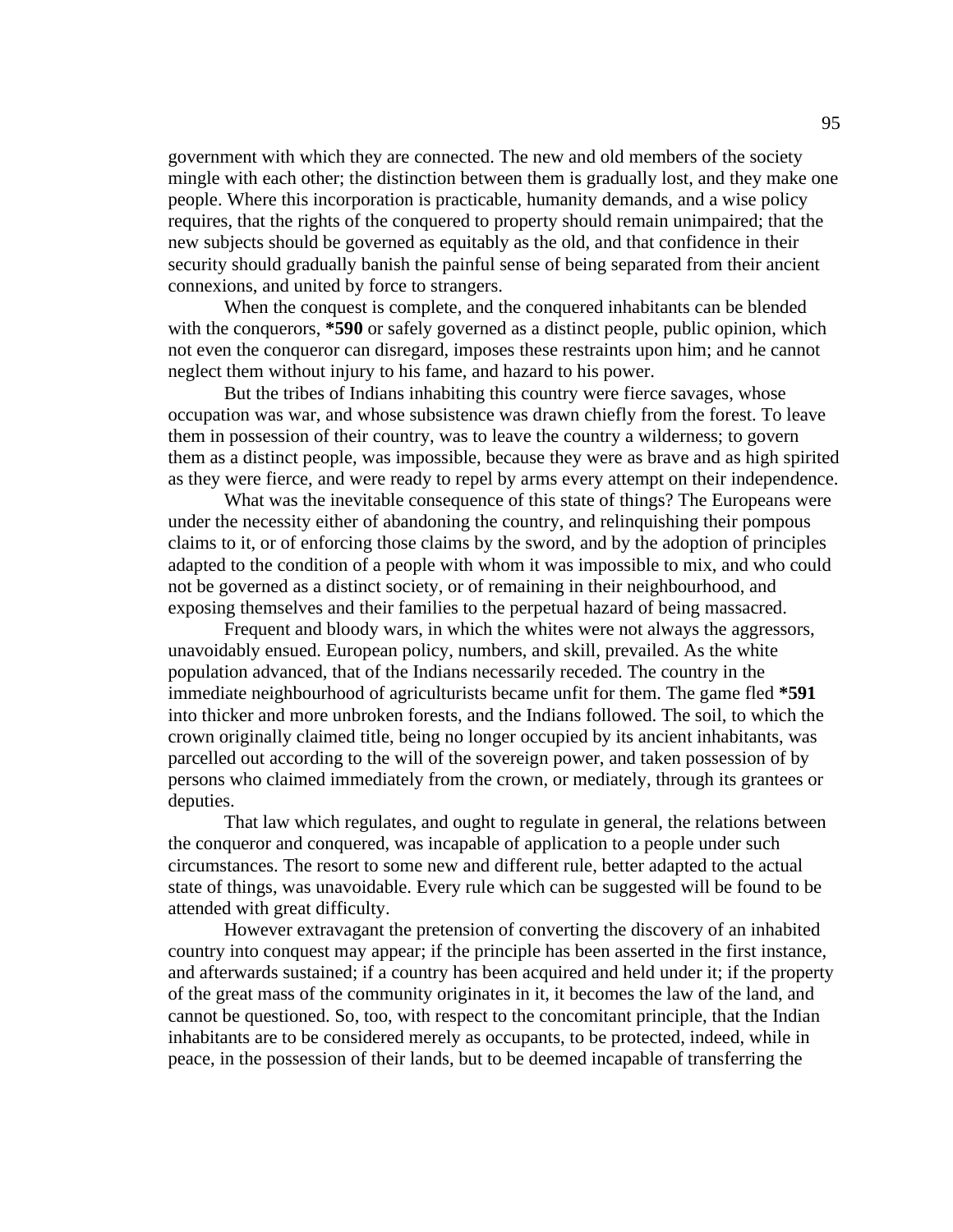absolute title to others. However this restriction may be opposed to natural right, and to the usages of civilized nations, yet, if it be indispensable to that system under which the country has been settled, and be **\*592** adapted to the actual condition of the two people, it may, perhaps, be supported by reason, and certainly cannot be rejected by Courts of justice.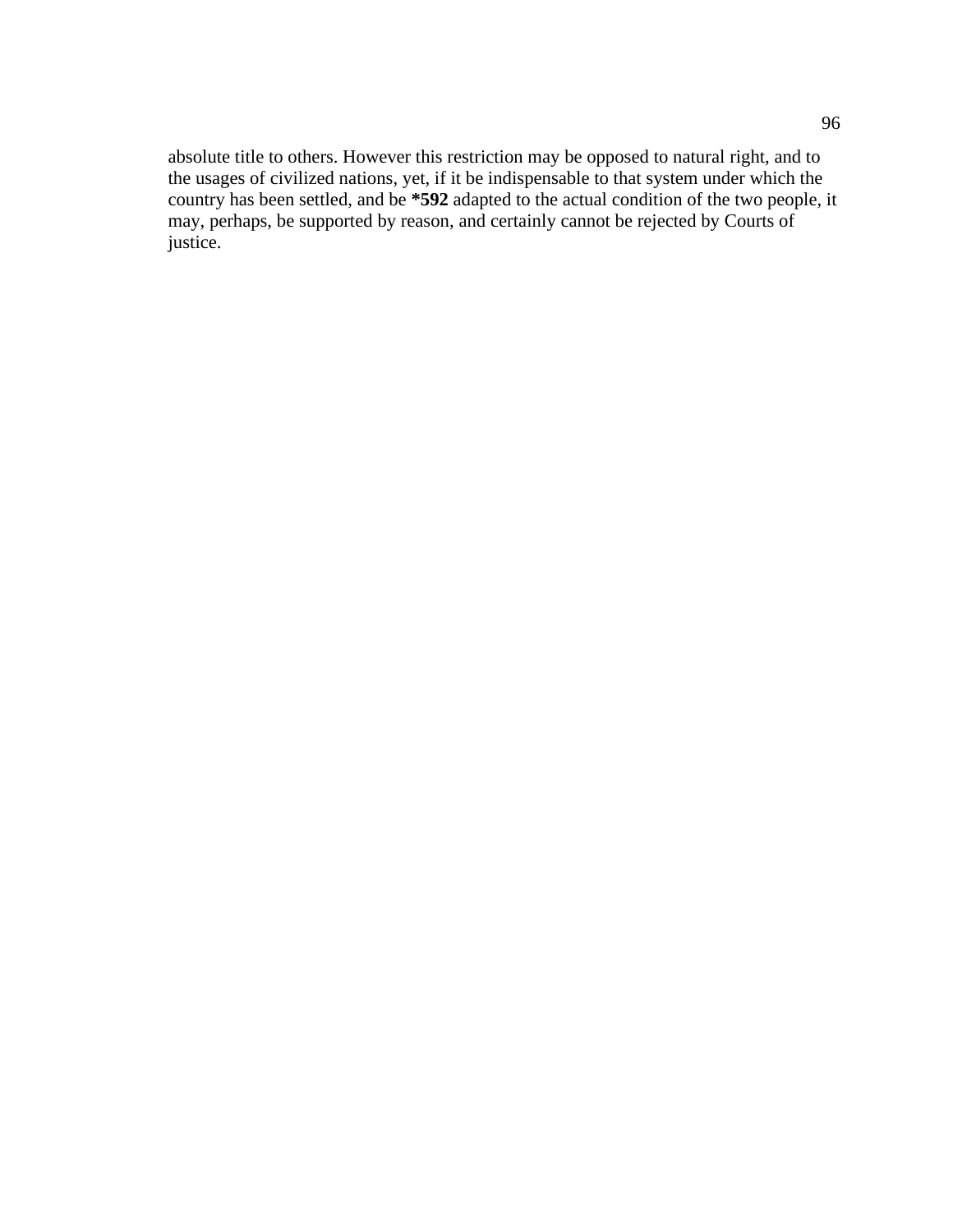#### **Appendix C: John Marshall letter to Jasper Adams**

According to the source, the text of the following letter is included in Jasper Adams' handwritten notes that are in the repository of the William L. Clements Library of the University of Michigan. The notes are included with the printed copies of the sermon, "The Relation of Christianity to Civil Government in the United States: Sermon preached in St. Michael's Church." I have been unable to obtain copies of the original.

May 9, 1833

Chief Justice Marshall to the Author

Richmond May 9th , 1833.

Reverend Sir,

I am much indebted to you for the copy of your valuable sermon on the relation of Christianity to civil government preached before the convention of the Protestant Episcopal Church in Charleston, on the 13th of Feby. last. I have read it with great attention & advantage.

The documents annexed to the sermon certainly go far in sustaining the proposition which it is your purpose to establish. One great object of the colonial charters was avowedly the propagation of the Christian faith. Means have been employed to accomplish this object, & those means have been used by government.

No person, I believe, questions the importance of religion to the happiness of man even during his existence in this world. It has at all times employed his most serious meditation, & had a decided influence on his conduct. The American population is entirely Christian,  $\&$  with us, Christianity & Religion are identified. It would be strange, indeed, if with such a people, our institutions did not presuppose Christianity, & did not often refer to it, & exhibit relations with it. Legislation on the subject is admitted to require great delicacy, because fredom [sic] of conscience & respect for our religion both claim our most serious regard. You have allowed their full influence to both.

With very great respect,

I am Sir, your Obedt.,

J. Marshall.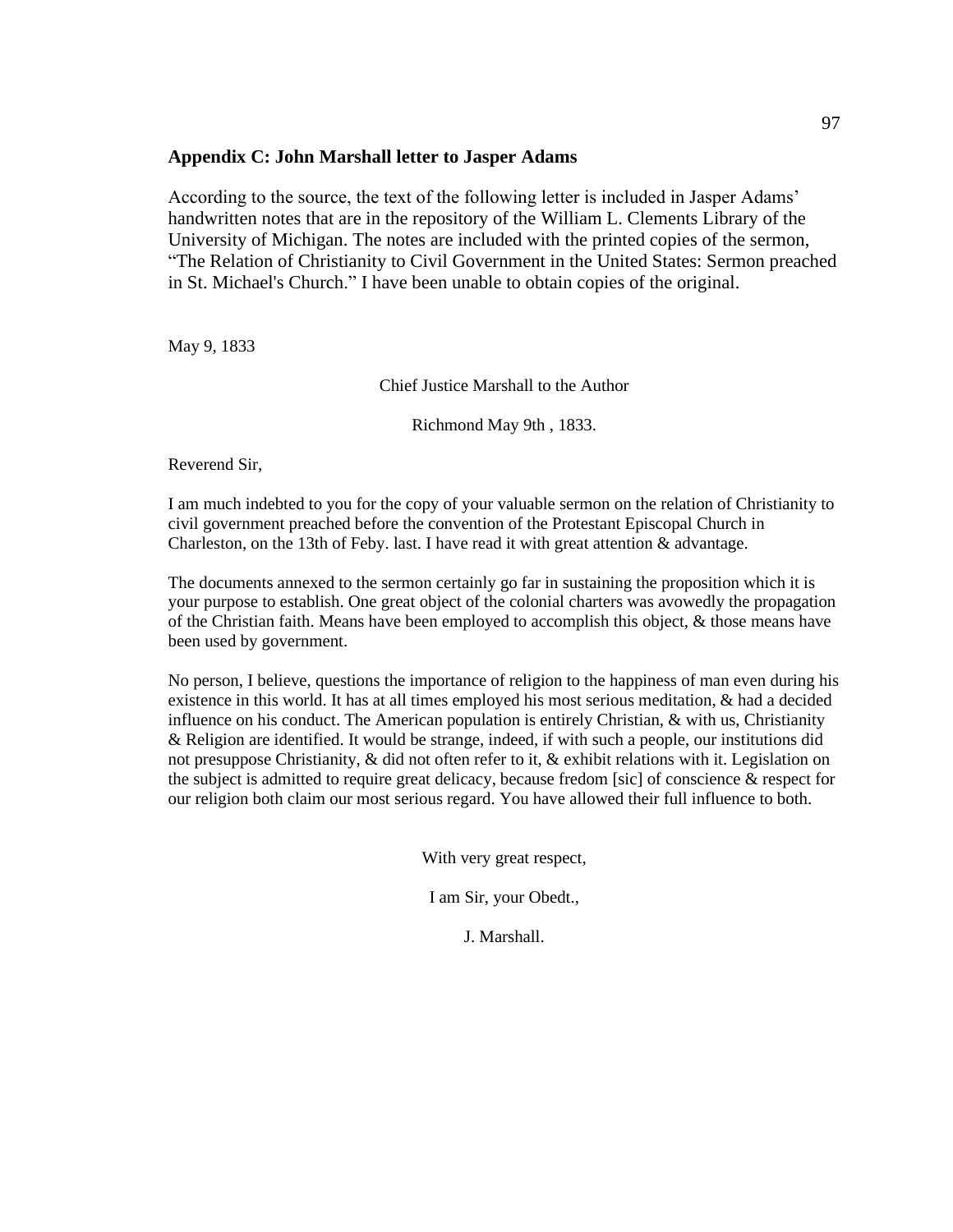### **Appendix D: Scholarly definitions of genocide**

Source (unless otherwise noted): Jones, 2011, pp. 16-20.

### **Lemkin 1944**

By "genocide" we mean the destruction of a nation or an ethnic group ... Generally speaking, genocide does not necessarily mean the immediate destruction of a nation, except when accomplished by mass killings of all members of a nation. It is intended rather to signify a coordinated plan of different actions aiming at the destruction of essential foundations of the life of national groups, with the aim of annihilating the groups themselves. The objectives of such a plan would be disintegration of the political and social institutions of culture, language, national feelings, religion, and the economic existence of national groups, and the destruction of the personal security, liberty, health, dignity, and even the lives of the individuals belonging to such groups. Genocide is directed against the national group as an entity, and the actions involved are directed against individuals, not in their individual capacity, but as members of the national group... Genocide has two phases: one, destruction of the national pattern of the oppressed group: the other the imposition of the national pattern of the oppressor. This imposition, in turn, may be made upon the oppressed population which is allowed to remain, or upon the territory alone, after removal of the population and the colonization of the area by the oppressor's own nationals (Lemkin, 2005, p. 79).

### **Drost 1959**

Genocide is the deliberate destruction of physical life of individual human beings by reason of their membership of any human collectivity as such (p. 16)

#### **Dadrian 1975**

Genocide is the successful attempt by a dominant group, vested with formal authority and or with preponderant access to the overall resources of power, to reduce by coercion or lethal violence the number of a minority group whose ultimate extermination is held desirable and useful and whose respective vulnerability is a major factor contributing to the decision for genocide (p. 16).

#### **Horowitz 1976**

Genocide is a structural and systematic destruction of innocent people by a state bureaucratic apparatus… Genocide represents a systematic effort overtime to liquidate a national population, usually a minority… And functions as a fundamental political policy to assure conformity and participation of the citizenry (p. 16).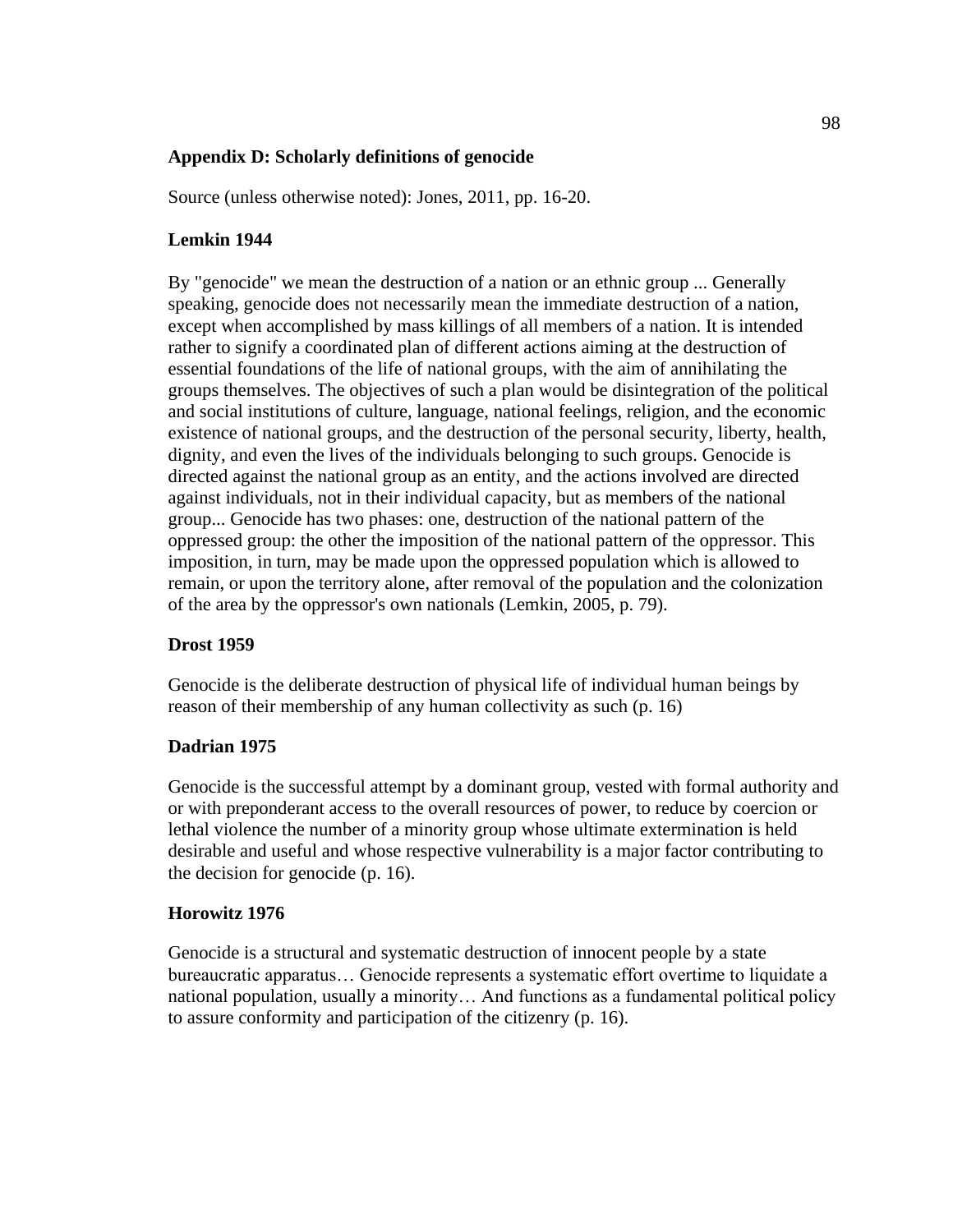### **Kuper 1981**

I shall follow the definition of genocide given in the UN convention. This is not to say that I agree with the definition. On the contrary I believe a major omission to be in the exclusion of political groups from the list of groups protected. In the contemporary world, political differences are at the very least as significant a basis for massacre and annihilation as racial, national, ethnic or religious differences.

Then too, the genocides against racial, national, ethnic or religious groups are generally a consequence of, or intimately related to, political conflict. However, I do not think it helpful to create new definitions of genocide, when there is an internationally recognized definition and a genocide convention which might become the basis for some effective action, however limited the underlying conception. But since it would vitiate the analysis to exclude political groups, I should refer freely … To liquidating or exterminatory actions against them (pp. 16-17).

#### **Porter 1982**

Genocide is the deliberate destruction, in whole or in part, by a government or its agents, of a racial, sexual, religious, tribal or political minority. It can involve not only mass murder, but also starvation, force deportation, and political, economic and biological subjugation. Genocide involves three major components: ideology, technology, and bureaucracy/organization (p. 17).

#### **Bauer 1984**

Genocide is the planned destruction, since the mid 19th century, of a racial, national, or ethnic group as such, by the following means: (a) selective mass murder of elites or parts of the population; (b) Elimination of national (racial, ethnic) culture and religious life with the intent of "denationalization"; (C) enslavement, with the same intent; (D) destruction of national (racial, ethnic) economic life, with the same intent; (E) biological decimation through the kidnapping of children, or the prevention of normal family life, with the same intent... Holocaust is the planned physical annihilation, for ideal logical or pseudoreligious reasons, of all the members of a national, ethnic, or racial group (p. 17).

#### **Thompson and Quets 1987**

Genocide is the extent of destruction of a social collectivity by whatever agents, with whatever intentions, by purposive actions which fall outside the recognized conventions of legitimate warfare (p. 17).

### **Wallimann and Dobkowski 1987**

Genocide is a deliberate, organized destruction, in whole or in part, of racial or ethnic groups by a government or its agents. It can involve not only mass murder, but also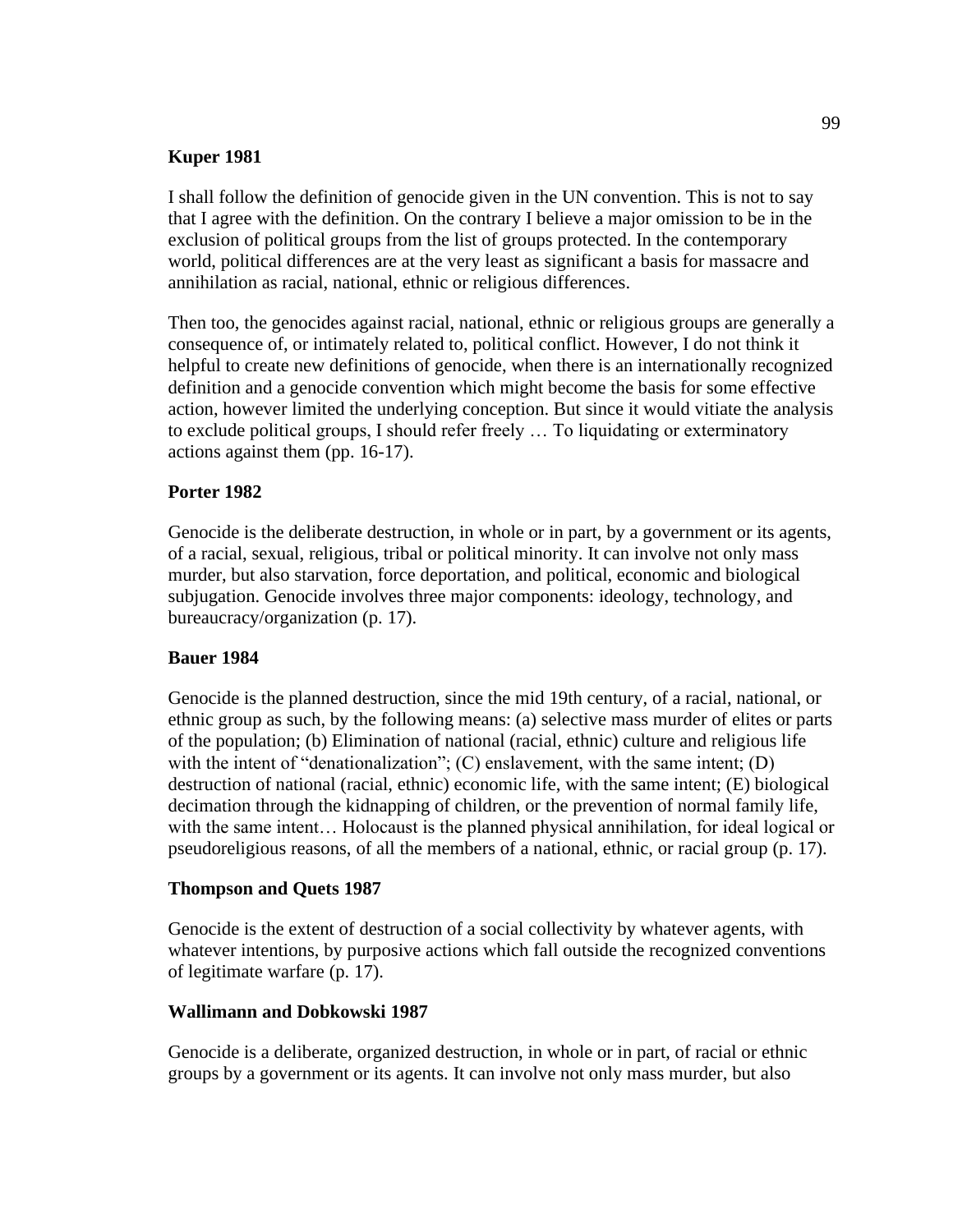forced deportation (ethnic cleansing), systematic rape, and economic and biological subjugation (p. 17-18).

## **Huttenbach 1988**

Genocide is any act that puts the very existence of a group in jeopardy (p. 18).

### **Fein 1988**

Genocide is a series of purposeful action by a perpetrator(s) to destroy a collectivity through mass or selective murders of group members and suppressing the biological and social reproduction of the collectivity. This can be accomplished through the imposed proscription or restriction of reproduction of group members, increasing infant mortality, and breaking the linkage between reproduction and socialization of children in the family or group of origin. The perpetrator may represent the state of the victim, another state, or another collectivity (p. 18).

### **Chalk and Jonassohn 1990**

Genocide is a form of one – sided mass killing in which a state or other authority intends to destroy a group, as that group and membership in it are defined by the perpetrator (p. 18).

### **Fein 1993**

Genocide is sustained purposeful action by a perpetrator to physically destroy a collectivity directly or indirectly, through introduction of the biological and social reproduction of group members, sustained regardless of the surrender or lack of threat offered by the victim (p. 18).

### **Katz 1994**

Genocide is the actualization of the intent, however successfully carried out, to murder in its totality any national, ethnic, racial, religious, political, social, gender or economic group, as these groups are defined by the perpetrator, by whatever means (p. 18).

### **Charney 1994**

Genocide in the generic sense means the mass killing of substantial numbers of human beings when not in the course of military action against the military forces of an avowed enemy, under conditions of the essential defenselessness of the victim (p. 19).

### **Horowitz 1996**

Genocide is herein defined as a structural and systematic destruction of innocent people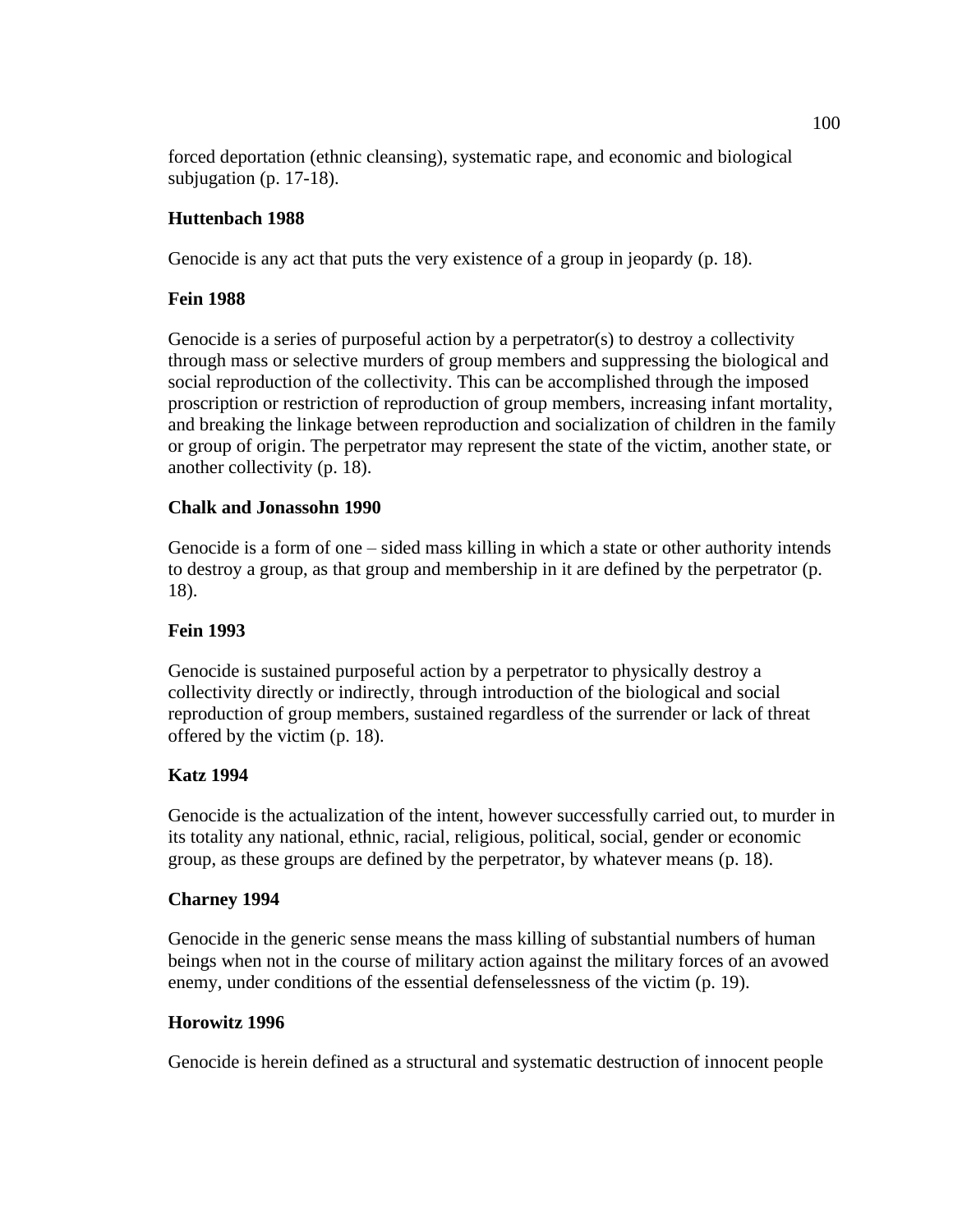by a state bureaucratic apparatus… Genocide means the physical dismemberment and liquidation of people on large scales, and attempt by those who rule to achieve the total elimination of a subject people (p. 19).

## **Harff 2003**

Genocides and politicides are the promotion, execution, and/or implied consent of sustained policies by governing elites or their agents – or, in the case of Civil War, either of the contending authorities – that are intended to destroy, in whole or part, a communal, political, or politicized ethnic group (p. 19).

### **Midlarsky 2005**

Genocide is understood to be the state - sponsored systematic mass murder of innocent and helpless men, women, and children to noted by a particular ethnoreligious identity, having the purpose of eradicating this group from a particular territory (p. 19).

### **Leavene 2005**

Genocide occurs when a state, perceiving the integrity of its agenda to be threatened by an aggregate population - defined by the state as an organic collectivity, or series of collectivities - seeks to remedy the situation by the systematic, en masse physical elimination of the aggregate, in toto, or until it is no longer perceived to represent a threat (p. 19).

### **Sémelin 2005**

I will define genocide as that particular process of civilian destruction that is directed at the total eradication of a group, the criteria by which it is identified being determined by the perpetrator (p. 20).

## **Chirot and McCauley 2006**

Genocidal mass murder is politically motivated violence that directly or indirectly kills a substantial proportion of a targeted population, combatants and noncombatants alike, regardless of their age or gender (p. 20).

### **Shaw 2007**

Genocide is a form of violence social conflict, or war, between armed power organization that aim to destroy civilian social groups and those groups and other actors who resist this destruction (p. 20).